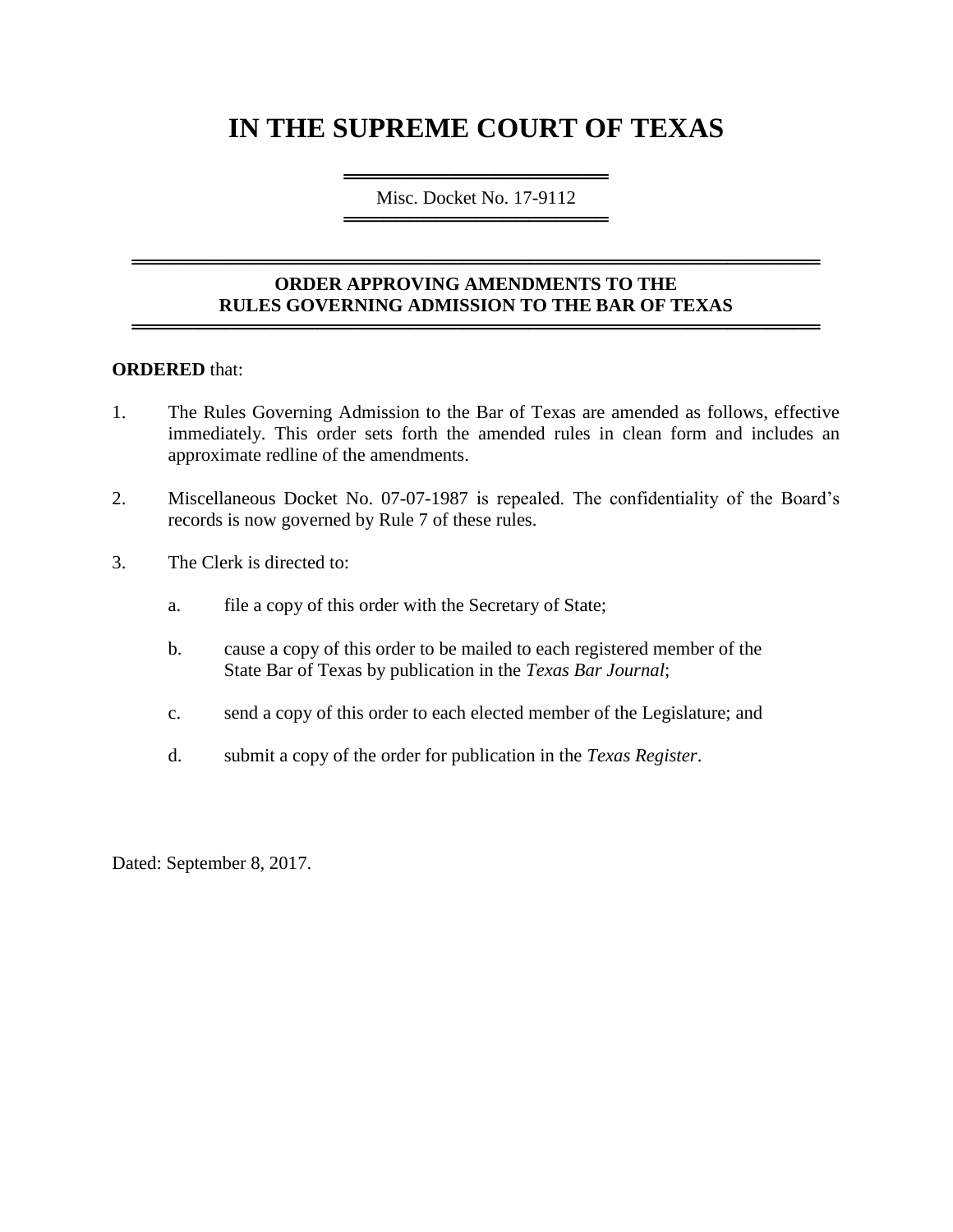Hecht, Chief Justice

Paul W. Green, Justice

Phil Johnson, Justice

تھائ Don R. Willett, Justice

Eva M. Guzman, Justice

Debra H. Lehrmann, Justice

11SMC6 V John P. Devine, Justice

Brown, Justice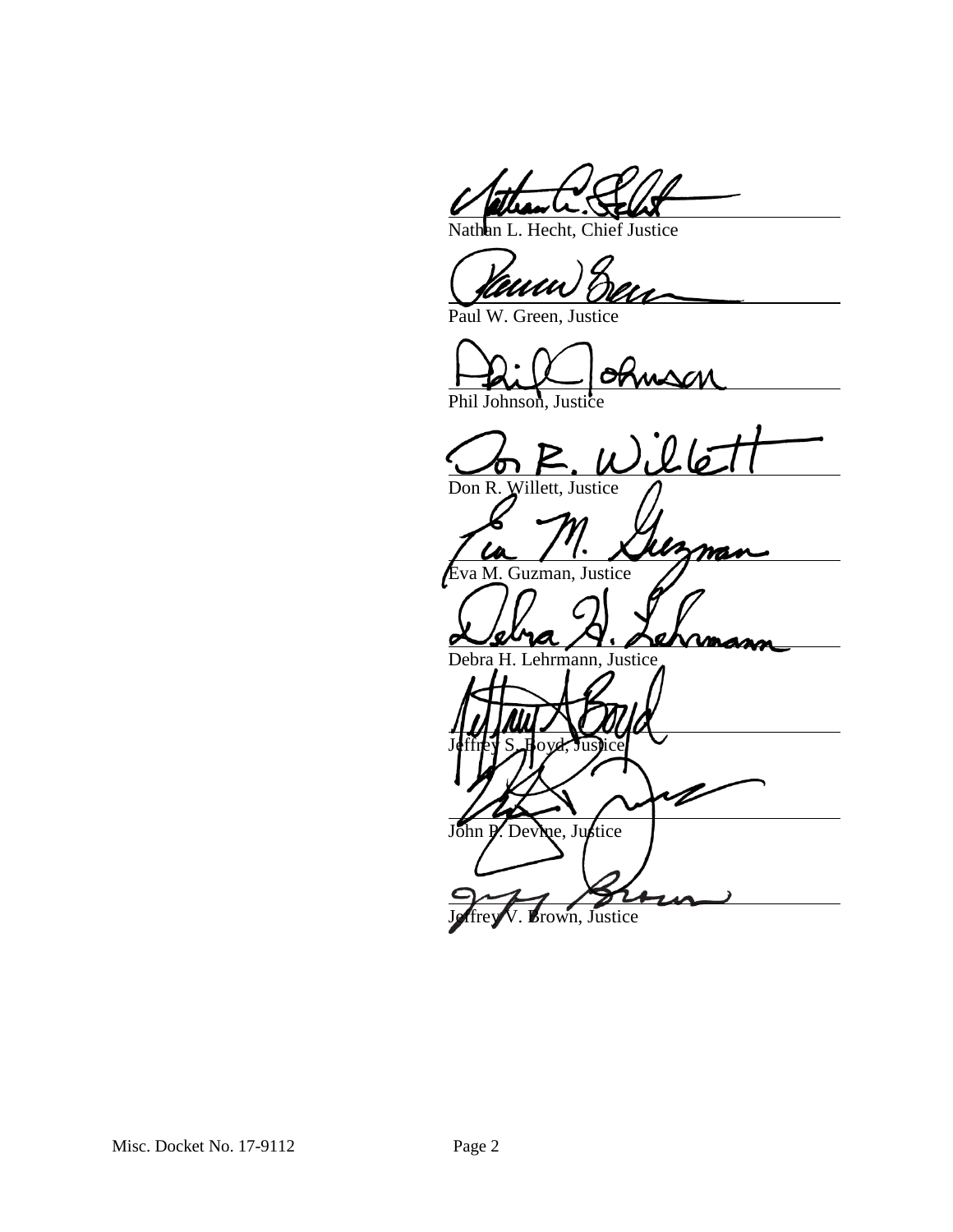## **Rule 1 Definitions and General Provisions**

- (a) Frequently used terms are defined as follows:
	- (1) "Accredited" means that a law school is recognized as being qualified by the competent accrediting agency of a state or foreign jurisdiction, by a political subdivision of a state or foreign jurisdiction, or by another authorized body of a state or foreign jurisdiction.
	- (2) "Applicant" means a person who files with the Board any Application or Reapplication to take the Texas Bar Examination, to be admitted without examination, or for Certification as a Foreign Legal Consultant, including a person approved for a probationary license.
	- (3) "Application" means an Application or Re-application to take the Texas Bar Examination, to be admitted without examination to the Texas Bar, or for Certification as a Foreign Legal Consultant.
	- (4) "Approved law school" means a law school approved by the American Bar Association.
	- (5) "Authorized to practice law" means that the Applicant has achieved the ability to engage in activities that would be recognized in the United States as the practice of law.
	- (6) "Board" means the Board of Law Examiners.
	- (7) "Chemical dependency" means substance use disorder as defined by the American Psychiatric Association in the Diagnostic and Statistical Manual DSM-5 and any subsequent revisions thereof.
	- (8) "Controlled substance" has the meaning assigned by Section 462.001, Health and Safety Code.
	- (9) "Declarant" means a person who files with the Board a Declaration of Intention to Study Law.
	- (10) "Declaration" means a Declaration of Intention to Study Law.
	- (11) "Practice of law" includes:
		- (A) private practice as a sole practitioner or for a law firm, legal services office, legal clinic, public agency, or similar entity;
		- (B) practice as an attorney for an individual or for a corporation, partnership, trust, or other entity with the primary duties of furnishing legal counsel and advice; drafting and interpreting legal documents and pleadings; interpreting and giving advice regarding the law; or preparing, trying, or presenting cases before courts, departments of government, or administrative agencies;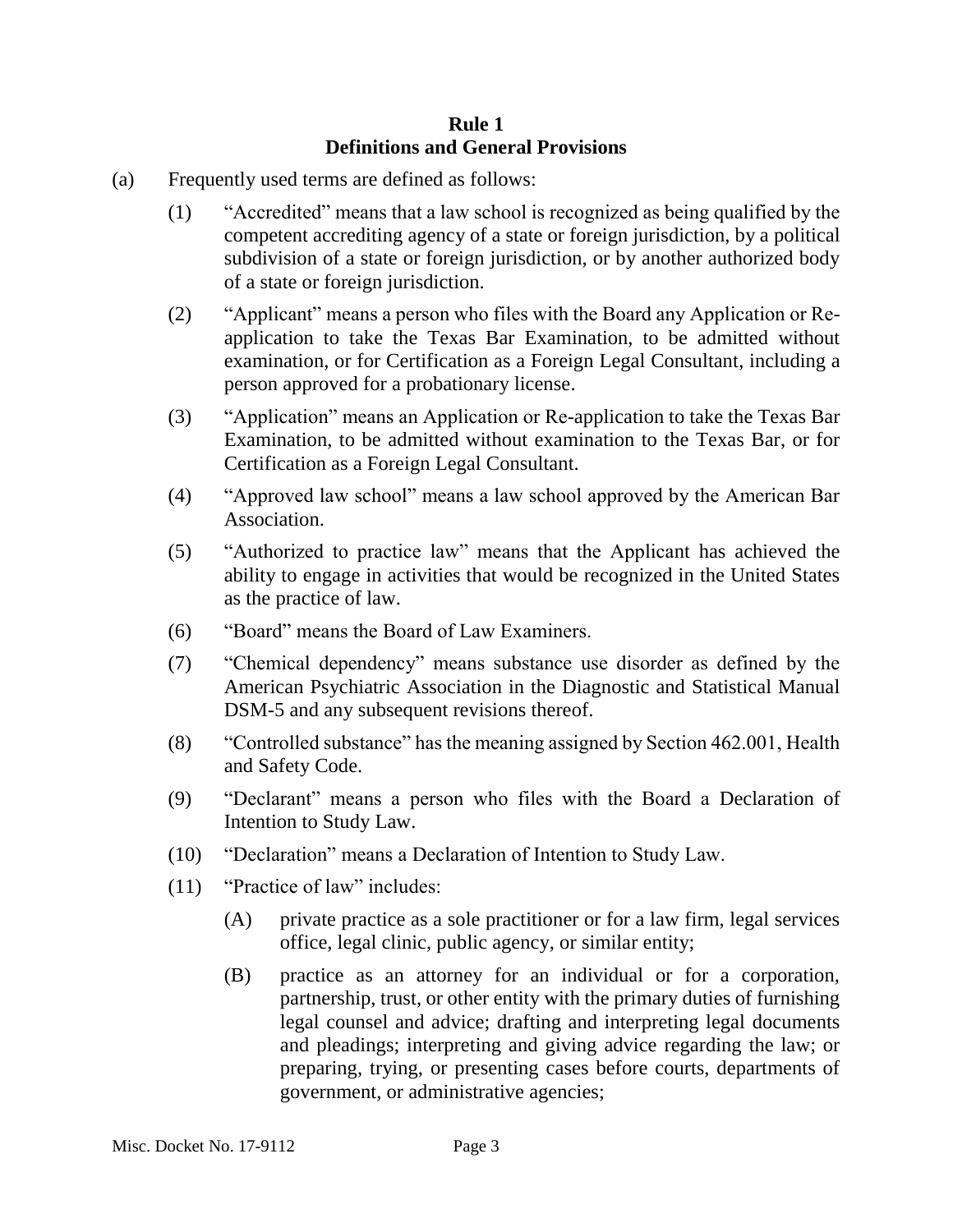- (C) practice as an attorney for a local government or the state or federal government, with the same primary duties described in the preceding subsection;
- (D) employment as a judge, magistrate, referee, or similar official for a local government or the state or federal government, provided that the employment is open only to licensed attorneys;
- (E) employment as a full-time teacher of law at an approved law school;
- (F) any combination of the preceding categories.
- (12) "State" means any state or territory of the United States, as well as the District of Columbia.
- (13) "Supreme Court" means the Supreme Court of Texas.
- (14) "Bar Examination Security Policy" means the written policy statement published by the Board in the Texas Bar Examination General Instructions describing the conduct and activity of Applicants that is either prohibited or allowed during administration of the Texas Bar Examination.
- (b) The terms "admitted," "admitted to the Bar," "admitted to the Texas Bar," "licensed," and "licensed to practice law in Texas" are used interchangeably in these Rules.
- (c) A document is considered filed when:
	- (1) the document and any required fee are submitted electronically through the Board's website; or
	- (2) the document and any required fee are received by the Board in accordance with the Board's written policies and instructions.
- (d) A document submitted electronically is considered signed if the document includes:
	- (1) a name typed in the space where the signature would otherwise appear;
	- (2) an electronic or scanned image of the signature;
	- (3) a digital signature; or
	- (4) any other form of signature allowed by the Board's written policies and instructions.
- (e) The Board must not disclose to any third party any information obtained with respect to the character or fitness of any Applicant, Declarant, or probationary licensee, except:
	- (1) upon written authority of the Applicant, Declarant, or probationary licensee;
	- (2) in response to a valid subpoena from a court of competent jurisdiction; or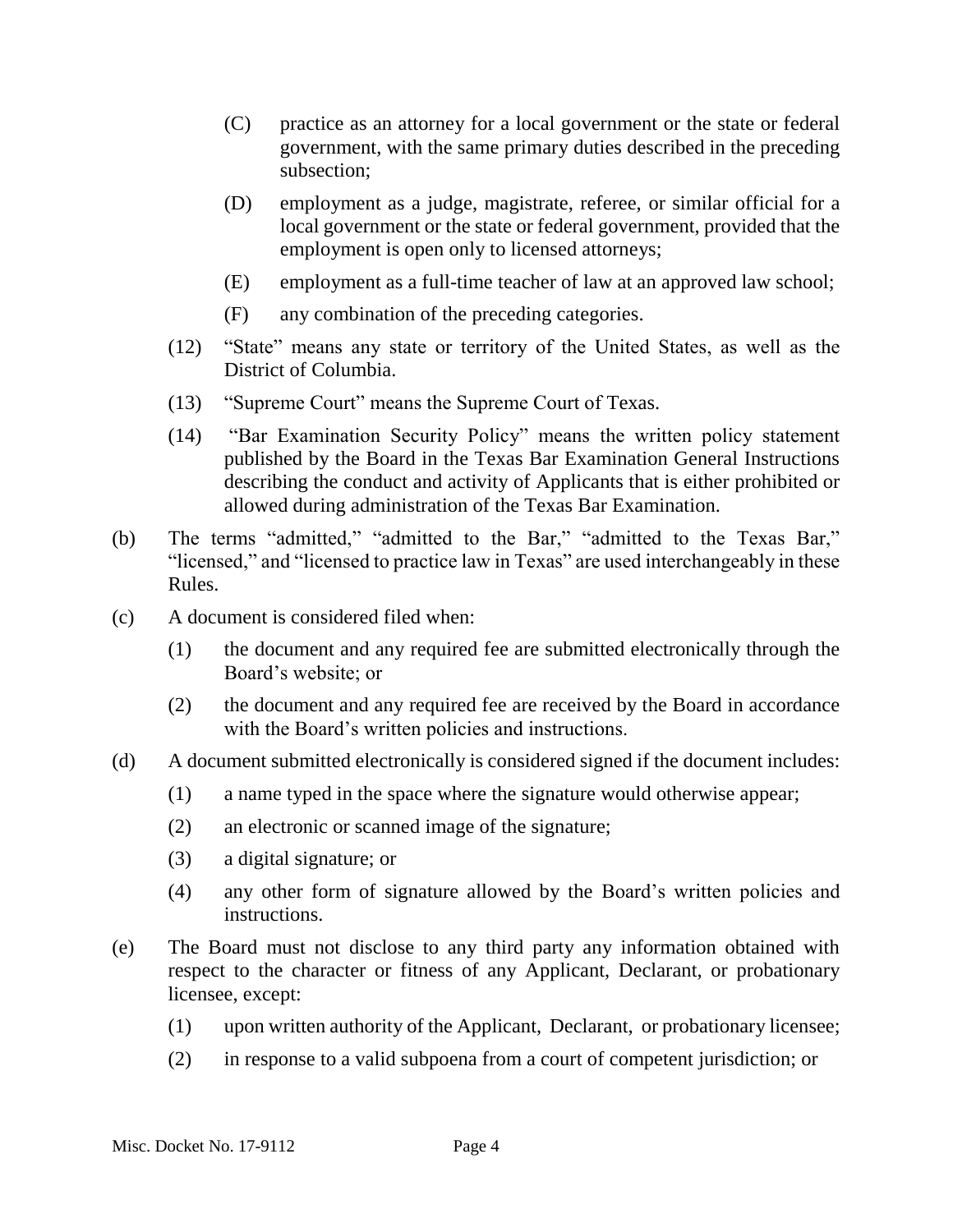- (3) to the Office of the Chief Disciplinary Counsel of the State Bar of Texas or to the Texas Unauthorized Practice of Law Committee.
- (f) A document must be filed with the Board by the date stated in these rules even if the date falls on a weekend or holiday.
- (g) Every document required to be filed by these rules must be filed through the electronic filing manager established by the Board. A document is considered timely filed if it is electronically filed by 11:59 p.m. Central Standard Time on the filing deadline.

## **Rule 2**

## **General Eligibility Requirements for Admission to the Texas Bar**

- (a) To be eligible for admission or reinstatement as a licensed attorney in Texas, an Applicant must:
	- (1) comply with all applicable requirements of these Rules;
	- (2) be at least 18 years of age;
	- (3) be of present good moral character and fitness;
	- (4) have completed the law study required under these Rules, unless specifically exempted under Rule XIII;
	- (5) qualify under one of the following categories:
		- (A) be a United States citizen;
		- (B) be a United States national;
		- (C) be an alien lawfully admitted for permanent residence;
		- (D) be otherwise authorized to work lawfully in the United States, including in a period of Optional Practical Training; or
		- (E) be an Applicant who does not reside in the United States when the Application is submitted;
	- (6) have satisfactorily completed the Texas Bar Examination, unless exempted from the Bar Examination under Rule XIII (but in no event shall an Applicant for reinstatement be so exempted);
	- (7) have satisfactorily completed the Multistate Professional Responsibility Examination;
	- (8) be willing to take the oath required of attorneys in Texas;
	- (9) pay the appropriate licensing fee to the Clerk of Supreme Court of Texas; and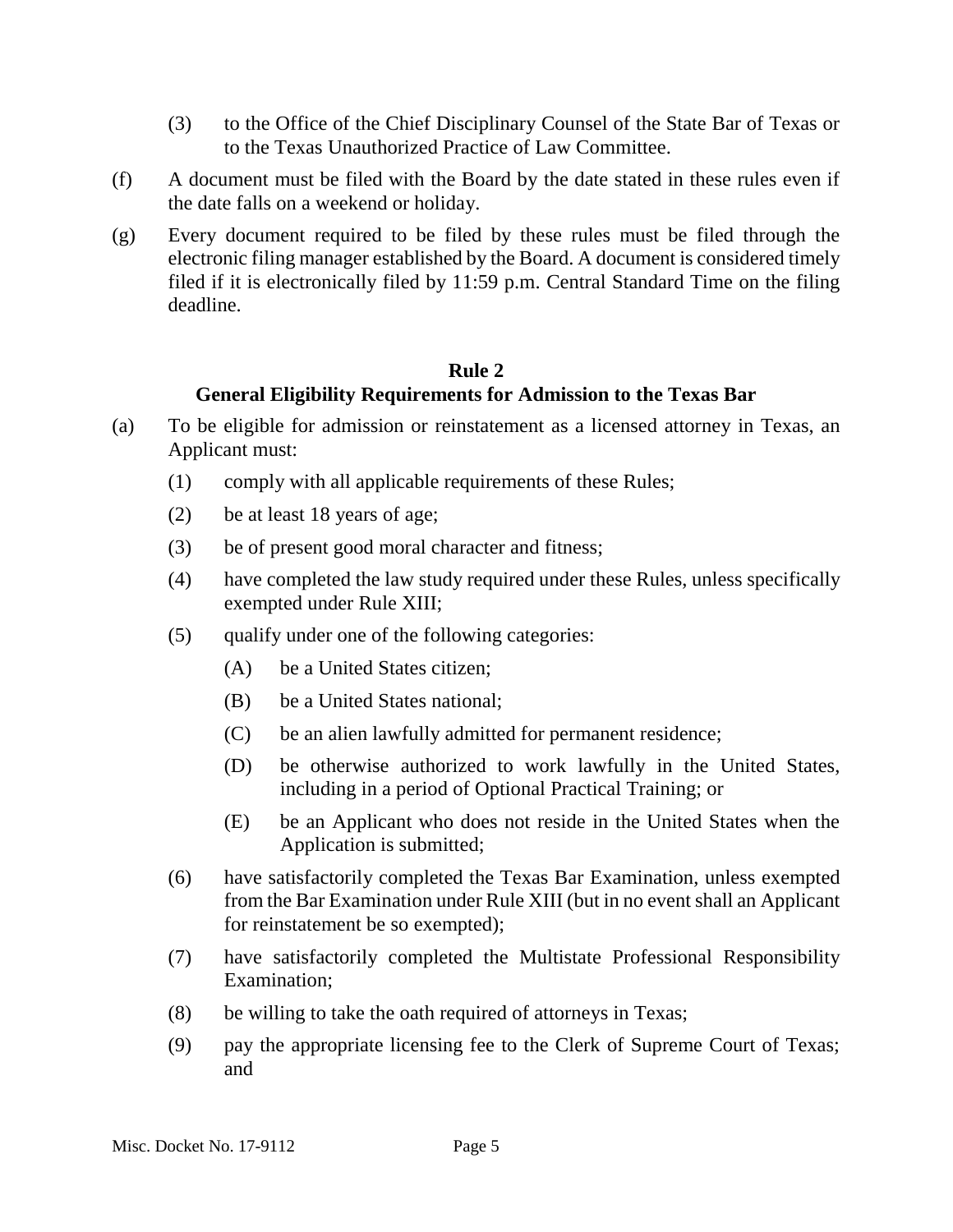- (10) enroll in the State Bar of Texas by filing an enrollment form and paying the appropriate fees and assessments due within the time specified in Article III, Sec. 2(A) of the State Bar Rules.
- (b) If an Applicant has not satisfied all requirements for admission to the Texas Bar within two years from the date that the Applicant is notified that the Applicant has passed all parts of the Texas Bar Examination, the Applicant's examination scores shall be void; provided, however, that the Board may waive this provision for good cause shown.

# **Rule 3 Law Study Requirement**

- (a) The law study requirement for eligibility of an Applicant to take the Texas Bar Examination, unless otherwise provided by these Rules, is met by:
	- (1) graduation with a J.D. degree or its equivalent from an approved law school;
	- (2) satisfaction of all requirements for graduation from an approved law school with a J.D. degree or its equivalent; or
	- (3) study of law in an approved law school or schools by satisfying all requirements for graduation with a J.D. degree or its equivalent, except for not more than four semester hours or its equivalent in quarter hours; provided, however, that no person shall be licensed to practice law until graduation or satisfaction of all requirements for graduation, unless specifically excepted hereunder. If an Applicant under this subsection has not graduated with a J.D. degree or satisfied all requirements for graduation within two years from the date that all parts of the bar examination are satisfactorily completed, the Applicant's examination scores shall be void.
- (b) If a law school was an approved law school when the Applicant enrolled, the law school is deemed to be an approved law school as to that Applicant for four years thereafter, regardless of its status when the Applicant graduated. If a law school was an approved law school when the Applicant graduated, the Applicant is deemed to be a graduate of an approved law school, regardless of the status of the school when the Applicant enrolled.
- (c) If an Applicant graduated from a law school that was not an approved law school when the Applicant enrolled and was not an approved law school when the Applicant graduated, the Applicant is not a graduate of an approved law school even if the law school later became or becomes an approved law school.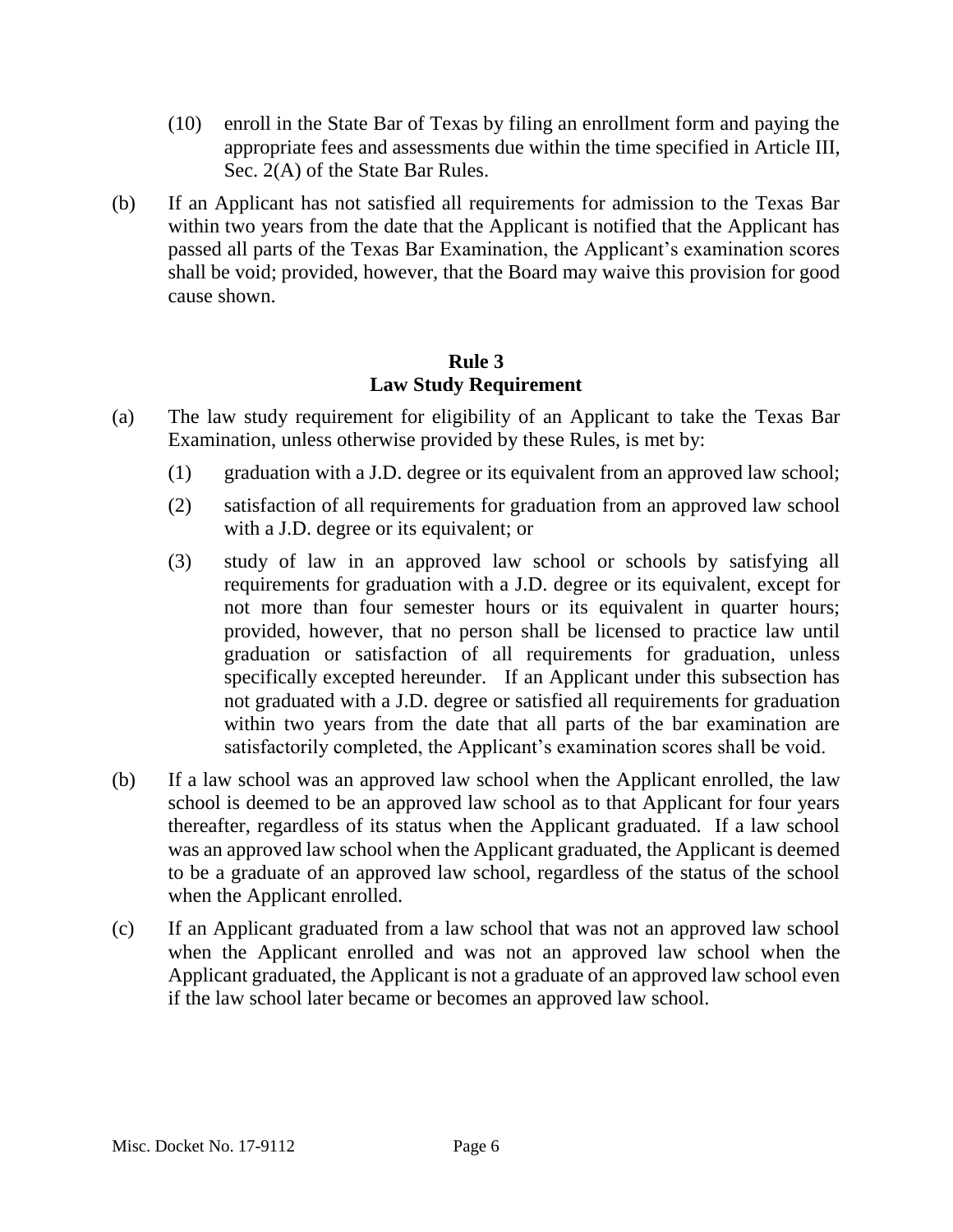#### **Rule 4 Good Moral Character and Fitness Requirement**

- (a) No one shall be eligible for admission to the Texas Bar or for certification as a Foreign Legal Consultant until the investigation of such person's moral character and fitness has been completed, and it has been determined by the Board that such individual possesses good moral character and fitness.
- (b) Good moral character is a functional assessment of character and fitness of a prospective lawyer. The purpose of requiring an Applicant to possess present good moral character is to exclude from the practice of law those persons possessing character traits that are likely to result in injury to future clients, in the obstruction of the administration of justice, or in a violation of the *Texas Disciplinary Rules of Professional Conduct*. These character traits usually involve either dishonesty or lack of trustworthiness in carrying out responsibilities. There may be other character traits that are relevant in the admission process, but such traits must have a rational connection with the Applicant's present fitness or capacity to practice law and accordingly must relate to the legitimate interests of Texas in protecting prospective clients and in safeguarding the system of justice within Texas.
- (c) Fitness, as used in these Rules, is the assessment of mental and emotional health as it affects the competence of a prospective lawyer. The purpose of requiring an Applicant to possess this fitness is to exclude from the practice of law any person having a mental or emotional illness or condition which would be likely to prevent the person from carrying out duties to clients, courts or the profession. A person may be of good moral character, but may be incapacitated from proper discharge of his or her duties as a lawyer by such illness or condition. The fitness required is a present fitness, and prior mental or emotional illness or conditions are relevant only so far as they indicate the existence of a present lack of fitness.
- (d) The following provisions shall govern the determination of present good moral character and fitness of a Declarant or an Applicant who has been convicted of a felony in Texas or placed on probation for a felony with or without an adjudication of guilt in Texas, or who has been convicted or placed on probation with or without an adjudication of guilt in another jurisdiction for a crime which would be a felony in Texas. A Declarant or Applicant may be found lacking in present good moral character and fitness under this rule based on the underlying facts of a felony conviction or deferred adjudication, as well as based on the conviction or probation through deferred adjudication itself.
	- (1) The record of conviction or order of deferred adjudication is conclusive evidence of guilt.
	- (2) An individual guilty of a felony under this rule is conclusively deemed not to have present good moral character and fitness and shall not be permitted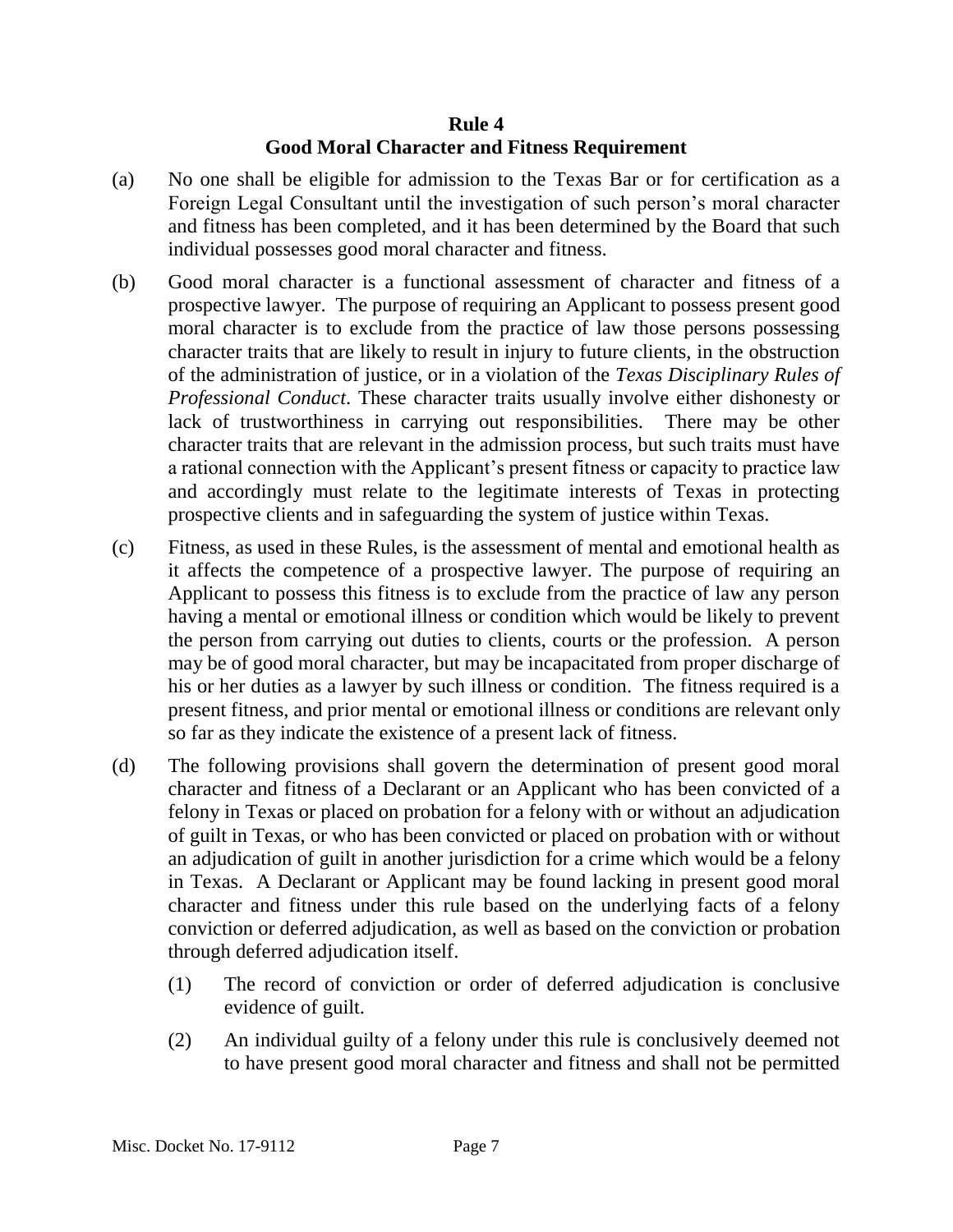to file a Declaration of Intention to Study Law or an Application for a period of five years after the completion of the sentence and/or period of probation.

- (3) Upon a credible showing that a felony conviction or felony probation, either with or without an adjudication of guilt, has been reversed on review by an appellate court, or that an executive pardon has been granted, the Declarant or Applicant shall be permitted to file a Declaration of Intention to Study Law or an Application.
- (e) The following provisions shall govern the determination of present good moral character and fitness of a Declarant or Applicant who has been licensed to practice law in any jurisdiction and has been disciplined, or allowed to resign in lieu of discipline, in that jurisdiction.
	- (1) A certified copy of the order or judgment of discipline from the jurisdiction is prima facie evidence of the matters contained in such order or judgment, and a final adjudication in the other jurisdiction that the individual in question has committed professional misconduct is conclusive of the professional misconduct alleged in such order or judgment.
	- (2) An individual disciplined for professional misconduct in the course of practicing law in any jurisdiction or an individual who resigned in lieu of disciplinary action ("disciplined individual") is deemed not to have present good moral character and fitness and is therefore ineligible to file an Application for Admission to the Texas Bar during the period of such discipline imposed by such jurisdiction, and in the case of disbarment or resignation in lieu of disciplinary action, until the disciplined individual has properly filed an application for re-licensure in the disciplining jurisdiction, in accordance with the procedures established for re-licensure in that jurisdiction, and has obtained a final determination on that application.

Notwithstanding the foregoing provision of this subsection  $(e)(2)$  and except as provided in Rule IV $(d)(2)$ , if the period of discipline imposed by another jurisdiction exceeds five years, the disciplined individual may file an Application after the expiration of five years from the date of imposition of such discipline, provided that (s)he has obtained a final determination on his/her application for re-licensure in the disciplining jurisdiction.

- (3) The only defenses available to an Applicant or Declarant under section (e) are outlined below and must be proved by clear and convincing evidence:
	- (A) The procedure followed in the disciplining jurisdiction was so lacking in notice or opportunity to be heard as to constitute a deprivation of due process.
	- (B) There was such an infirmity of proof establishing the misconduct in the other jurisdiction as to give rise to the clear conviction that the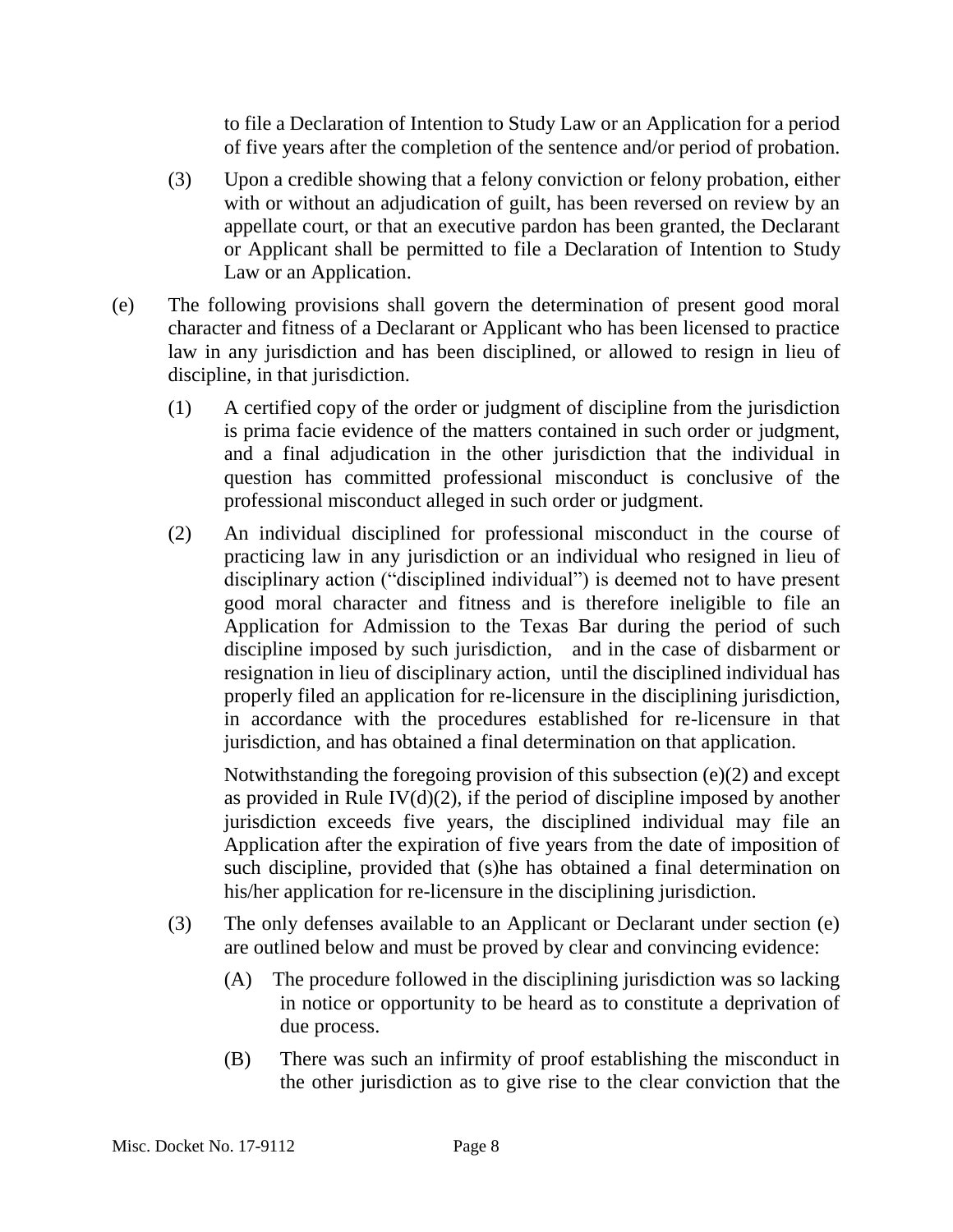Board, consistent with its duty, should not accept as final the conclusion on the evidence reached in the disciplining jurisdiction.

- (C) The deeming of lack of present good moral character and fitness by the Board during the period required under the provisions of section (e) would result in grave injustice.
- (D) The misconduct for which the individual was disciplined does not constitute professional misconduct in Texas.
- (4) If the Board determines that one or more of the foregoing defenses has been established, it shall render such orders as it deems necessary and appropriate.
- (f) An individual who applies for admission to practice law in Texas or who files a petition for redetermination of present moral character and fitness after the expiration of the five-year period required under subsection (d)(2) above or after the completion of the disciplinary period assessed or ineligibility period imposed by any jurisdiction under subsection (e) above shall be required to prove, by a preponderance of the evidence:
	- (1) that the best interest of the public and the profession, as well as the ends of justice, would be served by his or her admission to practice law;
	- (2) that (s)he is of present good moral character and fitness; and
	- (3) that during the five years immediately preceding the present action, (s)he has been living a life of exemplary conduct.
- (g) An individual who files a petition for redetermination of present moral character and fitness after a negative determination based on a felony conviction, felony probation with or without adjudication of guilt, or professional misconduct or resignation in lieu of disciplinary action and whose petition is denied after a hearing, is not eligible to file another petition for redetermination until after the expiration of three years from the date of the Board's order denying the preceding petition for redetermination.
- (h) If an Applicant is alleged to have violated the Bar Examination Security Policy, the Executive Director may withhold delivery of the Applicant's exam results until the allegation is resolved by the Board. If, after notice and a hearing, the Board determines that an Applicant violated the policy, the Board may deem the Applicant to have failed the exam and prohibit the Applicant from taking the exam in the future.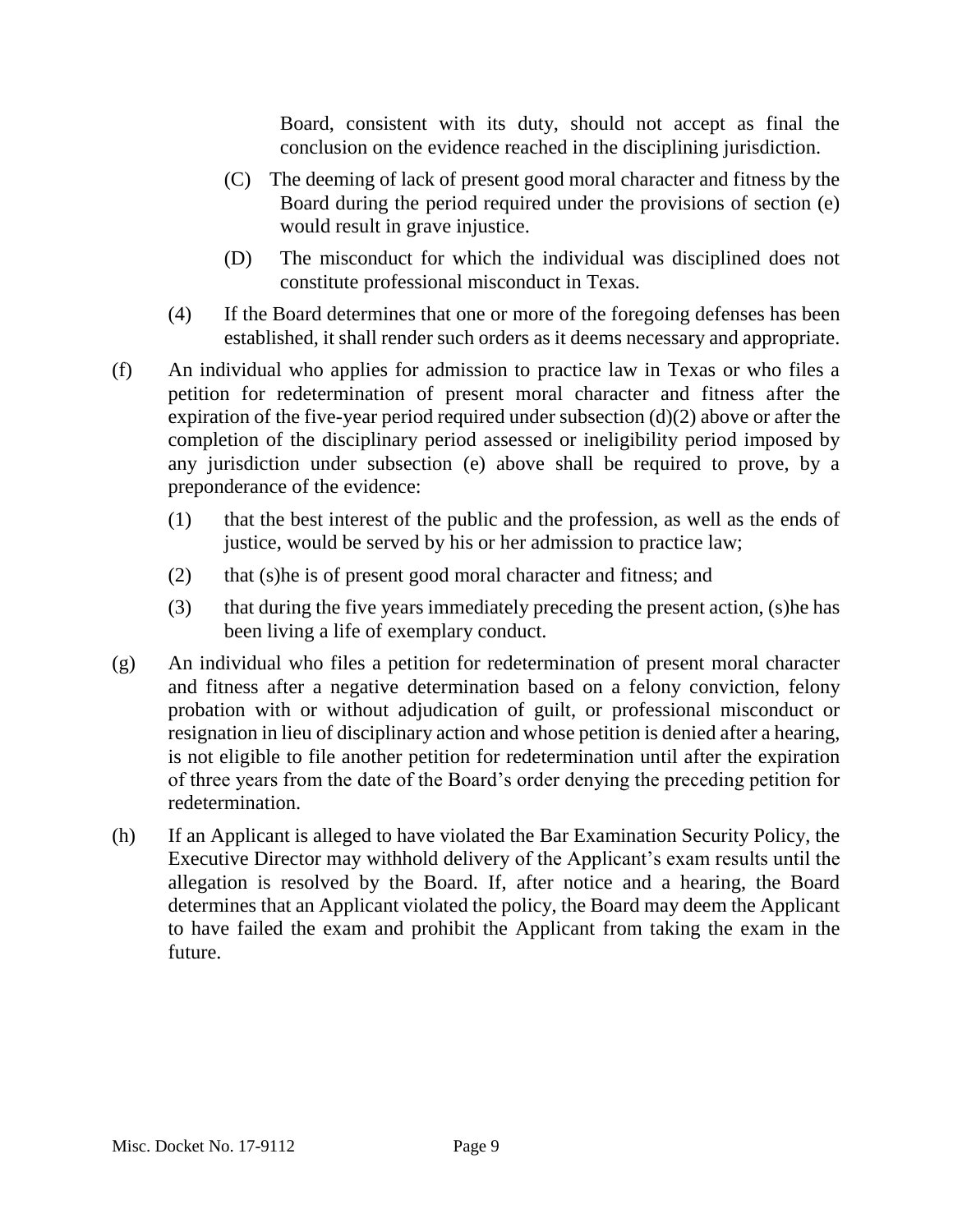## **Rule 5 Professional Responsibility Examination Requirement**

No Applicant for admission to the Texas Bar shall be issued a license to practice law in Texas until such person has furnished to the Board evidence that (s)he has passed the Multistate Professional Responsibility Examination (MPRE) with a scaled score of 85.

## **Rule 6 Declaration of Intention to Study Law General Provisions**

- (a) Every person who is beginning law study in an approved law school in Texas for the first time (an entrant) and who intends to apply for admission to the Bar of Texas shall, unless prohibited from filing by these Rules, file with the Board a Declaration of Intention to Study Law, on a form promulgated by the Board.
	- (1) The Declaration shall show:
		- (A) the history, employment, experience, and educational qualifications of the Declarant;
		- (B) any law school in which the Declarant is or was enrolled;
		- (C) the Declarant's criminal history;
		- (D) any history of significant mental illness that is related to a history of misconduct;
		- (E) the Declarant's history with regard to charges of fraud in any legal proceeding;
		- (F) the Declarant's involvement in any civil litigation or bankruptcy proceedings;
		- (G) the Declarant's willingness to take the oath required of attorneys in Texas;
		- (H) the Declarant's history as to compliance with court orders regarding child support and spousal support;
		- (I) the Declarant's history regarding re-payment of federally guaranteed student loans;
		- (J) the Declarant's history regarding the filing of required federal income tax returns and the payment of federal income tax liability;
		- (K) the Declarant's history regarding payment to the IRS of payroll taxes (s)he collected as an employer of others; and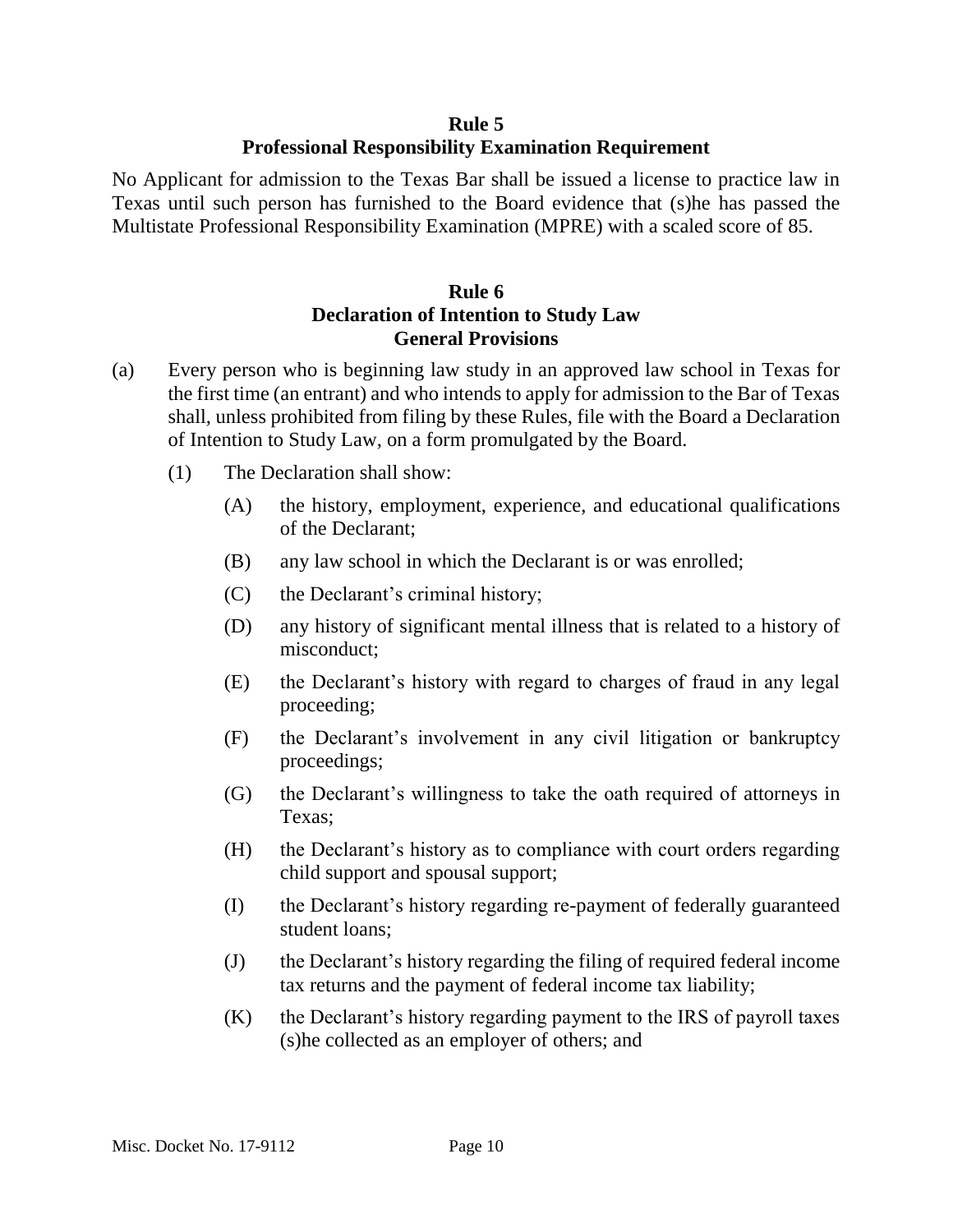- (L) such other information regarding the Declarant as the Board deems reasonably related to its investigation of the Declarant's moral character and fitness.
- (2) The Board may require the Declarant to provide, in addition, such supporting documents relating to the Declarant as the Board deems reasonable.
- (3) The Board may also require the Declarant to execute a consent form supplied by the Board, authorizing all persons, firms, officers, corporations, associations, organizations, and institutions to furnish to the Board or any of its authorized representatives, all relevant documents, records, or other information pertaining to the Declarant.
- (b) The timely filing deadline for such Declaration, for which no late fees shall be charged, shall be as follows:

# **Fall entrants, October 1;**

# **Regular spring entrants, May 1;**

# **Spring entrants at quarter-hour law schools, June 1;**

# **Summer entrants, September 15.**

#### **Entrants transferred from out-of-state schools, within 60 days of matriculation at a Texas law school**

- (c) Declarations filed with the Board after the timely filing deadline will be accepted with the payment of applicable late fees as set forth in Rule 18, so long as they are filed by the final filing deadline set out in Rule 9. However, regardless of the date a Declaration is filed, the Board shall have 270 days from the date the Declaration is filed to conduct its character and fitness investigation and notify the Declarant of the Board's determination, as provided in Rule 8.
- (d) Upon receipt of a Declaration, the Board shall note the filing date in its records. Absent a Declarant's written request to retain a Declaration, all Declarations will be destroyed five years after the date of filing if the Declarant has not activated his or her file by applying to take the Texas Bar Examination during that five year period.
- (e) The Board shall conduct a complete investigation of the moral character and fitness of the Declarant.

#### **Rule 7 Confidential Information**

Under Government Code Section 82.003, the following records of the Board of Law Examiners are exempt from disclosure under the Public Information Act, Texas Government Code, Chapter 552:

(a) examinations, including: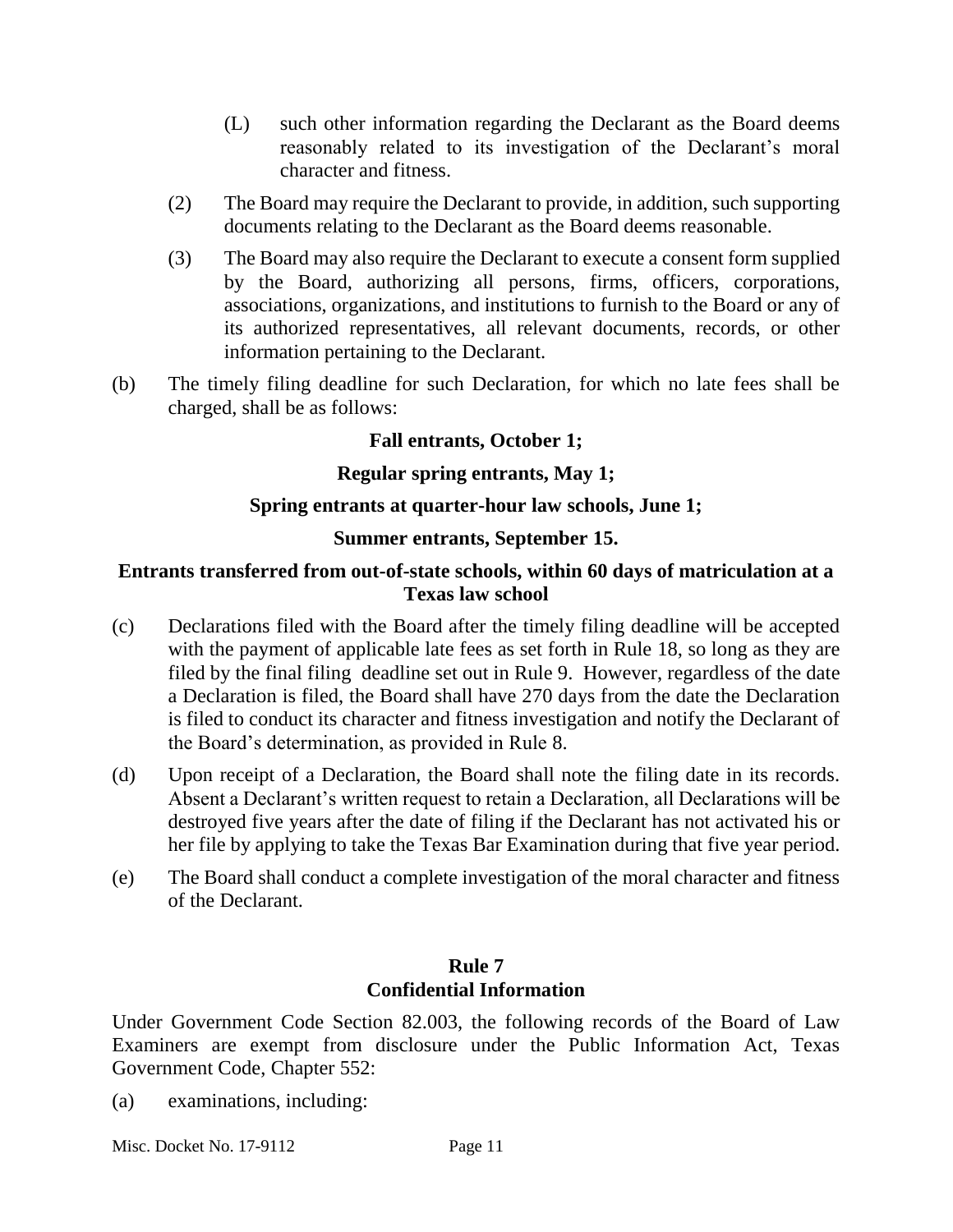- current or potential future questions, including drafts and related research;
- model answers or scoring keys;
- the grades, results, or answers of an examinee;
- raw scores or grader comments; and
- the name and contact information of any grader who is not a Board member; and
- (b) except as provided by Rule 15, moral character and fitness records and deliberations, including:
	- Declarations and Applications, including attachments;
	- any documents resulting from the Board's moral character and fitness investigation of an Applicant; and
	- minutes or recordings of Board meetings or hearings on an Applicant's moral character and fitness.

#### **Rule 8**

# **Determination of Declarant Character and Fitness**

- (a) After completing its own investigation, the Board shall thereupon determine whether, on all the documentation before it at this stage, the Board is satisfied that the Declarant possesses the good moral character and fitness necessary for admission to the Texas Bar and shall advise the Declarant accordingly, no later than the 270th day after the date the Declaration and fees were filed with the Board. If the determination is that the Declarant does not have the requisite good moral character and fitness, such notice shall include:
	- (1) a detailed analysis of the results of the investigation; and
	- (2) an objective list of actions, if any, which the Declarant may take to correct the deficiencies and become qualified for admission to the bar after passing the Texas Bar Examination.
- (b) A hearing may be set on any such preliminary negative determination, in accordance with the provisions of Rule 15.
- (c) If the Board determines that a Declarant may suffer from chemical dependency, the Board shall direct the Declarant to meet with representatives of the Lawyers Assistance Program of the State Bar of Texas or a similar program of the State Bar, and may require that the Declarant submit to a treatment facility for evaluation.
- (d) If the Board determines that a Declarant does suffer from chemical dependency, the Board shall assist the Declarant in working with the Lawyers Assistance Program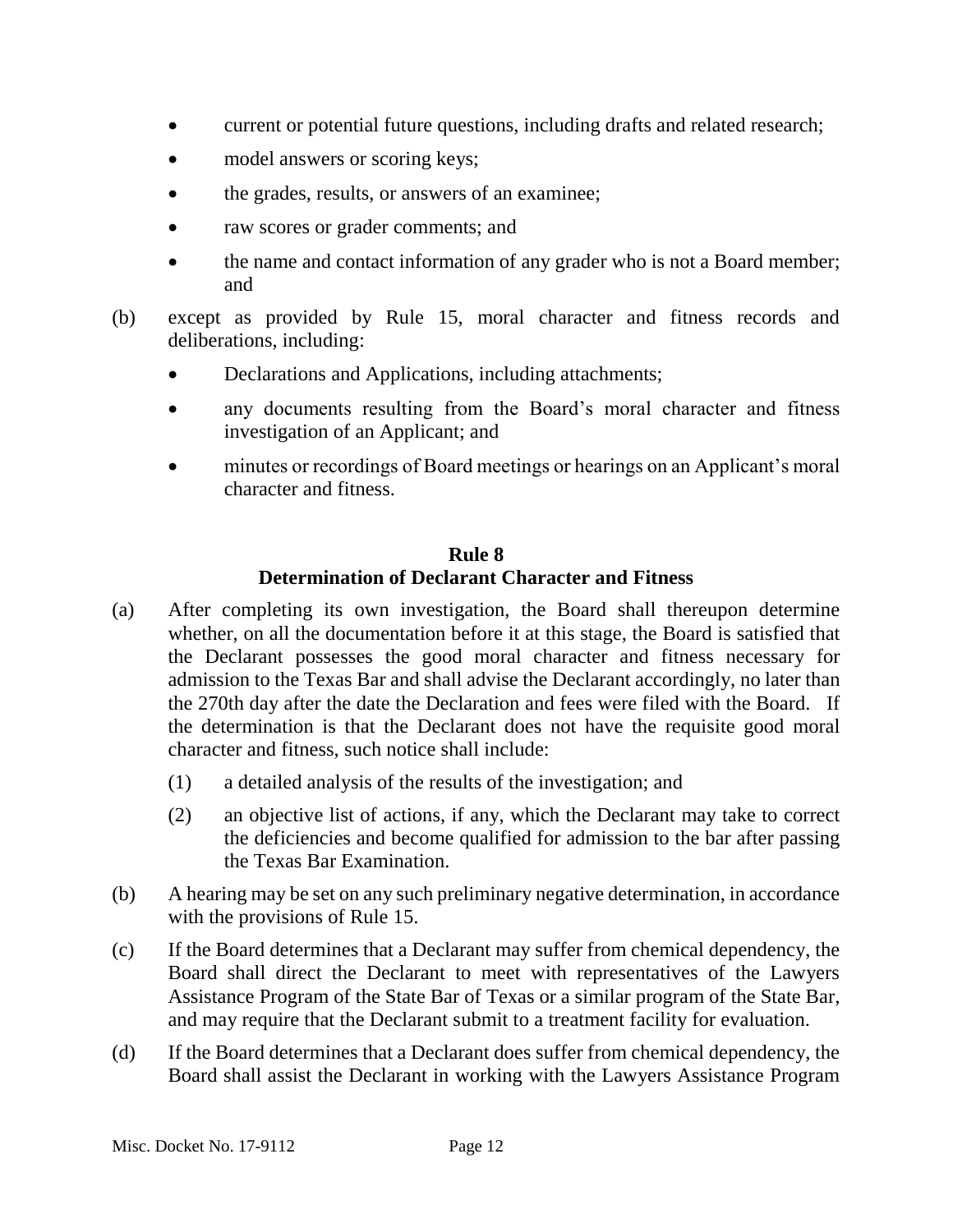of the State Bar of Texas or a similar program of the State Bar in order to address the dependency.

(e) Any preliminary determination that the Declarant possesses the good moral character and fitness necessary for admission to the Texas Bar is issued on the condition that the Declarant has faithfully complied with these Rules. If at any time before the Declarant is certified to the Supreme Court for licensure it appears that the Declarant obtained such preliminary determination via fraud, concealment, deception, material omission, or by failure to comply with these Rules, the Board may suspend such preliminary determination and continue its investigation for an additional 90 days from the date the Board discovers the apparent fraud, concealment, deception, material omission, or failure to comply with these Rules.

# **Rule 9 Application to Take the Texas Bar Examination**

- (a) Except as provided in (f), every Applicant to take the Texas Bar Examination must file an Application and all required fees with the Board by the deadline stated below.
	- (1) *February Examination.*
		- (A) *Timely Filing Deadline for Application to Take the Exam.* The timely filing deadline is September 1.
		- (B) *Late Filing Deadline for Application to Take the Exam.* If accompanied by a \$150 late filing fee, the Board will accept an Application filed after September 1 and by November 1.
		- (C) *Application for Testing Accommodations.* An application for testing accommodations must be filed with the Application to take the exam, but no later than November 1.
		- (D) *Final Filing Deadline for Application to Take the Exam.* If accompanied by a \$300 late fee, the Board will accept an Application submitted by December 1. The Board will not accept an Application for the February examination after December 1 for any reason.
	- (2) *July Examination.*
		- (A) *Timely Filing Deadline for Application to Take the Exam.* The timely filing deadline is February 1.
		- (B) *Late Filing Deadline for Application to Take the Exam.* If accompanied by a \$150 late filing fee, the Board will accept an Application filed after February 1 and by April 1.
		- (C) *Application for Testing Accommodations.* An application for testing accommodations must be filed with the Application to take the exam, but no later than April 1.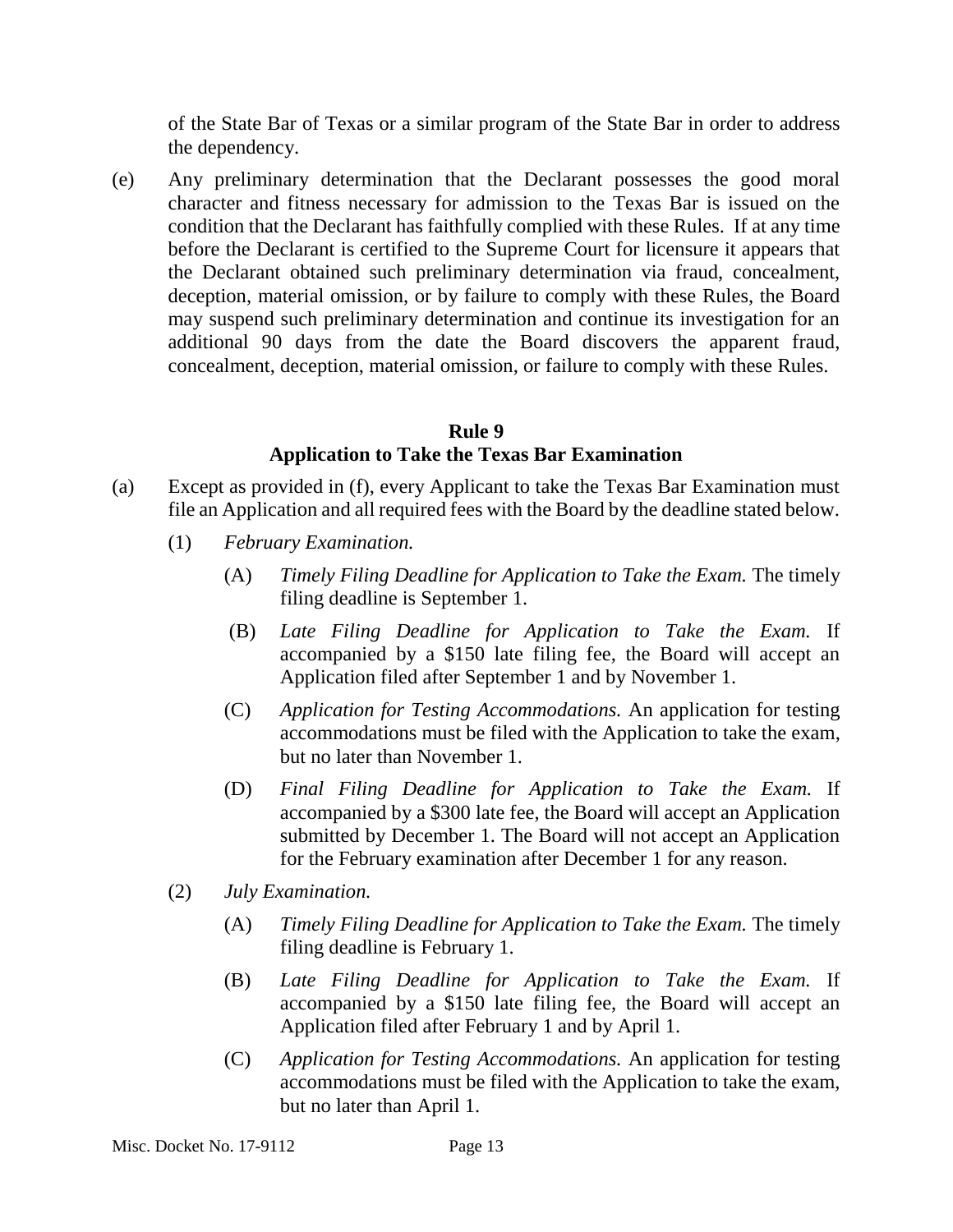- (D) *Final Filing Deadline for Application to Take the Exam.* If accompanied by a \$300 late fee, the Board will accept an Application submitted by May 1. The Board will not accept an Application for the July examination after May 1 for any reason.
- (b) The Application shall be made on a form furnished by the Board and calling for information reasonably related to a thorough inquiry into the Applicant's good moral character, fitness, legal education and other qualifications required in these Rules. Applicants who have filed a Declaration required under these Rules shall be required to complete the Application with information relating only to the period since the filing of the Declaration.
- (c) The Board may require the filing of a Supplemental Investigation Form in situations deemed appropriate by the Board.
- (d) The Applicant shall furnish proof satisfactory to the Board of compliance with the law study requirements of Rule 3, and no Applicant shall be admitted to the examination until the Board has determined that these requirements have been met.
- (e) Upon the filing of an Application, the Board shall note the filing date and shall initiate an investigation of the Applicant. For Applicants who filed a Declaration required under these Rules, the investigation shall cover only the period of time subsequent to the filing of the Declaration, unless other matters relevant to moral character or fitness not previously revealed in such Declaration shall have come to the attention of the Board.
- (f) The filing deadlines and applicability of the late fees set out in subsection (a) of this rule shall not apply to Re-Applicants who failed the immediately preceding Texas Bar Examination and therefore could not have met the subsection (a) deadlines. Any such Re-Applicant may take the next examination given upon filing a Reapplication and paying the required fees by:

## **December 1, for the February Examination;**

## **or June 1, for the July Examination.**

## **Rule 10 Determination of Applicant Character and Fitness**

(a) After completing its investigation on the Application, the Board shall determine whether, on all the documentation before it, the Board is satisfied that the Applicant possesses the requisite present good moral character and fitness. The Board must advise an Applicant who timely filed a Declaration of the Board's determination no later than the 150th day after the date the Application or Re-application and fees were filed. The Board must advise all other Applicants of its determination no later than 270 days after the date that the Application and fees were filed. If the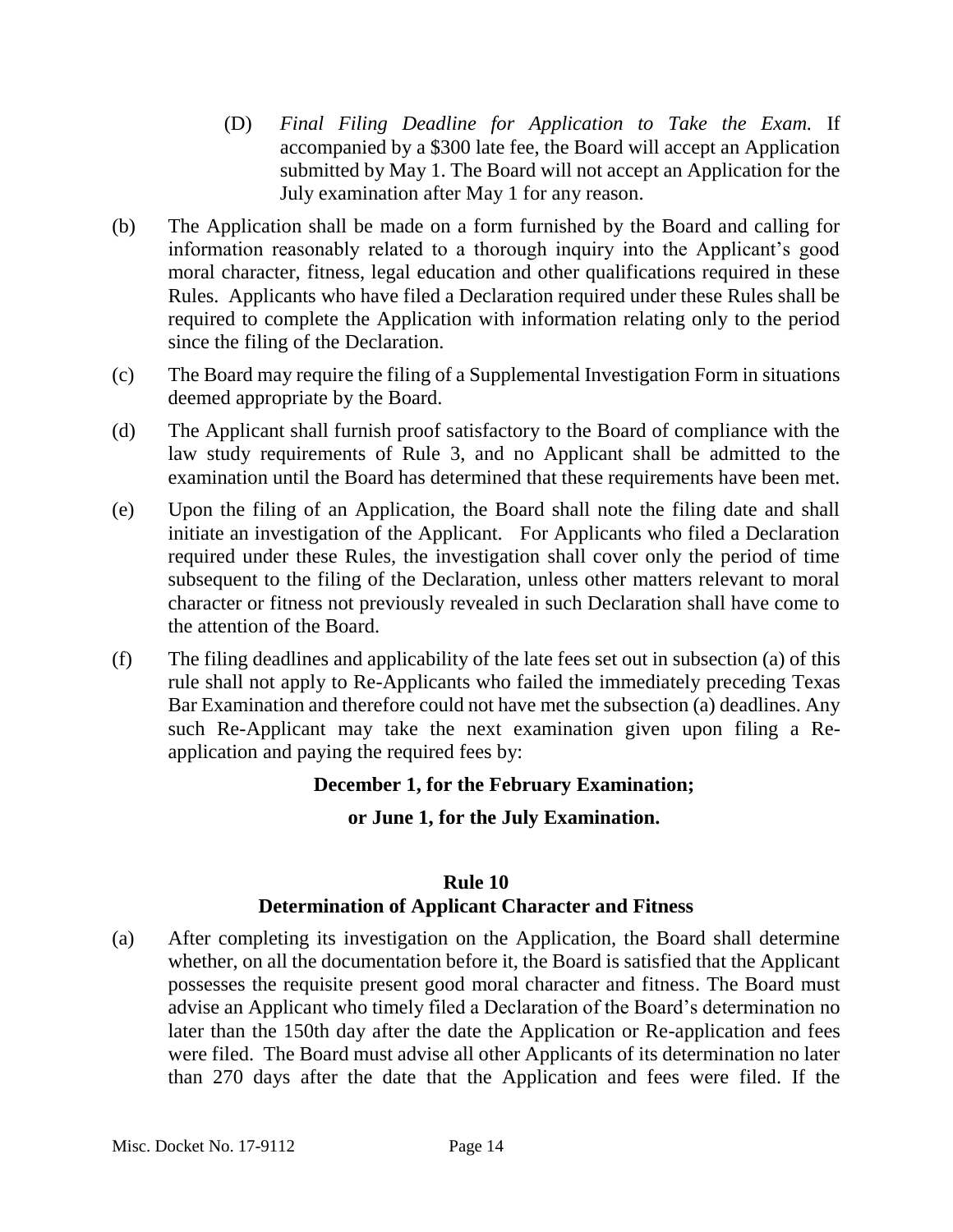determination is that the Applicant does not have the requisite present good moral character and fitness, such notice shall include:

- (1) a detailed analysis of the results of the investigation; and
- (2) an objective list of actions, if any, which the Applicant may take to correct the deficiencies and become qualified for admission to the bar after passing the bar examination.
- (b) If, after investigation, the Board determines:
	- (1) that an Application may suffer from chemical dependency, the Board shall require the Applicant to obtain a chemical dependency evaluation performed by a mental health professional designated by the Board;
	- (2) that an Applicant suffers from chemical dependency, the Board shall assist the Applicant in working with the Lawyers Assistance Program of the State Bar of Texas or a similar program of the State Bar.
- (c) A hearing may be set on any such preliminary negative determination, in accordance with the provisions of Rule 15.
- (d) Any preliminary determination that the Applicant possesses the requisite present good moral character and fitness is issued on the condition that the Applicant has faithfully complied with these Rules. If at any time before the Applicant is certified to the Supreme Court for licensure it appears that the Applicant obtained such preliminary determination via fraud, concealment, deception, material omission, or by failure to comply with these Rules, the Board may suspend such preliminary determination and continue its investigation for an additional 90 days from the date the Board discovers the apparent fraud, concealment, deception, material omission, or failure to comply with these Rules.
- (e) The Applicant has a continuing duty to ensure the accuracy and completeness of the Applicant's responses on the Application and to update those responses until the Applicant is certified to the Supreme Court for licensure. The Applicant shall notify the Board, in writing, as soon as practicable, but no later than 30 days after the Applicant knew or should have known of any information necessary to ensure the accuracy and completeness of the Applicant's responses. The Applicant shall promptly furnish any additional documentation requested by the Board in connection therewith. The Board is authorized to re-open its investigation for up to 90 days following receipt of any addition, change, or update to information previously provided to the Board.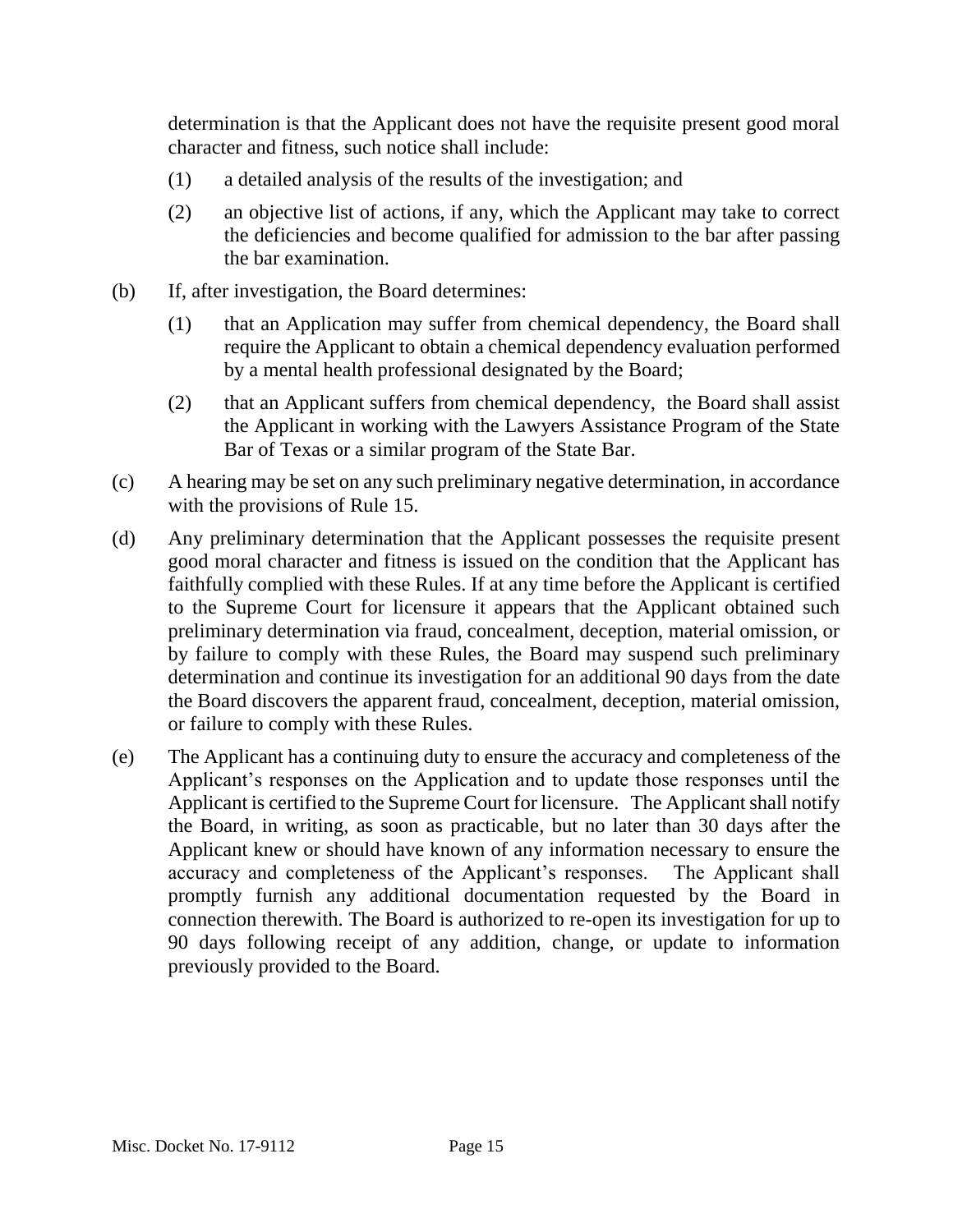## **Rule 11 Texas Bar Examination**

- (a) The Supreme Court, by separate order, has established a list of the subjects for the Texas Bar Examination which shall be open to public inspection at all reasonable times.
- (b) The Texas Bar Examination shall be given at such places as the Board may direct.
- (c) The Texas Bar Examination shall be given two times each year, beginning on the Tuesday before the last Wednesday of the months of February and July, unless the Board otherwise directs.
- (d) The approved Applicants for an examination are required to be in attendance at the time and place designated by the Board.
- (e) The Texas Bar Examination shall last two and one-half days and shall consist of the Multistate Performance Test (MPT), given on Tuesday morning; the Procedure and Evidence Questions (P&E), given on Tuesday morning; the Multistate Bar Examination (MBE), given on Wednesday; and the Texas Essay Questions (Essays), given on Thursday. After grading the answers to the MPT, the P&E, and the Essays, the resulting raw scores on each of these portions will be scaled to the Multistate Bar Examination, using the standard deviation method. Scores on the various portions of the examination will be weighted as follows: MPT, 10%; P&E, 10%; MBE, 40%; and Essays, 40%. Applicants who earn a combined scaled score of 675 (out of a possible 1000 points) shall pass the examination. A partial score on any portion of a failed examination shall not be applied to any subsequent examination.
- (f) An Applicant may take no more than five (5) examinations. However, for good cause shown, the Board at its discretion may waive this limitation upon such conditions as the Board may prescribe.
- (g) Any Applicant who has failed at least two Texas Bar Examinations may submit a written request, within two weeks of the release of the examination results, for a Formal Review of the Applicant's performance on the immediately preceding examination (excluding the MBE multistate portion). Such Formal Review shall take place in Austin, Texas at a time selected by the Board and shall consist of an individual oral review of such examination papers by the examining members of the Board. Regardless of the number of examinations taken, an Applicant may receive only one Formal Review under the provisions of this paragraph.
- (h) Any Applicant who has failed the examination is eligible to receive a written analysis of the Applicant's performance on the examination. The Board may determine the form and content of the written analysis. .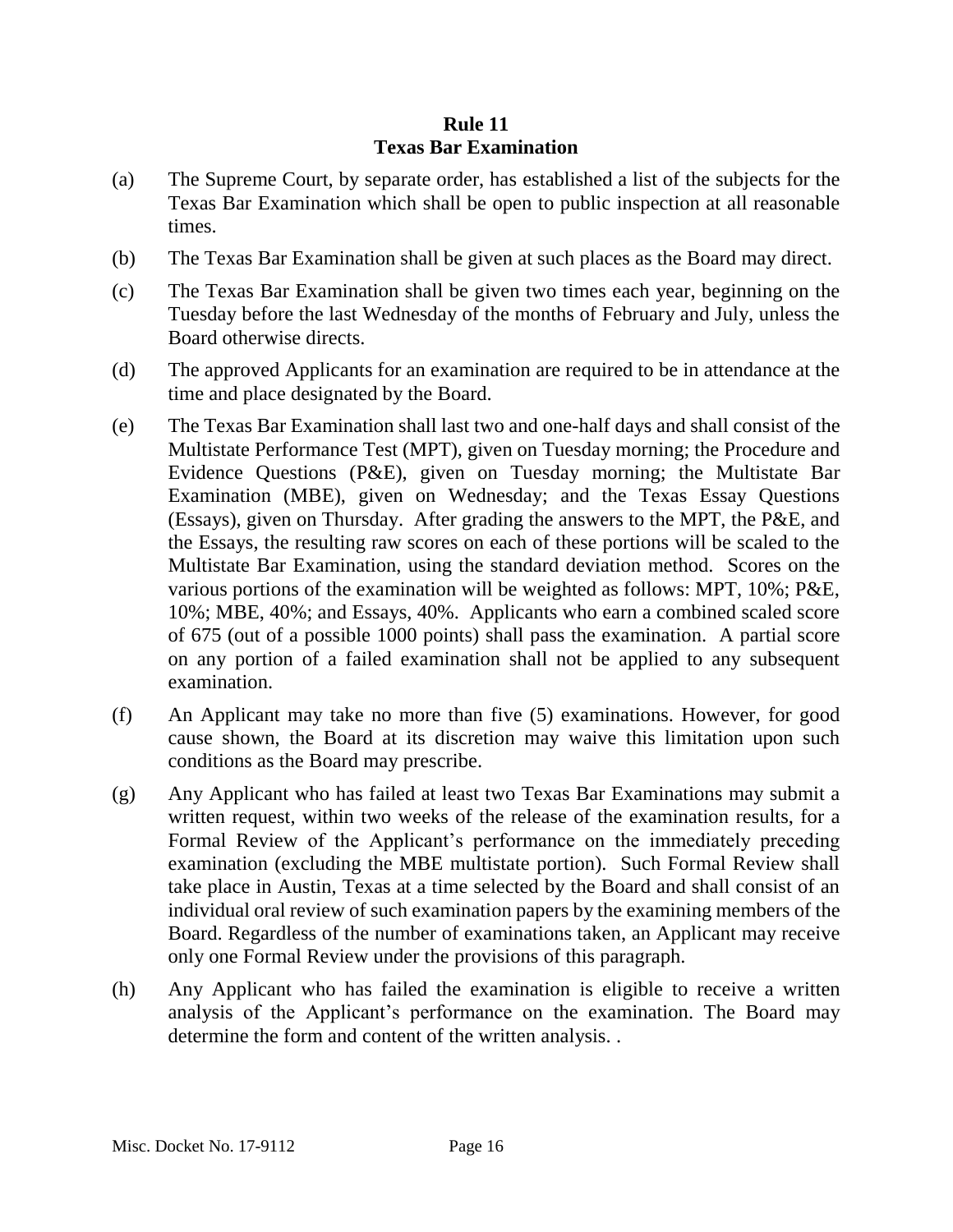(i) The Board shall keep, for one year from the date of every examination, all failing examinations. The Board shall not be required to keep any part of passing examinations.

#### **Rule 12 Examinees With Disabilities**

- (a) The Texas Bar Examination shall be administered to all eligible Applicants in a reasonable manner, while maintaining the integrity of the examination. In each city in which an examination is administered, the Board shall provide facilities that are reasonably accessible and which enable persons having disabilities to take the examination.
- (b) Any Applicant who desires special testing accommodations based upon a disability shall submit a written request to the Board on forms designated by the Board, such request to be submitted at the same time as the Application is submitted.
- (c) A request for special testing accommodations must be accompanied by written proof evidencing the existence of the disability. Statements from licensed physicians or a professional specialist that specifically set forth the physical, mental or emotional handicap or disability and the relationship between the disability and the inability to take the examination under standard conditions shall be required. The Board may require additional information or evidence from the Applicant and may, at its option, seek professional evaluation of such data. The Applicant will be responsible for the cost of obtaining documented medical evidence and other required information.
- (d) After considering the written request of the Applicant and the evidence submitted, the Board shall determine what reasonable special testing accommodations will be granted.
- (e) Board deliberations and determinations regarding the request of an Applicant for testing accommodations on the Texas Bar Examination shall be closed to the public and associated records are confidential. However, this does not limit the Board's option under (c) above to seek professional evaluation of any confidential information supplied by applicants.

# **Rule 13 Applicants From Other Jurisdictions**

§1 Exemption from the Bar Examination for Applicants Who Are Authorized to Practice Law in Another State

An Applicant who is authorized to practice law in another state must meet the requirements imposed on any other Applicant under these Rules, except that the Applicant is exempt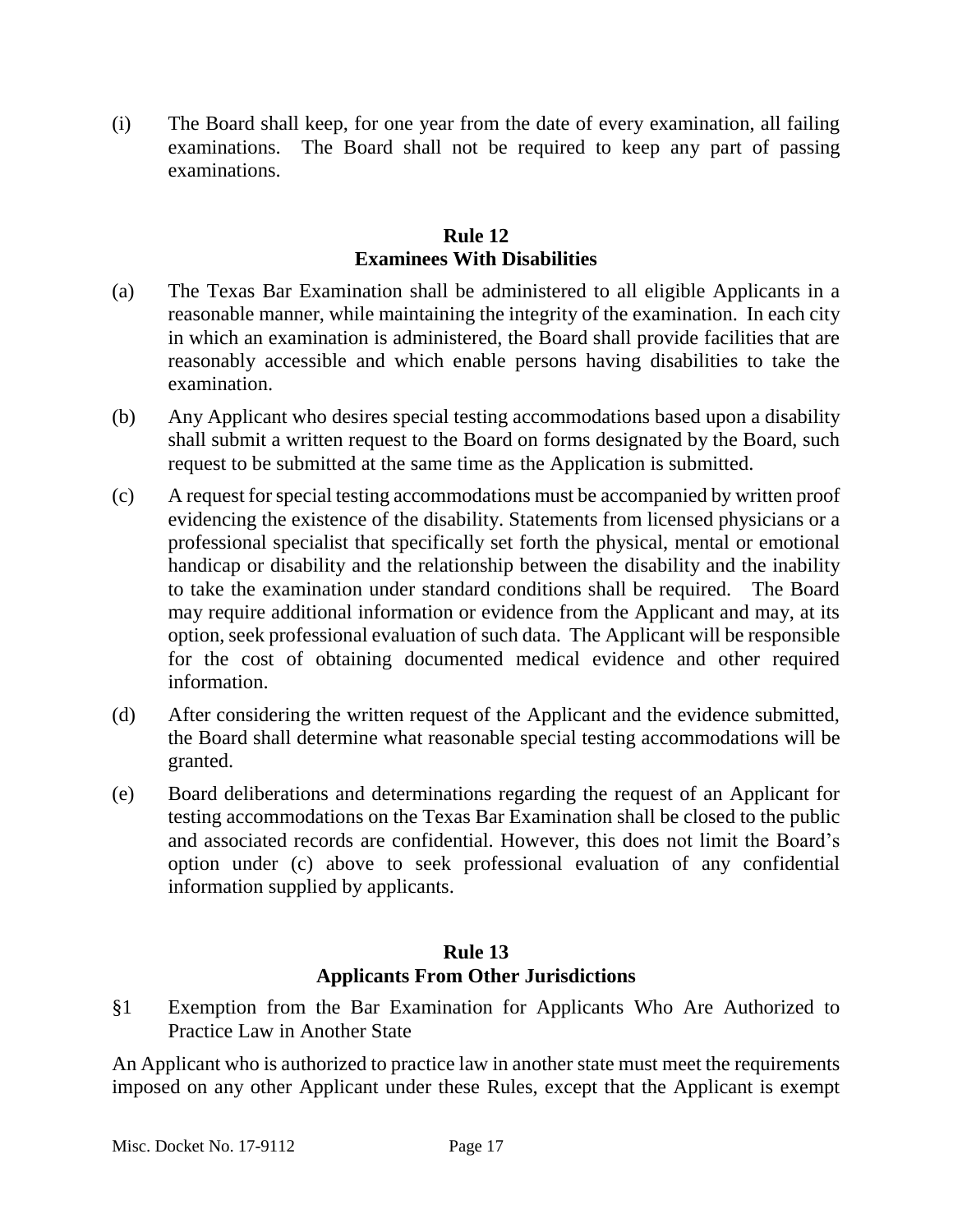from the requirement of successfully completing the Texas Bar Examination if the Applicant:

- (a) has been actively and substantially engaged in the lawful practice of law as the Applicant's principal business or occupation for at least five of the last seven years immediately preceding the filing of the Application;
- (b) has a J.D. degree from an approved law school; and
- (c) has not failed the Texas Bar Examination.
- §2 Exemption from the Law Study Requirement for Applicants Who Are Authorized to Practice Law in Another State

An Applicant who is authorized to practice law in another state is exempt from the law study requirement prescribed by Rule 3 if the Applicant:

- (a) has been actively and substantially engaged in the lawful practice of law as the Applicant's principal business or occupation for at least three of the last five years immediately preceding the filing of the most recent Application; and
- (b) either;
	- (1) holds a J.D. degree, from an unapproved law school that is accredited in the state where it is located; or
	- (2) holds the equivalent of a J.D. degree from a law school that is accredited in the state where it is located and that requires a course of study that is substantially equivalent in duration and substance to the legal education provided by an approved law school.
- §3 Exemption from the Law Study Requirement for Foreign Applicants With a Common-Law Legal Education or Who Are Authorized to Practice Law in a Common-Law Country

An Applicant is exempt from the law study requirement prescribed by Rule 3 if the Applicant satisfies the requirements of subsection (a), (b), or (c) below:

- (a) the Applicant:
	- (1) has completed a course of study at a foreign law school that is accredited in the jurisdiction where it is located, and the course of study is:
		- (A) based on the principles of English common law; and
		- (B) substantially equivalent in duration to the legal education provided by an approved U.S. law school;
	- (2) is authorized to practice law in a foreign jurisdiction or another state; and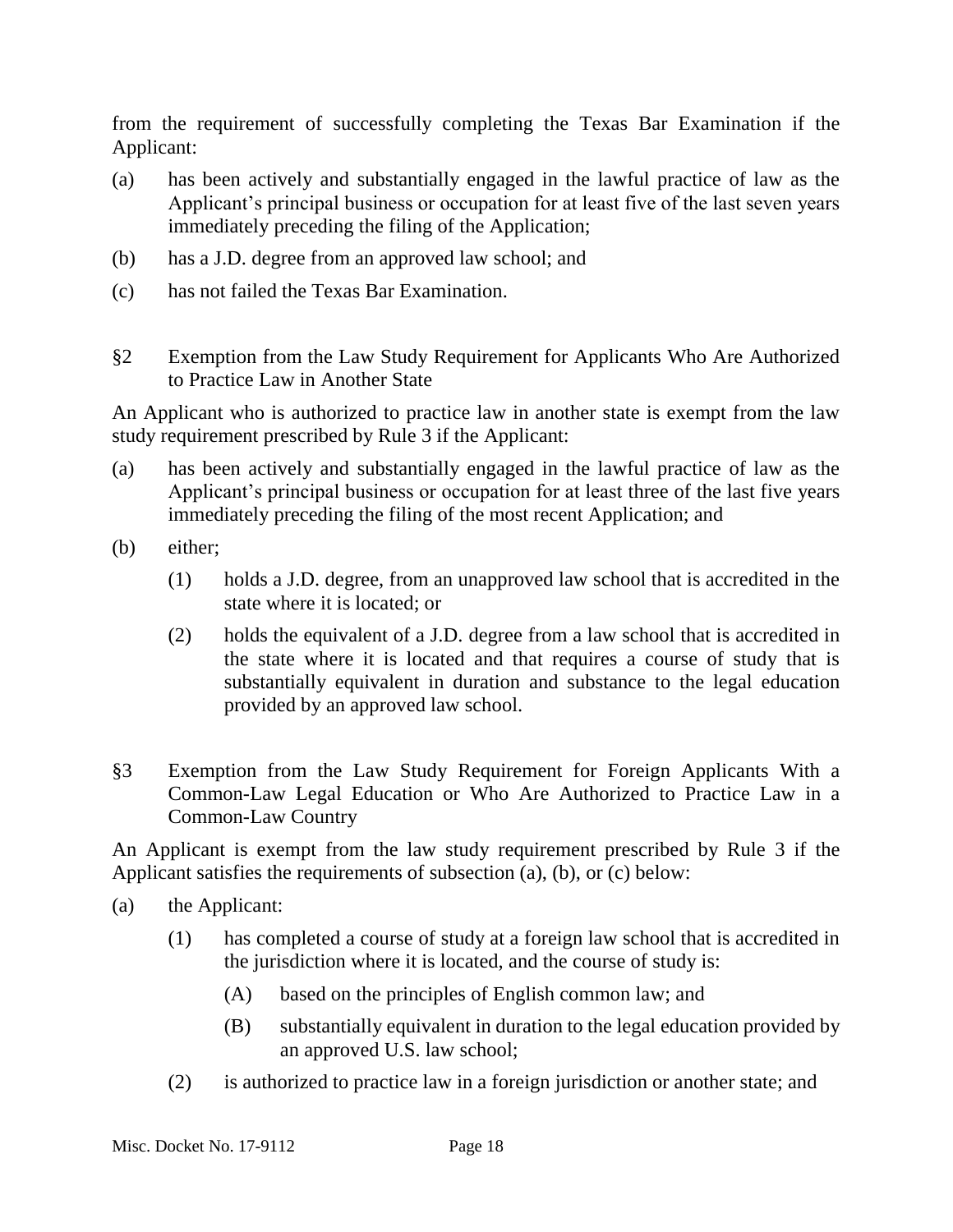- (3) has been actively and substantially engaged in the lawful practice of law for at least three of the last five years immediately preceding the Applicant's most recent Application;
- (b) the Applicant:
	- (1) has completed a course of study at a foreign law school that is accredited in the jurisdiction where it is located, and the course of study is:

(A) based on the principles of English common law; and

(B) at least two years in duration; and

- (2) has completed an LL.M. degree that meets the curricular requirements of Section 8 at an approved U.S. law school; or
- (c) the Applicant:
	- (1) is authorized to practice law in a foreign jurisdiction, the jurisprudence of which is based on the principles of English common law; and
	- (2) has completed an LL.M. degree that meets the curricular requirements of Section 8 at an approved U.S. law school.
- §4 Exemption from Law Study Requirement for Foreign Applicants Without a Common-Law Legal Education

An Applicant is exempt from the law study requirement prescribed by Rule 3 if the Applicant satisfies the requirements of subsections (a)-(c) below:

- (a) the Applicant has completed a course of study at a foreign law school that is accredited in the jurisdiction where it is located, and the course of study is:
	- (1) not based on the principles of English common law; and
	- (2) substantially equivalent in duration to the legal education provided by an approved U. S. law school;
- (b) the Applicant has completed an LL.M. degree that meets the curricular requirements of Section 8 at an approved U.S. law school; and
- (c) the Applicant is authorized to practice law in a foreign jurisdiction or in another state.
- §5 No Degree By Correspondence

A J.D. degree or an equivalent degree completed at a foreign law school that is earned primarily through online courses or other distance-learning mediums does not satisfy the requirements of this Rule.

§6 Transfer of Foreign Law School

An Applicant may be exempt from the law study requirement under Sections 3 or 4 even if the Applicant completed his or her course of study at a different foreign law school than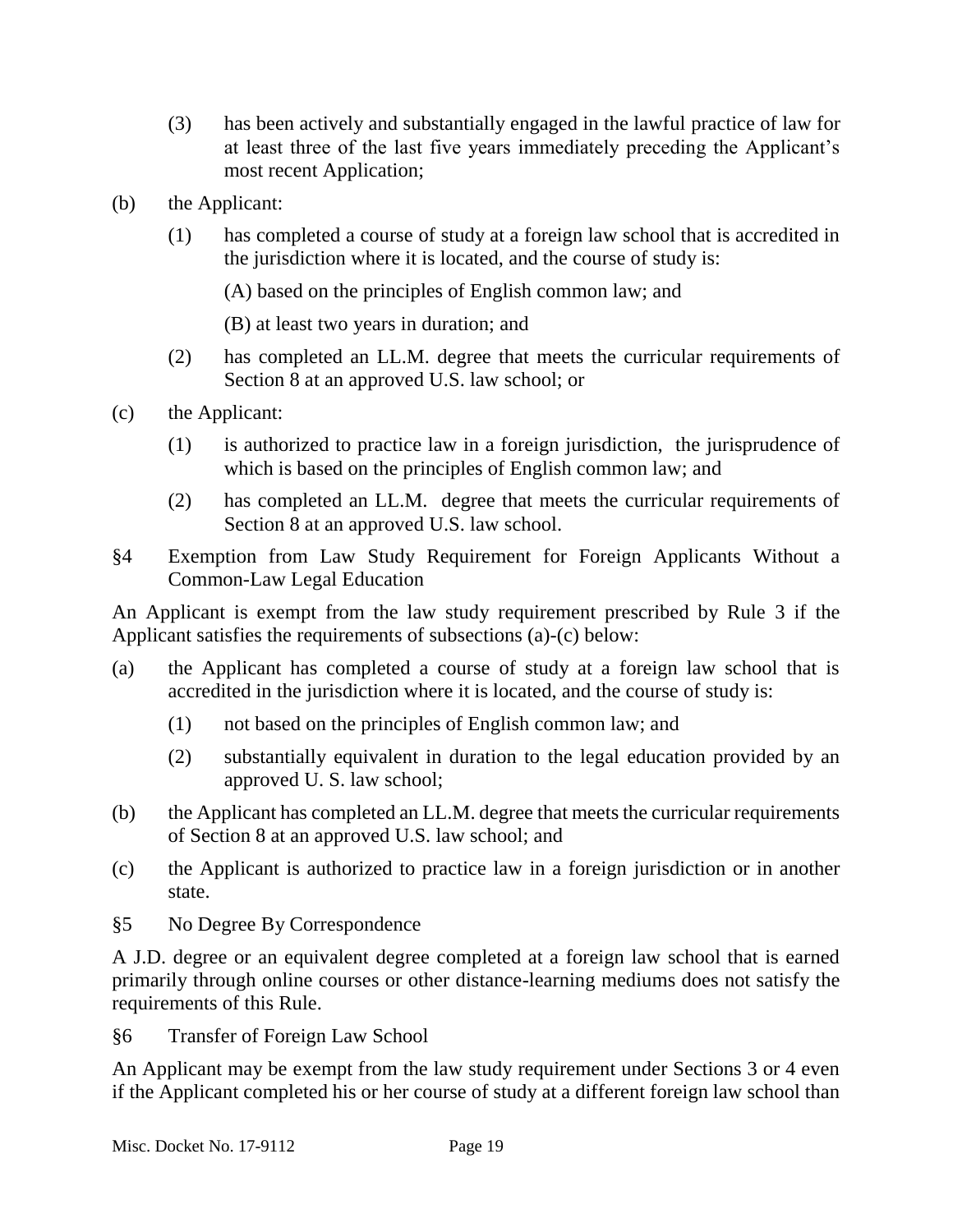the school at which the Applicant began, provided that all coursework and credit hours that count towards the applicable durational requirement are based on the same type of legal system--English common law or other--and are earned at a school accredited in the jurisdiction where it is located.

- §7 Accreditation of Foreign Law Schools
- (a) If a law school was accredited when the Applicant enrolled, the law school is deemed to be an accredited law school as to that Applicant for four years thereafter, regardless of its status at the date of the Applicant's graduation. If a law school was accredited when the Applicant graduated, the Applicant is deemed to be a graduate of an accredited law school, regardless of the status of the school when the Applicant enrolled.
- (b) If an Applicant graduated from a law school that was not accredited when the applicant enrolled and was not accredited when the Applicant graduated, the Applicant is not a graduate of an accredited law school even if the law school later became or becomes an accredited law school.
- (c) Notwithstanding Sections 3 and 4, an Applicant is excused from demonstrating that a foreign law school is accredited if the Applicant demonstrates that no entity accredits or approves law schools in the jurisdiction in which the school is located.
- §8 LL. M. Curricular Criteria
- (a) Unless subsection (b) or (c) applies, for an LL.M. degree to satisfy the requirements of this Rule, the course of study for which the degree is awarded must meet each of the following requirements;
	- (1) the program must consist of minimum of 24 semester hours of credit--or the equivalent, if the law school is on an academic schedule other than a conventional semester system—which must consist of courses in substantive and procedural law or professional skills;
	- (2) the program must require at least 700 minutes of instruction time, exclusive of examination time, for the granting of one semester of credit;
	- (3) the program must include a period of instruction consisting of no fewer than two semesters of least 13 calendar weeks each, or the equivalent thereof, exclusive of reading periods, examinations, and breaks;
	- (4) the program must not be completed exclusively during summer semesters, but a maximum of four semester hours of credit may be earned in courses completed during summer semesters;
	- (5) the program must be completed within 24 months of matriculation;
	- (6) all coursework for the program must be completed at the campus of an approved law school in the United States, except as otherwise permitted by paragraph 8 or subsection (b);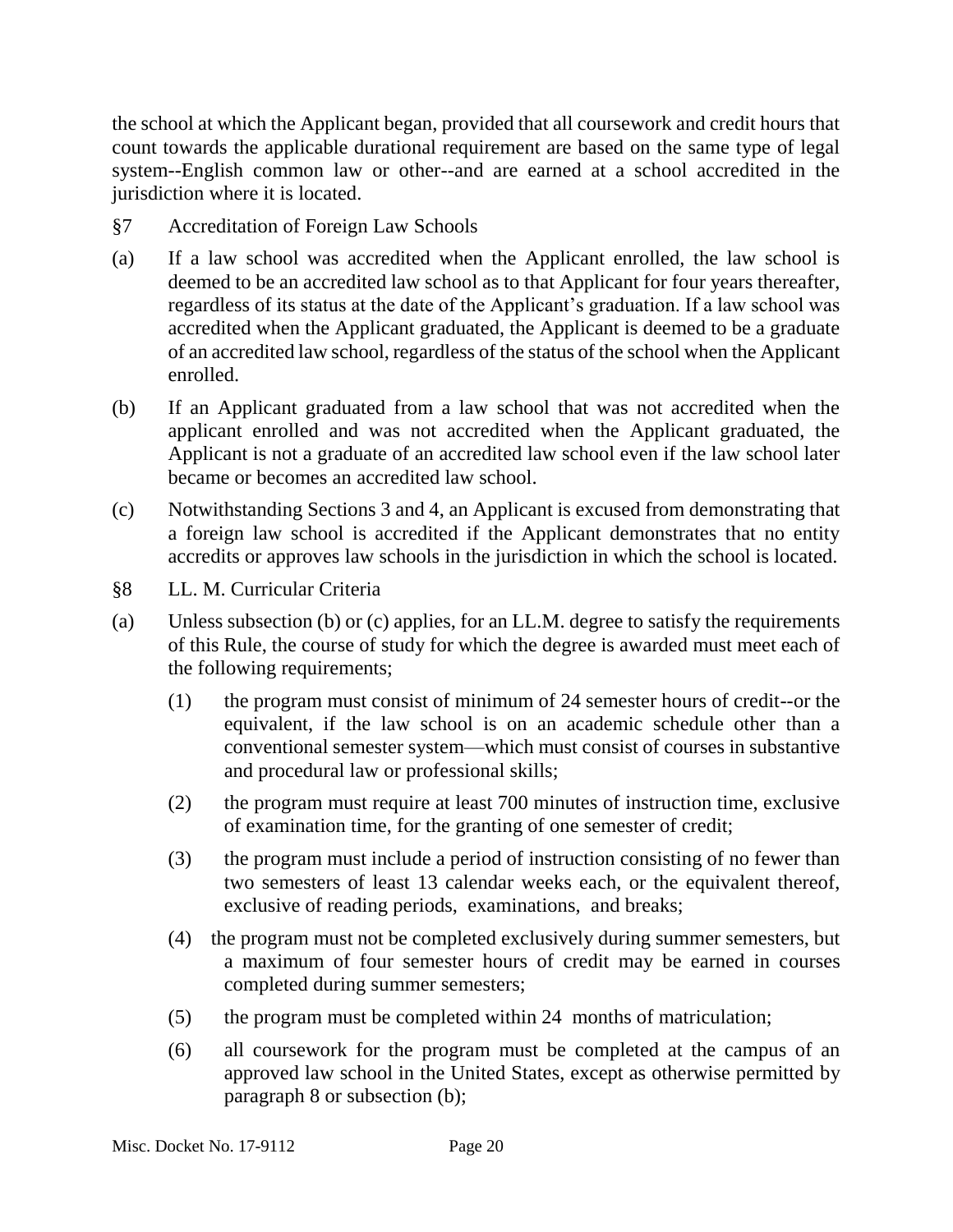- (7) the program must include:
	- (A) at least two semester hours of credit in professional responsibility;
	- (B) at least two semester hours of credit in legal research, writing, and analysis, which may not be satisfied by a research-and-writing requirement in a substantive law course;
	- (C) at least two semester hours of credit in a course designed to introduce students to distinctive aspects and fundamental principles of United States law, which may be satisfied by an introductory course in the American legal system or a course in United States constitutional law, civil procedure, or contract law--additional credit hours earned in a course that meets the requirements of this subparagraph may be applied towards the requirements of subparagraph (D); and
	- (D) at least six semester hours of credit in subjects tested on the Texas Bar Examination;
- (8) the program may also include, towards satisfaction of the 24 semester hours of credit required by this Rule;
	- (A) up to four semester hours of credit in clinical coursework, if:
		- (i) the coursework includes a classroom instructional component that incorporates discussion, review, and evaluation of the clinical experience;
		- (ii) the clinical work is performed under the direct supervision of a member of the law school faculty or instructional staff; and
		- (iii) the time and effort required and the anticipated educational benefit are commensurate with the credit awarded; and
	- (B) up to six semester hours of credit in other coursework related to the law or legal training taught in conjunction with a joint degree program by a member of the law school faculty, a faculty member of the university or college with which the law school is affiliated, or a faculty member of a university or college with which the law school offers a joint degree program-provided that the coursework is completed at the U.S. campus of the law school, university, or college; and
- (9) courses completed online or by other distance-learning mediums must not count towards the required minimum 24 semester hours of credit.
- (b) A law school may petition the Board for an exception to the requirements of subsection (a)(6). The law school must demonstrate to the satisfaction of the Board that the quality of education provided at the school's campus abroad is substantially equivalent to the quality of education provided at the school's U.S. campus.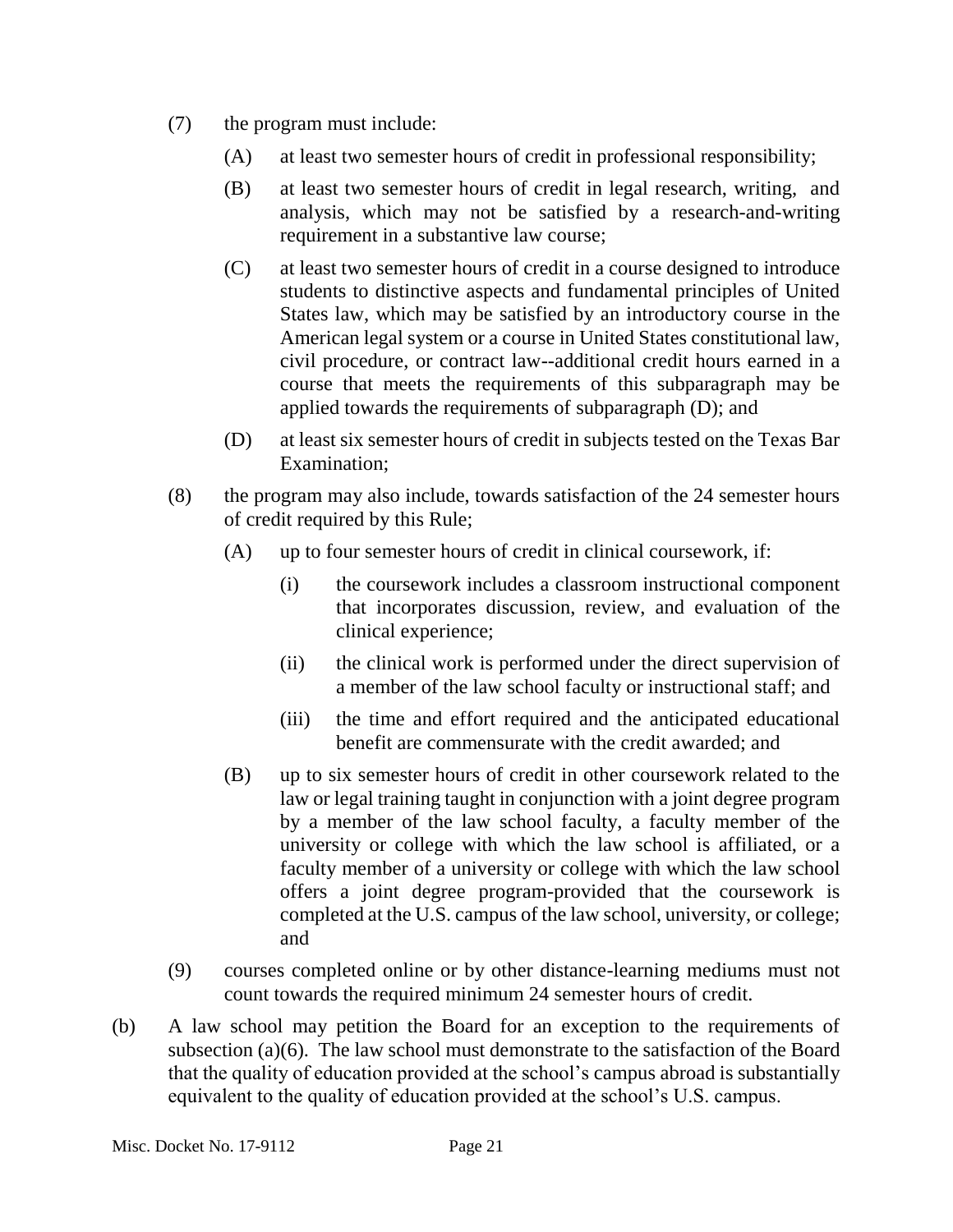- (c) An Applicant who completed an LL.M. degree prior to, or within two years after, the effective date of this Rule [October 1, 2014] is exempt from demonstrating that the degree meets the curricular requirements of subsection (a).
- §9 Proof of Active and Substantial Engagement in the Practice of Law and Authorization to Practice Law in a Foreign Jurisdiction
- (a) An Applicant who seeks exemption from the Texas Bar Examination or the law study requirement under a section of this Rule that requires a period of active and substantial engagement in the practice of law preceding the Application must furnish to the Board proof of active and substantial engagement in the practice of law. But this requirement may not be satisfied by proof of practice *pro hac vice*  under Rule 19.
- (b) Unless subsection (c) or (d) applies, an Applicant who seeks exemption from the Texas Bar Examination or the law study requirement under a section of this Rule that requires that the Applicant be authorized to practice law in a foreign jurisdiction or another state must submit written proof of the authorization from the entity with final jurisdiction over professional discipline in the foreign jurisdiction or state where the Applicant is authorized to practice. The document must certify;
	- (1) that the Applicant is authorized to practice law in the jurisdiction or state;
	- (2) the date that the Applicant became authorized to practice law in the jurisdiction or state; and
	- (3) that the Applicant remains in good standing as an attorney or counselor at law in the jurisdiction or state.
- (c) The Board may waive the requirements of subsection (b) if an Applicant demonstrates good cause for failing to obtain the certificate required by that subsection.
- (d) Proof of authorization to practice law may be satisfied by proof that the Applicant is lawfully engaged in the practice of law as an in- house counsel in a foreign jurisdiction that requires a person to surrender that person's law license in order to practice in-house.

#### **Rule 14 Foreign Legal Consultants**

§1 General Requirements as to Certification

In its discretion, the Supreme Court may certify to practice in Texas as a legal consultant (a "Foreign Legal Consultant"), without examination, an Applicant who satisfies the requirements of subsection (a) or (b):

(a) the Applicant: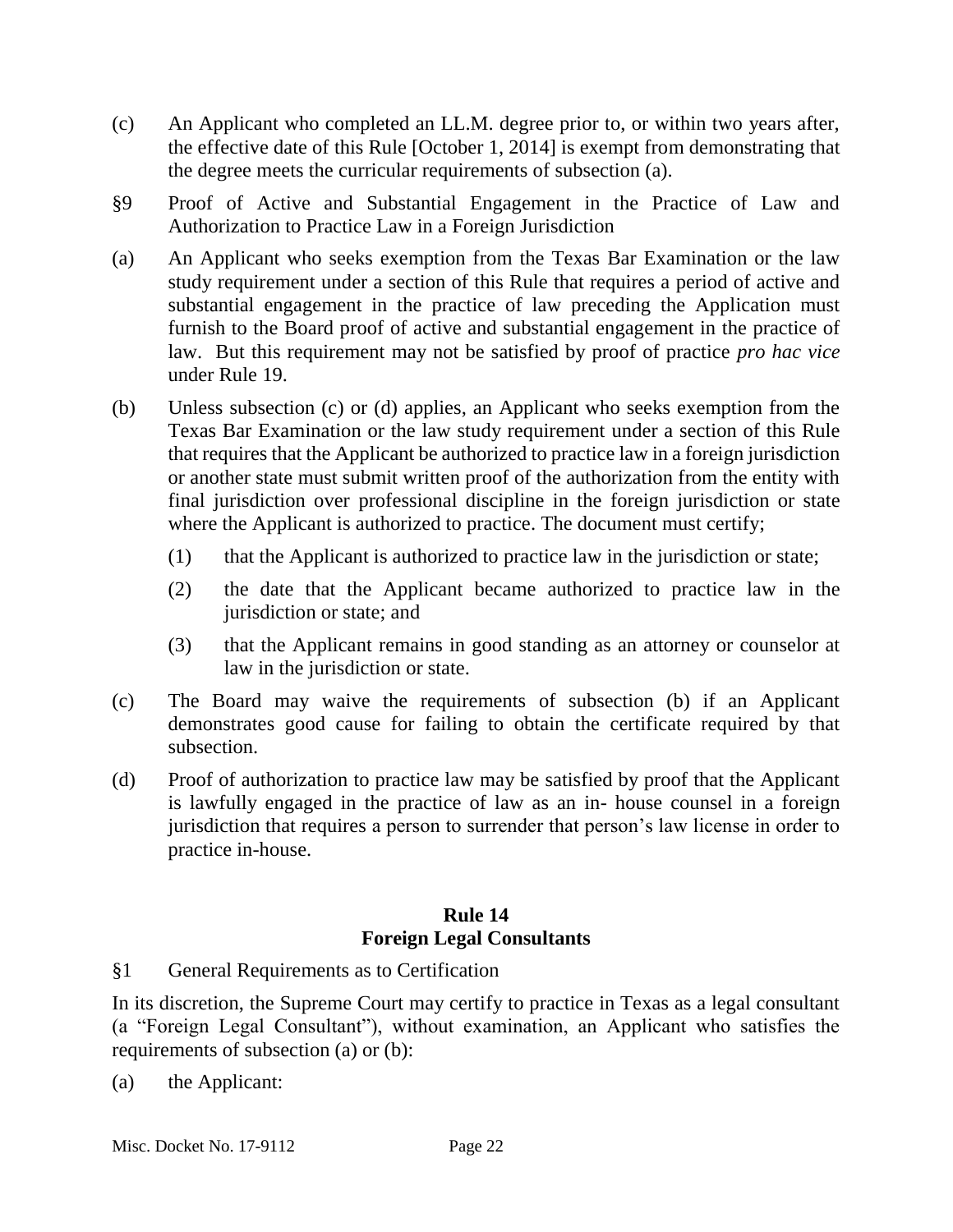- (1) for at least three of the five years immediately preceding the Application, has been a member in good standing of a recognized legal profession in a foreign country, the members of which are authorized to practice as attorneys or counselors at law or the equivalent and are subject to effective regulation and discipline by a duly constituted professional body or a public authority;
- (2) possesses the good moral character and general fitness requisite for a member of the Texas Bar;
- (3) is at least 26 years of age; and
- (4) intends to practice as a Foreign Legal Consultant in Texas and to maintain an office in Texas for that purpose; or
- (b) the Applicant:
	- (1) for at least three of the five years immediately preceding the Application:
		- (A) has been authorized to practice law in a foreign jurisdiction;
		- (B) has been a member in good standing of the bar of another state; or
		- (C) has been actively and substantially engaged in the lawful practice of law in a foreign country or another United States jurisdiction;
	- (2) possesses the good moral character and general fitness requisite for a member of the Texas Bar;
	- (3) is at least 26 years of age; and
	- (4) intends to practice as a Foreign Legal Consultant in Texas only as an inhouse counsel on behalf of an individual, corporation, limited liability company, partnership, association, nonprofit entity, or governmental agency whose primary business is not the provision of legal services to the public.
- §2 Application for Certification

An Applicant under this Rule must submit to the Board:

- (a) an Application on the forms designated by the Board, that is signed by both the Applicant and a sponsoring member of the Texas Bar who is in good standing and has been a member of the Texas Bar for at least five years;
- (b) the fee required by Rule  $18(a)$ ;
- (c) either:
	- (1) a certificate or other document from the entity with final jurisdiction over professional discipline in the foreign jurisdiction or state where the Applicant is authorized to practice that certifies:
		- (A) that the Applicant is authorized to practice law in the jurisdiction or state;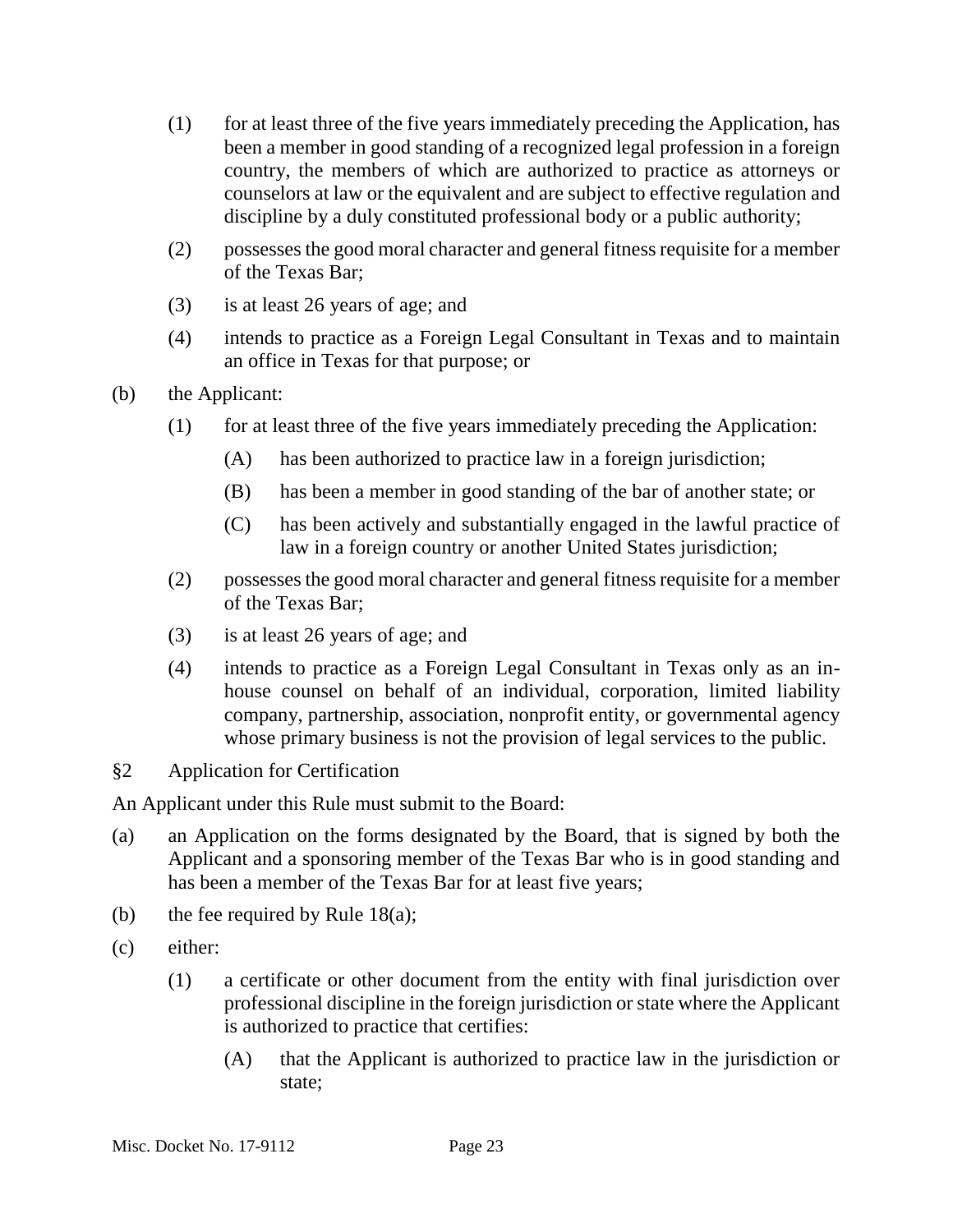- (B) the date that the Applicant was authorized to practice law in the jurisdiction or state; and
- (C) that the Applicant remains in good standing as an attorney or counselor at law in the jurisdiction or state; or
- (2) if the Applicant seeks certification under Section  $1(b)(1)(C)$  of this Rule, but the Applicant is not authorized to practice in a foreign jurisdiction or another state, proof that the Applicant has been actively and substantially engaged in the lawful practice of law in a foreign jurisdiction or another state for at least three of the five years immediately preceding the Application;
- (d) a duly authenticated English translation of every document required by this Rule, if the original is not in English; and
- (e) any other evidence demonstrating that the Applicant satisfies the requirements of Section 1 of this Rule that the Board may require.

Upon completion of the Board's review of the information submitted by the Applicant and its investigation of the Applicant's qualifications, moral character, and fitness, if the Board determines that Applicant has satisfied the requirements of Sections 1 and 2 of this Rule, the Board must recommend to the Court the certification of the Applicant to practice in Texas as a Foreign Legal Consultant.

§3 Scope of Practice

A person certified to practice as a Foreign Legal Consultant under this Rule may render legal services in Texas in the manner and to the extent permitted by the jurisdiction in which the person is authorized to practice or, in the case of a person who satisfies the requirements of Section  $1(b)(1)(C)$  of this rule, to the extent permitted by the jurisdiction in which the person has been actively and substantially engaged in the lawful practice of law. But the Foreign Legal Consultant must not:

- (a) appear for a person other than himself or herself as an attorney in any court, or before any magistrate or other judicial officer, in Texas;
- (b) prepare any instrument effecting the transfer or registration of title to real estate located in the United States of America;
- (c) prepare:
	- (1) any will or trust instrument effecting the disposition on death of any property located in the United States of America and owned by a resident thereof; or
	- (2) any instrument relating to the administration of a decedent's estate in the United States of America;
- (d) prepare any instrument in respect of the marital or parental relations, rights, or duties of a resident of the United States of America, or the custody or care of the children of such a resident;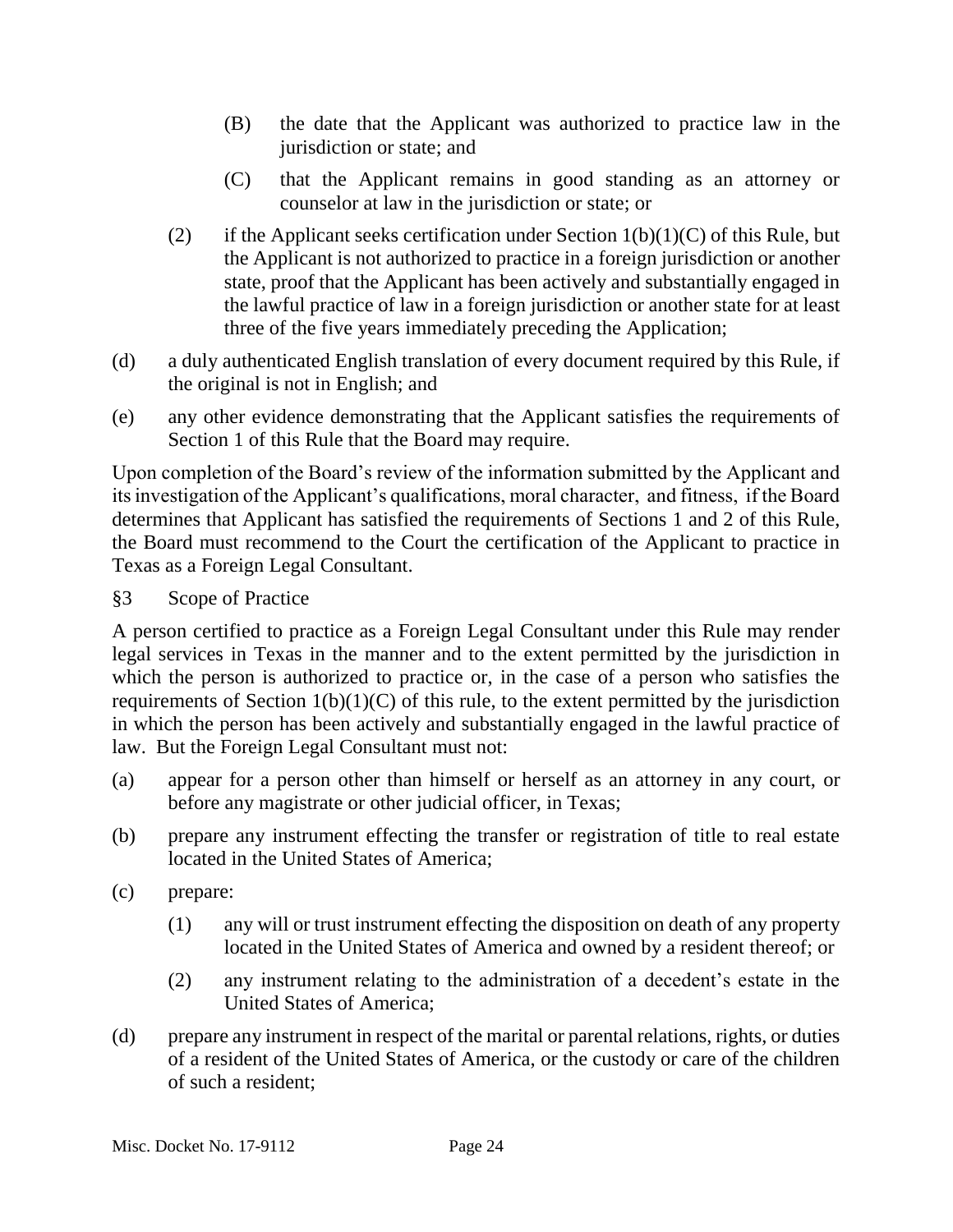- (e) render professional legal advice on the law of Texas or of the United States (unless the person is licensed in another state), except:
	- (1) on the basis of advice from a person, whom the Foreign Legal Consultant has identified to the client , who:
		- (A) is authorized to practice law in Texas or in the United States; and
		- (B) either:
			- (i) serves as co-counsel with the Foreign Legal Consultant on a matter for the client;
			- (ii) is affiliated with the Foreign Legal Consultant through employment, partnership, or membership in the same law firm, company, or governmental agency; or
	- (2) as an in-house counsel advising the Foreign Legal Consultant's employer in the scope of his or her employment;
- (f) in any way hold himself or herself out as a member of the Bar of Texas; or
- (g) carry on his or her practice under, or utilize in connection with such practice, any name, title, or designation other than one or more of the following:
	- (1) his or her own name;
	- (2) the name of the law firm with which he or she is affiliated;
	- (3) his or her authorized title in the foreign country in which he or she is authorized to practice, which may be used in conjunction with the name of such country; and
	- (4) the title "Foreign Legal Consultant," which may be used in conjunction with the words "authorized to the practice of law in [name of the foreign country in which he or she is authorized to practice]."

§4 Rights and Obligations

Subject to the limitations set forth in Section 3 of this Rule, a person certified as a Foreign Legal Consultant under this Rule is considered to be a lawyer affiliated with the Bar of Texas and is entitled and subject to:

- (a) the rights and obligations of a member of the Texas Bar that are set forth in the State Bar Act, the State Bar Rules, and the Texas Disciplinary Rules of Professional Conduct or that arise from the other conditions and requirements that apply to a member of the Bar of Texas under the Texas Disciplinary Rules of Professional Conduct; and
- (b) the rights and obligations of a member of the Bar of Texas with respect to:
	- (1) affiliation in the same law firm with one or more members of the Bar of Texas, including by: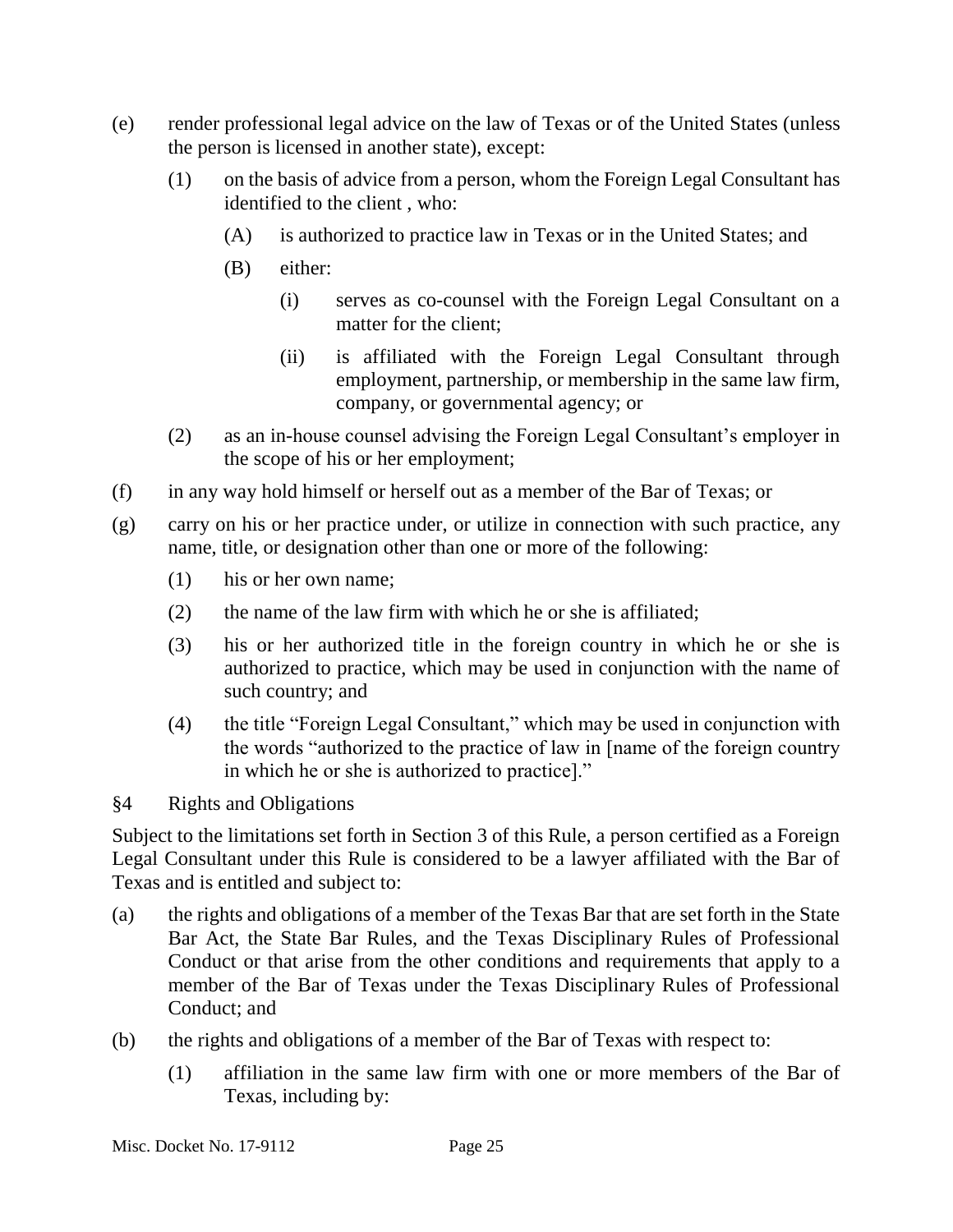- (A) employing one or more members of the Bar of Texas;
- (B) being employed by one or more members of the Bar of Texas or by any partnership or professional corporation that includes members of the Bar of Texas or that maintains an office in Texas; and
- (C) being a partner in any partnership or a shareholder in any professional corporation that includes members of the Bar of Texas or that maintains an office in Texas; and
- (2) attorney-client privilege, work-product privilege, and similar professional privileges.

A person certified as a Foreign Legal Consultant under this Rule is not a "nonlawyer" as that term is used in rule §5.03 or 5.04 of the Texas Disciplinary Rules of Professional Conduct.

A person who receives legal advice from a Foreign Legal Consultant is entitled to all privileges arising from the attorney-client relationship.

- §5 Disciplinary Provisions
- (a) Every person certified to practice as a Foreign Legal Consultant under this Rule is subject to censure, suspension, removal, or revocation of his or her certification to practice by the Supreme Court.
- (b) Every Foreign Legal Consultant must execute and file with the Board, in such form and manner as the Board may prescribe:
	- (1) a written commitment
		- (A) to observe the State Bar Act, the State Bar Rules, and the Texas Disciplinary Rules of Professional Conduct, to the extent that the Act and the Rules are applicable to the legal services authorized under Section 3 of this Rule; and
		- (B) to notify the Board of any change in the person's good standing as a member of a foreign legal profession and of any final disciplinary action of the professional body or public authority that regulates attorneys in the foreign jurisdiction in which the Foreign Legal Consultant is authorized to practice law; and
	- (2) a notarized document that sets forth the person's address in Texas and designates the Executive Director of the Board as the person's agent for service of process in any action or proceeding brought against the person that arises from legal services rendered or offered to be rendered by the person within or to residents of Texas, whenever after due diligence service cannot be made on the person at the address on file with the Board.
- (c) Service of process on the Executive Director of the Board under subsection (b)(2) must be made by personally delivering to, and leaving with, the Executive Director,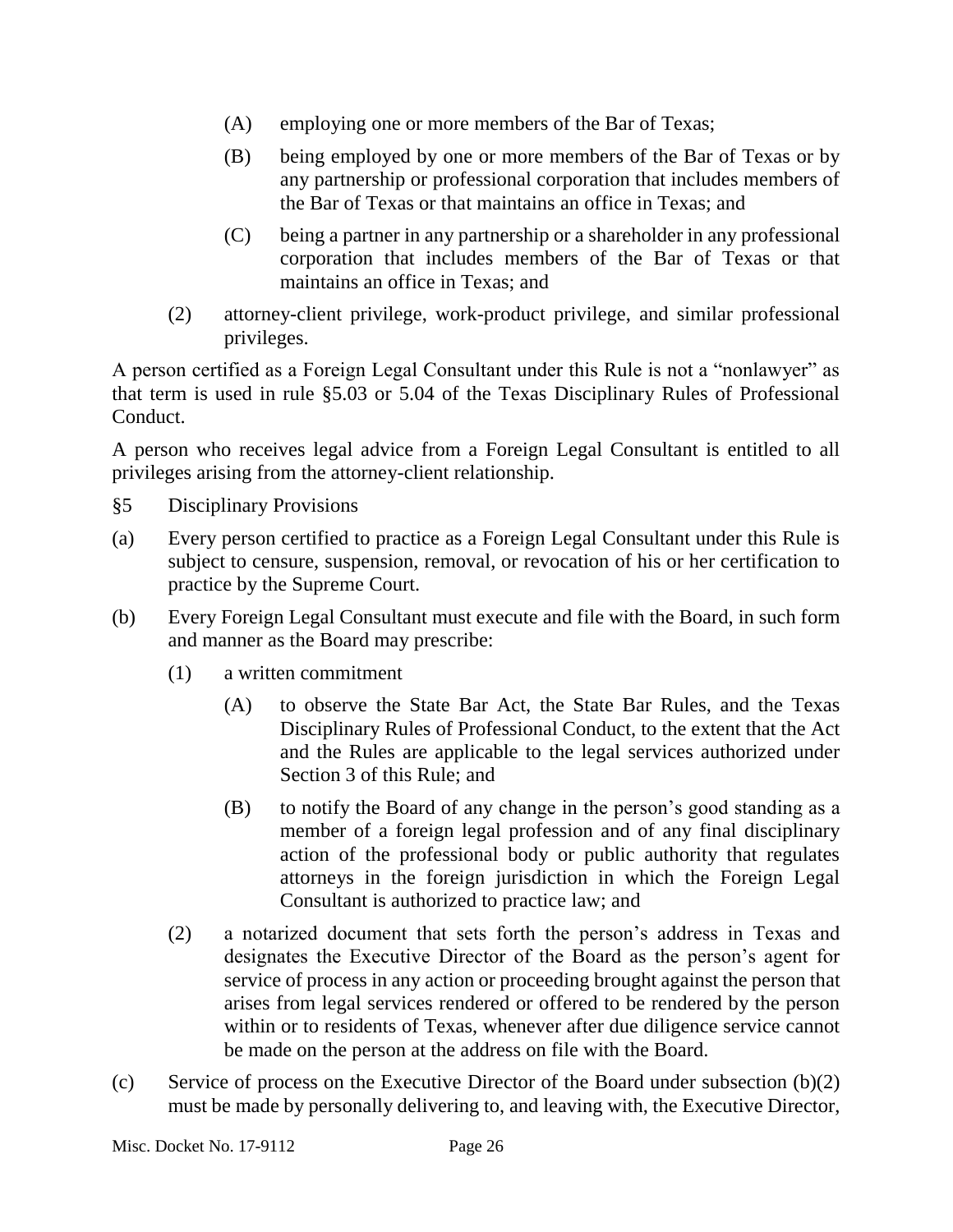or another person at the office of the Board who is authorized to receive service, two copies of the citation and petition and a fee of \$10. The Board must promptly send one copy to the Foreign Legal Consultant by certified mail, return receipt requested, at the address designated by the Foreign Legal Consultant under subsection  $(b)(2)$ .

- §6 Renewal of Certification
- (a) Unless revoked by the Board under Section 7 of this Rule, a certification to practice as a Foreign Legal Consultant is valid for one year.
- (b) A Foreign Legal Consultant may renew his or her certification by submitting to the Board at least 60 days before the certification expires:
	- (1) a written request for renewal of the certification;
	- (2) The renewal fee required by Rule  $18(a)$ ;
	- (3) Proof that the Applicant completed three hours of minimum continuing legal education in ethics courses accredited by the State Bar of Texas; and
	- (4) a written statement, signed by the Applicant under oath, that the Applicant complied with the terms of the certificate and this Rule during the certification period.
- (c) The Board must grant the Applicant's request unless it determines that the Applicant is not entitled to renew his or her certification under this Rule.
- (d) If the renewal application is timely submitted, the Board must notify the Applicant of the Board's decision before the Applicant's certification expires. If the renewal application is not timely submitted, the Applicant, upon a showing of good cause, may submit a renewal application up to 180 days after the Applicant's certification expires. After the 180-day grace period has passed, an Applicant must reapply for certification under Section 2 of this Rule.
- §7 Revocation of Certification

If the Board determines that a person certified as a Foreign Legal Consultant under this Rule no longer meets the requirements for certification set forth in Section 1, the Board must recommend to the Court that the person's certification be revoked, unless the Board waives under Rule 20(e) the requirements that are lacking.

§8 Admission to Bar

If a person certified as a Foreign Legal Consultant under this Rule is subsequently admitted to the Texas Bar under other provisions of these Rules, the certification to practice as a Foreign Legal Consultant is superseded by the license to practice law as a person admitted to the Texas Bar.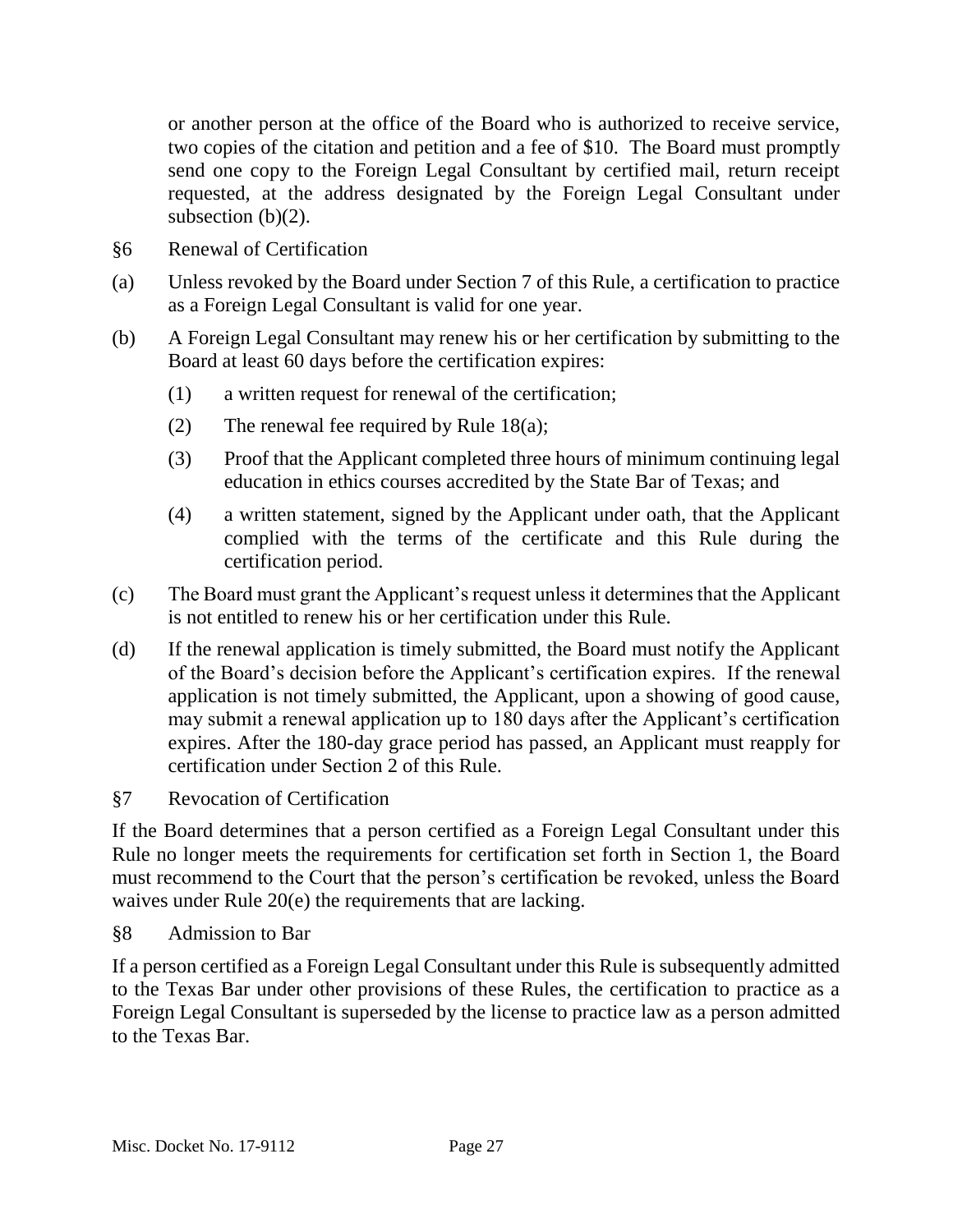# **Rule 15 Hearings**

- (a) The Board shall set a time and place for a hearing on the question of the requisite moral character and fitness of an Applicant or Declarant, under the following circumstances:
	- (1) When any Applicant or Declarant who is the subject of a preliminary negative character and fitness determination files a written request for such a hearing within thirty (30) days of his or her receipt of the Board's letter containing the notice of such determination; or
	- (2) When the Board determines that, in the interest of fairness, such a hearing is necessary regardless of whether the Applicant or Declarant files a timely request for hearing.
- (b) If there are pending proceedings involving the Applicant or Declarant, the resolution of which could impact the determination of his/her character and fitness, the Board may exercise its discretion to defer the hearing until such time as the pending proceeding is resolved.
- (c) Board hearings, deliberations, and determinations relating to the moral character and fitness of an Applicant or Declarant shall be closed to the public and records relating to these subjects are confidential. On written request of an Applicant or Declarant, however, the Applicant or Declarant is entitled to have the hearing open to persons designated by the Applicant or Declarant.
- (d) Reasonable notice of the time and place for the hearing may be served electronically if the email address of the party or attorney to be served is on file with the Board. Any notice not served electronically may be served in person, by mail, by commercial delivery service, by fax, by email or by such other means as the Board may direct.
- (e) An Applicant or Declarant, either before or after receiving notice of a hearing, may agree to waive the hearing, stipulate to the facts regarding good moral character and fitness, and allow the Board to proceed with making a final determination as to the Applicant's moral character and fitness under these Rules. An Applicant may additionally agree to a Probationary License and to any conditions imposed by the Board to protect the public.
- (f) At the hearing:
	- (1) The Board shall have the burden of proof and be required to present evidence that the Applicant or Declarant does not have the requisite good moral character or fitness. Upon the admission of such evidence, the burden of proof shall shift to the Applicant or Declarant to show that the Applicant possesses good moral character and fitness as defined in these Rules. However, in a redetermination hearing on a Probationary License, the burden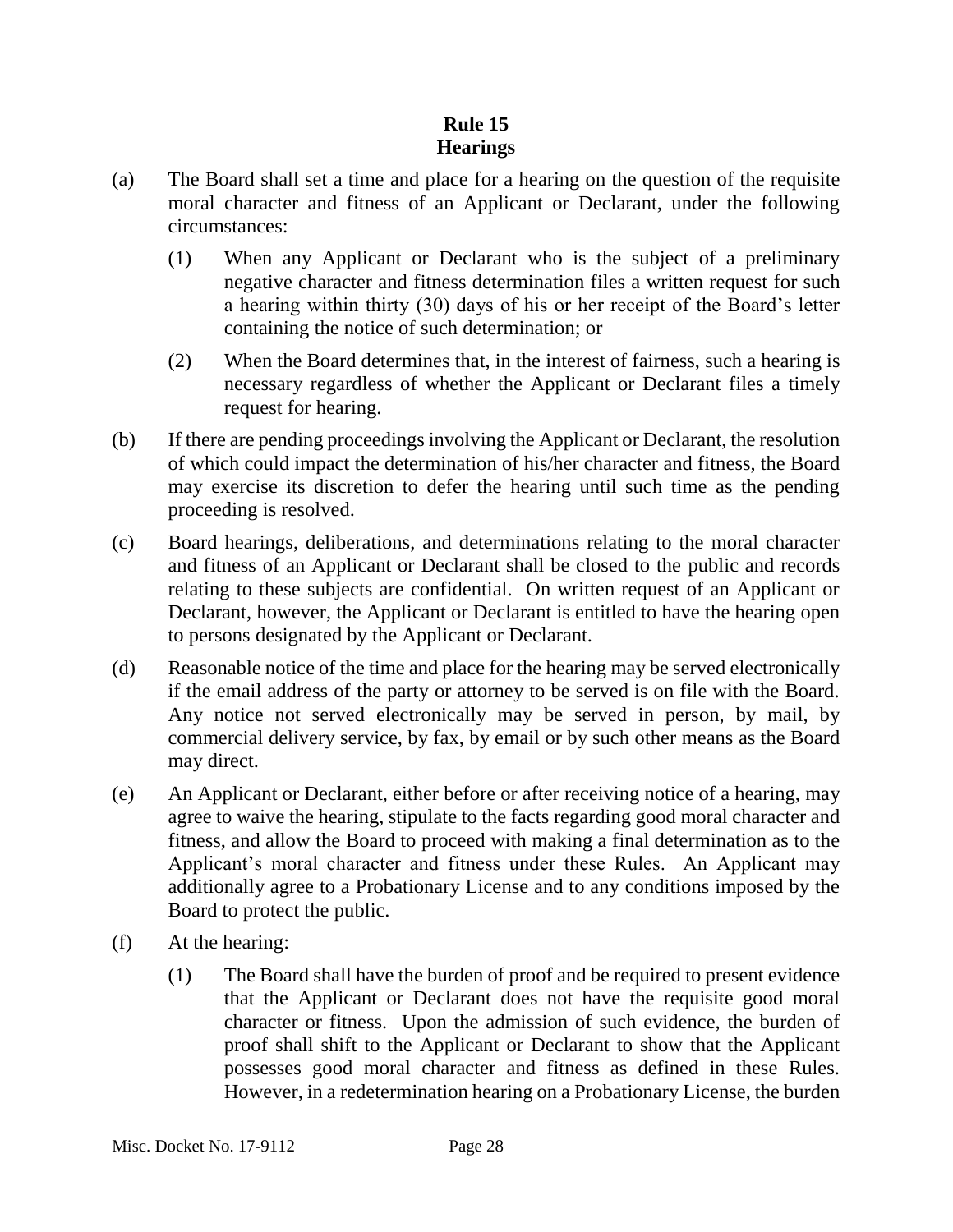of proof shall be on the Probationary Licensee to demonstrate that (s)he has complied with the conditions of the Probationary License.

- (2) The Applicant or Declarant shall be given the opportunity to be present in person and by attorney, to present evidence, to confront and to cross-examine adverse witnesses, and to present argument to the Board on the issues of law and fact; provided, however, that evidence otherwise inadmissible may be admitted if the evidence is of a type on which a reasonably prudent person commonly relies in the conduct of the person's affairs.
- (g) In connection with hearings conducted under this Rule, the Board shall have the authority to administer oaths, issue subpoenas, take depositions, and employ court reporters.
- (h) After the hearing, in closed deliberations, the Board may:
	- (1) determine that an Applicant or Declarant has the requisite present good moral character and fitness and, in the case of an Applicant, should be recommended for admission to the Texas Bar;
	- (2) determine that a Declarant should be granted conditional approval of his or her present good moral character and fitness and be required to meet such conditions as the Board deems appropriate;
	- (3) determine that an Applicant should be granted conditional approval of his or her present good moral character and fitness and be recommended for a Probationary License subject to the terms of Rule 16, after meeting all other requirements of these Rules;
	- (4) determine that an Applicant or Declarant does not possess the requisite present good moral character and fitness required for admission to the Texas Bar; or
	- (5) defer a decision until such time as the Board has the opportunity to consider further information, evaluations, or documentation as deemed necessary by the Board;
	- (6) in the case of a probationary license, recommend to the Supreme Court that the license should be renewed in its present form, renewed with additional or amended conditions, or revoked and no regular license be issued.
- (i) Within a reasonable period of time after the decision is made, the Board shall furnish to the Applicant or Declarant a written order setting forth the decision of the Board. If the decision is adverse, such order shall specify the bases of the Board's determination and shall include an objective list of actions, if any, the Applicant or Declarant may take to become qualified for a license to practice law in Texas. Any such order containing a determination that the Applicant or Declarant suffers from chemical dependency shall include provisions setting out the rights under Section 82.038, Texas Government Code.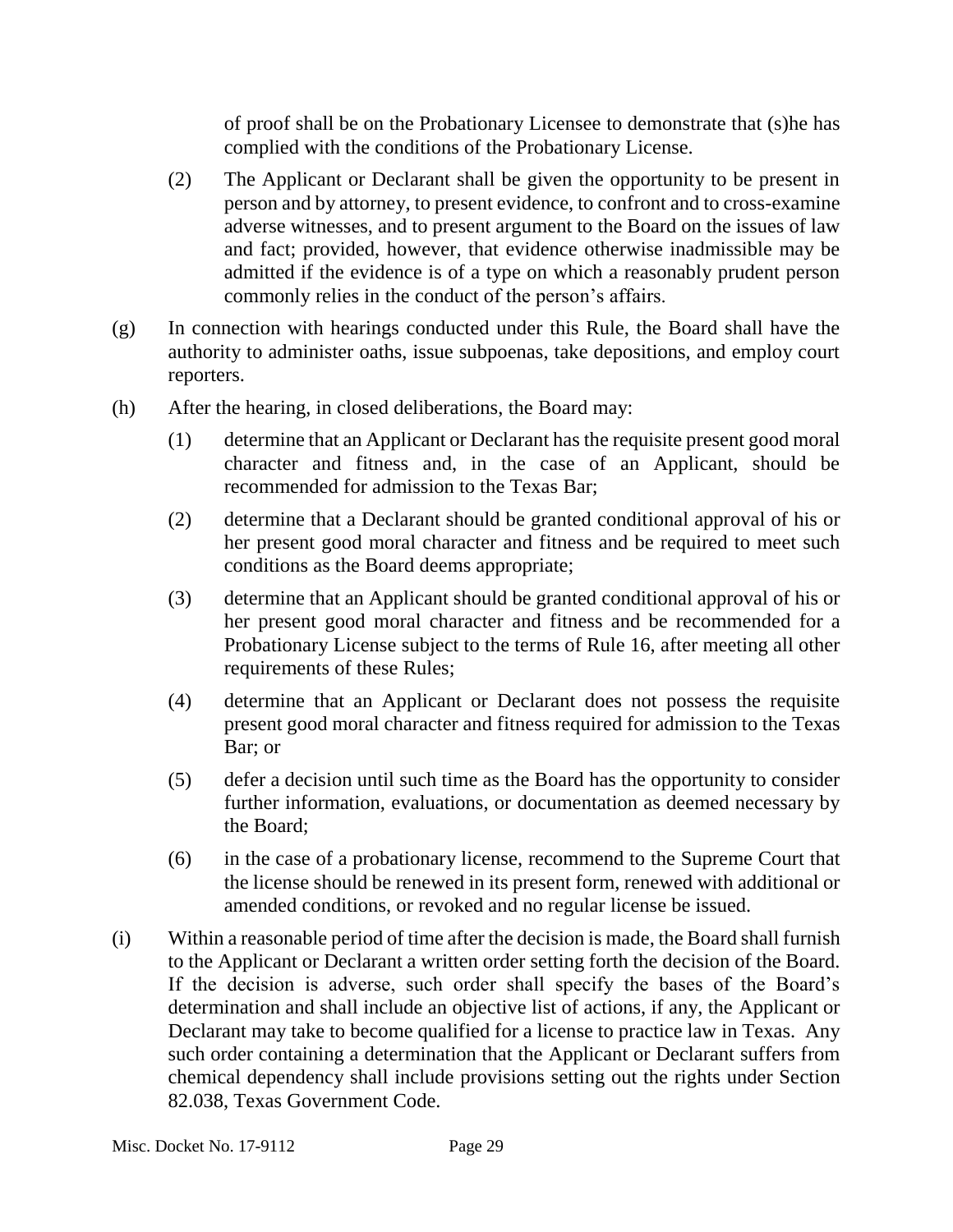- (j) An individual who has been the subject of a Board order containing a negative character and fitness determination may petition the Board in writing for a redetermination hearing subject to the provisions of Rule XV herein on the issue of character and fitness, as follows:
	- (1) No petition for redetermination may be filed earlier than the date specified in the Board's order (or if none, then no earlier than twelve months from the date of the hearing), nor more often than once every twelve months.
	- (2) Such individual shall have the burden of proof as to rehabilitation and the possession of present good moral character and fitness.
	- (3) Such individual shall complete and file with the Board a Supplemental Investigation Form and pay the requisite fees therefore within thirty (30) days of the filing of the redetermination petition.
	- (4) This subsection (j) shall not apply to character and fitness redeterminations in Probationary License cases, which are governed under the provisions of Rule 16.
- (k) The following provisions shall govern judicial review of the Board's decisions:
	- (1) The affected Applicant or Declarant shall institute, in the district courts of Travis County, Texas proceedings for review of such decision within sixty (60) days after the date the written decision is mailed to the Applicant.
	- (2) The petition for review shall name the Board as defendant and shall be served on the Executive Director of the Board.
	- (3) After service of such petition, and within the time permitted for filing an answer, the Board shall file with the district court a certified copy of the record of the Board's proceedings.
	- (4) The review of the Board's decision shall be tried by the court without a jury.
	- (5) The court shall determine from the certified record on file whether or not the Board's decision is reasonably supported by substantial evidence. The reviewing court may affirm the action complained of or remand the matter to the Board for further proceedings.
	- (6) Appeals from any final judgment of the court may be taken by either party in the manner provided for in civil actions generally, but no appeal bond shall be required of the Board.
- (l) The Board shall have the authority to adopt such other rules of procedure for character and fitness hearings, not inconsistent with these Rules, as the Board deems necessary or appropriate to implement these Rules.
- (m) Decisions of the Board on matters other than character and fitness following a hearing under this Rule shall not be subject to judicial review unless another statute or rule specifically provides to the contrary.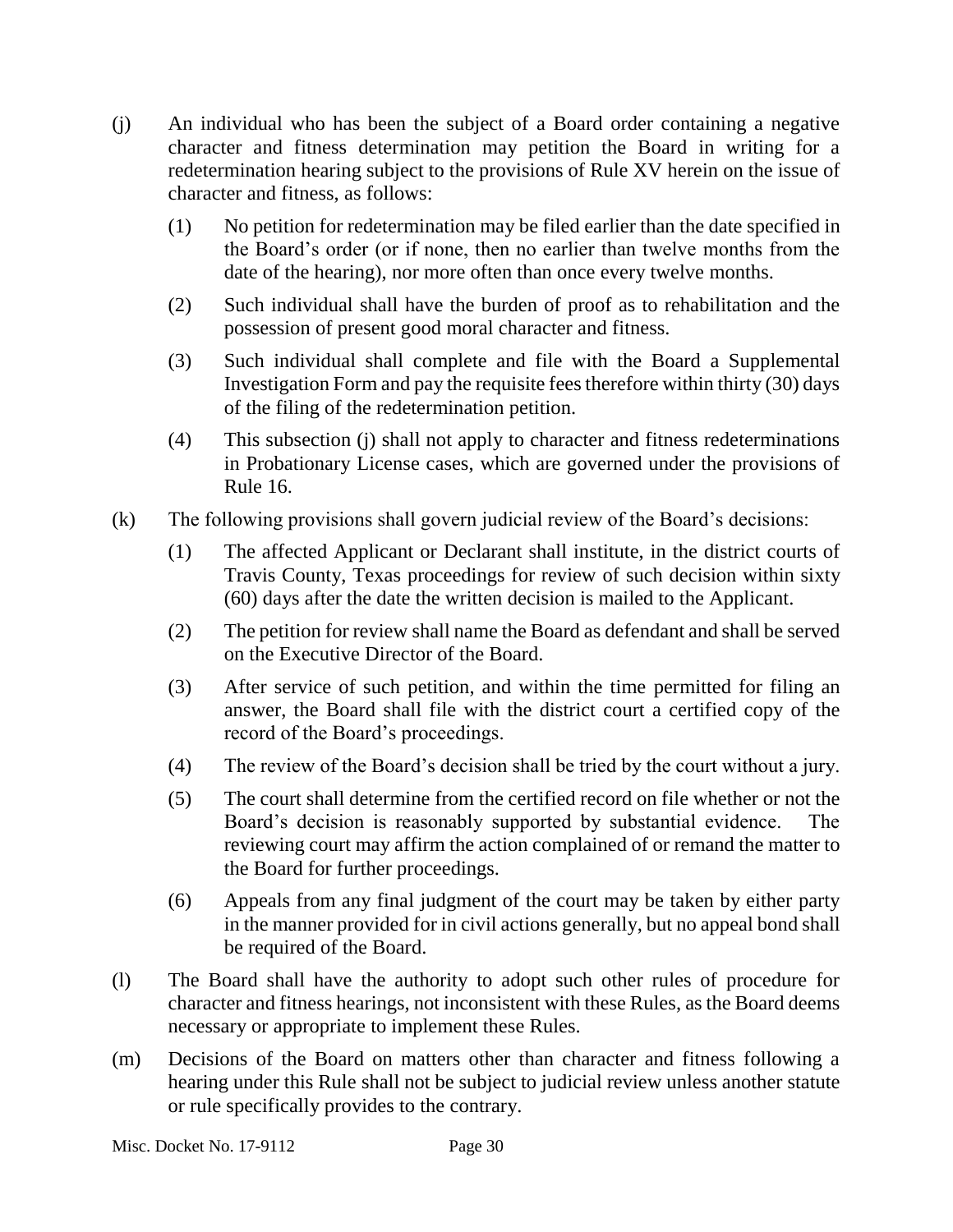(n) The Board may assess costs against any Applicant or Declarant who has been sent reasonable notice of a hearing before the Board and who does not appear.

## **Rule 16 Probationary Licenses**

- (a) The Board shall have the authority to grant conditional approval of the present good moral character and fitness of an Applicant and to recommend the granting of a Probationary License, after the Applicant meets all other requirements under these Rules, in the following circumstances:
	- (1) when the Board determines that the Applicant suffers from chemical dependency or has been convicted of, or is on probation for, a first offense of driving while intoxicated under Texas Penal Code §49.04; or
	- (2) in other circumstances in which, on the record before it, the Board determines that the protection of the public requires the temporary monitoring of the Applicant in question.
- (b) The Board shall not have the authority to refuse to recommend the granting of a Probationary License to an Applicant who has passed the applicable bar examination solely because the Applicant suffers from chemical dependency or has been convicted for a first offense for driving while intoxicated under Texas Penal Code §49.04.
- (c) In any order recommending the issuance of a Probationary License to practice law, the Board shall specify the conditions of the license, which may include, but are not limited to, the following:
	- (1) prohibiting the use of alcohol or controlled substances;
	- (2) requiring treatment for chemical dependency;
	- (3) requiring the individual to practice law under the supervision of an attorney admitted to the Texas Bar;
	- (4) requiring submission to periodic, random drug testing;
	- (5) requiring the individual to report periodically to the Board;
	- (6) requiring suspension, for any portion of the probationary period, of an activity for which a license to practice law is required;
	- (7) requiring the individual to reside continuously in Texas during the period of the Probationary License, unless for good cause shown, the Board waives such requirement; or
	- (8) requiring the individual to take specific actions designed to cure or end any deficiencies in his or her moral character and fitness, as determined by the Board.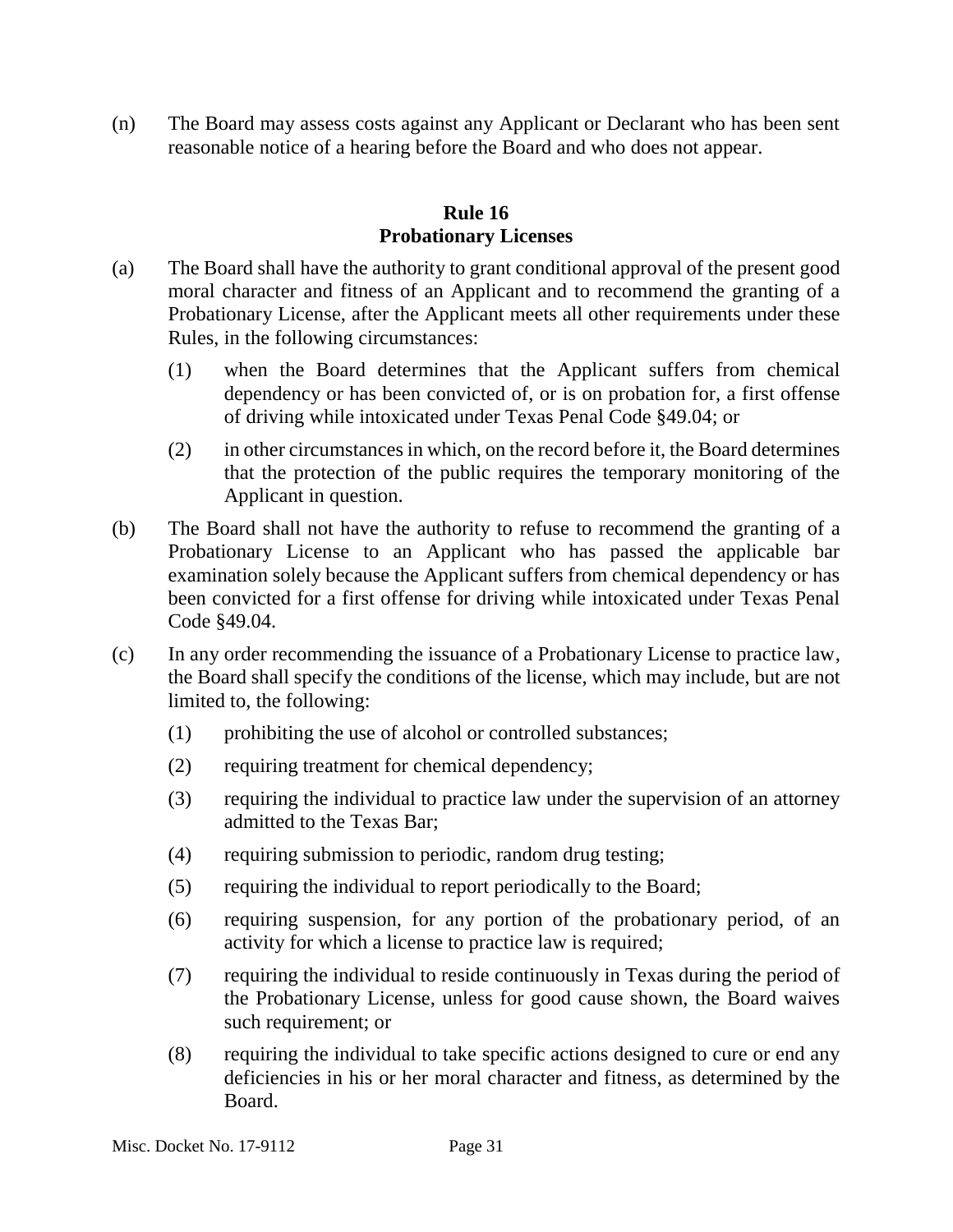- (d) Probationary Licenses shall expire as follows:
	- (1) A Probationary License issued solely because of the Board's determination that the individual suffers from chemical dependency shall expire on the second anniversary of the date on which it is issued, unless temporarily extended hereunder.
	- (2) Any other Probationary License shall expire on the date specified by the Board in the Order recommending issuance of the Probationary License, unless temporarily extended hereunder.
	- (3) The term of a Probationary License may be temporarily extended, upon the request of the Probationary Licensee, in the event that the normal expiration date falls before the Board has had the opportunity to make a redetermination as provided hereunder.
- (e) A Probationary Licensee may apply for a renewal of the Probationary License or for a regular license to practice law, by filing a written request and a Supplemental Investigation Form and the requisite fees, at least sixty (60) days prior to the expiration date of the Probationary License.
- (f) The Board shall require any Probationary Licensee issued a Probationary License because of a determination of chemical dependency, prior to the redetermination hearing, to submit to an evaluation, at the sole cost of the Probationary Licensee, by a licensed mental health professional designated by the Board.
- (g) After a hearing held subject to the provisions of Rule 15 herein on the redetermination of the character and fitness of a Probationary Licensee, the Board may:
	- (1) recommend, upon a finding of the requisite good moral character and fitness, the issuance of a regular license to practice law in Texas; provided, however, that in any case in which a Probationary License was issued on the basis of chemical dependency, the Board shall not recommend the Probationary Licensee for regular admission until the Board finds that the Probationary Licensee has successfully completed treatment and has been free from chemical dependency for the preceding two years;
	- (2) recommend, upon a finding that a condition of the Probationary License has been violated:
		- (A) extension of the Probationary License; or
		- (B) termination or immediate revocation of the Probationary License.
- (h) The Board shall initiate and maintain a working relationship with the Lawyers Assistance Program or similar program of the State Bar of Texas in order to provide for the evaluation and referral to treatment for those persons issued a Probationary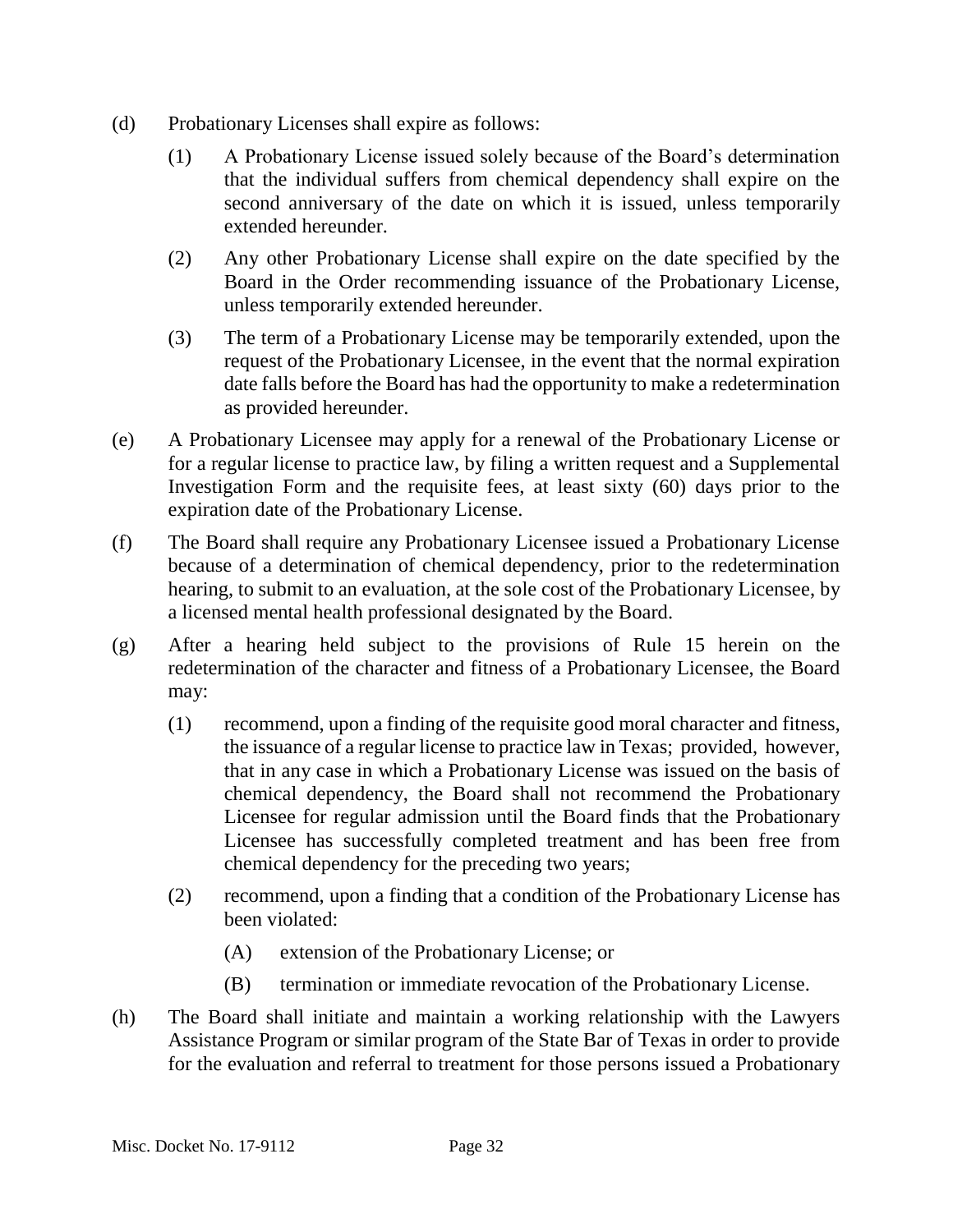License hereunder. The treatment and professional evaluation shall be at the sole expense of the Probationary Licensee.

- (i) The Board shall initiate and maintain a working relationship with the State Bar of Texas to coordinate disclosure of information concerning an individual's status as a Probationary Licensee. On request, the Board, in coordination with the State Bar of Texas, shall inform a member of the public whether a particular individual is a Probationary Licensee. This disclosure may occur via the official website of the State Bar of Texas or other means reasonably available to members of the public. Any information that forms the basis for the issuance of the Probationary License is confidential, as required by statute.
- (j) A person whose Probationary License has been terminated or revoked upon recommendation by the Board must begin the licensure process anew in accordance with the Board order recommending such termination or revocation if the person wishes to attempt re-licensure.

# **Rule 17**

# **Issuance of License Certificates and Cancellation of License Unlawfully Obtained**

- (a) Upon an Applicant's becoming entitled to a license under these Rules, the Board must certify the Applicant to the Supreme Court, whose Clerk will issue the corresponding license in the form of a written certificate. The license may be issued only in the name shown on a valid, government-issued identification card, except that a given name may be omitted or represented by an initial if the Applicant so requests in writing. No license may be issued using an alias, assumed name, nickname, or abbreviation of a name.
- (b) All law licenses are issued on the condition that the Applicant has faithfully complied with these Rules. If at any time it appears that an Applicant has obtained a license fraudulently or by willful failure to comply with these Rules, after notice and hearing, the Board may recommend to the Supreme Court that the license be withdrawn and canceled, and the name of the license holder stricken from the roll of attorneys.
- (c) No license issued under this Rule is valid unless the license holder has paid the required fees and has enrolled in the State Bar of Texas in compliance with the State Bar Rules.
- (d) The license certificate belongs to the Supreme Court of Texas and must be surrendered to the Court upon proper demand.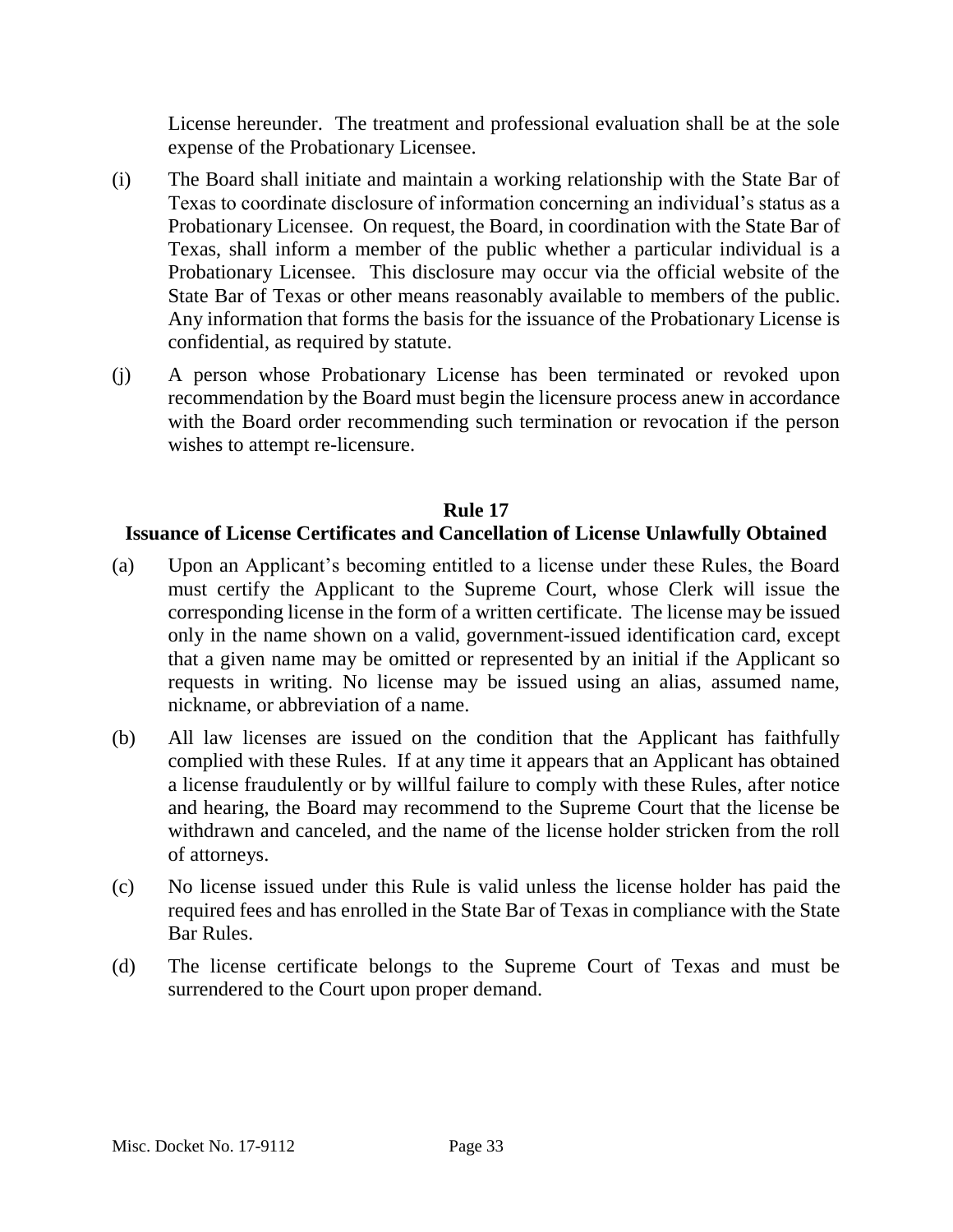#### **Rule 18 Fees**

| (a) |  | The following provisions shall govern the fees charged by the Board: |
|-----|--|----------------------------------------------------------------------|
|     |  |                                                                      |

# FEES RELATING TO DECLARATIONS

| \$190 |
|-------|
|       |
|       |

## FEES RELATING TO ELIGIBILITY & EXAMINATIONS

Texas Law Student:

- \$150 Application Fee
	- 95 Examination Fee
	- 55 Investigation Fee

\$300

Out-of-State Law Student:

- \$150 Application Fee
	- 40 Fingerprint Card Processing Fee
	- 150 Examination Fee
- 150 Investigation Fee

\$490

Attorneys Licensed in another State:

## \$700 Application Fee

- 40 Fingerprint Card Processing Fee
- 150 Examination Fee
- 150 Investigation Fee

\$1,040

Attorneys Qualified for Admission Without Examination Under Rule 13:

- \$700 Application Fee
	- 40 Fingerprint Card Processing Fee
- 150 Investigation Fee

\$890

Foreign Nation Attorney – Texas Bar Exam Applicant only:

- \$700 Application Fee
	- 40 Fingerprint Card Processing Fee
	- 150 Examination Fee
	- 150 Investigation Fee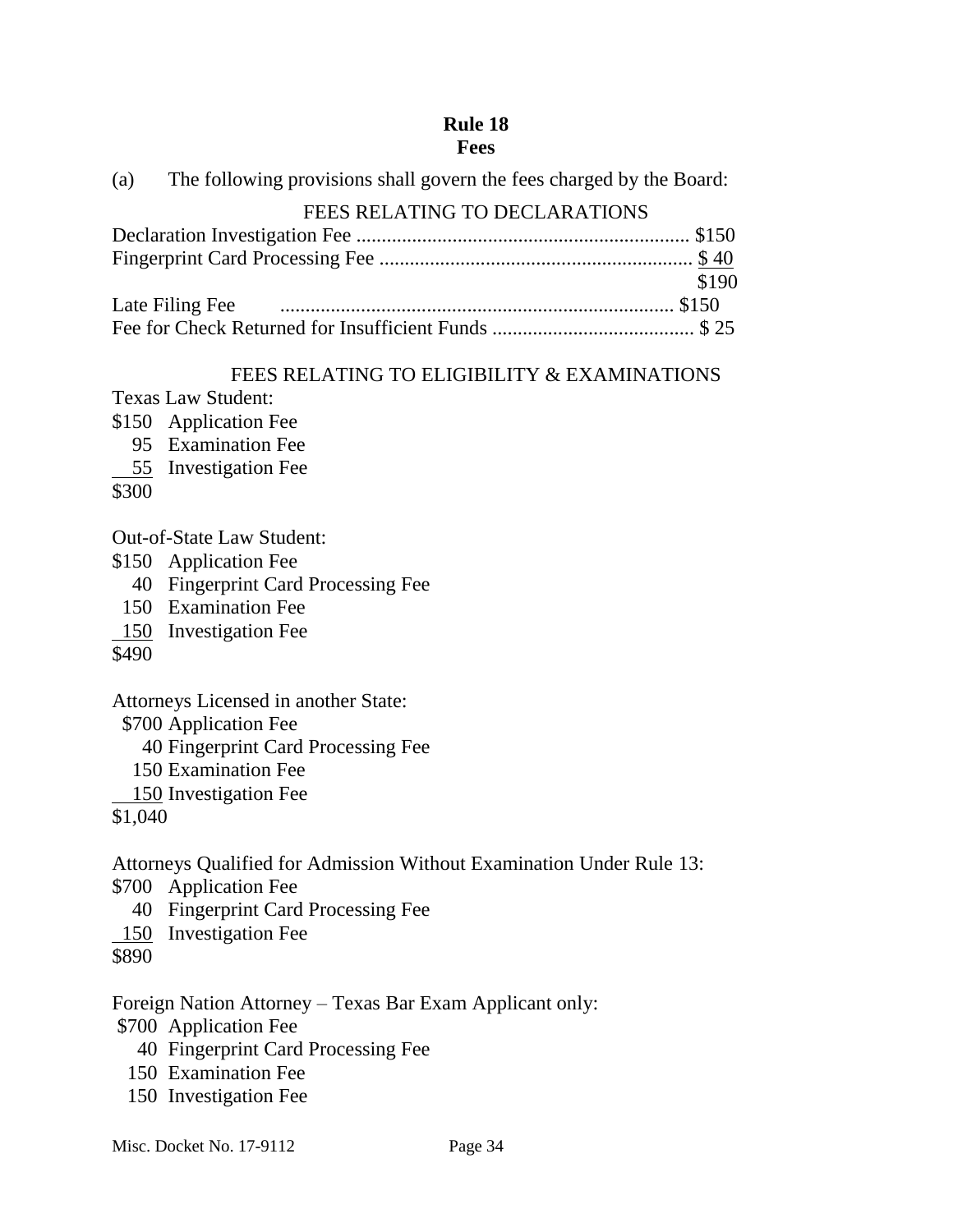100 Foreign Nation Inquiry Fee \$1,140

Foreign Nation Attorney – Concurrent Texas Bar Exam and Foreign Legal Consultant Applications:

- \$700 Application Fee
	- 150 Foreign Legal Consultation Supplemental Processing Fee
	- 40 Fingerprint Card Processing Fee
	- 150 Examination Fee
	- 150 Investigation Fee
- 100 Foreign Nation Inquiry Fee

\$1,290

Re-application for Examination

- \$150 Re-application Fee
	- 95 Examination Fee
	- 75 Investigation Fee on Re-Application

\$320

Foreign Legal Consultant – Application only:

- \$700 Application Fee
	- 40 Fingerprint Card Processing Fee
	- 150 Investigation Fee
	- 100 Foreign Nation Inquiry Fee

\$990

Foreign Legal Consultant Re-Application Fee:

- \$150 Re-Application Fee
- 150 Supplemental Investigation Fee (every second renewal year only)
- \$300 (\$150 in alternate years)

| Supplemental Investigation (S.I.) Fee (as required under Rule 9)\$150 |       |
|-----------------------------------------------------------------------|-------|
|                                                                       |       |
|                                                                       | \$190 |
|                                                                       |       |

Military Attorney Application Fee……………………………………………..\$25 (as required under Rule 22) Military Attorney Renewal Application Fee…………………………………...\$25 (as required under Rule 22)

Late Filing Fees *February Examination*

```
Misc. Docket No. 17-9112 Page 35
```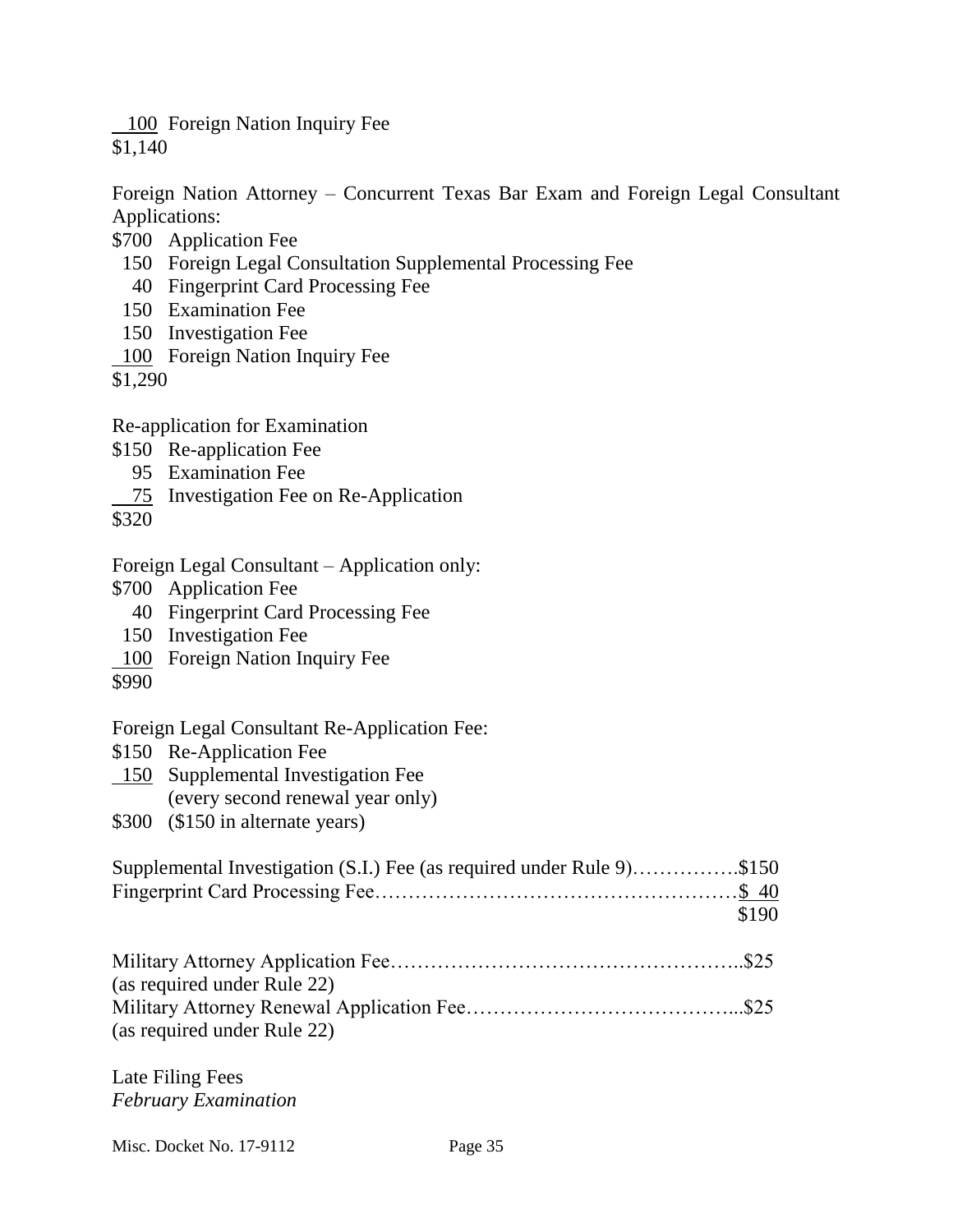| <b>July Examination</b>    |  |
|----------------------------|--|
|                            |  |
|                            |  |
|                            |  |
| <b>Miscellaneous Fees:</b> |  |
|                            |  |
|                            |  |
|                            |  |
|                            |  |

- (b) No refund or transfer of fees will be made in the event of the withdrawal of any Declaration or Application, nor in the event a determination is made by the Board that the Applicant or Declarant does not meet the requirements imposed under these Rules.
- (c) Any fee required under these Rules may be waived or lowered by the Board upon written request and proof of indigence.

## **Rule 19**

## **Requirements for Participation in Texas Proceedings by a Non-Resident Attorney**

- (a) A reputable attorney, licensed in another state or in a foreign jurisdiction but not in Texas, who resides outside of Texas may seek permission to participate in the proceedings of any particular cause in a Texas court by complying with the requirements of Texas Government Code Section 82.0361 concerning payment of a non-resident attorney fee to the Board of Law Examiners as a mandatory initial requirement. Upon completion of this requirement and receipt of an acknowledgment issued by the Board of Law Examiners, the non-resident attorney shall file with the applicable Texas court a written, sworn motion requesting permission to participate in a particular cause. The motion shall contain:
	- (1) the office address, telephone number, fax number, and email address of the non-resident attorney movant;
	- (2) the name and State Bar card number of an attorney licensed in Texas, with whom the non-resident attorney will be associated in the Texas proceedings,

 $\overline{\phantom{a}}$ 

<sup>&</sup>lt;sup>1</sup> This fee shall be imposed when a document (Declaration, Application, Supplemental investigation, etc.,) is received, for the second and subsequent times, which is determined to be incomplete (e.g., unanswered questions, not signed, not notarized, incorrect fees, etc.).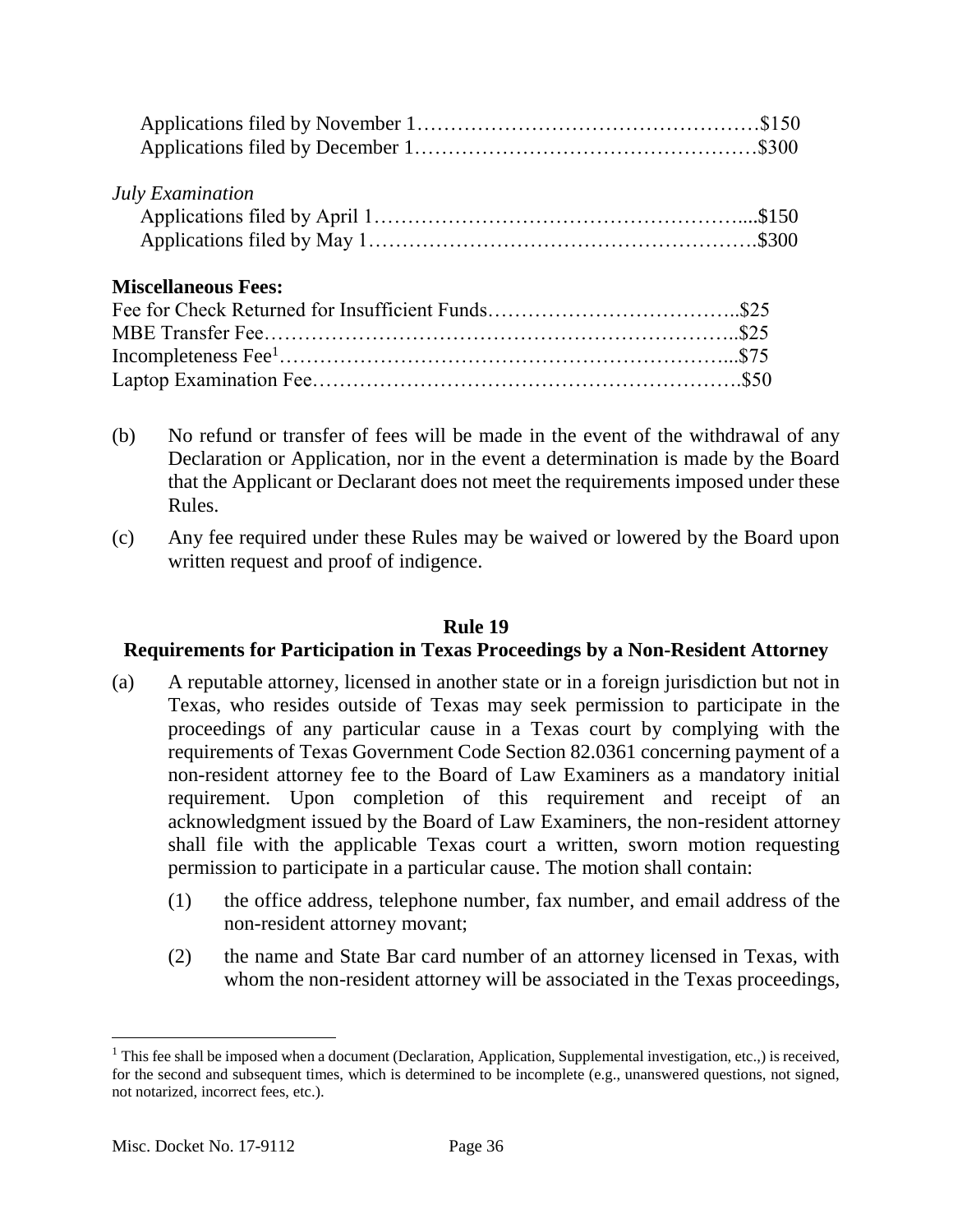and that attorney's office address, telephone number, fax number, and email address;

- (3) a list of all cases and causes, including cause number and caption, in Texas courts in which the non-resident attorney has appeared or sought leave to appear or participate within the past two years;
- (4) a list of jurisdictions in which the non-resident attorney is licensed, including federal courts, and a statement that the non-resident attorney is or is not an active member in good standing in each of those jurisdictions;
- (5) a statement that the non-resident attorney has or has not been the subject of disciplinary action by the Bar or courts of any jurisdiction in which the attorney is licensed within the preceding five years, and a description of any such disciplinary actions;
- (6) a statement that the non-resident attorney has or has not been denied admission to the courts of any State or to any federal court during the preceding five years;
- (7) a statement that the non-resident attorney is familiar with the State Bar Act, the State Bar Rules, and the Texas Disciplinary Rules of Professional Conduct governing the conduct of members of the State Bar of Texas, and will at all times abide by and comply with the same so long as such Texas proceeding is pending and said Applicant has not withdrawn as counsel therein.
- (b) The motion of the non-resident attorney seeking permission to participate in Texas proceedings must be accompanied by motion of the resident practicing Texas attorney with whom the non-resident attorney will be associated in the proceeding of a particular cause. The motion must contain a statement that the resident attorney finds the Applicant to be a reputable attorney and recommends that the Applicant be granted permission to participate in the particular proceeding before the court.
- (c) The motion of the non-resident attorney must also be accompanied by the proof of payment or proof of indigency acknowledgment issued by the Board of Law Examiners.
- (d) The court may examine the non-resident attorney to determine that the non-resident attorney is aware of and will observe the ethical standards required of attorneys licensed in Texas and to determine whether the non-resident attorney is appearing in courts in Texas on a frequent basis. If the court determines that the non-resident attorney is not a reputable attorney who will observe the ethical standards required of Texas attorneys, that the non-resident attorney has been appearing in courts in Texas on a frequent basis, that the non-resident attorney has been engaging in the unauthorized practice of law in the state of Texas, or that other good cause exists, the court or hearing officer may deny the motion.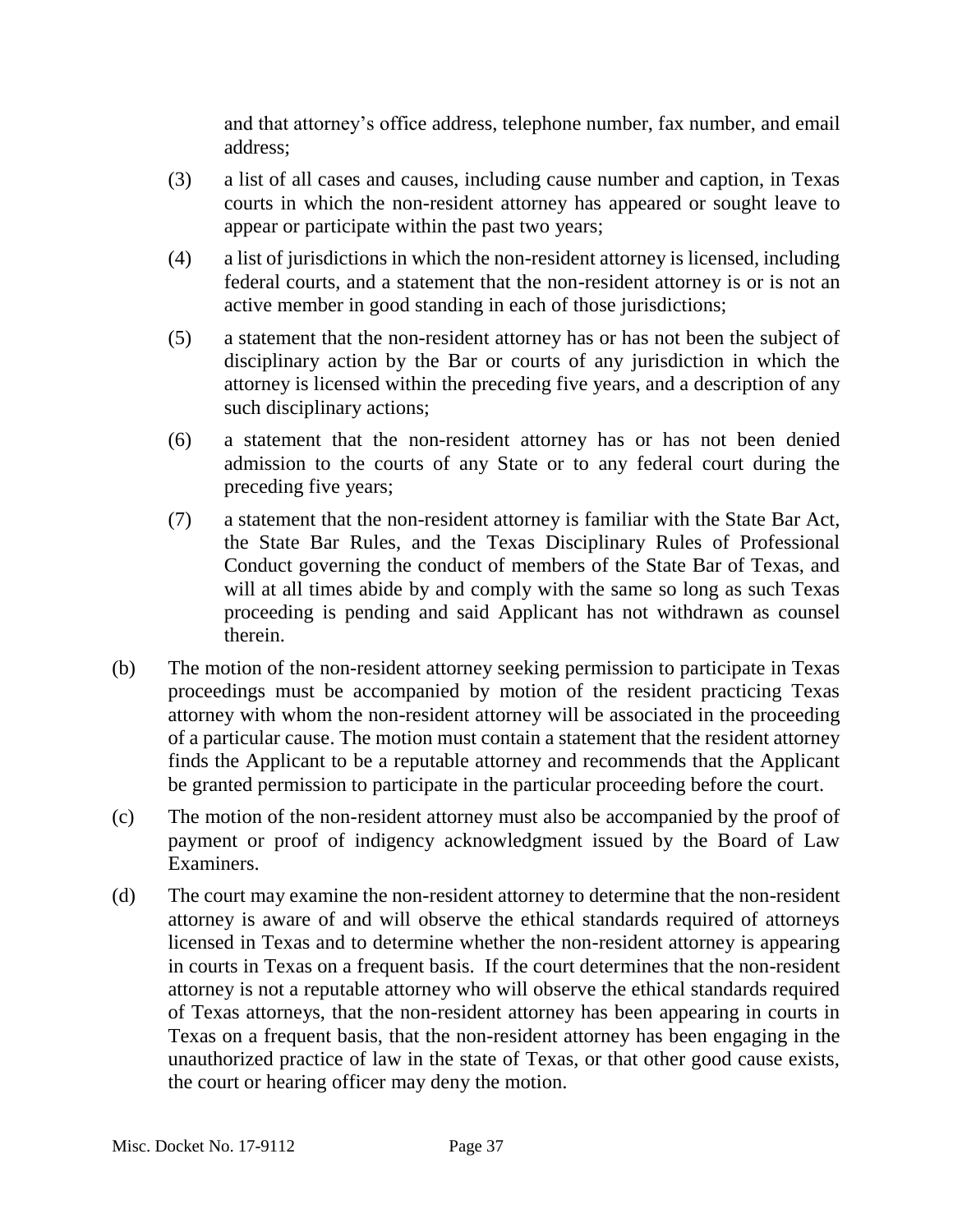- (e) If, after being granted permission to participate in the proceedings of any particular cause in Texas, the non-resident attorney engages in professional misconduct as that term is defined by the State Bar Act, the State Bar Rules, or the Texas Disciplinary Rules of Professional Conduct, the court may revoke the non-resident attorney's permission to participate in the Texas proceedings and may cite the non-resident attorney for contempt. In addition, the court may refer the matter to the Grievance Committee of the Bar District in which the court is located.
- (f) The filing of a motion under this Rule constitutes submission to the jurisdiction of the Grievance Committee for the District in which the court is located. The county in which the court is located is considered the county of residence of the nonresident attorney for purposes of determining venue in any disciplinary action involving the attorney.

#### **Rule 20 Organizational and Miscellaneous Powers of the Board**

- (a) Upon completion of the tabulation of grades given on an examination and approval of such tabulation by the Chairman, the grades shall be released to the examinees in the manner directed by the Board. The Deans of the Law Schools in the State of Texas shall be furnished a list of the candidates passing the Bar examination after release of results to the individual candidates. Prior to releasing grades to examinees, no grades shall be given by the Board by telephone to any person, nor shall any Board member or employee of the Board give grades in person to an examinee or anyone inquiring on behalf of an examinee.
- (b) Unless the Court designates the member of the Board who shall serve as Chair, the Board shall have authority to select a Chair. The Board shall select other officers from its own membership, assign their respective duties, may delegate power and authority to one or more of its members, and shall have authority to formulate the procedure of the Board.
- (c) The Board shall keep and maintain its files on Declarants and Applicants until such time as their destruction is authorized, as follows:
	- (1) Files in which a regular license has been issued shall be destroyed five (5) years from the date the license was issued.
	- (2) Files in which a Probationary License has been issued but no Regular License has been issued shall be destroyed ten (10) years from the date of the last formal activity on the file (i.e., petition for redetermination, hearing, order, expiration of last term of probationary license, issuance of regular license following redetermination hearing, etc.).
	- (3) Files in which a Declaration, but not an Application, has been filed shall be destroyed five (5) years from the date the Declaration was filed.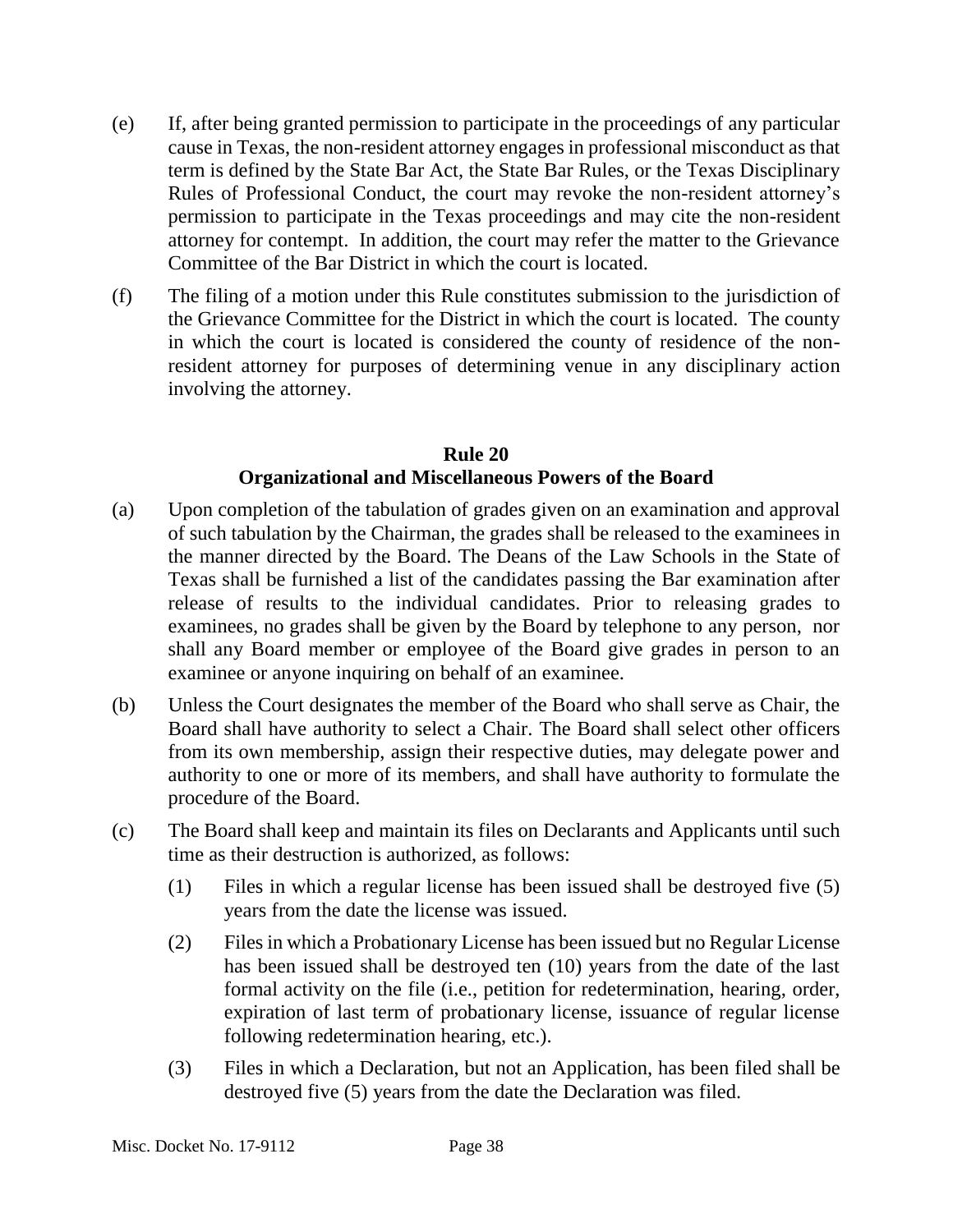- (4) Files in which an Application has been filed, but no Regular or Probationary License issued, shall be destroyed five (5) years from the date of the last formal activity on the file (i.e., Re-Application, examination, hearing, petition for redetermination, etc.), after inputting into the Board's computer data base pertinent and necessary data contained therein.
- (d) Insofar as may be consistent with these Rules, the Board is authorized to make all reasonable regulations, including written interpretations of general application with respect to these Rules or provisions of general application for relevant subjects not covered by these Rules. The Board may also prescribe forms and certificates to be executed by Applicants for admission to the Texas Bar, whether for a first license to practice law or as a practicing attorney of another jurisdiction, or certificates or other forms to be executed by or on behalf of the Board itself.
- (e) The Board is given discretion in the interpretation and application of these Rules. For good cause shown to the satisfaction of the Board, upon written request, waivers of specific requirements described in these Rules may be granted, unless it appears there from that no exceptions are contemplated by the Supreme Court.
- (f) The Board may, in conjunction with its investigation of moral character and fitness or the administration of the bar examination, require Declarants and Applicants to furnish a complete set of fingerprints.
- (g) The Board may delegate its duties to a panel of the Board or to the staff, as necessary and where not prohibited by law; provided, however, that the Board shall not delegate to staff its authority to make final determinations that an Applicant or Declarant lacks the requisite good moral character and fitness.
- (h) The Supreme Court hereby creates the Board of Law Examiners Fund which shall be comprised of all fees and monies received and interest earned by the Board and shall be used by the Board to administer the functions of the Supreme Court and the Board relating to the licensing of lawyers as directed by the Court. The Fund shall be maintained in one or more financial institutions in Texas, as designated by the Board.
- (i) The Board shall have full power to contract for the performance of all of its functions, and any person dealing or contracting with the Board shall be conclusively entitled to rely upon the Board's written determination that the expense thus incurred or contracted is for a proper function of the Board.
- (j) The disbursement of funds shall be according to such rules, regulations and budgets as the Board may adopt. The Board shall keep a full record of such receipts and disbursements.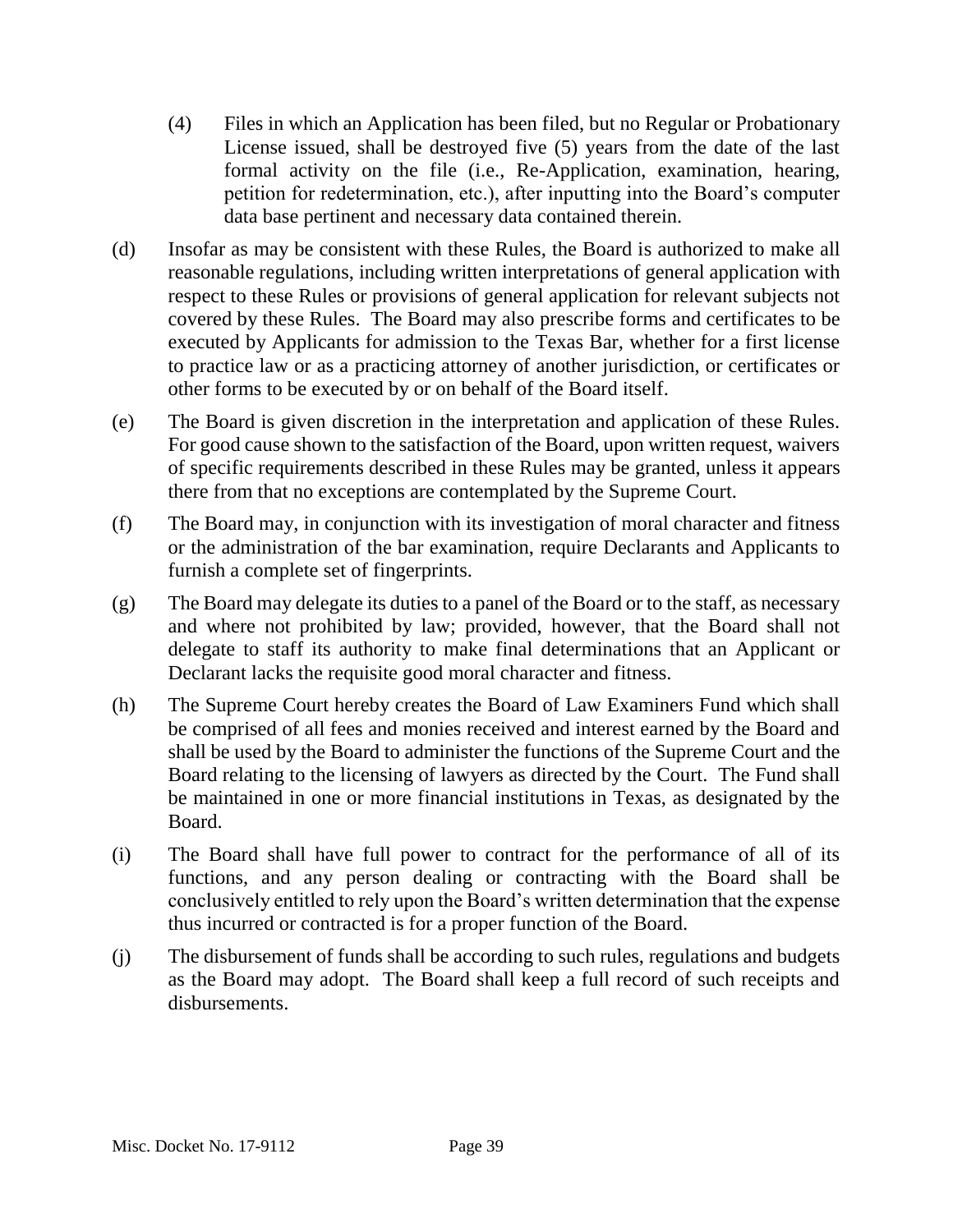## **Rule 21 Civil Immunity**

Without limiting, restricting, or waiving any privilege or immunity otherwise available under state or federal law:

- (a) The Board and its members, employees, and agents are immune from all civil liability for damages for conduct and communications occurring in the performance of and within the scope of their official duties relating to the character and fitness qualification, eligibility, examination, monitoring, and licensing of Declarants, Applicants and Probationary Licensees.
- (b) Records, statements of opinion, and other information regarding a Declarant, Applicant, or Probationary Licensee communicated without malice to the Board or to its members, employees, or agents by any person, entity, firm, or institution are privileged, and civil suits for damages predicated thereon are barred.

## **Rule 22 Registration Program for Military Attorneys on Military Assignment in Texas but not Licensed in Texas**

§1 General Requirements for Registration and Limited Permission to Practice Law

Upon the Board's approval, a military attorney who is admitted to practice law in a state other than Texas or in a territory of the United States or the District of Columbia, and who is a full-time, active-duty military officer serving in the office of a Staff Judge Advocate of the United States Air Force, Army, Navy, Marines, or Coast Guard, a Naval Legal Service Office, or a Trial Service Office, located in Texas, may appear as an attorney and practice law before the courts and other tribunals of Texas in any civil proceeding, subject to the conditions and limitations in this rule and applicable law. This rule does not preclude a non-resident military attorney's request under Rule 19 to participate in the proceedings of a particular cause in a Texas court.

§2 Specific Requirements

The military attorney must be of good moral character and apply for registration annually by:

- (a) filing an application and paying fees in the form and manner that the Board prescribes;
- (b) presenting satisfactory proof of admission to practice law and current good standing as a member of the bar in any state or territory of the United States or the District of Columbia;
- (c) complying with the training requirements in this rule; and
- (d) furnishing any additional information or proof that the Board requires in the course of processing the application.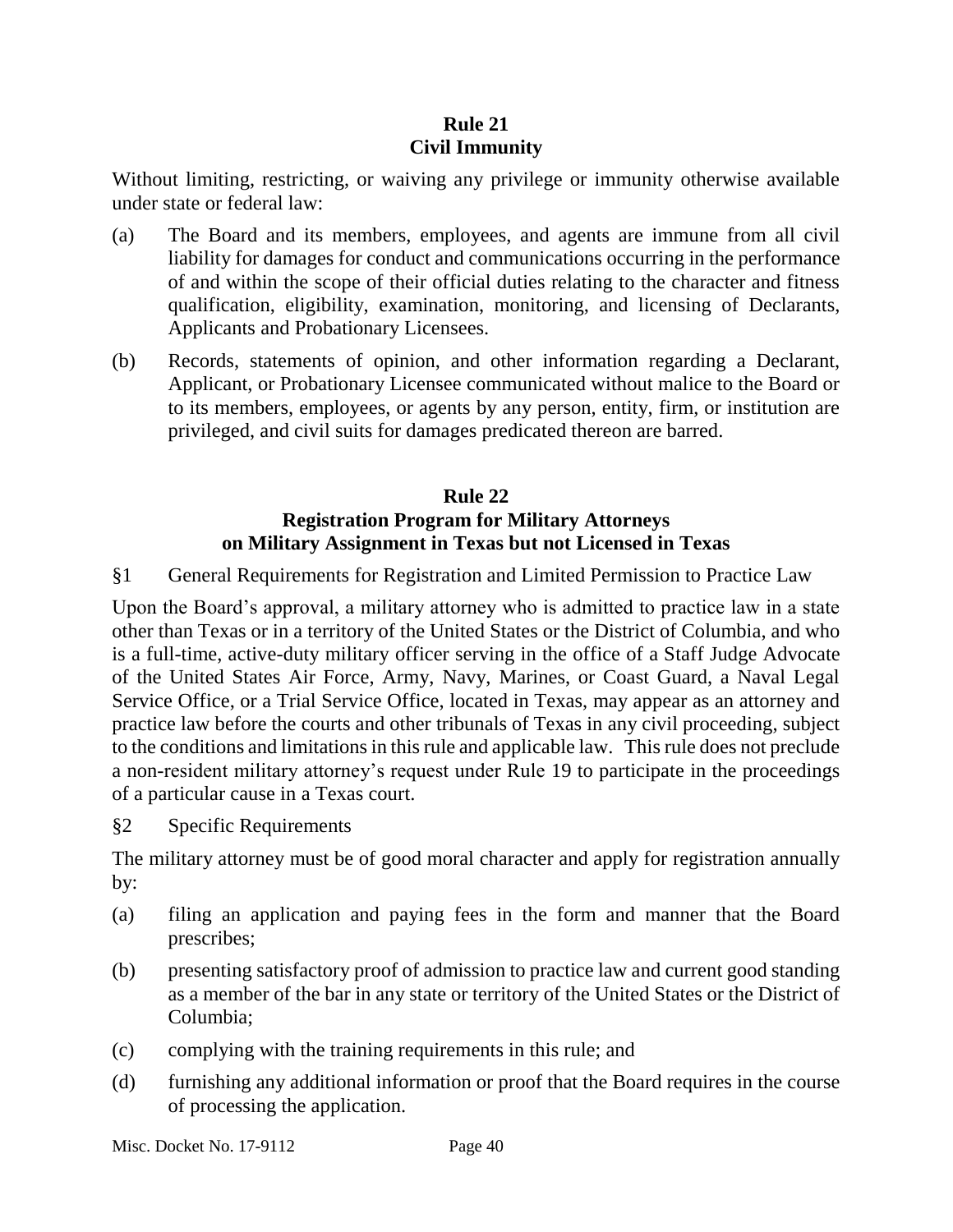## §3 Training

Permission to practice law under this rule requires that the military attorney complete at least 15 credit hours of Accredited Continuing Legal Education (CLE) Activity, including a minimum of three hours of legal ethics or professional responsibility, within the first year of registration. The minimum of three hours of legal ethics or professional responsibility must also be completed within each subsequent year of registration. As used in this rule, the term Accredited CLE Activity has the meaning ascribed to it in Article XII of the State Bar Rules.

# §4 No State Bar of Texas Membership or Texas Law License Granted

Military attorneys permitted to practice law under this rule are not, and shall not represent themselves to be, members of the State Bar of Texas or licensed to practice law in the State of Texas.

§5 Termination

The military attorney's privilege to practice law under this rule may be terminated by the Board at any time, with or without cause. In addition, the military attorney's privileges under this rule shall be terminated when the military attorney ends full-time, active-duty military service as described in section 1 of this rule. The military attorney registered under this rule or the military attorney's supervisory Staff Judge Advocate or other supervisory military attorney shall:

- (a) advise the Board as soon as practicable of any change in the military attorney's status that may affect the military attorney's right to practice law under this rule;
- (b) immediately notify each court or tribunal in which the military attorney is involved in a pending civil proceeding when the military attorney is unable to continue to serve as counsel under this rule; and
- (c) immediately obtain substitution of counsel when the military attorney involved in any pending civil proceeding is unable to continue to serve as counsel under this rule.
- §6 Subject Matter Jurisdiction, Authorized Clients, and Pleading Requirements

A military attorney granted limited permission to practice law under this rule may, with approval of the military attorney's supervisory Staff Judge Advocate or other supervisory military attorney, represent:

- (a) enlisted military personnel in grades E-1 through E-4; and
- (b) immediate family members who qualify under armed services regulations as dependents of enlisted military personnel in grades E-1 through E-4 if the military attorney's supervisory Staff Judge Advocate or other supervisory military attorney determines that retaining civilian legal counsel for the matter in controversy would present a substantial financial hardship for the family member involved.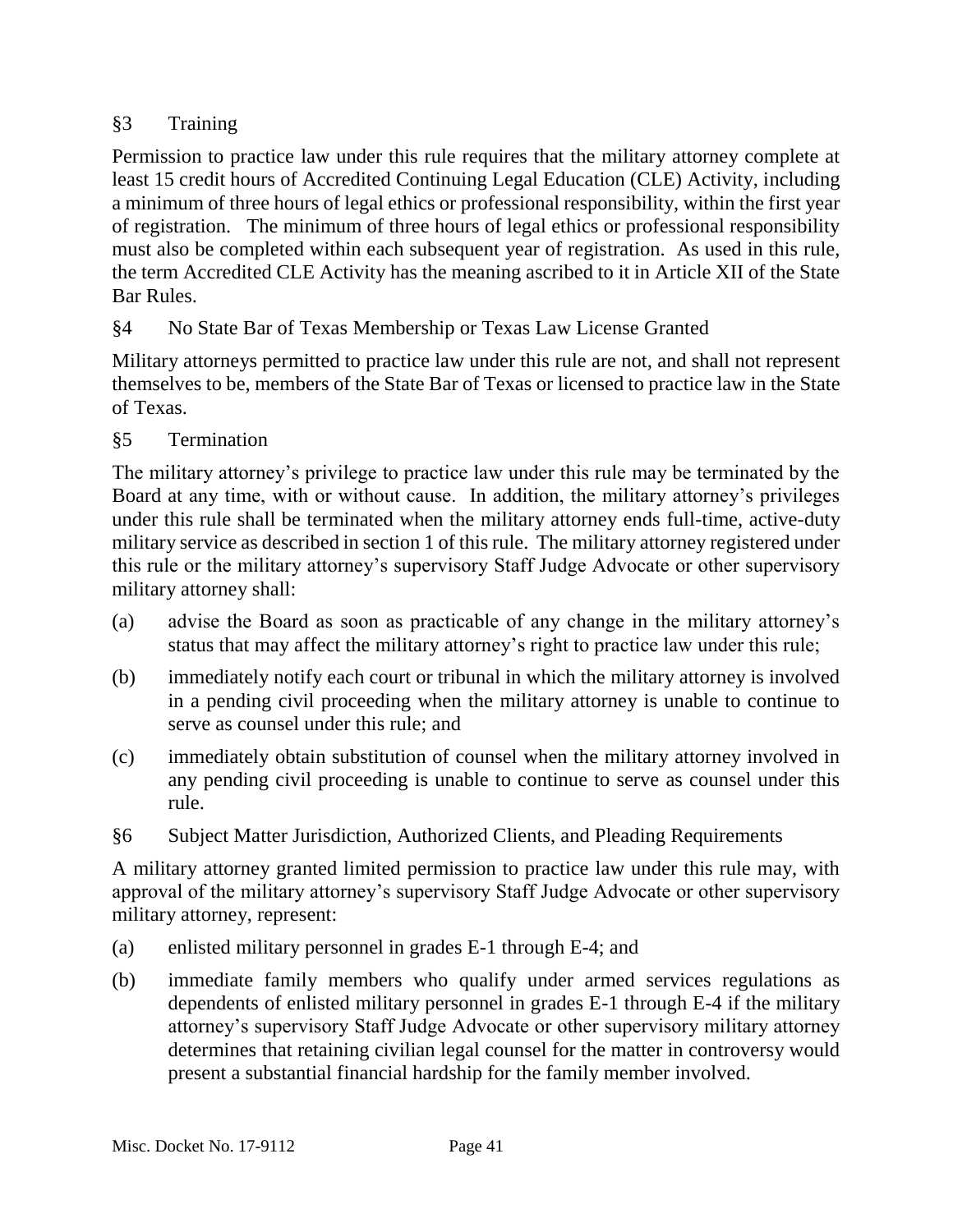A military attorney granted limited permission to practice law under this rule may represent other military personnel, as well as their immediate family members who qualify under armed services regulations as their dependents, only if the military attorney receives written approval from the Judge Advocate General of the Army, Navy, Coast Guard, or Air Force, or the Staff Judge Advocate to the Commandant of the Marine Corps, as appropriate. The written authorization must include a determination that retaining civilian legal counsel for the matter in controversy would present a substantial financial hardship for the service member or family member involved.

A military attorney granted limited permission to practice law under this rule may not demand or receive any compensation, beyond the military attorney's regular pay and allowances, for the legal services provided under this rule.

The practice of a military attorney under this rule shall be subject to the limitations and restrictions of 10 U.S.C. § 1044 and the regulations of that attorney's military service and shall be further limited to:

- (a) cases arising under all Titles, except Title 3, of the Family Code;
- (b) guardianships;
- (c) landlord-tenant disputes on behalf of tenants;
- (d) consumer-law cases on behalf of consumers;
- (e) garnishment defenses;
- (f) estate planning and probate matters;
- (g) enforcement of rights under the Servicemembers Civil Relief Act;
- (h) enforcement of rights under the Uniformed Services Employment and Reemployment Rights Act; and
- (i) other cases within the discretion of the court or tribunal before which the civil proceeding is pending, provided that written permission of the court or tribunal is obtained in advance of the appearance.

All pleadings filed in a civil proceeding by a military attorney under this rule shall state that limited permission to practice in Texas has been obtained under this rule; include the name, complete address, and telephone number of the military legal office of the military attorney representing the client and of the military attorney's supervisory Staff Judge Advocate or other supervisory military attorney; and include the name, grade, and armed service of the military attorney who is registered under this rule and providing representation. Upon making an appearance in a civil proceeding, the military attorney shall file a document with the court or other tribunal in which the civil proceeding is pending, designating each individual authorized to accept service of process on the military attorney's behalf and providing the name and complete address of each authorized individual. If the military attorney does not file this document, the military attorney's agent for service of process shall be the supervisory Staff Judge Advocate or supervisory military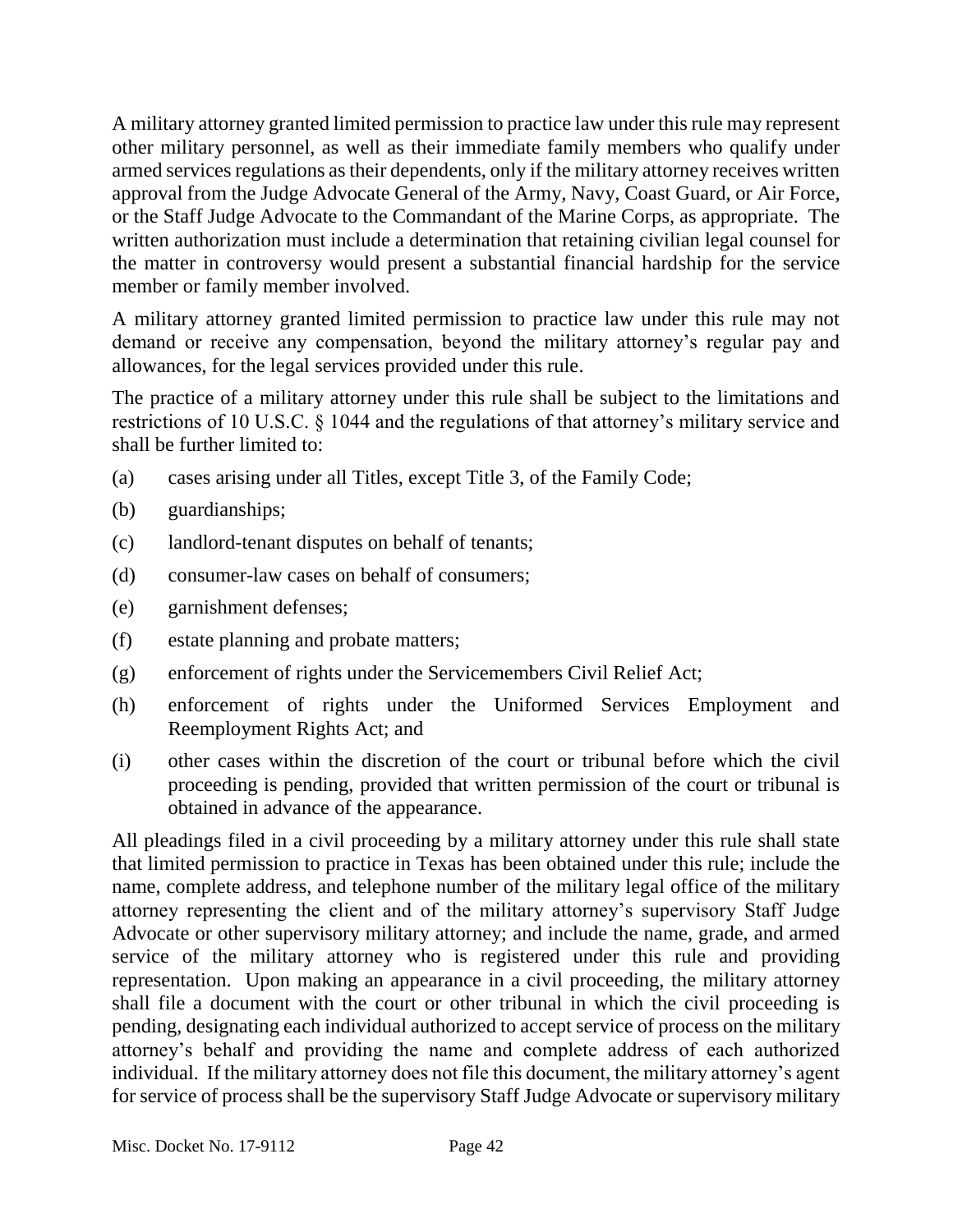attorney whose name appears on the military attorney's most recent application filed pursuant to this rule, or the successor to that office.

## §7 Discipline

A military attorney granted limited permission to practice law in Texas under this rule is subject to the Rules Governing Admission to the Bar of Texas, the Texas Disciplinary Rules of Professional Conduct, the Texas Rules of Disciplinary Procedure, and any other rules and laws governing the discipline of attorneys admitted to the State Bar of Texas. The State Bar of Texas, Supreme Court of Texas, and other Texas courts have jurisdiction over the discipline of the military attorney, regardless of whether the military attorney retains the right to practice in the state, for the military attorney's professional conduct while practicing in this state. This jurisdiction includes, but is not limited to, the authority - concurrent with the Board's authority under section 5 of this rule - to terminate the military attorney's privilege to practice law in Texas under this rule.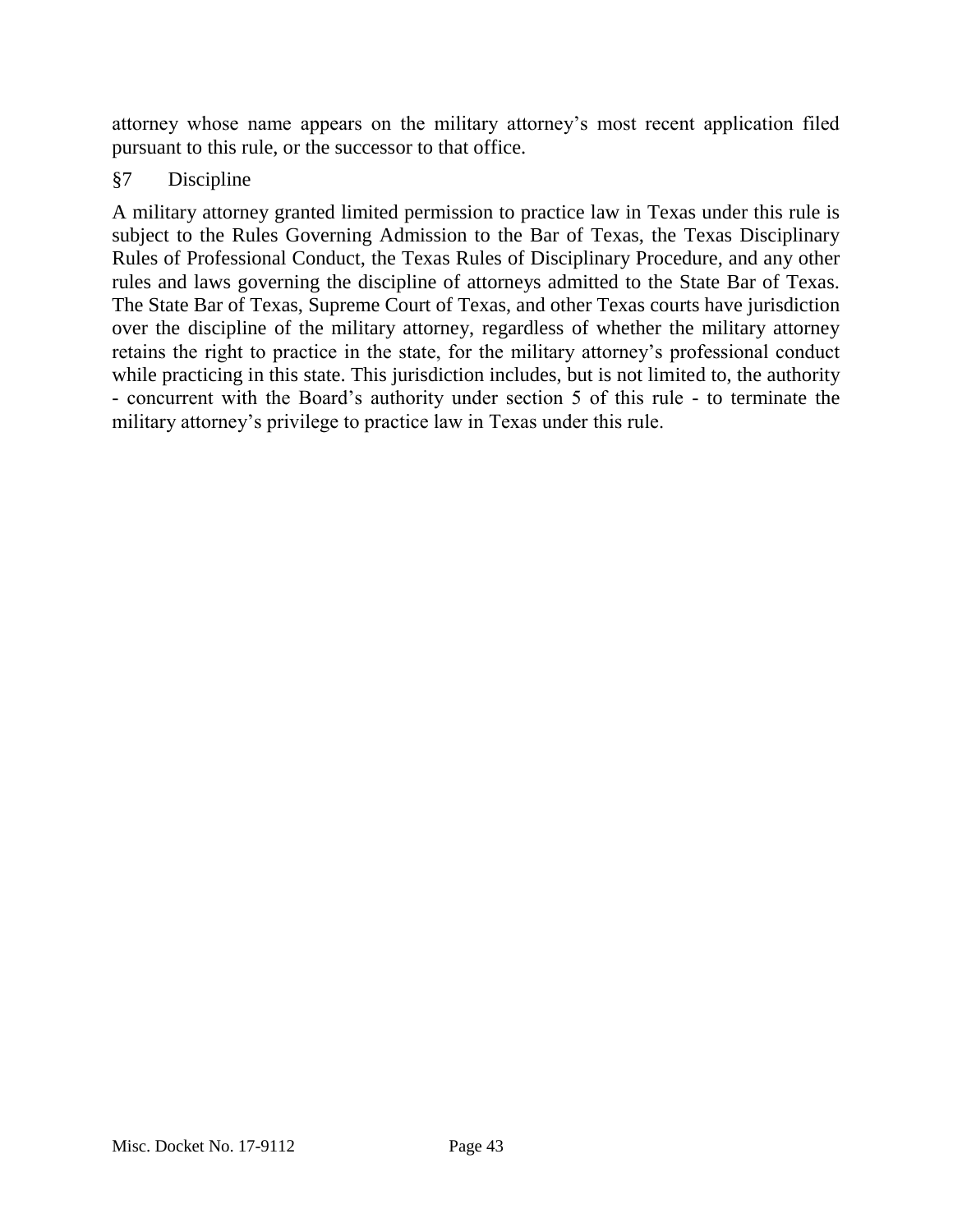#### **Rule 1I**

#### **Definitions and General Provisions**

- (a) Frequently used terms are defined as follows:
	- (1) "Accredited" means that a law school is recognized as being qualified by the competent accrediting agency of a state or foreign jurisdiction, by a political subdivision of a state or foreign jurisdiction, or by another authorized body of a state or foreign jurisdiction.
	- (2) "Applicant" means a person who files with the Board any Application or Reapplication to take the Texas Bar Examination, to be admitted without examination, or for Certification as a Foreign Legal Consultant, including a person approved for a probationary license.
	- (3) "Application" means an Application or Re-application to take the Texas Bar Examination, to be admitted without examination to the Texas Bar, or for Certification as a Foreign Legal Consultant.
	- (4) "Approved law school" means a law school approved by the American Bar Association.
	- (5) "Authorized to practice law" means that the Applicant has achieved the ability to engage in activities that would be recognized in the United States as the practice of law.
	- (6) "Board" means the Board of Law Examiners.
	- (7) "Chemical dependency" means substance use disorder as defined by the American Psychiatric Association in the Diagnostic and Statistical Manual DSM-5 and any subsequent revisions thereof.
	- (8) "Controlled substance" has the meaning assigned by Section 462.001, Health and Safety Code.
	- (9) "Declarant" means a person who files with the Board a Declaration of Intention to Study Law.
	- (10) "Declaration" means a Declaration of Intention to Study Law.
	- (11) "Practice of law" includes:
		- (A) private practice as a sole practitioner or for a law firm, legal services office, legal clinic, public agency, or similar entity;
		- (B) practice as an attorney for an individual or for a corporation, partnership, trust, or other entity with the primary duties of furnishing legal counsel and advice; drafting and interpreting legal documents and pleadings; interpreting and giving advice regarding the law; or preparing, trying, or presenting cases before courts, departments of government, or administrative agencies;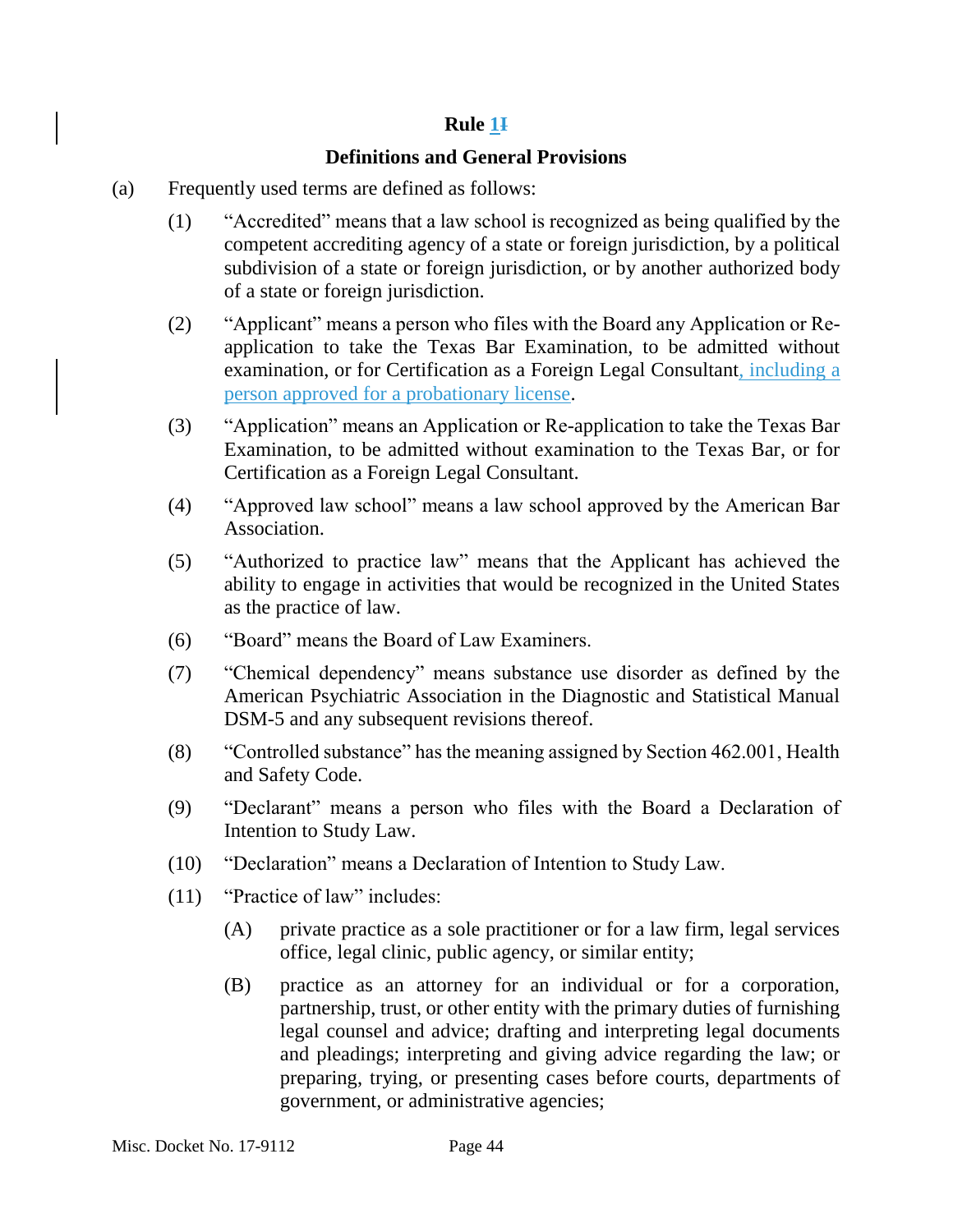- (C) practice as an attorney for a local government or the state or federal government, with the same primary duties described in the preceding subsection;
- (D) employment as a judge, magistrate, referee, or similar official for a local government or the state or federal government, provided that the employment is open only to licensed attorneys;
- (E) employment as a full-time teacher of law at an approved law school;
- (F) any combination of the preceding categories.
- (12) "State" means any state or territory of the United States, as well as the District of Columbia.
- (13) "Supreme Court" means the Supreme Court of Texas.
- (14) "Texas Bar Examination" means the full bar examination. "Bar Examination Security Policy" means the written policy statement published by the Board in the Texas Bar Examination General Instructions describing the conduct and activity of Applicants that is either prohibited or allowed during administration of the Texas Bar Examination.
- (15) "Treatment" has the meaning assigned by Section 462.001, Texas Health and **Safety Code.**
- (16) "Treatment facility" has the meaning assigned by Section 462.001, Texas Health and Safety Code.
- (b) The terms "admitted," "admitted to the Bar," "admitted to the Texas Bar," "licensed," and "licensed to practice law in Texas" are used interchangeably in these Rules.
- (c) A document is considered filed when:
	- (1) the document and any required fee are submitted electronically through the Board's website; or
	- (2) the document and any required fee are received by the Board in accordance with the Board's written policies and instructions.
- (d) A document submitted electronically is considered signed if the document includes:
	- (1) a name typed in the space where the signature would otherwise appear;
	- (2) an electronic or scanned image of the signature;
	- (3) a digital signature; or
	- (4) any other form of signature allowed by the Board's written policies and instructions.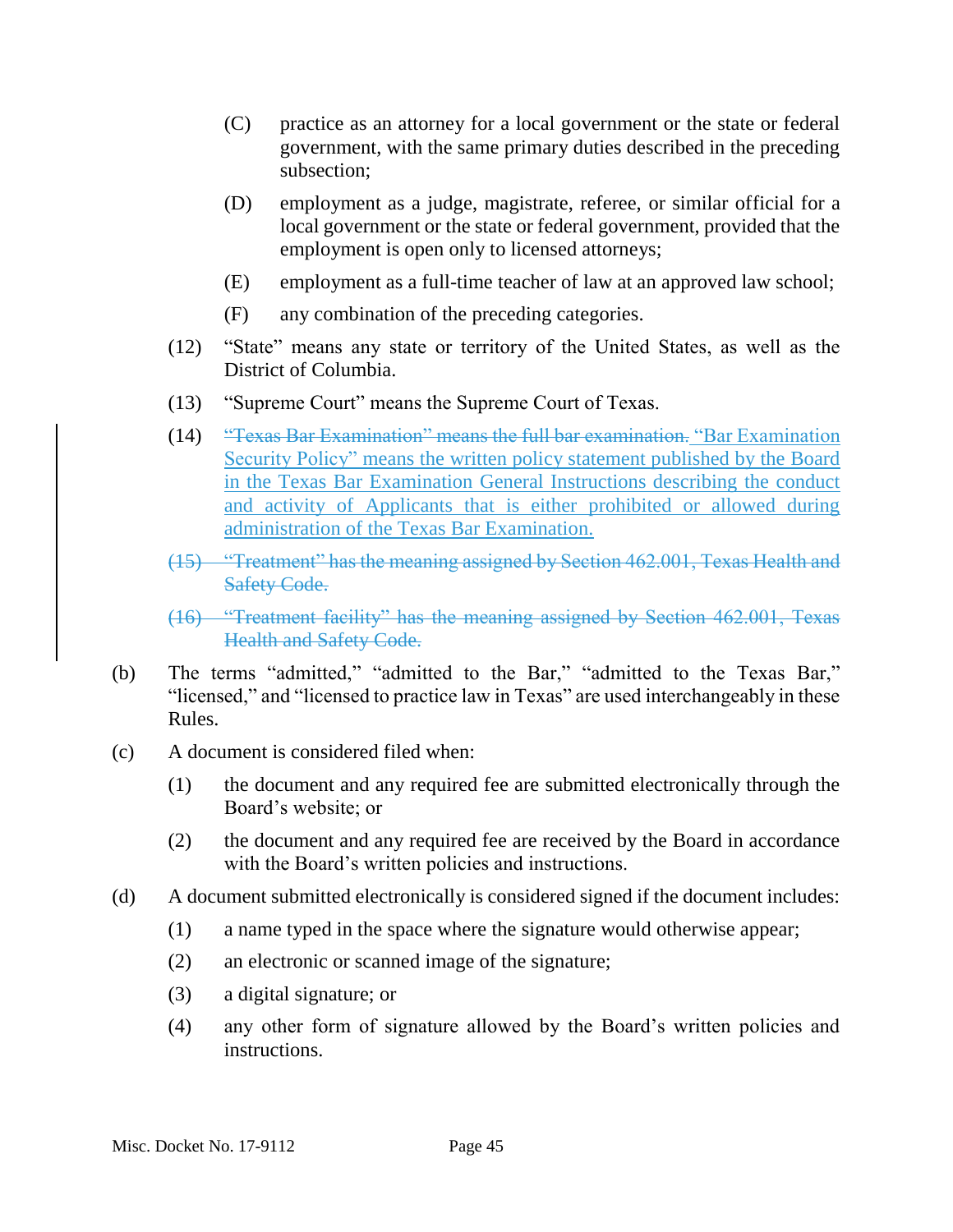- (e) The Board must not disclose to any third party any information obtained with respect to the character or fitness of any Applicant, Declarant, or probationary licensee, except:
	- (1) upon written authority of the Applicant, Declarant, or probationary licensee;
	- (2) in response to a valid subpoena from a court of competent jurisdiction; or
	- (3) to the Office of the Chief Disciplinary Counsel of the State Bar of Texas or to the Texas Unauthorized Practice of Law Committee.
- (f) A document must be filed with the Board by the date stated in these rules even if the date falls on a weekend or holiday.
- (g) Every document required to be filed by these rules must be filed through the electronic filing manager established by the Board. A document is considered timely filed if it is electronically filed by 11:59 p.m. Central Standard Time on the filing deadline.

#### **Rule 2II**

#### **General Eligibility Requirements for Admission to the Texas Bar**

- (a) To be eligible for admission or reinstatement as a licensed attorney in Texas, an Applicant must:
	- (1) comply with all applicable requirements of these Rules;
	- (2) be at least 18 years of age;
	- (3) be of present good moral character and fitness;
	- (4) have completed the law study required under these Rules, unless specifically exempted under Rule XIII;
	- (5) qualify under one of the following categories:
		- (A) be a United States citizen;
		- (B) be a United States national;
		- (C) be an alien lawfully admitted for permanent residence;
		- (D) be otherwise authorized to work lawfully in the United States, including in a period of Optional Practical Training; or
		- (E) be an Applicant who does not reside in the United States when the Application is submitted;
	- (6) have satisfactorily completed the Texas Bar Examination, unless exempted from the Bar Examination under Rule XIII (but in no event shall an Applicant for reinstatement be so exempted);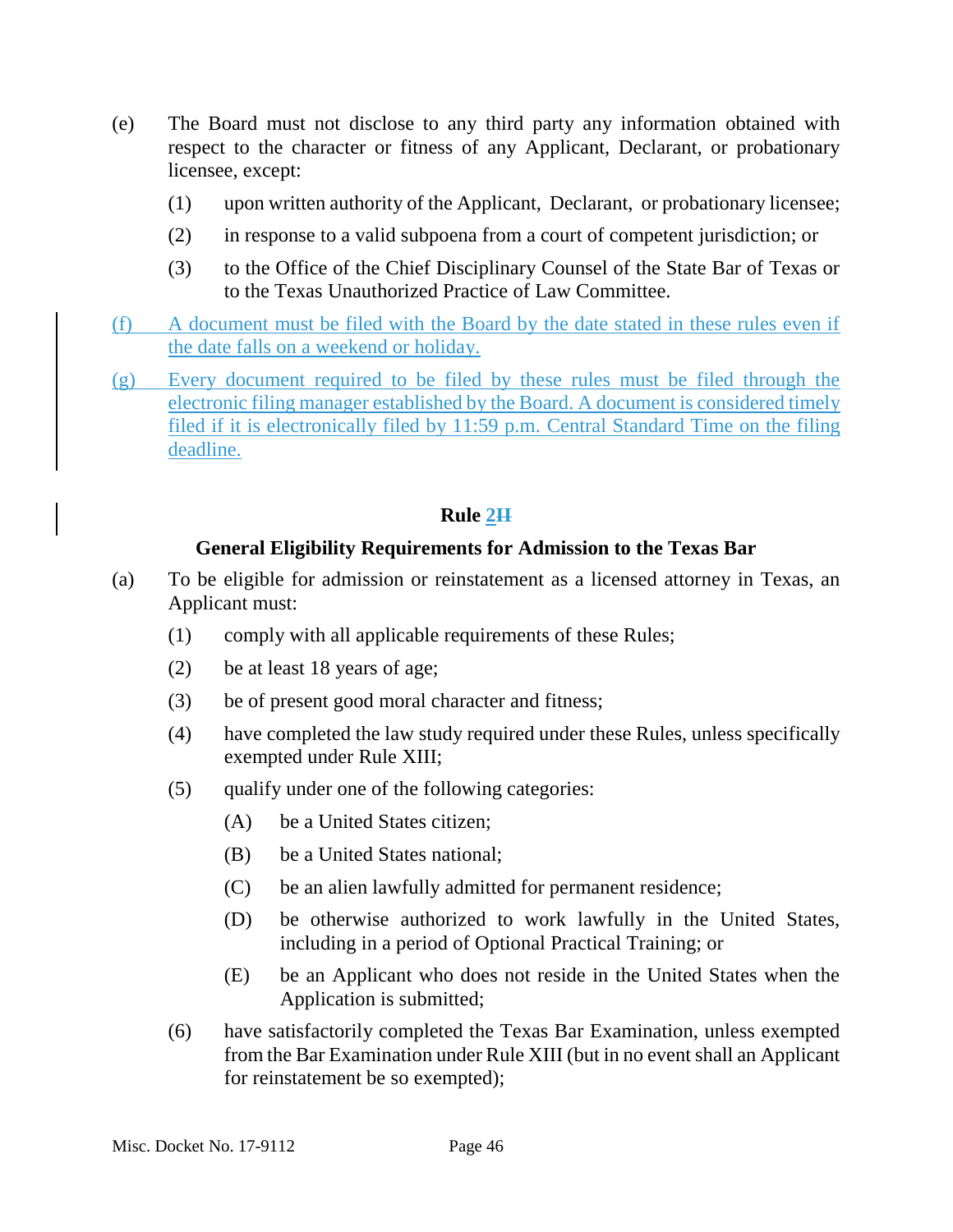- (7) have satisfactorily completed the Multistate Professional Responsibility Examination;
- (8) be willing to take the oath required of attorneys in Texas;
- (9) pay the appropriate licensing fee to the Clerk of Supreme Court of Texas; and
- (10) enroll in the State Bar of Texas by filing an enrollment form and paying the appropriate fees and assessments due within the time specified in Article III, Sec. 2(A) of the State Bar Rules.
- (b) If an Applicant has not satisfied all requirements for admission to the Texas Bar within two years from the date that the Applicant is notified that the Applicant has passed all parts of the Texas Bar Examination, the Applicant's examination scores shall be void; provided, however, that the Board may waive this provision for good cause shown.

## **Rule 3III**

## **Law Study Requirement**

- (a) The law study requirement for eligibility of an Applicant to take the Texas Bar Examination, unless otherwise provided by these Rules, is met by:
	- (1) graduation with a J.D. degree or its equivalent from an approved law school;
	- (2) satisfaction of all requirements for graduation from an approved law school with a J.D. degree or its equivalent; or
	- (3) study of law in an approved law school or schools by satisfying all requirements for graduation with a J.D. degree or its equivalent, except for not more than four semester hours or its equivalent in quarter hours; provided, however, that no person shall be licensed to practice law until graduation or satisfaction of all requirements for graduation, unless specifically excepted hereunder. If an Applicant under this subsection has not graduated with a J.D. degree or satisfied all requirements for graduation within two years from the date that all parts of the bar examination are satisfactorily completed, the Applicant's examination scores shall be void.
- (b) If a law school was an approved law school when the Applicant enrolled, the law school is deemed to be an approved law school as to that Applicant for four years thereafter, regardless of its status when the Applicant graduated. If a law school was an approved law school when the Applicant graduated, the Applicant is deemed to be a graduate of an approved law school, regardless of the status of the school when the Applicant enrolled.
- (c) If an Applicant graduated from a law school that was not an approved law school when the Applicant enrolled and was not an approved law school when the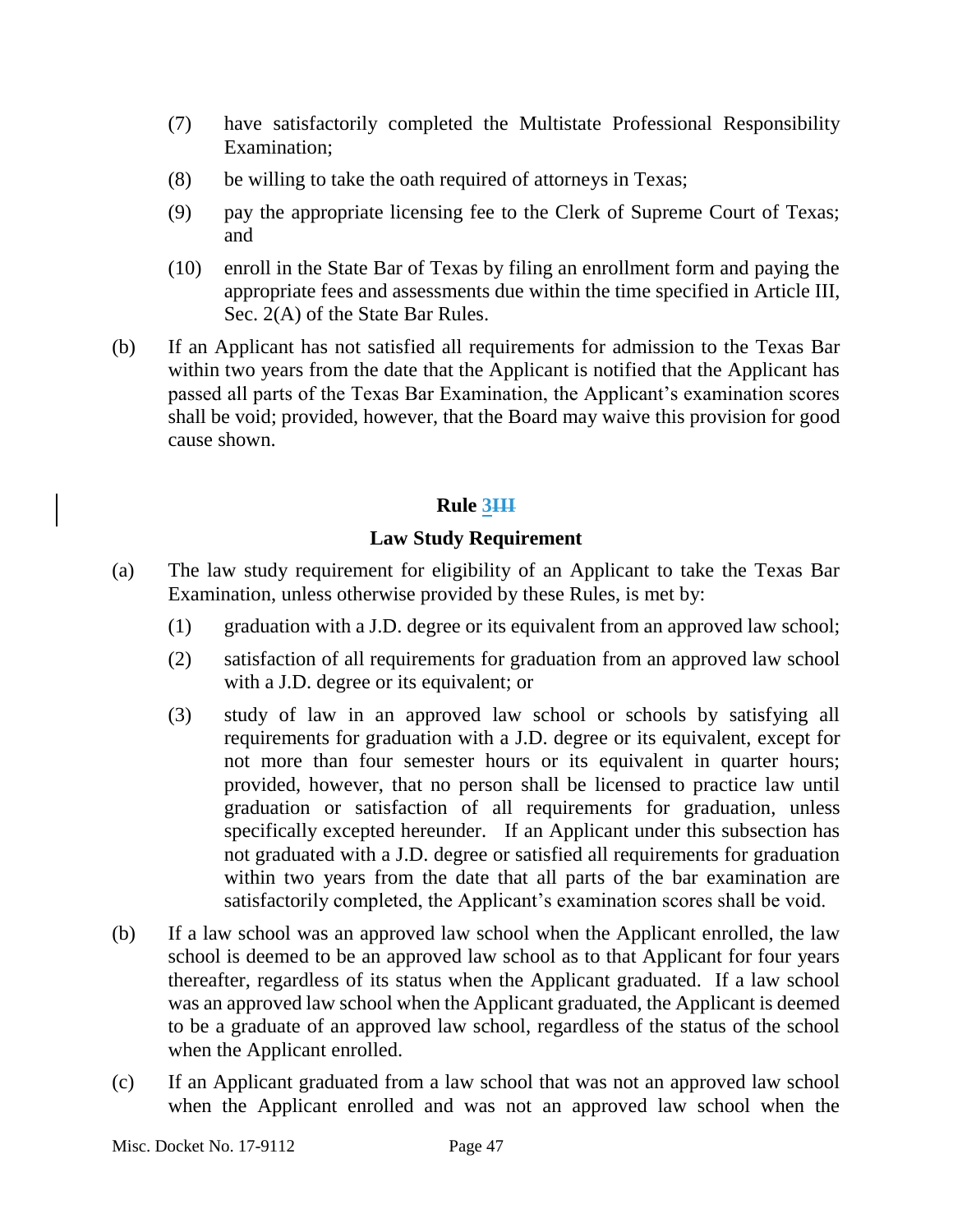Applicant graduated, the Applicant is not a graduate of an approved law school even if the law school later became or becomes an approved law school.

# **Rule 4IV**

### **Good Moral Character and Fitness Requirement**

- (a) No one shall be eligible for admission to the Texas Bar or for certification as a Foreign Legal Consultant until the investigation of such person's moral character and fitness has been completed, and it has been determined by the Board that such individual possesses good moral character and fitness.
- (b) Good moral character is a functional assessment of character and fitness of a prospective lawyer. The purpose of requiring an Applicant to possess present good moral character is to exclude from the practice of law those persons possessing character traits that are likely to result in injury to future clients, in the obstruction of the administration of justice, or in a violation of the *Texas Disciplinary Rules of Professional Conduct*. These character traits usually involve either dishonesty or lack of trustworthiness in carrying out responsibilities. There may be other character traits that are relevant in the admission process, but such traits must have a rational connection with the Applicant's present fitness or capacity to practice law and accordingly must relate to the legitimate interests of Texas in protecting prospective clients and in safeguarding the system of justice within Texas.
- (c) Fitness, as used in these Rules, is the assessment of mental and emotional health as it affects the competence of a prospective lawyer. The purpose of requiring an Applicant to possess this fitness is to exclude from the practice of law any person having a mental or emotional illness or condition which would be likely to prevent the person from carrying out duties to clients, courts or the profession. A person may be of good moral character, but may be incapacitated from proper discharge of his or her duties as a lawyer by such illness or condition. The fitness required is a present fitness, and prior mental or emotional illness or conditions are relevant only so far as they indicate the existence of a present lack of fitness.
- (d) The following provisions shall govern the determination of present good moral character and fitness of a Declarant or an Applicant who has been convicted of a felony in Texas or placed on probation for a felony with or without an adjudication of guilt in Texas, or who has been convicted or placed on probation with or without an adjudication of guilt in another jurisdiction for a crime which would be a felony in Texas. A Declarant or Applicant may be found lacking in present good moral character and fitness under this rule based on the underlying facts of a felony conviction or deferred adjudication, as well as based on the conviction or probation through deferred adjudication itself.
	- (1) The record of conviction or order of deferred adjudication is conclusive evidence of guilt.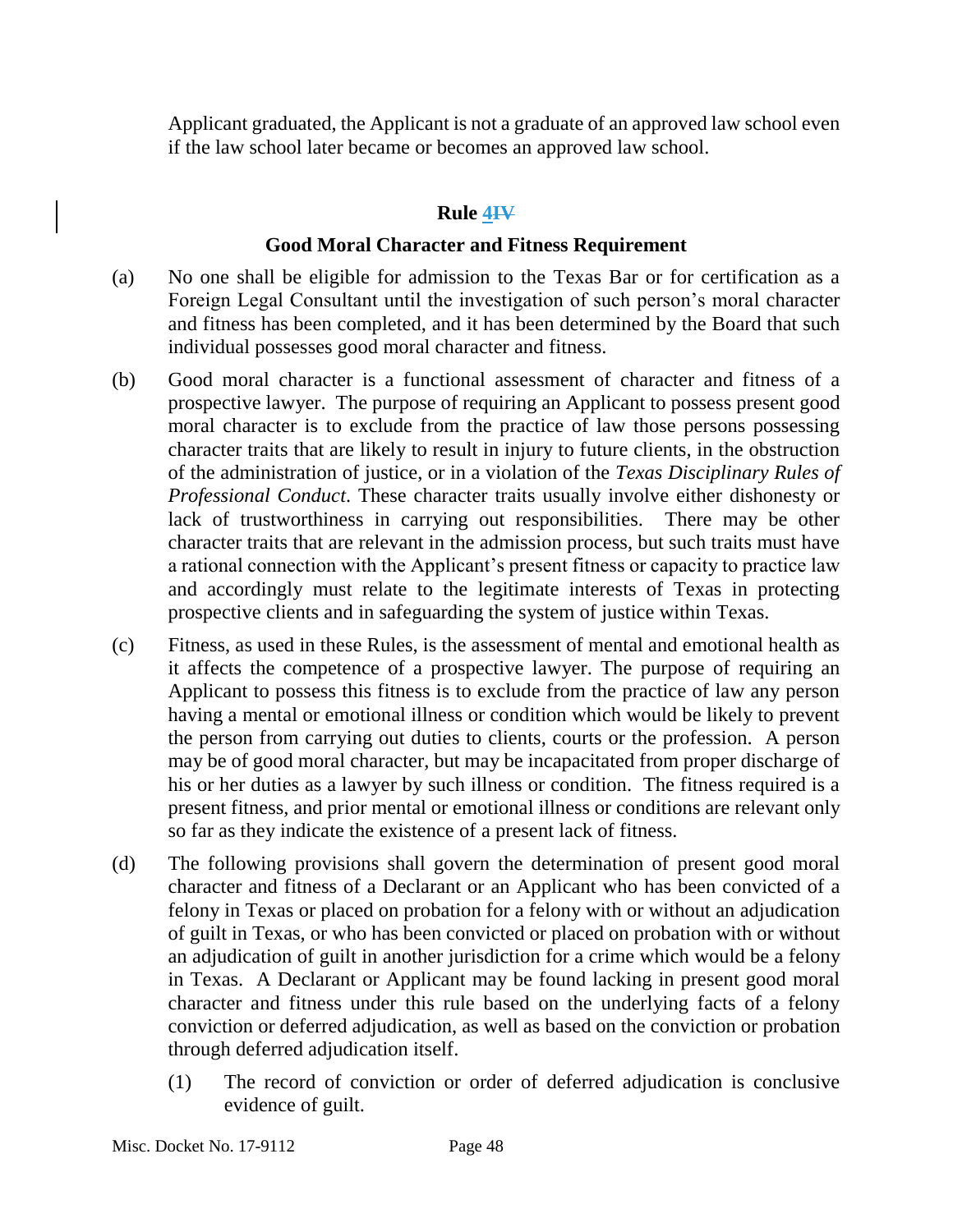- (2) An individual guilty of a felony under this rule is conclusively deemed not to have present good moral character and fitness and shall not be permitted to file a Declaration of Intention to Study Law or an Application for a period of five years after the completion of the sentence and/or period of probation.
- (3) Upon a credible showing that a felony conviction or felony probation, either with or without an adjudication of guilt, has been reversed on review by an appellate court, or that an executive pardon has been granted, the Declarant or Applicant shall be permitted to file a Declaration of Intention to Study Law or an Application.
- (e) The following provisions shall govern the determination of present good moral character and fitness of a Declarant or Applicant who has been licensed to practice law in any jurisdiction and has been disciplined, or allowed to resign in lieu of discipline, in that jurisdiction.
	- (1) A certified copy of the order or judgment of discipline from the jurisdiction is prima facie evidence of the matters contained in such order or judgment, and a final adjudication in the other jurisdiction that the individual in question has committed professional misconduct is conclusive of the professional misconduct alleged in such order or judgment.
	- (2) An individual disciplined for professional misconduct in the course of practicing law in any jurisdiction or an individual who resigned in lieu of disciplinary action ("disciplined individual") is deemed not to have present good moral character and fitness and is therefore ineligible to file an Application for Admission to the Texas Bar during the period of such discipline imposed by such jurisdiction, and in the case of disbarment or resignation in lieu of disciplinary action, until the disciplined individual has properly filed an application for re-licensure in the disciplining jurisdiction, in accordance with the procedures established for re-licensure in that jurisdiction, and has obtained a final determination on that application.

Notwithstanding the foregoing provision of this subsection (e)(2) and except as provided in Rule IV $(d)(2)$ , if the period of discipline imposed by another jurisdiction exceeds five years, the disciplined individual may file an Application after the expiration of five years from the date of imposition of such discipline, provided that (s)he has obtained a final determination on his/her application for re-licensure in the disciplining jurisdiction.

- (3) The only defenses available to an Applicant or Declarant under section (e) are outlined below and must be proved by clear and convincing evidence:
	- (A) The procedure followed in the disciplining jurisdiction was so lacking in notice or opportunity to be heard as to constitute a deprivation of due process.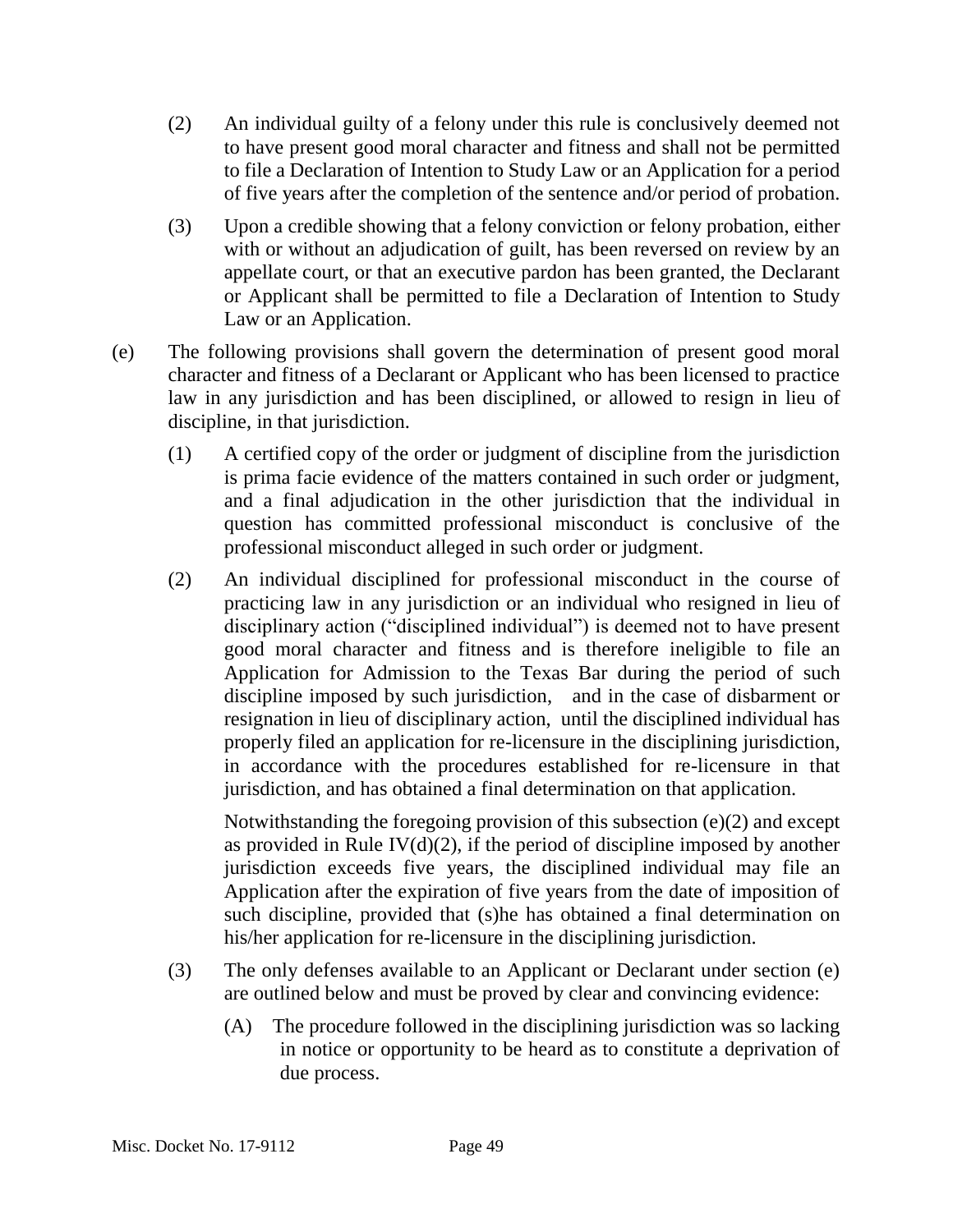- (B) There was such an infirmity of proof establishing the misconduct in the other jurisdiction as to give rise to the clear conviction that the Board, consistent with its duty, should not accept as final the conclusion on the evidence reached in the disciplining jurisdiction.
- (C) The deeming of lack of present good moral character and fitness by the Board during the period required under the provisions of section (e) would result in grave injustice.
- (D) The misconduct for which the individual was disciplined does not constitute professional misconduct in Texas.
- (4) If the Board determines that one or more of the foregoing defenses has been established, it shall render such orders as it deems necessary and appropriate.
- (f) An individual who applies for admission to practice law in Texas or who files a petition for redetermination of present moral character and fitness after the expiration of the five-year period required under subsection (d)(2) above or after the completion of the disciplinary period assessed or ineligibility period imposed by any jurisdiction under subsection (e) above shall be required to prove, by a preponderance of the evidence:
	- (1) that the best interest of the public and the profession, as well as the ends of justice, would be served by his or her admission to practice law;
	- (2) that (s)he is of present good moral character and fitness; and
	- (3) that during the five years immediately preceding the present action, (s)he has been living a life of exemplary conduct.
- (g) An individual who files a petition for redetermination of present moral character and fitness after a negative determination based on a felony conviction, felony probation with or without adjudication of guilt, or professional misconduct or resignation in lieu of disciplinary action and whose petition is denied after a hearing, is not eligible to file another petition for redetermination until after the expiration of three years from the date of the Board's order denying the preceding petition for redetermination.
- (h) If an Applicant is alleged to have violated the Bar Examination Security Policy, the Executive Director may withhold delivery of the Applicant's exam results until the allegation is resolved by the Board. If, after notice and a hearing, the Board determines that an Applicant violated the policy, the Board may deem the Applicant to have failed the exam and prohibit the Applicant from taking the exam in the future.

### **Rule 5V**

### **Professional Responsibility Examination Requirement**

Misc. Docket No. 17-9112 Page 50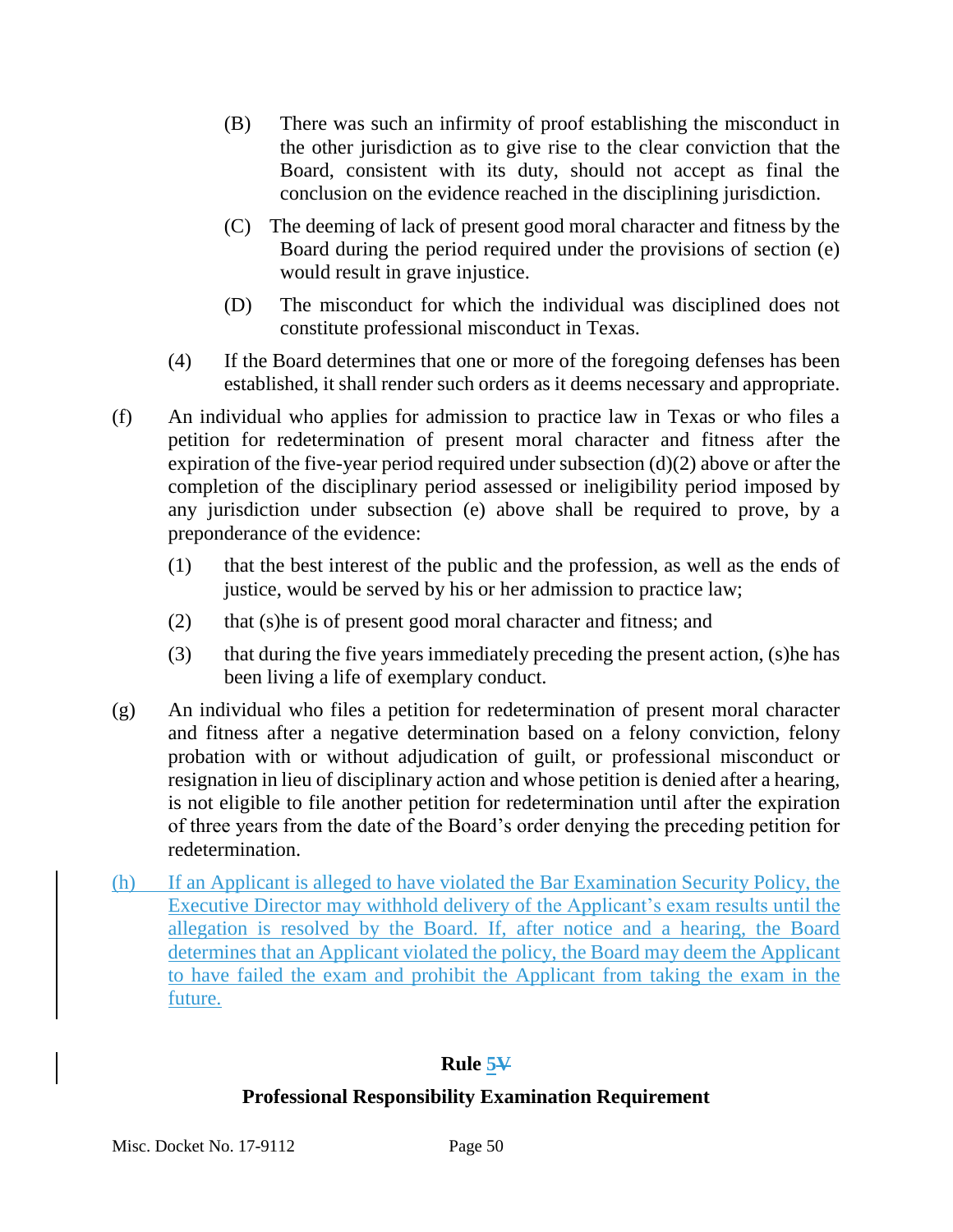No Applicant for admission to the Texas Bar shall be issued a license to practice law in Texas until such person has furnished to the Board evidence that (s)he has passed the Multistate Professional Responsibility Examination (MPRE) with a scaled score of 85.

### **Rule 6VI**

#### **Declaration of Intention to Study Law**

#### **General Provisions**

- (a) Every person who is beginning law study in an approved law school in Texas for the first time (an entrant) and who intends to apply for admission to the Bar of Texas shall, unless prohibited from filing by these Rules, file with the Board a Declaration of Intention to Study Law, on a form promulgated by the Board.
	- (1) The Declaration shall show:
		- (A) the history, employment, experience, and educational qualifications of the Declarant;
		- (B) the approved any law school in which the Declarant is or was enrolled;
		- (C) the Declarant's criminal history;
		- (D) the Declarant's any history of significant mental illness that is related to a history of misconduct;
		- (E) the Declarant's history with regard to charges of fraud in any legal proceeding;
		- (F) the Declarant's involvement in any civil litigation or bankruptcy proceedings;
		- (G) the Declarant's willingness to take the oath required of attorneys in Texas;
		- (H) the Declarant's history as to compliance with court orders regarding child support and spousal support;
		- (I) the Declarant's history regarding re-payment of federally guaranteed student loans;
		- (J) the Declarant's history regarding the filing of required federal income tax returns and the payment of federal income tax liability;
		- (K) the Declarant's history regarding payment to the IRS of payroll taxes (s)he collected as an employer of others; and
		- (L) such other information regarding the Declarant as the Board deems reasonably related to its investigation of the Declarant's moral character and fitness.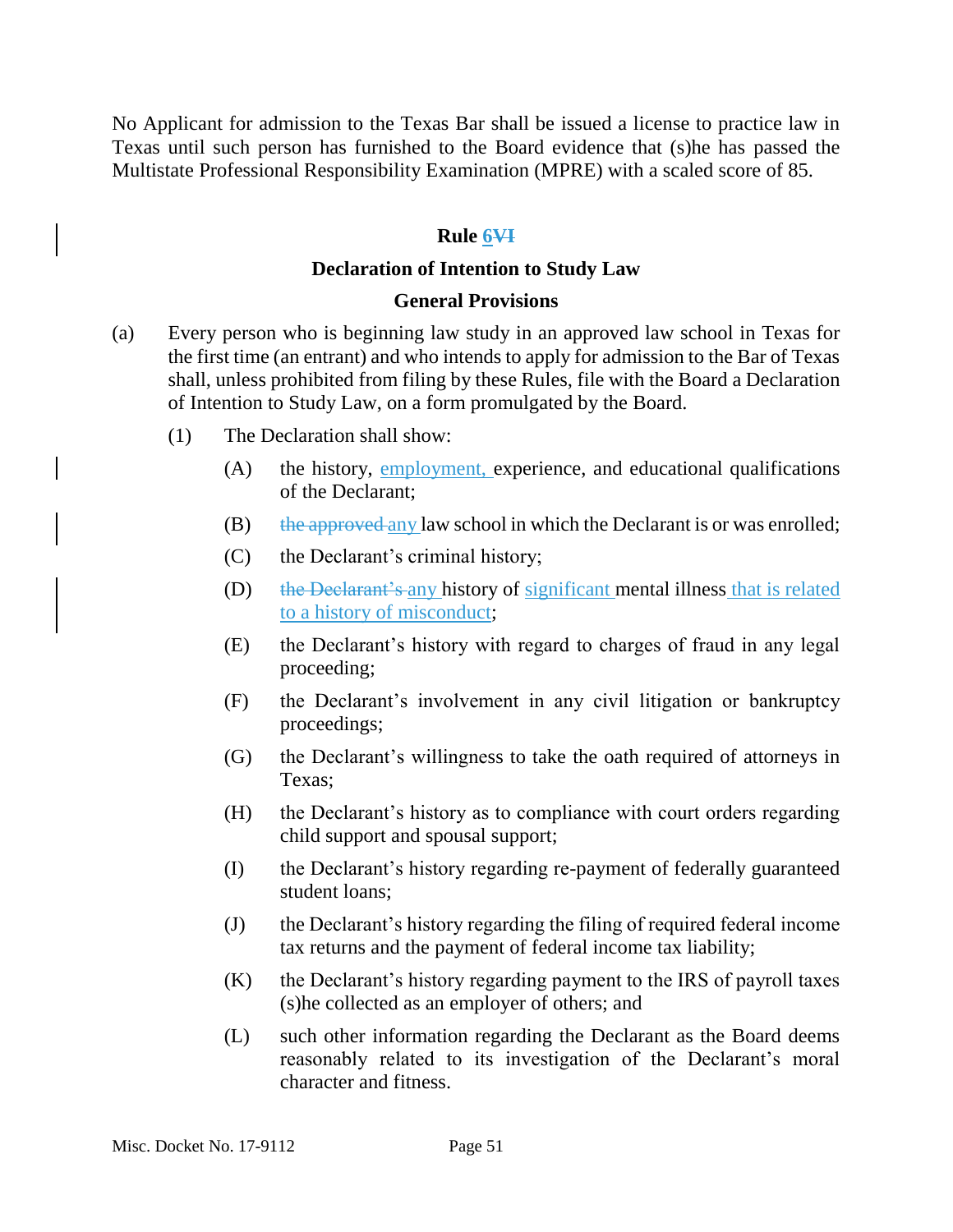- (2) The Board may require the Declarant to provide, in addition, such supporting documents relating to the Declarant as the Board deems reasonable.
- (3) The Board may also require the Declarant to execute a consent form supplied by the Board, authorizing all persons, firms, officers, corporations, associations, organizations, and institutions to furnish to the Board or any of its authorized representatives, all relevant documents, records, or other information pertaining to the Declarant.
- (b) The timely filing deadline for such Declaration, for which no late fees shall be charged, shall be as follows:

### **Fall entrants, October 1;**

#### **Regular spring entrants, May 1;**

### **Spring entrants at quarter-hour law schools, June 1;**

#### **Summer entrants, September 15.**

**Entrants transferred from out-of-state schools, within 60 days of matriculation at a Texas law school**

- (c) Declarations filed with the Board after the timely filing deadline will be accepted with the payment of applicable late fees as set forth in Rule 18<sup>XVIII</sup>, so long as they are filed by the final filing absolute deadline set out in Rule  $9K(a)(3)$ . However, regardless of the date a Declaration is filed, the Board shall have 270 days from the date the Declaration is filed to conduct its character and fitness investigation and notify the Declarant of the Board's determination, as provided in Rule 8<del>VIII(a)</del>.
- (d) Upon receipt of a Declaration, the Board shall note the filing date in its records. Absent a Declarant's written request to retain a Declaration, all Declarations will be destroyed five years after the date of filing if the Declarant has not activated his or her file by applying to take the Texas Bar Examination during that five year period.
- (e) The Board shall conduct a complete investigation of the moral character and fitness of the Declarant.

### **Rule 7VII**

#### **Confidential InformationDistrict Committees on Admission**

Under Government Code Section 82.003, the following records of the Board of Law Examiners are exempt from disclosure under the Public Information Act, Texas Government Code, Chapter 552:

- (a) examinations, including:
	- current or potential future questions, including drafts and related research;
	- model answers or scoring keys;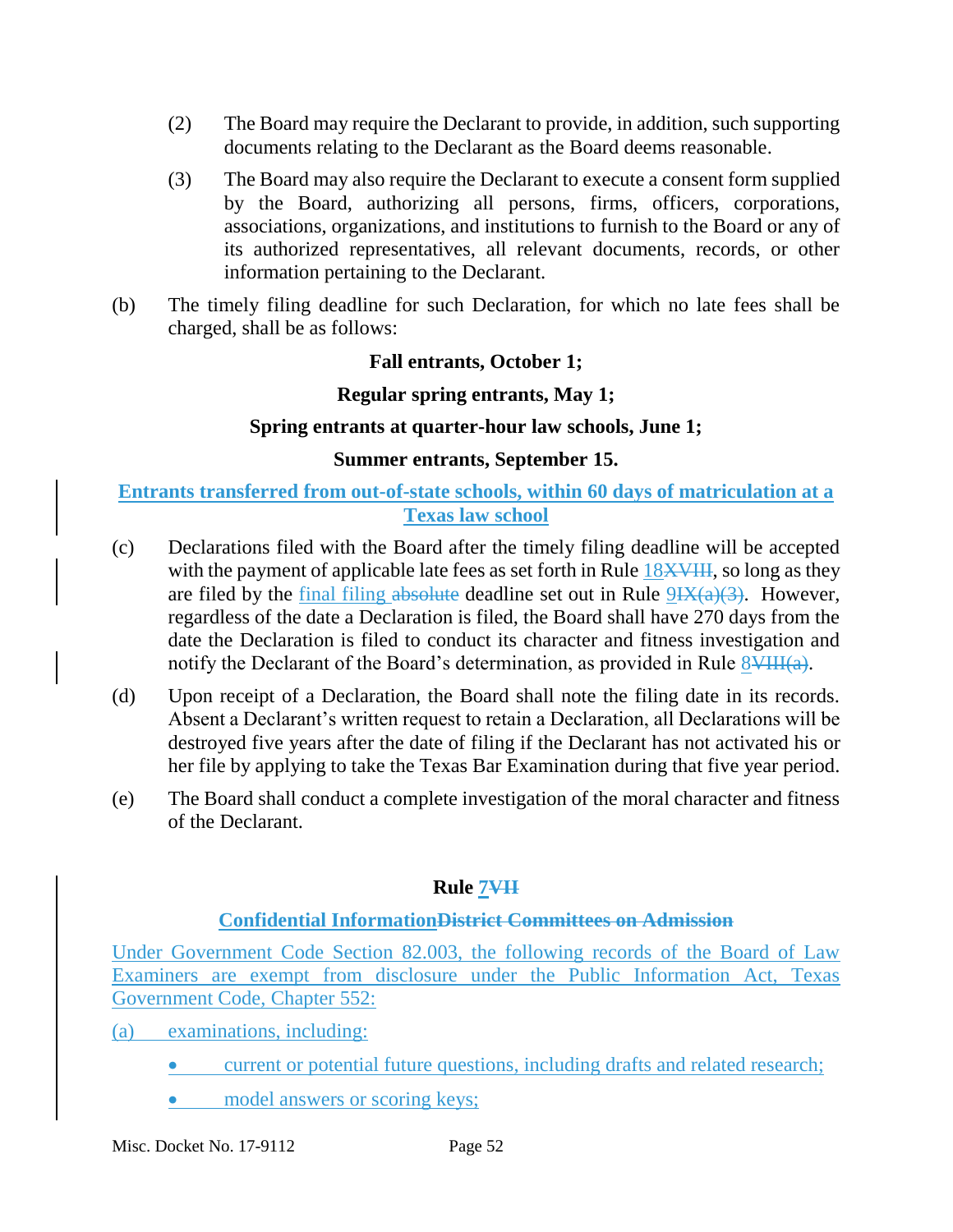- the grades, results, or answers of an examinee;
- raw scores or grader comments; and
- the name and contact information of any grader who is not a Board member; and
- (b) except as provided by Rule 15, moral character and fitness records and deliberations, including:
	- Declarations and Applications, including attachments;
	- any documents resulting from the Board's moral character and fitness investigation of an Applicant; and
	- **e** minutes or recordings of Board meetings or hearings on an Applicant's moral character and fitness.

[Repealed effective September 1, 2003.]

## **Rule 8VIII**

### **Determination of Declarant Character and Fitness**

- (a) After completing its own investigation, the Board shall thereupon determine whether, on all the documentation before it at this stage, the Board is satisfied that the Declarant possesses the good moral character and fitness necessary for admission to the Texas Bar and shall advise the Declarant accordingly, no later than the 270th day after the date the Declaration and fees were filed with the Board. If the determination is that the Declarant does not have the requisite good moral character and fitness, such notice shall include:
	- (1) a detailed analysis of the results of the investigation; and
	- (2) an objective list of actions, if any, which the Declarant may take to correct the deficiencies and become qualified for admission to the bar after passing the Texas Bar Examination.
- (b) A hearing may be set on any such preliminary negative determination, in accordance with the provisions of Rule 15XV.
- (c) If the Board determines that a Declarant may suffer from chemical dependency, the Board shall direct the Declarant to meet with representatives of the Lawyers Assistance Program of the State Bar of Texas or a similar program of the State Bar, and may require that the Declarant submit to a treatment facility for evaluation.
- (d) If the Board determines that a Declarant does suffer from chemical dependency, the Board shall assist the Declarant in working with the Lawyers Assistance Program of the State Bar of Texas or a similar program of the State Bar in order to address the dependency.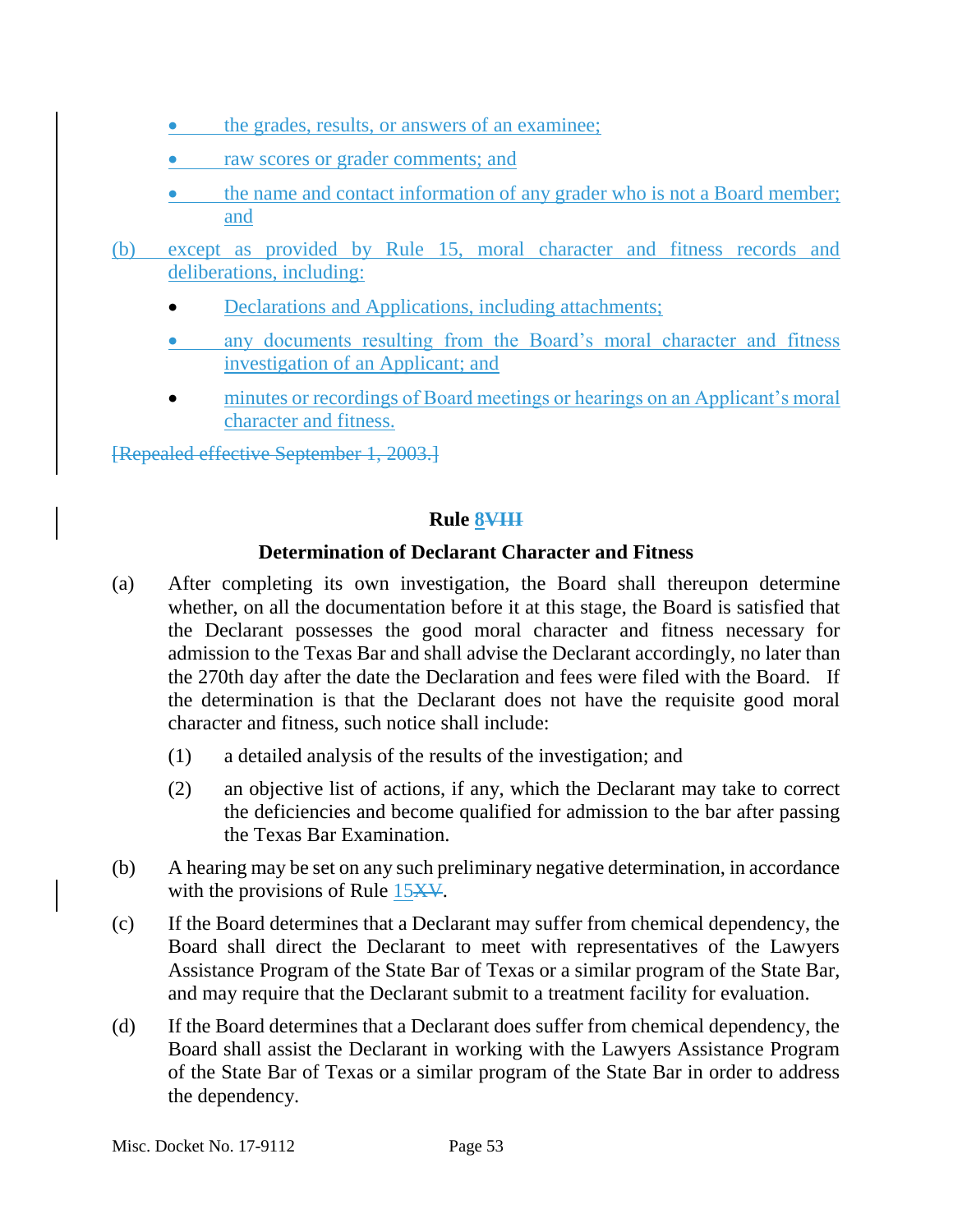(e) Any preliminary determination that the Declarant possesses the good moral character and fitness necessary for admission to the Texas Bar is issued on the condition that the Declarant has faithfully complied with these Rules. If at any time before the Declarant is certified to the Supreme Court for licensure it appears that the Declarant obtained such preliminary determination via fraud, concealment, deception, material omission, or by failure to comply with these Rules, the Board may suspend such preliminary determination and continue its investigation for an additional 90 days from the date the Board discovers the apparent fraud, concealment, deception, material omission, or failure to comply with these Rules.

#### **Rule 9IX**

#### **Application to Take the Texas Bar Examination**

- (a) Every Applicant to take the Texas Bar Examination, whether or not such Applicant was required under Rule VI to file a Declaration, shall, unless prohibited from filing by these Rules, file an Application therefore with the Board as follows:
	- (1) For the February Examination, an Application shall be timely filed if the Board receives the required forms and fees between June 30 and August 30 of the year preceding the examination.
	- (2) For the July Examination, an Application shall be timely filed if the Board receives the required forms and fees between the preceding November 30 and January 30.
	- (3) Upon a showing of good cause or to prevent hardship, the Board may permit the Application to be filed later, upon the payment of applicable late fees as set forth in Rule XVIII. Other than as provided in subsection (f) of this Rule or Texas Government Code, Section 82.027, no Applicant shall be eligible to take an examination until such Application has been on file with the Board by the preceding October 30, for the February Examination, or by March 30, for the July Examination.
- (a) Except as provided in (f), every Applicant to take the Texas Bar Examination must file an Application and all required fees with the Board by the deadline stated below.

(1) *February Examination.*

- (A) *Timely Filing Deadline for Application to Take the Exam.* The timely filing deadline is September 1.
- (B) *Late Filing Deadline for Application to Take the Exam.* If accompanied by a \$150 late filing fee, the Board will accept an Application filed after September 1 and by November 1.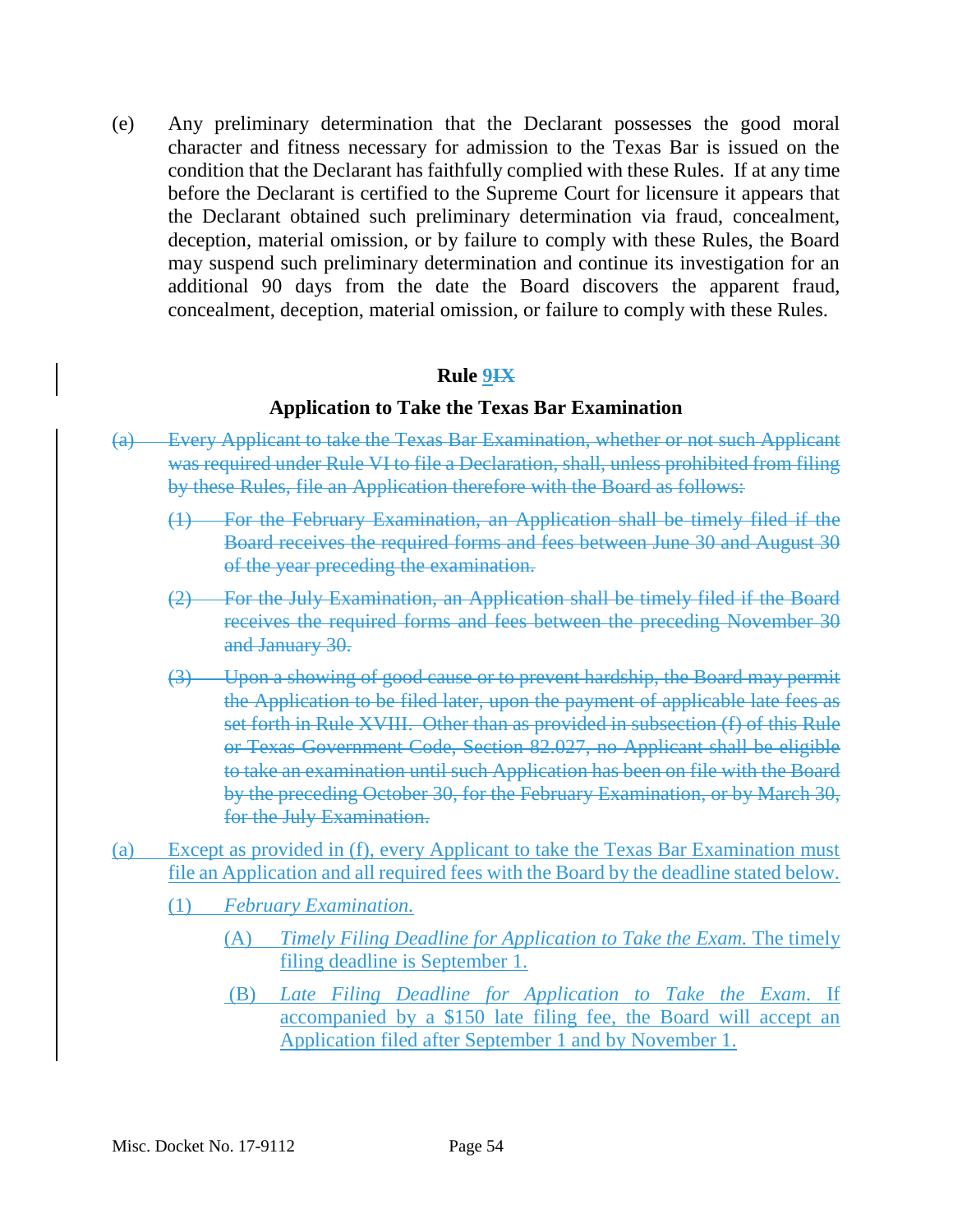- (C) *Application for Testing Accommodations.* An application for testing accommodations must be filed with the Application to take the exam, but no later than November 1.
- (D) *Final Filing Deadline for Application to Take the Exam.* If accompanied by a \$300 late fee, the Board will accept an Application submitted by December 1. The Board will not accept an Application for the February examination after December 1 for any reason.
- (2) *July Examination.*
	- (A) *Timely Filing Deadline for Application to Take the Exam.* The timely filing deadline is February 1.
	- (B) *Late Filing Deadline for Application to Take the Exam.* If accompanied by a \$150 late filing fee, the Board will accept an Application filed after February 1 and by April 1.
	- (C) *Application for Testing Accommodations.* An application for testing accommodations must be filed with the Application to take the exam, but no later than April 1.
	- (D) *Final Filing Deadline for Application to Take the Exam.* If accompanied by a \$300 late fee, the Board will accept an Application submitted by May 1. The Board will not accept an Application for the July examination after May 1 for any reason.
- (b) The Application shall be made on a form furnished by the Board and calling for information reasonably related to a thorough inquiry into the Applicant's good moral character, fitness, legal education and other qualifications required in these Rules. Applicants who have filed a Declaration required under these Rules shall be required to complete the Application with information relating only to the period since the filing of the Declaration.
- (c) The Board may require the filing of a Supplemental Investigation Form in situations deemed appropriate by the Board.
- (d) The Applicant shall furnish proof satisfactory to the Board of compliance with the law study requirements of Rule 3<sup>III</sup>, and no Applicant shall be admitted to the examination until the Board has determined that these requirements have been met.
- (e) Upon the filing of an Application, the Board shall note the filing date and shall initiate an investigation of the Applicant. For Applicants who filed a Declaration required under these Rules, the investigation shall cover only the period of time subsequent to the filing of the Declaration, unless other matters relevant to moral character or fitness not previously revealed in such Declaration shall have come to the attention of the Board.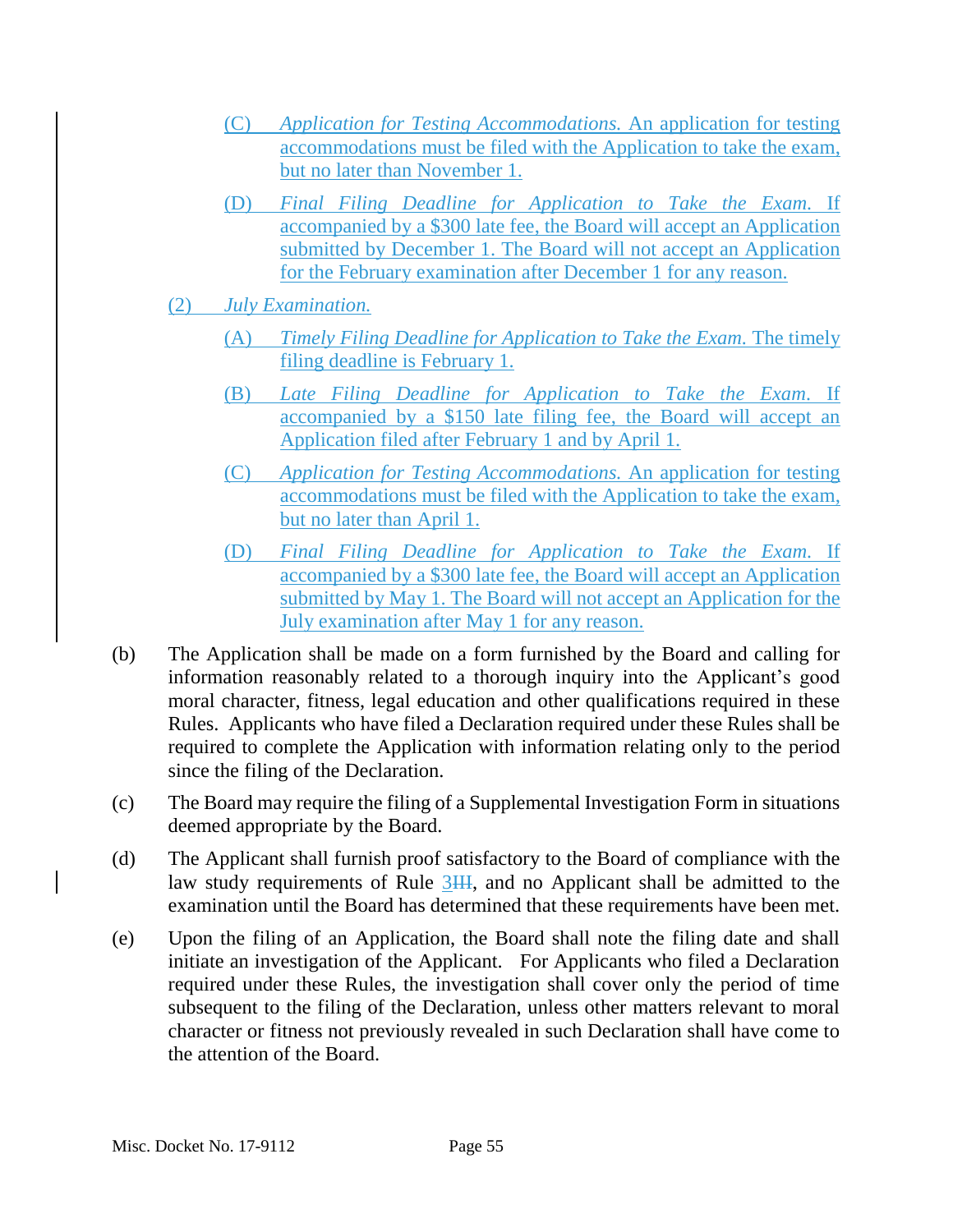(f) The filing deadlines and applicability of the late fees set out in subsection (a) of this rule shall not apply to Re-Applicants who failed the immediately preceding Texas Bar Examination and therefore could not have met the subsection (a) deadlines. Any such Re-Applicant may take the next examination given upon filing a Reapplication and paying the required fees by:

> **December 1November 30, for the February Examination; or June 1May 30, for the July Examination.**

## **Rule 10X**

### **Determination of Applicant Character and Fitness**

- (a) After completing its investigation on the Application, the Board shall determine whether, on all the documentation before it, the Board is satisfied that the Applicant possesses the requisite present good moral character and fitness. The Board must and shall advise the an Applicant who timely filed a Declaration of the Board's determination accordingly, no later than the 150th day after the date the Application or Re-application and fees were filed with the Board. The Board must advise all other Applicants of its determination no later than 270 days after the date that the Application and fees were filed. If the determination is that the Applicant does not have the requisite present good moral character and fitness, such notice shall include:
	- (1) a detailed analysis of the results of the investigation; and
	- (2) an objective list of actions, if any, which the Applicant may take to correct the deficiencies and become qualified for admission to the bar after passing the bar examination.
- (b) If, after investigation, the Board determines:
	- (1) that an Application may suffer from chemical dependency, the Board shall require the Applicant to obtain a chemical dependency evaluation performed by a mental health professional designated by the Boardsubmit to a treatment facility for evaluation;
	- (2) that an Applicant suffers from chemical dependency, the Board shall assist the Applicant in working with the Lawyers Assistance Program of the State Bar of Texas or a similar program of the State Bar.
- (c) A hearing may be set on any such preliminary negative determination, in accordance with the provisions of Rule 15XV.
- (d) Any preliminary determination that the Applicant possesses the requisite present good moral character and fitness is issued on the condition that the Applicant has faithfully complied with these Rules. If at any time before the Applicant is certified to the Supreme Court for licensure it appears that the Applicant obtained such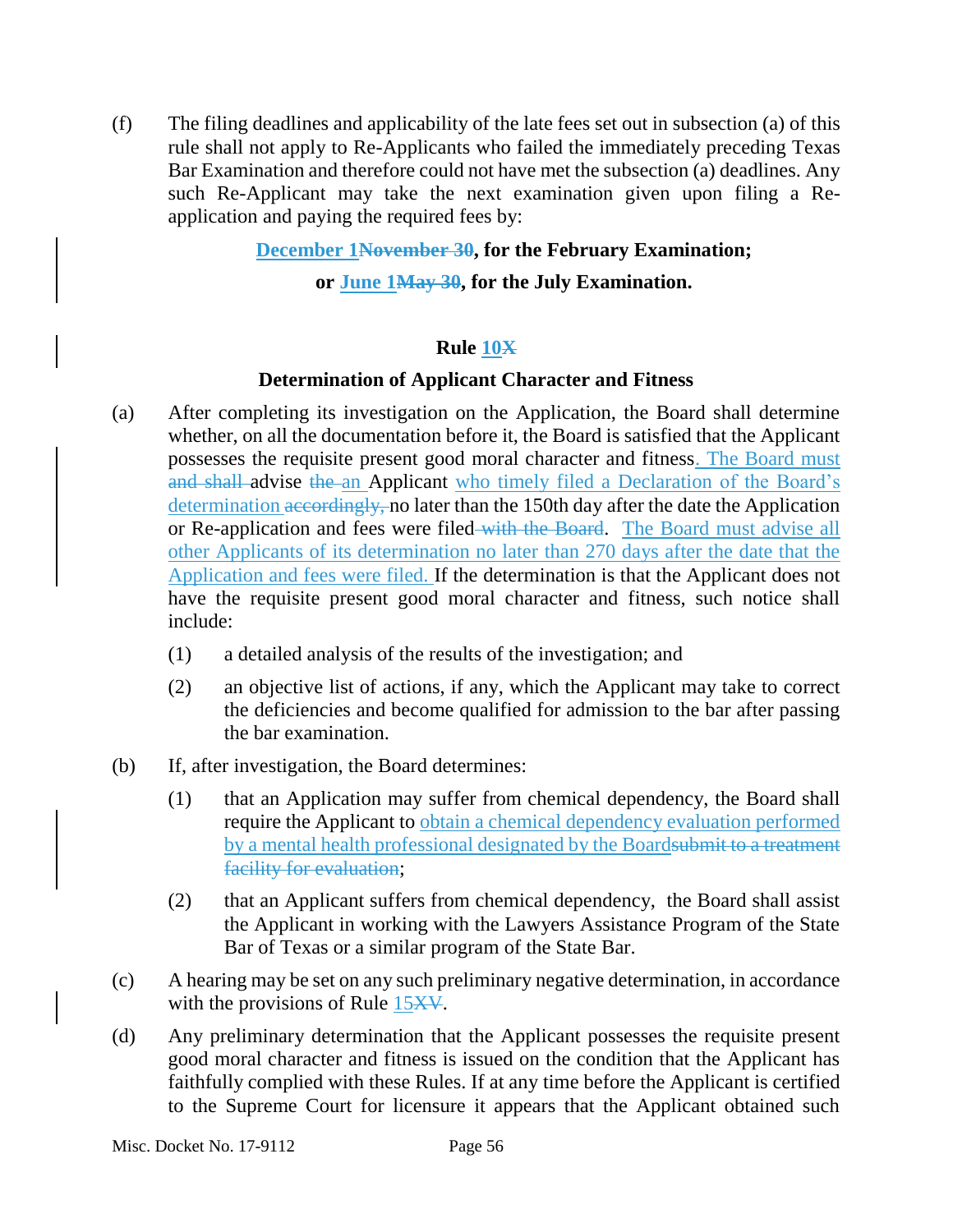preliminary determination via fraud, concealment, deception, material omission, or by failure to comply with these Rules, the Board may suspend such preliminary determination and continue its investigation for an additional 90 days from the date the Board discovers the apparent fraud, concealment, deception, material omission, or failure to comply with these Rules.

(e) The Applicant has a continuing duty to ensure the accuracy and completeness of the Applicant's responses on the Application and to update those responses until the Applicant is certified to the Supreme Court for licensure. The Applicant shall notify the Board, in writing, as soon as practicable, but no later than 30 days after the Applicant knew or should have known of any information necessary to ensure the accuracy and completeness of the Applicant's responses. The Applicant shall promptly furnish any additional documentation requested by the Board in connection therewith. The Board is authorized to re-open its investigation for up to 90 days following receipt of any addition, change, or update to information previously provided to the Board.

## **Rule 11XI**

#### **Texas Bar Examination**

- (a) The Supreme Court, by separate order, has established a list of the subjects for the Texas Bar Examination which shall be open to public inspection at all reasonable times.
- (b) The Texas Bar Examination shall be given at such places as the Board may direct.
- (c) The Texas Bar Examination shall be given two times each year, beginning on the Tuesday before the last Wednesday of the months of February and July, unless the Board otherwise directs.
- (d) The approved Applicants for an examination are required to be in attendance at the time and place designated by the Board.
- (e) The Texas Bar Examination shall last two and one-half days and shall consist of the Multistate Performance Test (MPT), given on Tuesday morning; the Procedure and Evidence Questions (P&E), given on Tuesday morning; the Multistate Bar Examination (MBE), given on Wednesday; and the Texas Essay Questions (Essays), given on Thursday. After grading the answers to the MPT, the P&E, and the Essays, the resulting raw scores on each of these portions will be scaled to the Multistate Bar Examination, using the standard deviation method. Scores on the various portions of the examination will be weighted as follows: MPT, 10%; P&E, 10%; MBE, 40%; and Essays, 40%. Applicants who earn a combined scaled score of 675 (out of a possible 1000 points) shall pass the examination. A partial score on any portion of a failed examination shall not be applied to any subsequent examination.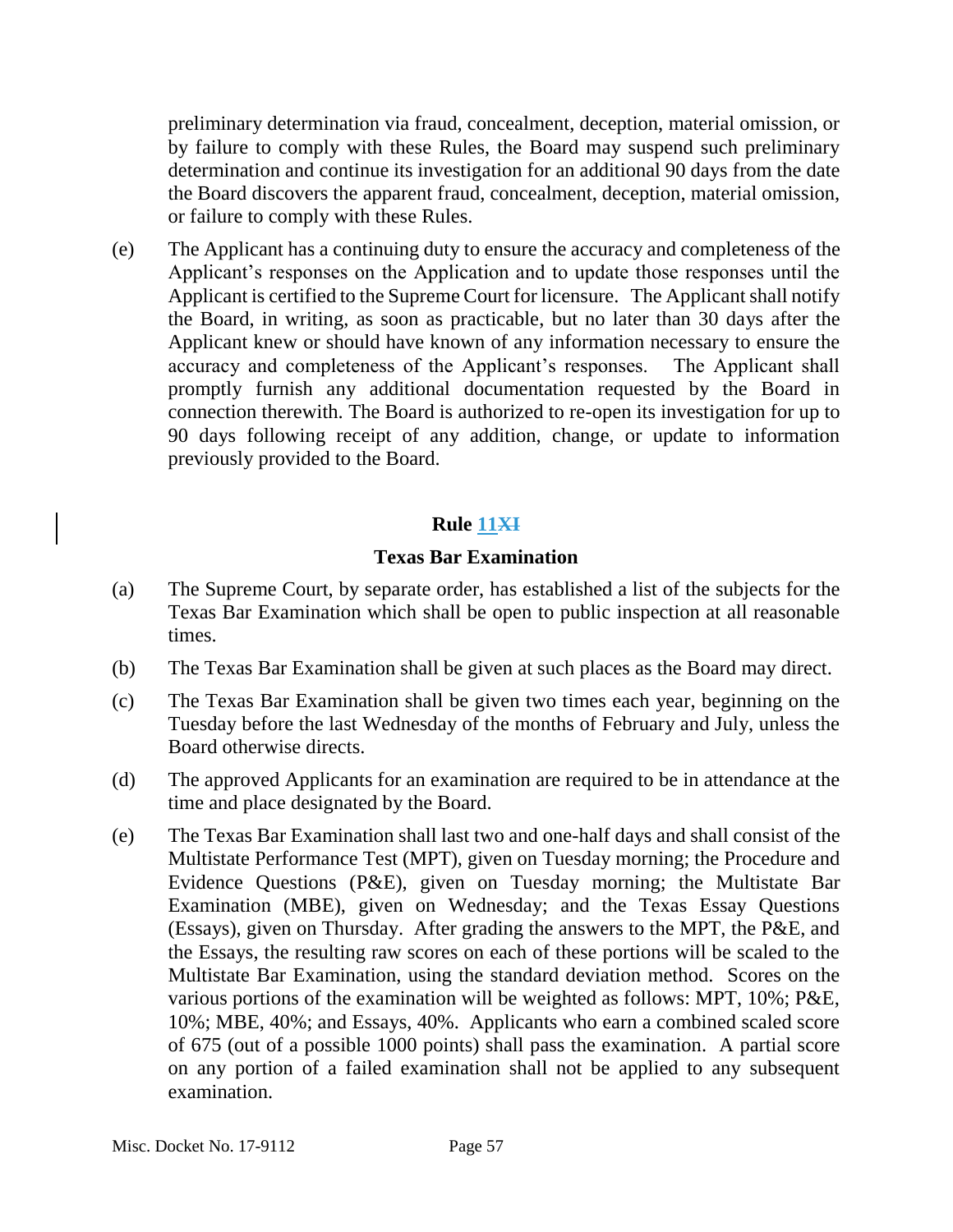- (f) An Applicant may take no more than five (5) examinations. However, for good cause shown, the Board at its discretion may waive this limitation upon such conditions as the Board may prescribe.
- (g) Any Applicant who has failed at least two Texas Bar Examinations may submit a written request, within two weeks of the release of the examination results, for a Formal Review of the Applicant's performance on the immediately preceding examination (excluding the MBE multistate portion). Such Formal Review shall take place in Austin, Texas at a time selected by the Board and shall consist of an individual oral review of such examination papers by the examining members of the Board. Regardless of the number of examinations taken, an Applicant may receive only one Formal Review under the provisions of this paragraph, provided, however, that no Applicant may obtain both a Formal Review and Informal Review of the same examination.
- (h) Any Applicant who has failed the examination is eligible to receive a written analysis may submit a written request, within two weeks of the release of the examination results, for an Informal Review of the Applicant's performance on the examinationhis/her failed parts of the immediately preceding examination (excluding the MBE multistate portion). The Board may determine the form and content of the written analysis. The form of such Informal Review shall be either oral or written, at the discretion of the examining members of the Board. An Applicant may request an Informal Review each time (s)he fails an examination.
- (i) The Board shall keep, for one year from the date of every examination, all failing examinations. The Board shall not be required to keep any part of passing examinations.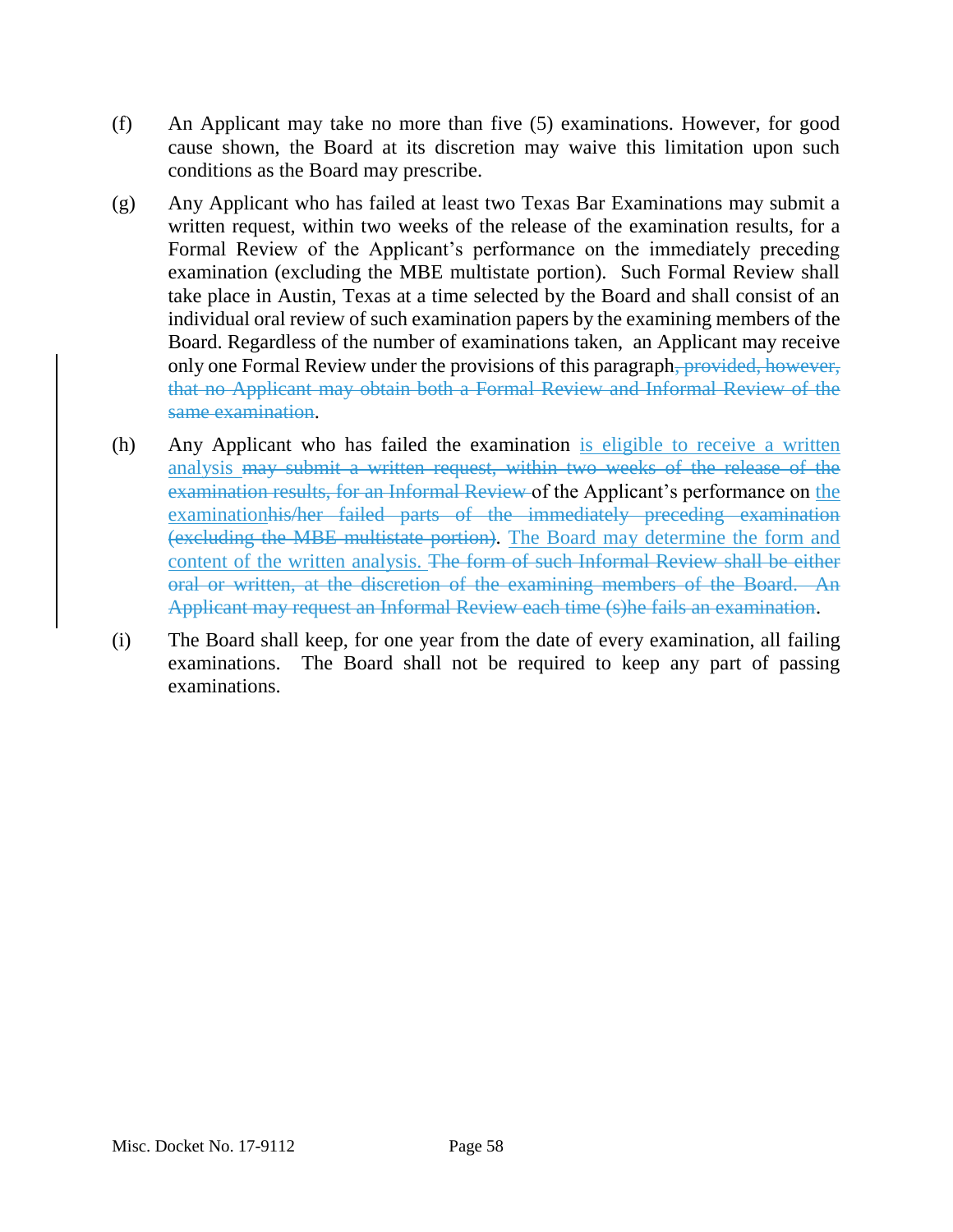#### **Rule 12XII**

#### **Examinees With Disabilities**

- (a) The Texas Bar Examination shall be administered to all eligible Applicants in a reasonable manner, while maintaining the integrity of the examination. In each city in which an examination is administered, the Board shall provide facilities that are reasonably accessible and which enable persons having disabilities to take the examination.
- (b) Any Applicant who desires special testing accommodations based upon a disability shall submit a written request to the Board on forms designated by the Board, such request to be submitted at the same time as the Application is submitted.
- (c) A request for special testing accommodations must be accompanied by written proof evidencing the existence of the disability. Statements from licensed physicians or a professional specialist that specifically set forth the physical, mental or emotional handicap or disability and the relationship between the disability and the inability to take the examination under standard conditions shall be required. The Board may require additional information or evidence from the Applicant and may, at its option, seek professional evaluation of such data. The Applicant will be responsible for the cost of obtaining documented medical evidence and other required information.
- (d) After considering the written request of the Applicant and the evidence submitted, the Board shall determine what reasonable special testing accommodations will be granted.
- (e) Board deliberations and determinations regarding the request of an Applicant for testing accommodations on the Texas Bar Examination shall be closed to the public and associated records are confidential. However, this does not limit the Board's option under (c) above to seek professional evaluation of any confidential information supplied by applicants.

# **Rule 13XIII**

### **Applicants From Other Jurisdictions**

§1 Exemption from the Bar Examination for Applicants Who Are Authorized to Practice Law in Another State

An Applicant who is authorized to practice law in another state must meet the requirements imposed on any other Applicant under these Rules, except that the Applicant is exempt from the requirement of successfully completing the Texas Bar Examination if the Applicant: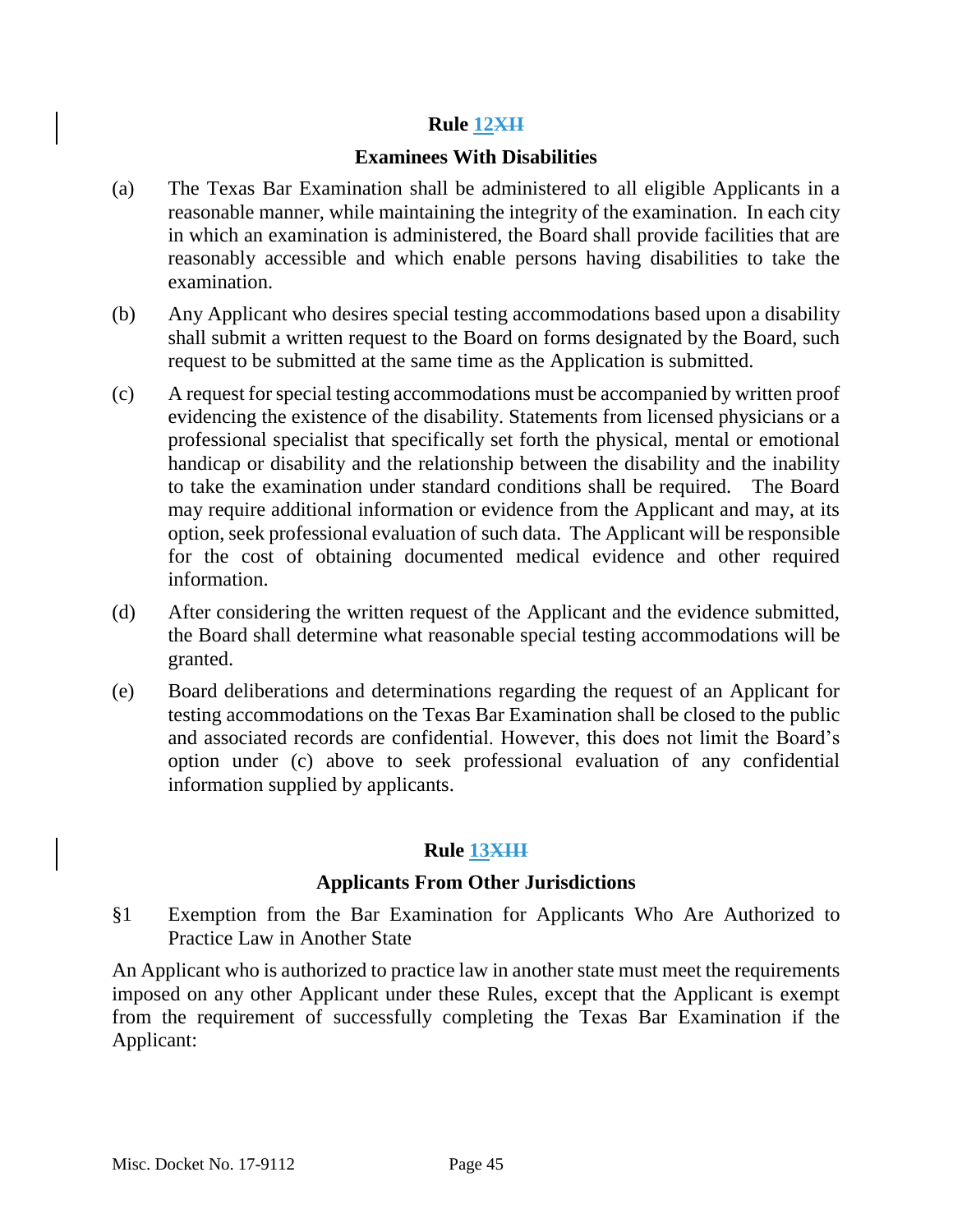- (a) has been actively and substantially engaged in the lawful practice of law as the Applicant's principal business or occupation for at least five of the last seven years immediately preceding the filing of the Application;
- (b) has a J.D. degree from an approved law school; and
- (c) has not failed the Texas Bar Examination.
- §2 Exemption from the Law Study Requirement for Applicants Who Are Authorized to Practice Law in Another State

An Applicant who is authorized to practice law in another state is exempt from the law study requirement prescribed by Rule 3HH if the Applicant:

- (a) has been actively and substantially engaged in the lawful practice of law as the Applicant's principal business or occupation for at least three of the last five years immediately preceding the filing of the most recent Application; and
- (b) either;
	- (1) holds a J.D. degree, from an unapproved law school that is accredited in the state where it is located; or
	- (2) holds the equivalent of a J.D. degree from a law school that is accredited in the state where it is located and that requires a course of study that is substantially equivalent in duration and substance to the legal education provided by an approved law school.
- §3 Exemption from the Law Study Requirement for Foreign Applicants With a Common-Law Legal Education or Who Are Authorized to Practice Law in a Common-Law Country

An Applicant is exempt from the law study requirement prescribed by Rule  $3\text{H}$  if the Applicant satisfies the requirements of subsection (a), (b), or (c) below:

- (a) the Applicant:
	- (1) has completed a course of study at a foreign law school that is accredited in the jurisdiction where it is located, and the course of study is:
		- (A) based on the principles of English common law; and
		- (B) substantially equivalent in duration to the legal education provided by an approved U.S. law school;
	- (2) is authorized to practice law in a foreign jurisdiction or another state; and
	- (3) has been actively and substantially engaged in the lawful practice of law for at least three of the last five years immediately preceding the Applicant's most recent Application;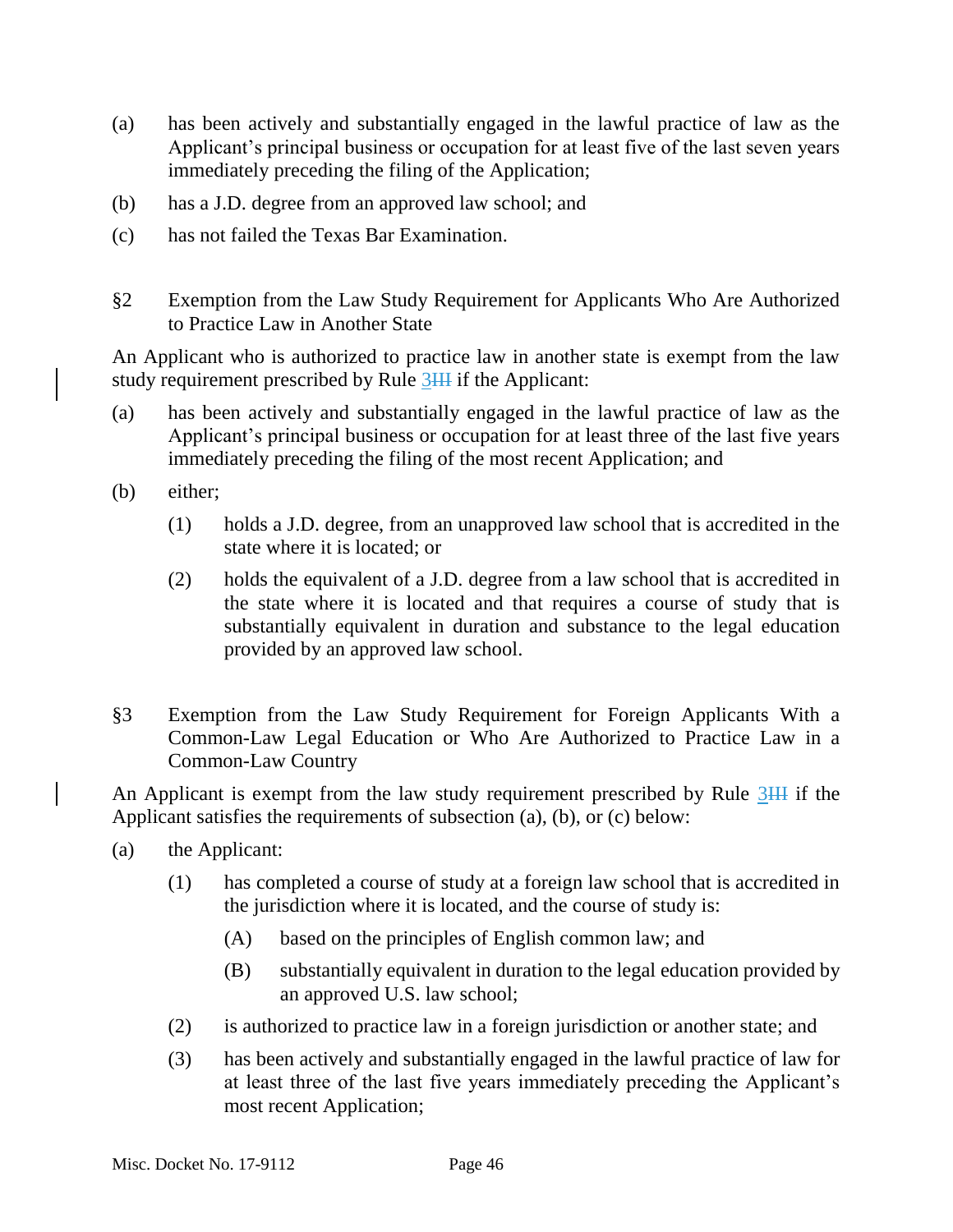- (b) the Applicant:
	- (1) has completed a course of study at a foreign law school that is accredited in the jurisdiction where it is located, and the course of study is:
		- (A) based on the principles of English common law; and
		- (B) at least two years in duration; and
	- (2) has completed an LL.M. degree that meets the curricular requirements of Section 8 at an approved U.S. law school; or
- (c) the Applicant:
	- (1) is authorized to practice law in a foreign jurisdiction, the jurisprudence of which is based on the principles of English common law; and
	- (2) has completed an LL.M. degree that meets the curricular requirements of Section 8 at an approved U.S. law school.
- §4 Exemption from Law Study Requirement for Foreign Applicants Without a Common-Law Legal Education

An Applicant is exempt from the law study requirement prescribed by Rule  $3\text{H}$  if the Applicant satisfies the requirements of subsections (a)-(c) below:

- (a) the Applicant has completed a course of study at a foreign law school that is accredited in the jurisdiction where it is located, and the course of study is:
	- (1) not based on the principles of English common law; and
	- (2) substantially equivalent in duration to the legal education provided by an approved U. S. law school;
- (b) the Applicant has completed an LL.M. degree that meets the curricular requirements of Section 8 at an approved U.S. law school; and
- (c) the Applicant is authorized to practice law in a foreign jurisdiction or in another state.
- §5 No Degree By Correspondence

A J.D. degree or an equivalent degree completed at a foreign law school that is earned primarily through online courses or other distance-learning mediums does not satisfy the requirements of this Rule.

§6 Transfer of Foreign Law School

An Applicant may be exempt from the law study requirement under Sections 3 or 4 even if the Applicant completed his or her course of study at a different foreign law school than the school at which the Applicant began, provided that all coursework and credit hours that count towards the applicable durational requirement are based on the same type of legal system--English common law or other--and are earned at a school accredited in the jurisdiction where it is located.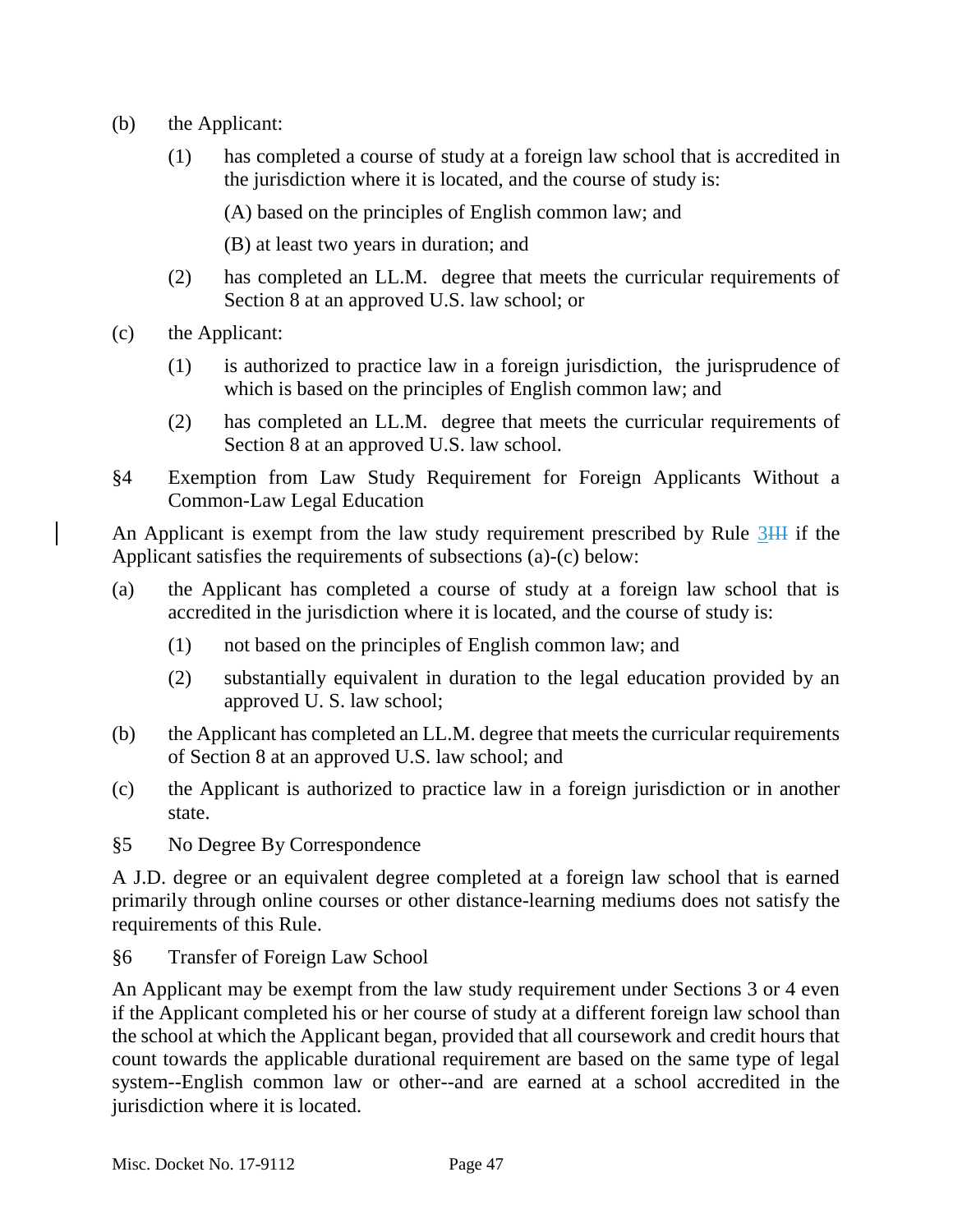- §7 Accreditation of Foreign Law Schools
- (a) If a law school was accredited when the Applicant enrolled, the law school is deemed to be an accredited law school as to that Applicant for four years thereafter, regardless of its status at the date of the Applicant's graduation. If a law school was accredited when the Applicant graduated, the Applicant is deemed to be a graduate of an accredited law school, regardless of the status of the school when the Applicant enrolled.
- (b) If an Applicant graduated from a law school that was not accredited when the applicant enrolled and was not accredited when the Applicant graduated, the Applicant is not a graduate of an accredited law school even if the law school later became or becomes an accredited law school.
- (c) Notwithstanding Sections 3 and 4, an Applicant is excused from demonstrating that a foreign law school is accredited if the Applicant demonstrates that no entity accredits or approves law schools in the jurisdiction in which the school is located.
- §8 LL. M. Curricular Criteria
- (a) Unless subsection (b) or (c) applies, for an LL.M. degree to satisfy the requirements of this Rule, the course of study for which the degree is awarded must meet each of the following requirements;
	- (1) the program must consist of minimum of 24 semester hours of credit--or the equivalent, if the law school is on an academic schedule other than a conventional semester system—which must consist of courses in substantive and procedural law or professional skills;
	- (2) the program must require at least 700 minutes of instruction time, exclusive of examination time, for the granting of one semester of credit;
	- (3) the program must include a period of instruction consisting of no fewer than two semesters of least 13 calendar weeks each, or the equivalent thereof, exclusive of reading periods, examinations, and breaks;
	- (4) the program must not be completed exclusively during summer semesters, but a maximum of four semester hours of credit may be earned in courses completed during summer semesters;
	- (5) the program must be completed within 24 months of matriculation;
	- (6) all coursework for the program must be completed at the campus of an approved law school in the United States, except as otherwise permitted by paragraph 8 or subsection (b);
	- (7) the program must include:
		- (A) at least two semester hours of credit in professional responsibility;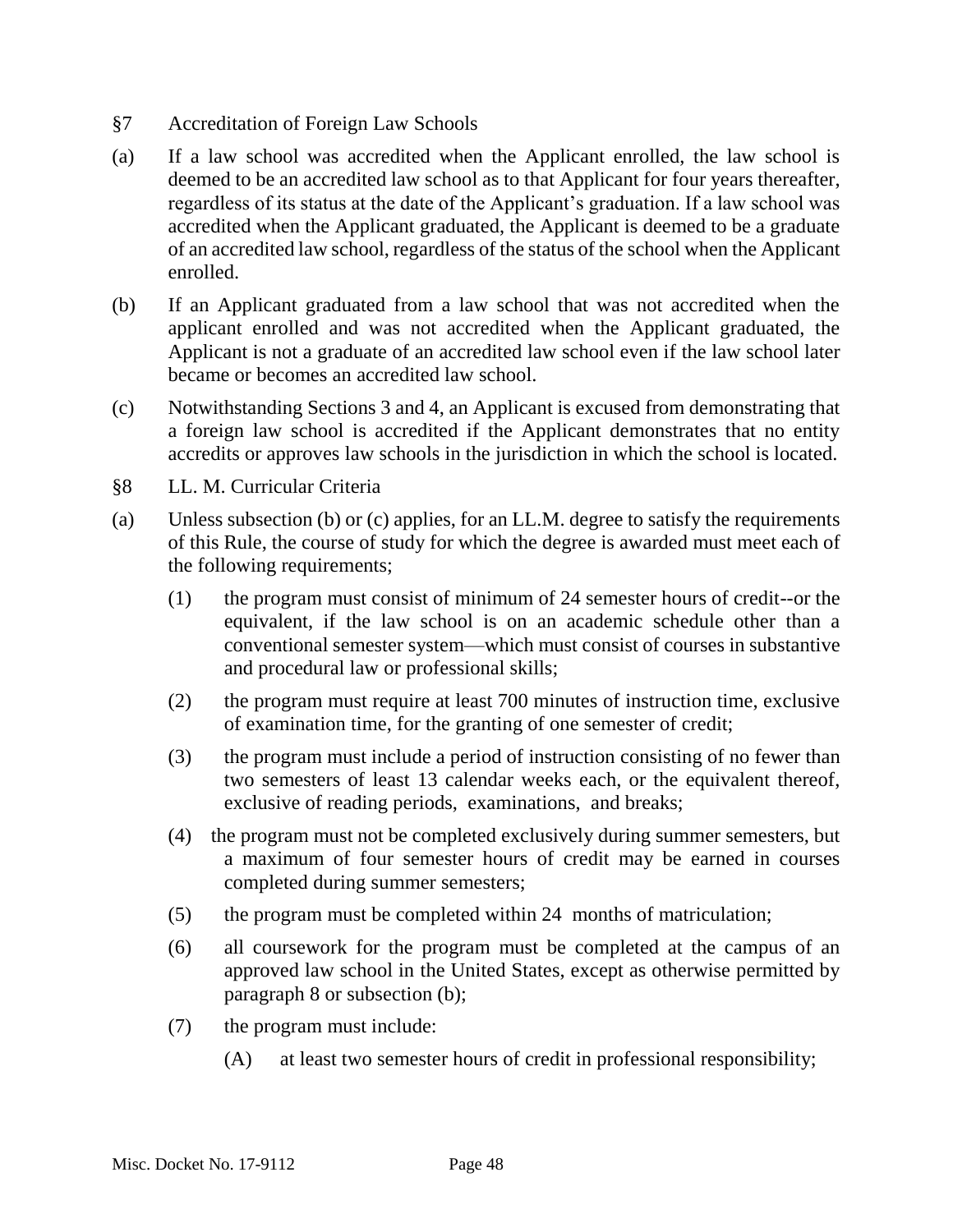- (B) at least two semester hours of credit in legal research, writing, and analysis, which may not be satisfied by a research-and-writing requirement in a substantive law course;
- (C) at least two semester hours of credit in a course designed to introduce students to distinctive aspects and fundamental principles of United States law, which may be satisfied by an introductory course in the American legal system or a course in United States constitutional law, civil procedure, or contract law--additional credit hours earned in a course that meets the requirements of this subparagraph may be applied towards the requirements of subparagraph (D); and
- (D) at least six semester hours of credit in subjects tested on the Texas Bar Examination;
- (8) the program may also include, towards satisfaction of the 24 semester hours of credit required by this Rule;
	- (A) up to four semester hours of credit in clinical coursework, if:
		- (i) the coursework includes a classroom instructional component that incorporates discussion, review, and evaluation of the clinical experience;
		- (ii) the clinical work is performed under the direct supervision of a member of the law school faculty or instructional staff; and
		- (iii) the time and effort required and the anticipated educational benefit are commensurate with the credit awarded; and
	- (B) up to six semester hours of credit in other coursework related to the law or legal training taught in conjunction with a joint degree program by a member of the law school faculty, a faculty member of the university or college with which the law school is affiliated, or a faculty member of a university or college with which the law school offers a joint degree program-provided that the coursework is completed at the U.S. campus of the law school, university, or college; and
- (9) courses completed online or by other distance-learning mediums must not count towards the required minimum 24 semester hours of credit.
- (b) A law school may petition the Board for an exception to the requirements of subsection (a)(6). The law school must demonstrate to the satisfaction of the Board that the quality of education provided at the school's campus abroad is substantially equivalent to the quality of education provided at the school's U.S. campus.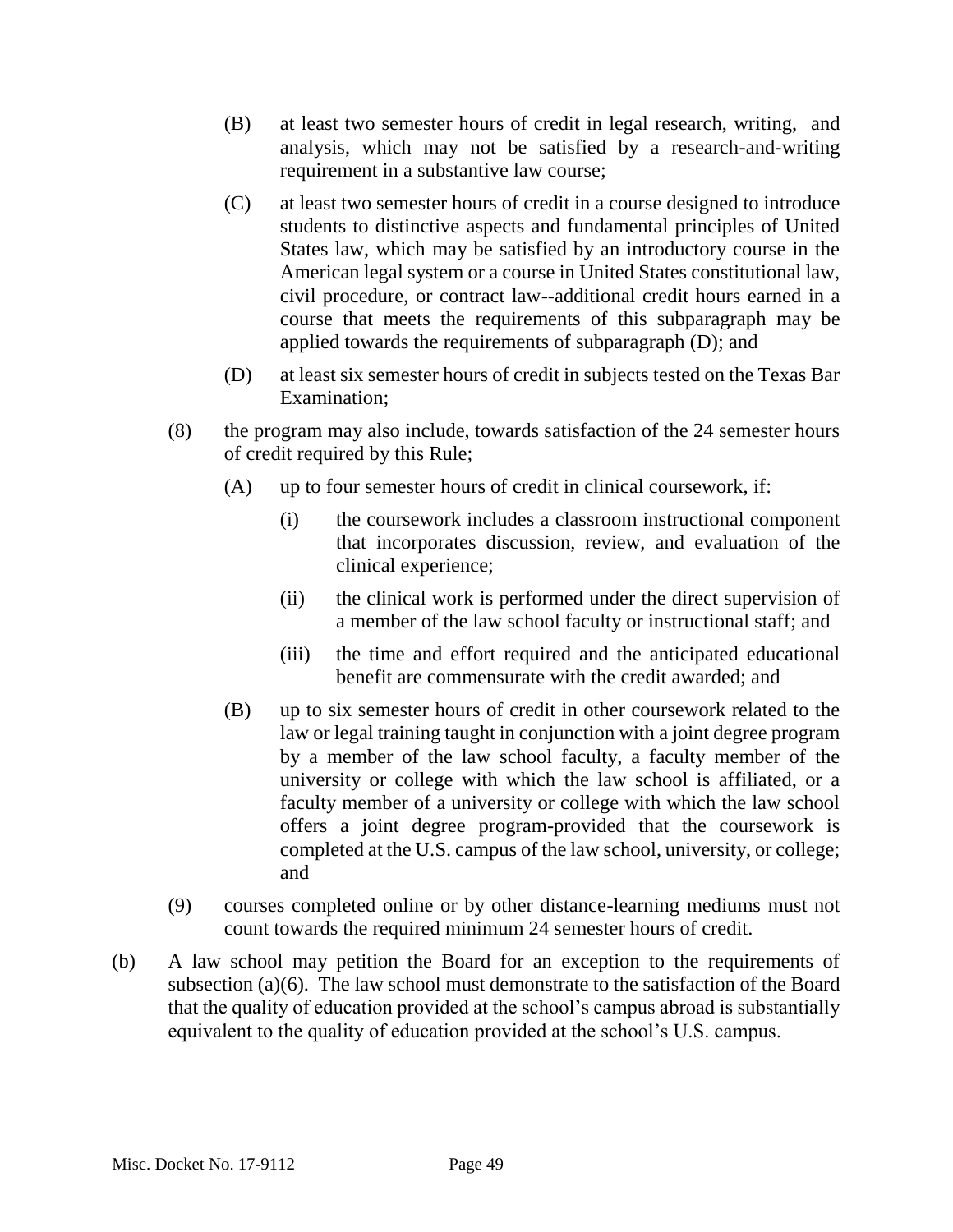- (c) An Applicant who completed an LL.M. degree prior to, or within two years after, the effective date of this Rule [October 1, 2014] is exempt from demonstrating that the degree meets the curricular requirements of subsection (a).
- §9 Proof of Active and Substantial Engagement in the Practice of Law and Authorization to Practice Law in a Foreign Jurisdiction
- (a) An Applicant who seeks exemption from the Texas Bar Examination or the law study requirement under a section of this Rule that requires a period of active and substantial engagement in the practice of law preceding the Application must furnish to the Board proof of active and substantial engagement in the practice of law. But this requirement may not be satisfied by proof of practice *pro hac vice*  under Rule 19XIX.
- (b) Unless subsection (c) or (d) applies, an Applicant who seeks exemption from the Texas Bar Examination or the law study requirement under a section of this Rule that requires that the Applicant be authorized to practice law in a foreign jurisdiction or another state must submit written proof of the authorization from the entity with final jurisdiction over professional discipline in the foreign jurisdiction or state where the Applicant is authorized to practice. The document must certify;
	- (1) that the Applicant is authorized to practice law in the jurisdiction or state;
	- (2) the date that the Applicant became authorized to practice law in the jurisdiction or state; and
	- (3) that the Applicant remains in good standing as an attorney or counselor at law in the jurisdiction or state.
- (c) The Board may waive the requirements of subsection (b) if an Applicant demonstrates good cause for failing to obtain the certificate required by that subsection.
- (d) Proof of authorization to practice law may be satisfied by proof that the Applicant is lawfully engaged in the practice of law as an in- house counsel in a foreign jurisdiction that requires a person to surrender that person's law license in order to practice in-house.

### **Rule 14XIV**

### **Foreign Legal Consultants**

§1 General Requirements as to Certification

In its discretion, the Supreme Court may certify to practice in Texas as a legal consultant (a "Foreign Legal Consultant"), without examination, an Applicant who satisfies the requirements of subsection (a) or (b):

(a) the Applicant: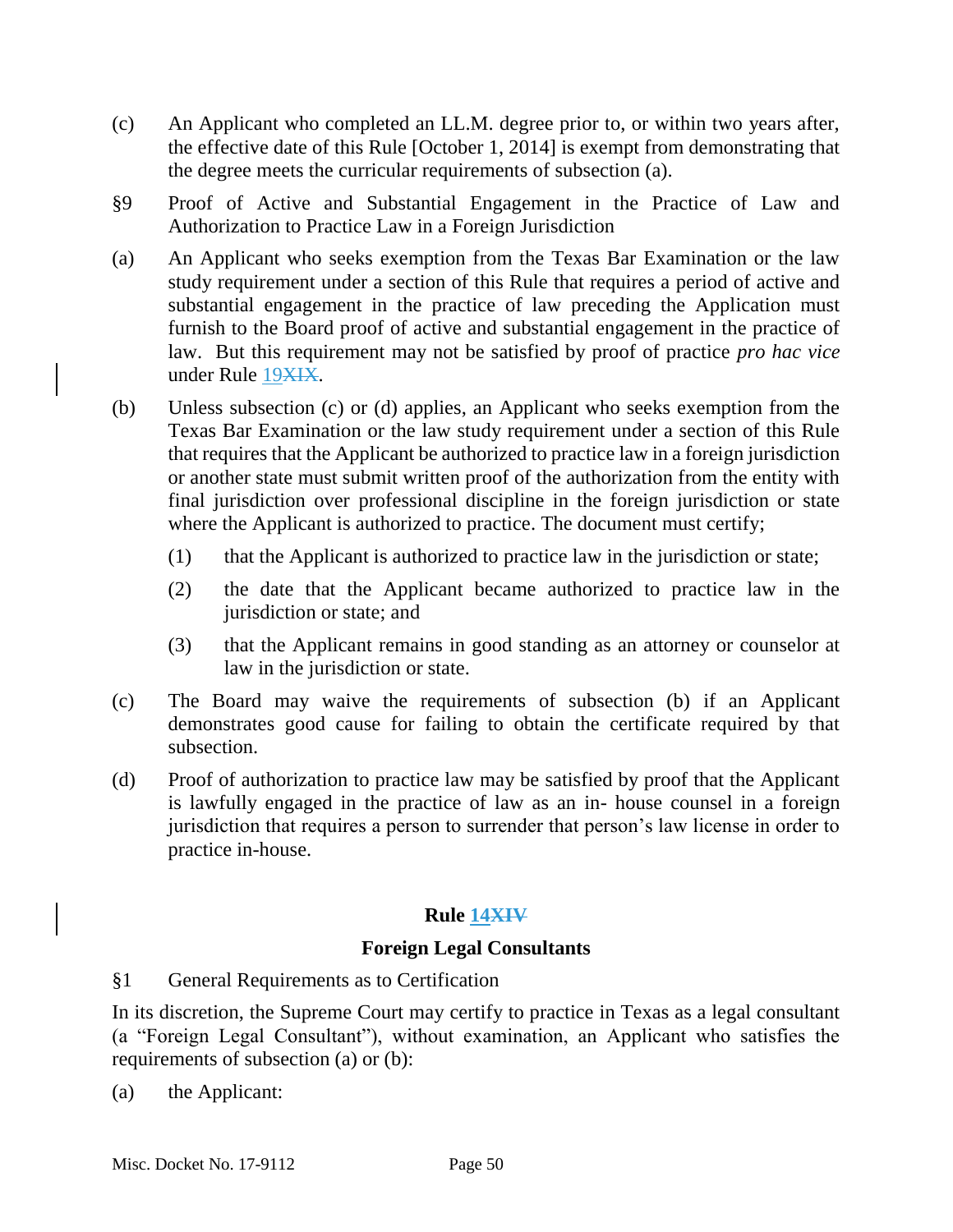- (1) for at least three of the five years immediately preceding the Application, has been a member in good standing of a recognized legal profession in a foreign country, the members of which are authorized to practice as attorneys or counselors at law or the equivalent and are subject to effective regulation and discipline by a duly constituted professional body or a public authority;
- (2) possesses the good moral character and general fitness requisite for a member of the Texas Bar;
- (3) is at least 26 years of age; and
- (4) intends to practice as a Foreign Legal Consultant in Texas and to maintain an office in Texas for that purpose; or
- (b) the Applicant:
	- (1) for at least three of the five years immediately preceding the Application:
		- (A) has been authorized to practice law in a foreign jurisdiction;
		- (B) has been a member in good standing of the bar of another state; or
		- (C) has been actively and substantially engaged in the lawful practice of law in a foreign country or another United States jurisdiction;
	- (2) possesses the good moral character and general fitness requisite for a member of the Texas Bar;
	- (3) is at least 26 years of age; and
	- (4) intends to practice as a Foreign Legal Consultant in Texas only as an inhouse counsel on behalf of an individual, corporation, limited liability company, partnership, association, nonprofit entity, or governmental agency whose primary business is not the provision of legal services to the public.
- §2 Application for Certification

An Applicant under this Rule must submit to the Board:

- (a) an Application on the forms designated by the Board, that is signed by both the Applicant and a sponsoring member of the Texas Bar who is in good standing and has been a member of the Texas Bar for at least five years;
- (b) the fee required by Rule  $18$ XVIII(a);
- (c) either:
	- (1) a certificate or other document from the entity with final jurisdiction over professional discipline in the foreign jurisdiction or state where the Applicant is authorized to practice that certifies:
		- (A) that the Applicant is authorized to practice law in the jurisdiction or state;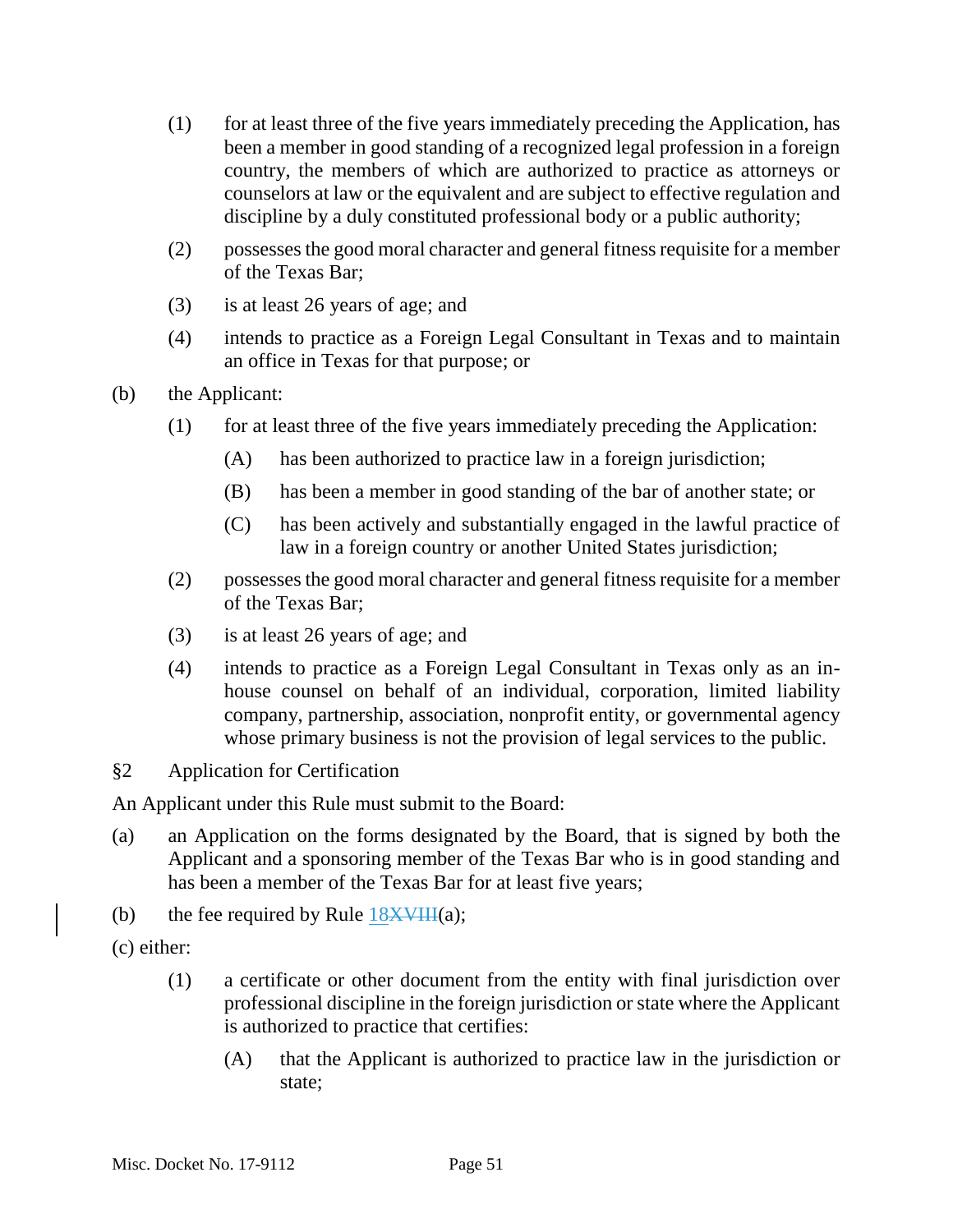- (B) the date that the Applicant was authorized to practice law in the jurisdiction or state; and
- (C) that the Applicant remains in good standing as an attorney or counselor at law in the jurisdiction or state; or
- (2) if the Applicant seeks certification under Section  $1(b)(1)(C)$  of this Rule, but the Applicant is not authorized to practice in a foreign jurisdiction or another state, proof that the Applicant has been actively and substantially engaged in the lawful practice of law in a foreign jurisdiction or another state for at least three of the five years immediately preceding the Application;
- (d) a duly authenticated English translation of every document required by this Rule, if the original is not in English; and
- (e) any other evidence demonstrating that the Applicant satisfies the requirements of Section 1 of this Rule that the Board may require.

Upon completion of the Board's review of the information submitted by the Applicant and its investigation of the Applicant's qualifications, moral character, and fitness, if the Board determines that Applicant has satisfied the requirements of Sections 1 and 2 of this Rule, the Board must recommend to the Court the certification of the Applicant to practice in Texas as a Foreign Legal Consultant.

§3 Scope of Practice

A person certified to practice as a Foreign Legal Consultant under this Rule may render legal services in Texas in the manner and to the extent permitted by the jurisdiction in which the person is authorized to practice or, in the case of a person who satisfies the requirements of Section  $1(b)(1)(C)$  of this rule, to the extent permitted by the jurisdiction in which the person has been actively and substantially engaged in the lawful practice of law. But the Foreign Legal Consultant must not:

- (a) appear for a person other than himself or herself as an attorney in any court, or before any magistrate or other judicial officer, in Texas;
- (b) prepare any instrument effecting the transfer or registration of title to real estate located in the United States of America;
- (c) prepare:
	- (1) any will or trust instrument effecting the disposition on death of any property located in the United States of America and owned by a resident thereof; or
	- (2) any instrument relating to the administration of a decedent's estate in the United States of America;
- (d) prepare any instrument in respect of the marital or parental relations, rights, or duties of a resident of the United States of America, or the custody or care of the children of such a resident;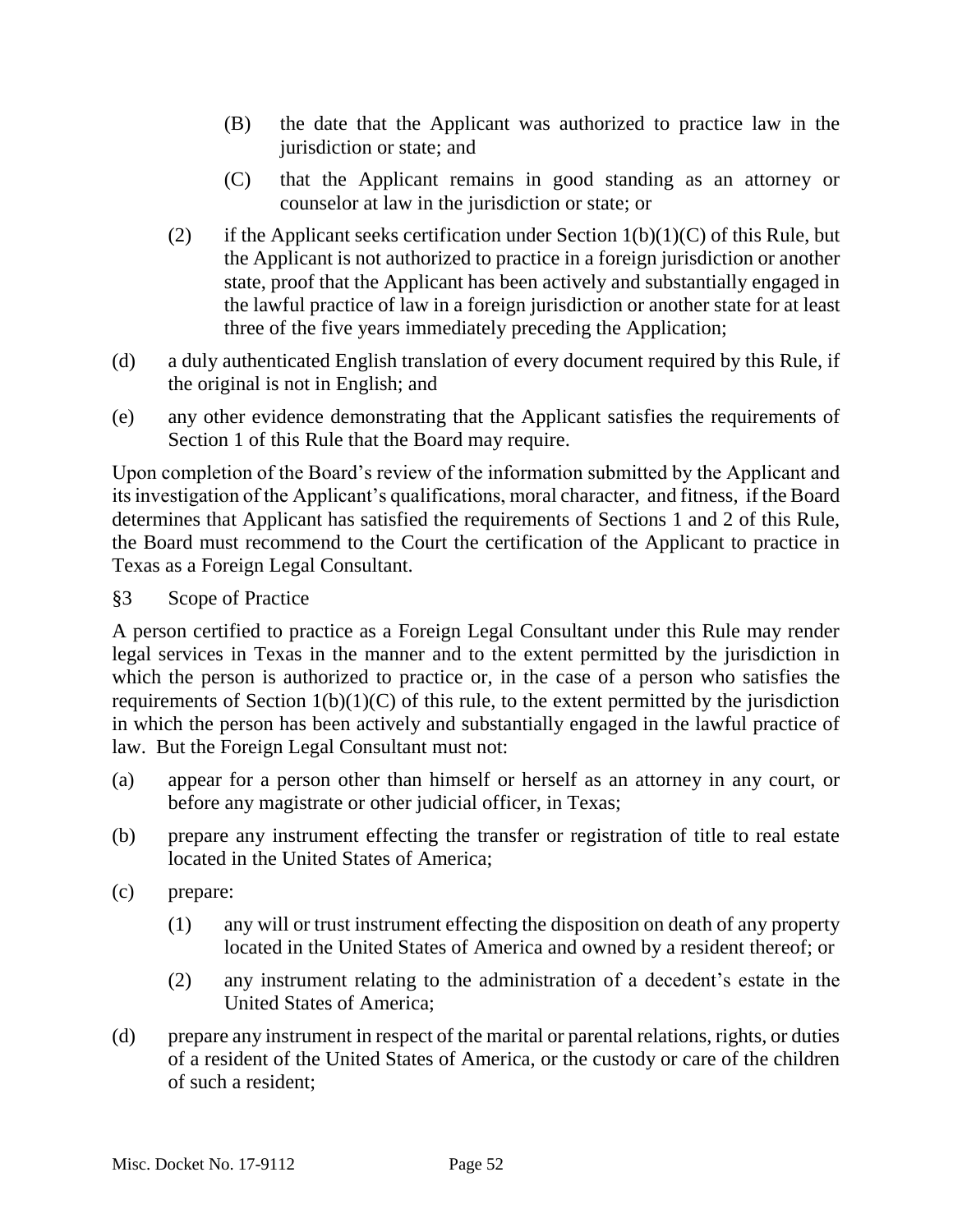- (e) render professional legal advice on the law of Texas or of the United States (unless the person is licensed in another state), except:
	- (1) on the basis of advice from a person, whom the Foreign Legal Consultant has identified to the client , who:
		- (A) is authorized to practice law in Texas or in the United States; and
		- (B) either:
			- (i) serves as co-counsel with the Foreign Legal Consultant on a matter for the client;
			- (ii) is affiliated with the Foreign Legal Consultant through employment, partnership, or membership in the same law firm, company, or governmental agency; or
	- (2) as an in-house counsel advising the Foreign Legal Consultant's employer in the scope of his or her employment;
- (f) in any way hold himself or herself out as a member of the Bar of Texas; or
- (g) carry on his or her practice under, or utilize in connection with such practice, any name, title, or designation other than one or more of the following:
	- (1) his or her own name;
	- (2) the name of the law firm with which he or she is affiliated;
	- (3) his or her authorized title in the foreign country in which he or she is authorized to practice, which may be used in conjunction with the name of such country; and
	- (4) the title "Foreign Legal Consultant," which may be used in conjunction with the words "authorized to the practice of law in [name of the foreign country in which he or she is authorized to practice]."

§4 Rights and Obligations

Subject to the limitations set forth in Section 3 of this Rule, a person certified as a Foreign Legal Consultant under this Rule is considered to be a lawyer affiliated with the Bar of Texas and is entitled and subject to:

- (a) the rights and obligations of a member of the Texas Bar that are set forth in the State Bar Act, the State Bar Rules, and the Texas Disciplinary Rules of Professional Conduct or that arise from the other conditions and requirements that apply to a member of the Bar of Texas under the Texas Disciplinary Rules of Professional Conduct; and
- (b) the rights and obligations of a member of the Bar of Texas with respect to:
	- (1) affiliation in the same law firm with one or more members of the Bar of Texas, including by: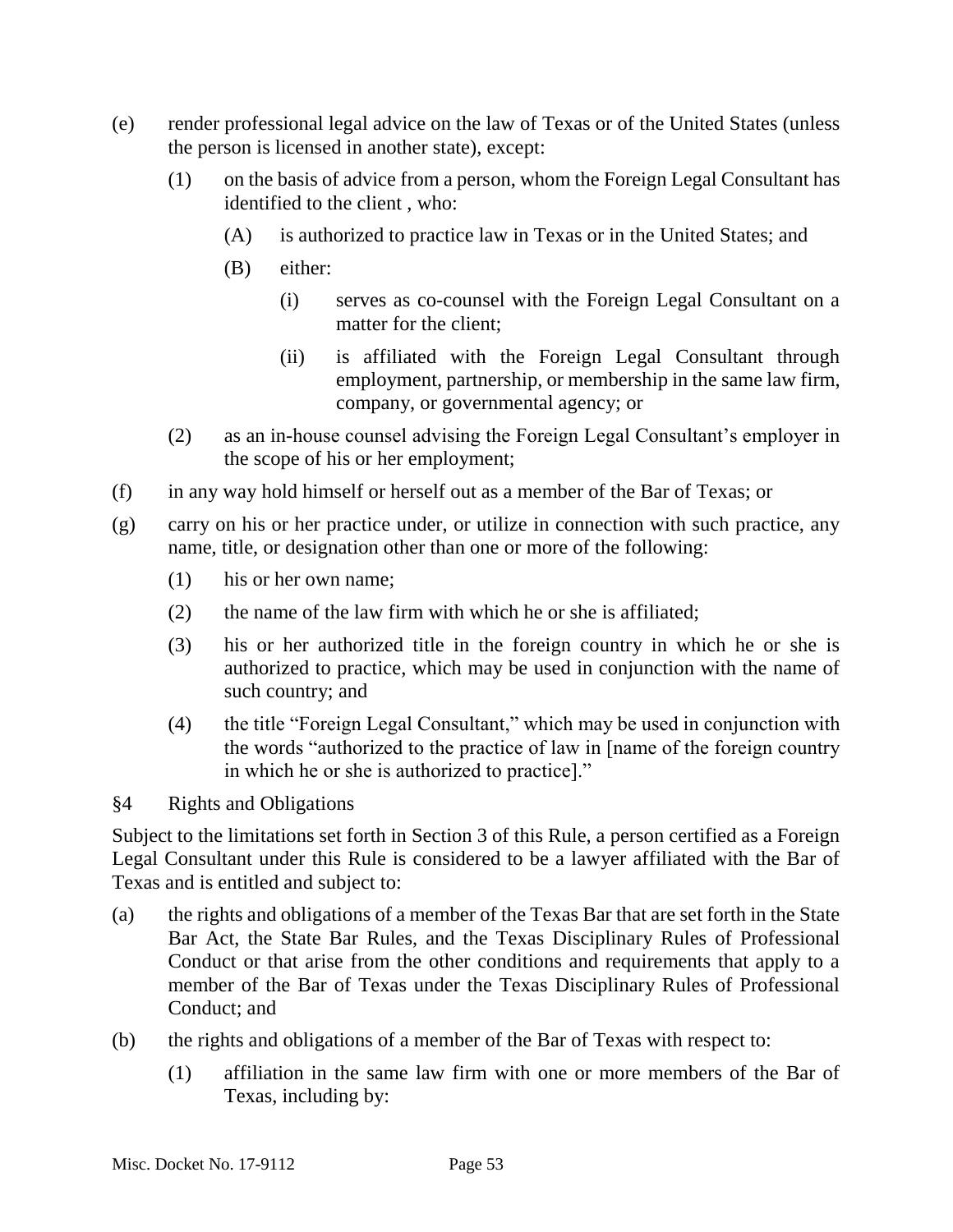- (A) employing one or more members of the Bar of Texas;
- (B) being employed by one or more members of the Bar of Texas or by any partnership or professional corporation that includes members of the Bar of Texas or that maintains an office in Texas; and
- (C) being a partner in any partnership or a shareholder in any professional corporation that includes members of the Bar of Texas or that maintains an office in Texas; and
- (2) attorney-client privilege, work-product privilege, and similar professional privileges.

A person certified as a Foreign Legal Consultant under this Rule is not a "nonlawyer" as that term is used in rule §5.03 or 5.04 of the Texas Disciplinary Rules of Professional Conduct.

A person who receives legal advice from a Foreign Legal Consultant is entitled to all privileges arising from the attorney-client relationship.

- §5 Disciplinary Provisions
- (a) Every person certified to practice as a Foreign Legal Consultant under this Rule is subject to censure, suspension, removal, or revocation of his or her certification to practice by the Supreme Court.
- (b) Every Foreign Legal Consultant must execute and file with the Board, in such form and manner as the Board may prescribe:
	- (1) a written commitment
		- (A) to observe the State Bar Act, the State Bar Rules, and the Texas Disciplinary Rules of Professional Conduct, to the extent that the Act and the Rules are applicable to the legal services authorized under Section 3 of this Rule; and
		- (B) to notify the Board of any change in the person's good standing as a member of a foreign legal profession and of any final disciplinary action of the professional body or public authority that regulates attorneys in the foreign jurisdiction in which the Foreign Legal Consultant is authorized to practice law; and
	- (2) a notarized document that sets forth the person's address in Texas and designates the Executive Director of the Board as the person's agent for service of process in any action or proceeding brought against the person that arises from legal services rendered or offered to be rendered by the person within or to residents of Texas, whenever after due diligence service cannot be made on the person at the address on file with the Board.
- (c) Service of process on the Executive Director of the Board under subsection (b)(2) must be made by personally delivering to, and leaving with, the Executive Director,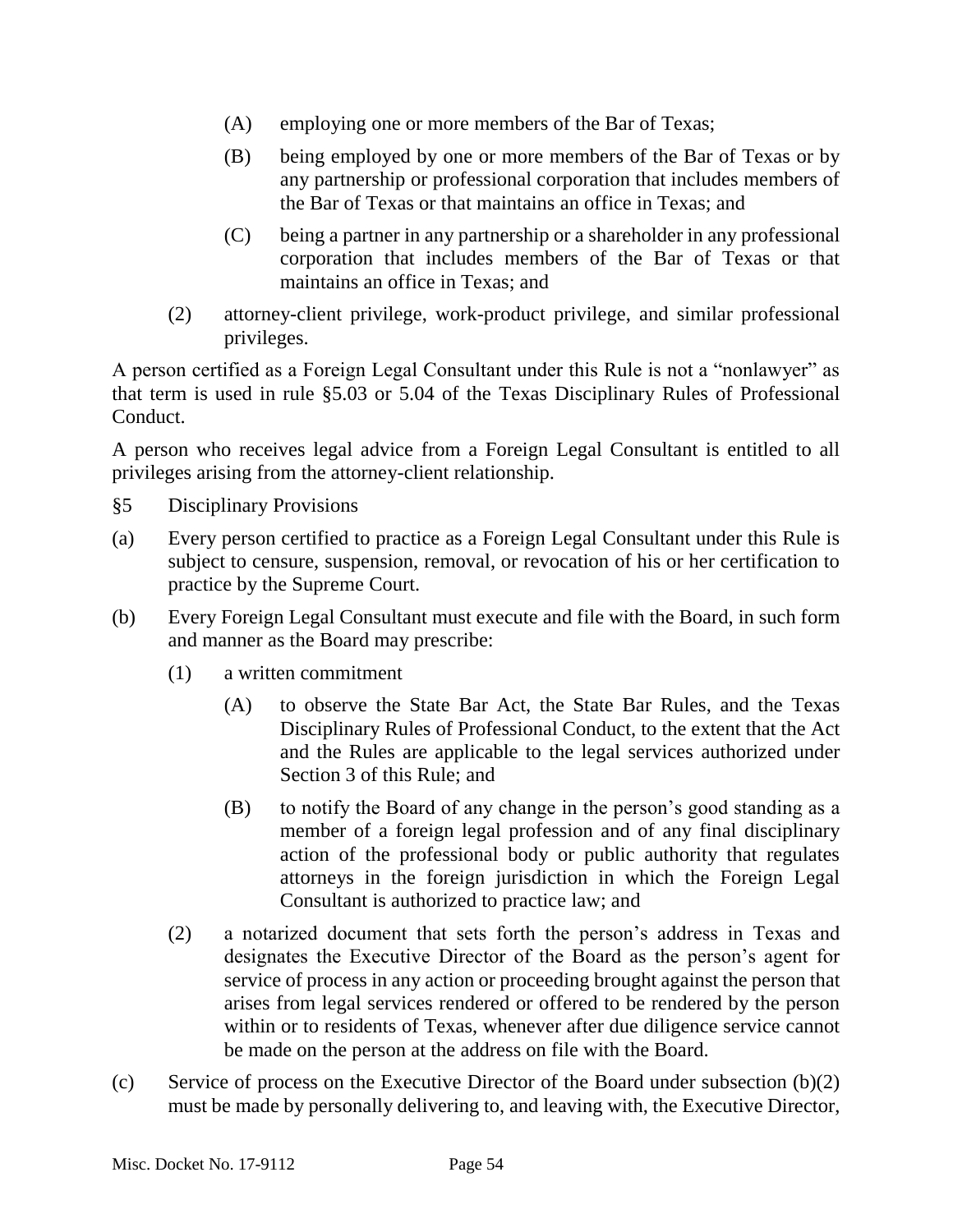or another person at the office of the Board who is authorized to receive service, two copies of the citation and petition and a fee of \$10. The Board must promptly send one copy to the Foreign Legal Consultant by certified mail, return receipt requested, at the address designated by the Foreign Legal Consultant under subsection  $(b)(2)$ .

- §6 Renewal of Certification
- (a) Unless revoked by the Board under Section 7 of this Rule, a certification to practice as a Foreign Legal Consultant is valid for one year.
- (b) A Foreign Legal Consultant may renew his or her certification by submitting to the Board at least 60 days before the certification expires:
	- (1) a written request for renewal of the certification;
	- (2) The renewal fee required by Rule  $18$ XVIII(a);
	- (3) Proof that the Applicant completed three hours of minimum continuing legal education in ethics courses accredited by the State Bar of Texas; and
	- (4) a written statement, signed by the Applicant under oath, that the Applicant complied with the terms of the certificate and this Rule during the certification period.
- (c) The Board must grant the Applicant's request unless it determines that the Applicant is not entitled to renew his or her certification under this Rule.
- (d) If the renewal application is timely submitted, the Board must notify the Applicant of the Board's decision before the Applicant's certification expires. If the renewal application is not timely submitted, the Applicant, upon a showing of good cause, may submit a renewal application up to 180 days after the Applicant's certification expires. After the 180-day grace period has passed, an Applicant must reapply for certification under Section 2 of this Rule.
- §7 Revocation of Certification

If the Board determines that a person certified as a Foreign Legal Consultant under this Rule no longer meets the requirements for certification set forth in Section 1, the Board must recommend to the Court that the person's certification be revoked, unless the Board waives under Rule  $20XX(e)$  the requirements that are lacking.

§8 Admission to Bar

If a person certified as a Foreign Legal Consultant under this Rule is subsequently admitted to the Texas Bar under other provisions of these Rules, the certification to practice as a Foreign Legal Consultant is superseded by the license to practice law as a person admitted to the Texas Bar.

## **Rule 15XV Hearings**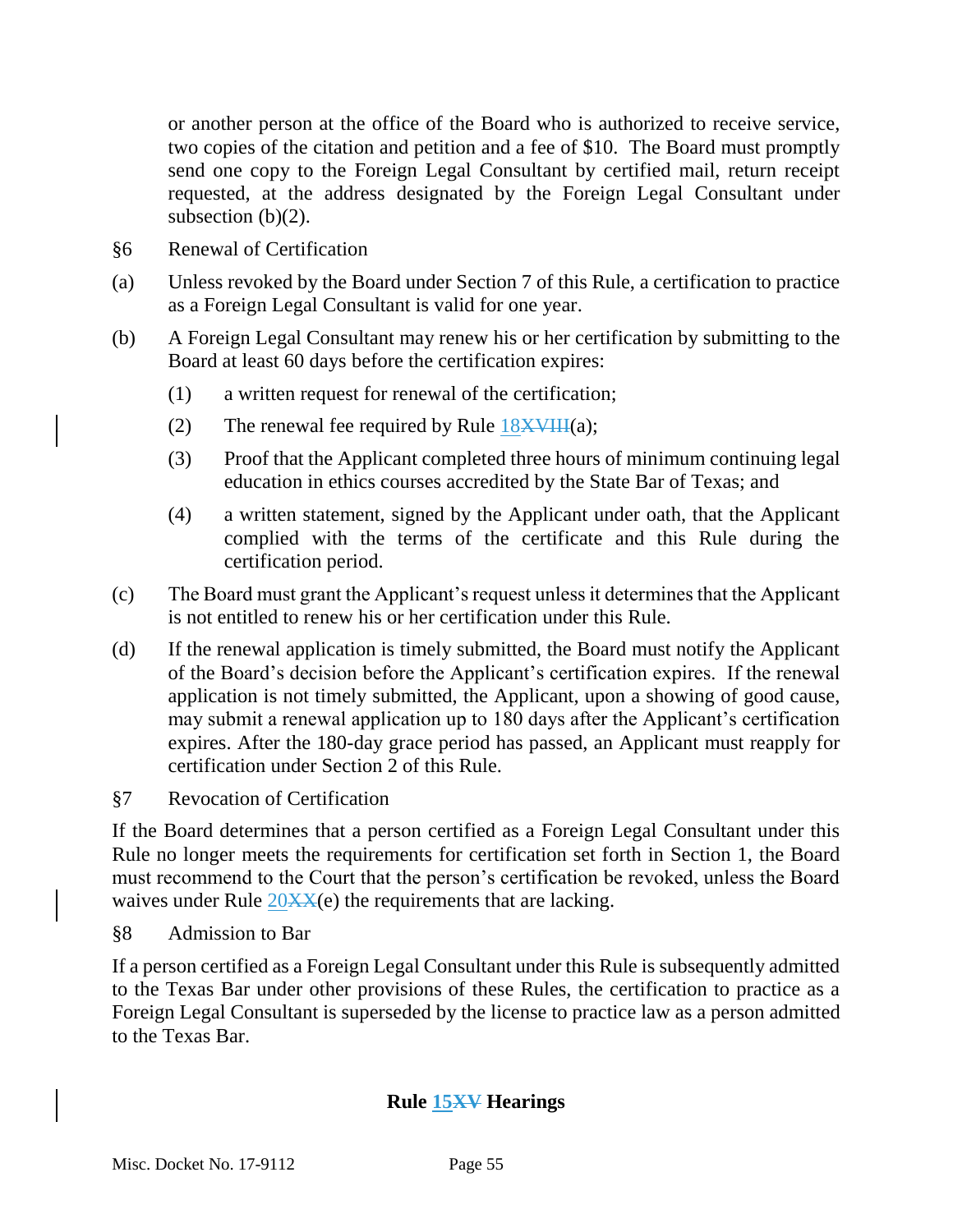- (a) The Board shall set a time and place for a hearing on the question of the requisite moral character and fitness of an Applicant or Declarant, under the following circumstances:
	- (1) When any Applicant or Declarant who is the subject of a preliminary negative character and fitness determination files a written request for such a hearing within thirty (30) days of his or her receipt of the Board's letter containing the notice of such determination; or
	- (2) When the Board determines that, in the interest of fairness, such a hearing is necessary regardless of whether the Applicant or Declarant files a timely request for hearing.
- (b) If there are pending proceedings involving the Applicant or Declarant, the resolution of which could impact the determination of his/her character and fitness, the Board may exercise its discretion to defer the hearing until such time as the pending proceeding is resolved.
- (c) Board hearings, deliberations, and determinations relating to the moral character and fitness of an Applicant or Declarant shall be closed to the public and records relating to these subjects are confidential. On written request of an Applicant or Declarant, however, the Applicant or Declarant is entitled to have the hearing open to persons designated by the Applicant or Declarant.
- (d) Reasonable notice of the time and place for the hearing may be served electronically if the email address of the party or attorney to be served is on file with the Board. Any notice not served electronically may be served in person, by mail, by commercial delivery service, by fax, by email or by such other means as the Board may direct. The Applicant or Declarant shall be given reasonable notice, by registered or certified mail, return receipt requested, of the time and place of the hearing.
- (e) An Applicant or Declarant, either before or after receiving notice of a hearing, may agree to waive the hearing, stipulate to the facts regarding good moral character and fitness, and allow the Board to proceed with making a final determination as to the Applicant's moral character and fitness under these Rules. An Applicant may additionally agree to a Probationary License and to any conditions imposed by the Board to protect the public.
- (f) At the hearing:
	- (1) The Board or any opponent of approval of the moral character and fitness of the Applicant or Declarant, shall have the burden of proof and be required to present evidence that the Applicant or Declarant does not have the requisite good moral character or fitness. Upon the admission of such evidence, the burden of proof shall shift to the Applicant or Declarant to show that the Applicant possesses good moral character and fitness as defined in these Rules. However, in a redetermination hearing on a Probationary License, the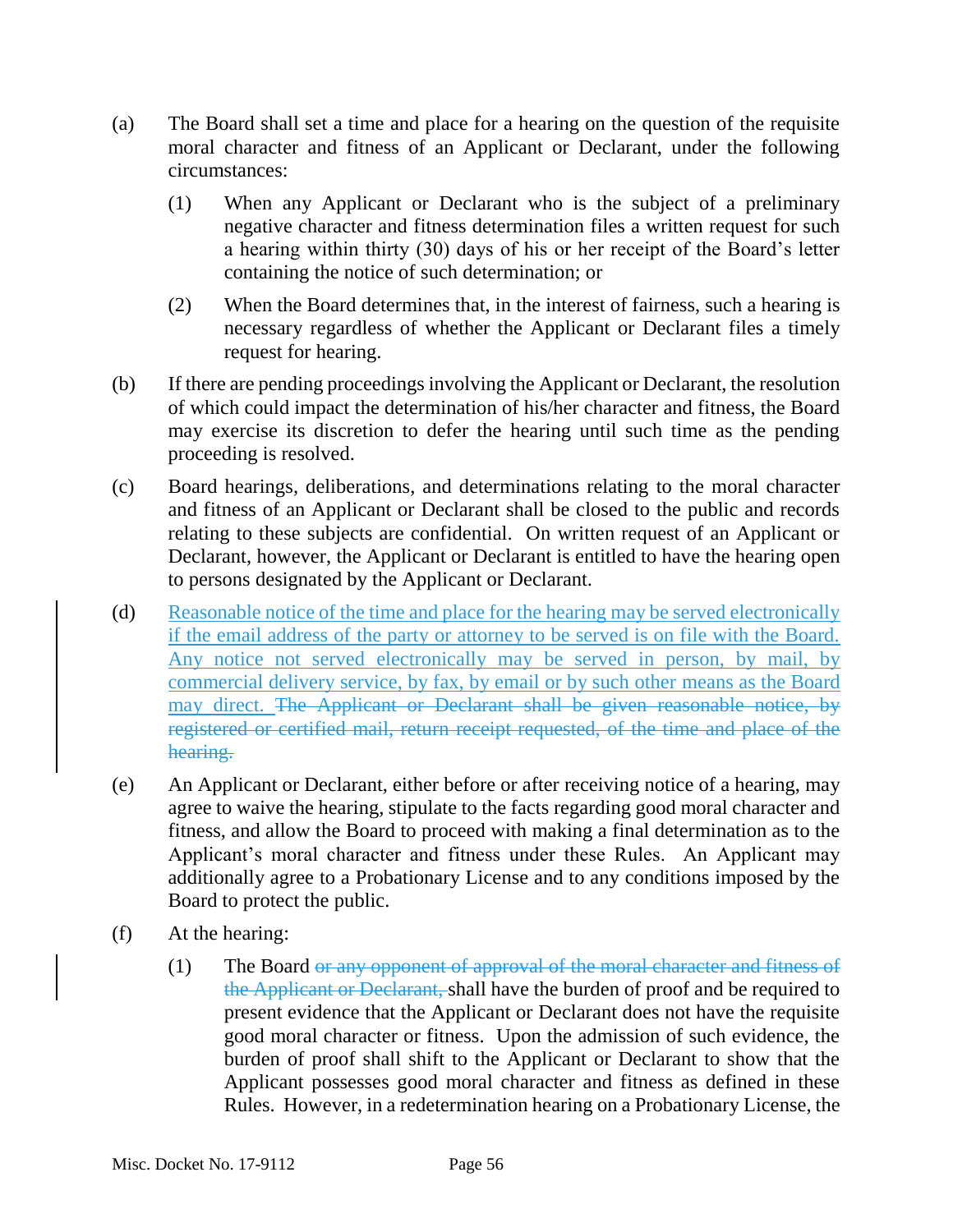burden of proof shall be on the Probationary Licensee to demonstrate that (s)he has complied with the conditions of the Probationary License.

- (2) The Applicant or Declarant shall be given the opportunity to be present in person and by attorney, to present evidence, to confront and to cross-examine adverse witnesses, and to present argument to the Board on the issues of law and fact; provided, however, that evidence otherwise inadmissible may be admitted if the evidence is of a type on which a reasonably prudent person commonly relies in the conduct of the person's affairs.
- (3) Evidence and argument for or against the Applicant or Declarant may be presented by the Board or any other interested party.
- (g) In connection with hearings conducted under this Rule, the Board shall have the authority to administer oaths, issue subpoenas, take depositions, and employ court reporters.
- (h) After the hearing, in closed deliberations, the Board may:
	- (1) determine that an Applicant or Declarant has the requisite present good moral character and fitness and, in the case of an Applicant, should be recommended for admission to the Texas Bar;
	- (2) determine that a Declarant should be granted conditional approval of his or her present good moral character and fitness and be required to meet such conditions as the Board deems appropriate;
	- (3) determine that an Applicant should be granted conditional approval of his or her present good moral character and fitness and be recommended for a Probationary License subject to the terms of Rule 16XVI, after meeting all other requirements of these Rules;
	- (4) determine that an Applicant or Declarant does not possess the requisite present good moral character and fitness required for admission to the Texas Bar; or
	- (5) defer a decision until such time as the Board has the opportunity to consider further information, evaluations, or documentation as deemed necessary by the Board;
	- $(6)$  in the case of either a temporary or probationary license, recommend to the Supreme Court that the license should be renewed in its present form, renewed with additional or amended conditions, or revoked and no regular license be issued.
- (i) Within a reasonable period of time after the decision is made, the Board shall furnish to the Applicant or Declarant a written order setting forth the decision of the Board. If the decision is adverse, such order shall specify the bases of the Board's determination and shall include an objective list of actions, if any, the Applicant or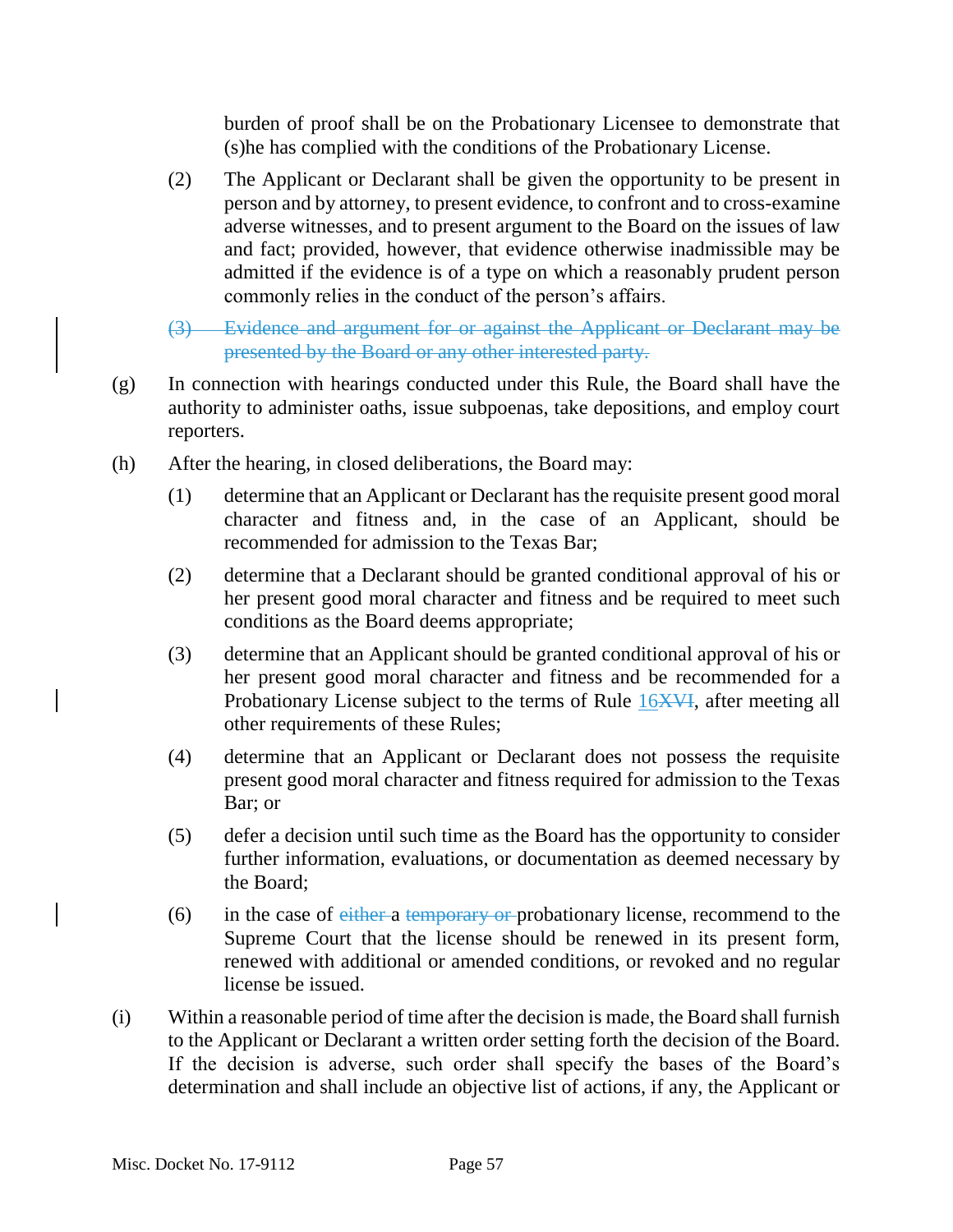Declarant may take to become qualified for a license to practice law in Texas. Any such order containing a determination that the Applicant or Declarant suffers from chemical dependency shall include provisions setting out the rights under Section 82.038, Texas Government Code.

- (j) An individual who has been the subject of a Board order containing a negative character and fitness determination may petition the Board in writing for a redetermination hearing subject to the provisions of Rule XV herein on the issue of character and fitness, as follows:
	- (1) No petition for redetermination may be filed earlier than the date specified in the Board's order (or if none, then no earlier than twelve months from the date of the hearing), nor more often than once every twelve months.
	- (2) Such individual shall have the burden of proof as to rehabilitation and the possession of present good moral character and fitness.
	- (3) Such individual shall complete and file with the Board a Supplemental Investigation Form and pay the requisite fees therefore within thirty (30) days of the filing of the redetermination petition.
	- (4) This subsection (j) shall not apply to character and fitness redeterminations in Probationary License cases, which are governed under the provisions of Rule 16XVI.
- (k) The following provisions shall govern judicial review of the Board's decisions:
	- (1) The affected Applicant or Declarant shall institute, in the district courts of Travis County, Texas proceedings for review of such decision within sixty (60) days after the date the written decision is mailed to the Applicant.
	- (2) The petition for review shall name the Board as defendant and shall be served on the Executive Director of the Board.
	- (3) After service of such petition, and within the time permitted for filing an answer, the Board shall file with the district court a certified copy of the record of the Board's proceedings.
	- (4) The review of the Board's decision shall be tried by the court without a jury.
	- (5) The court shall determine from the certified record on file whether or not the Board's decision is reasonably supported by substantial evidence. The reviewing court may affirm the action complained of or remand the matter to the Board for further proceedings.
	- (6) Appeals from any final judgment of the court may be taken by either party in the manner provided for in civil actions generally, but no appeal bond shall be required of the Board.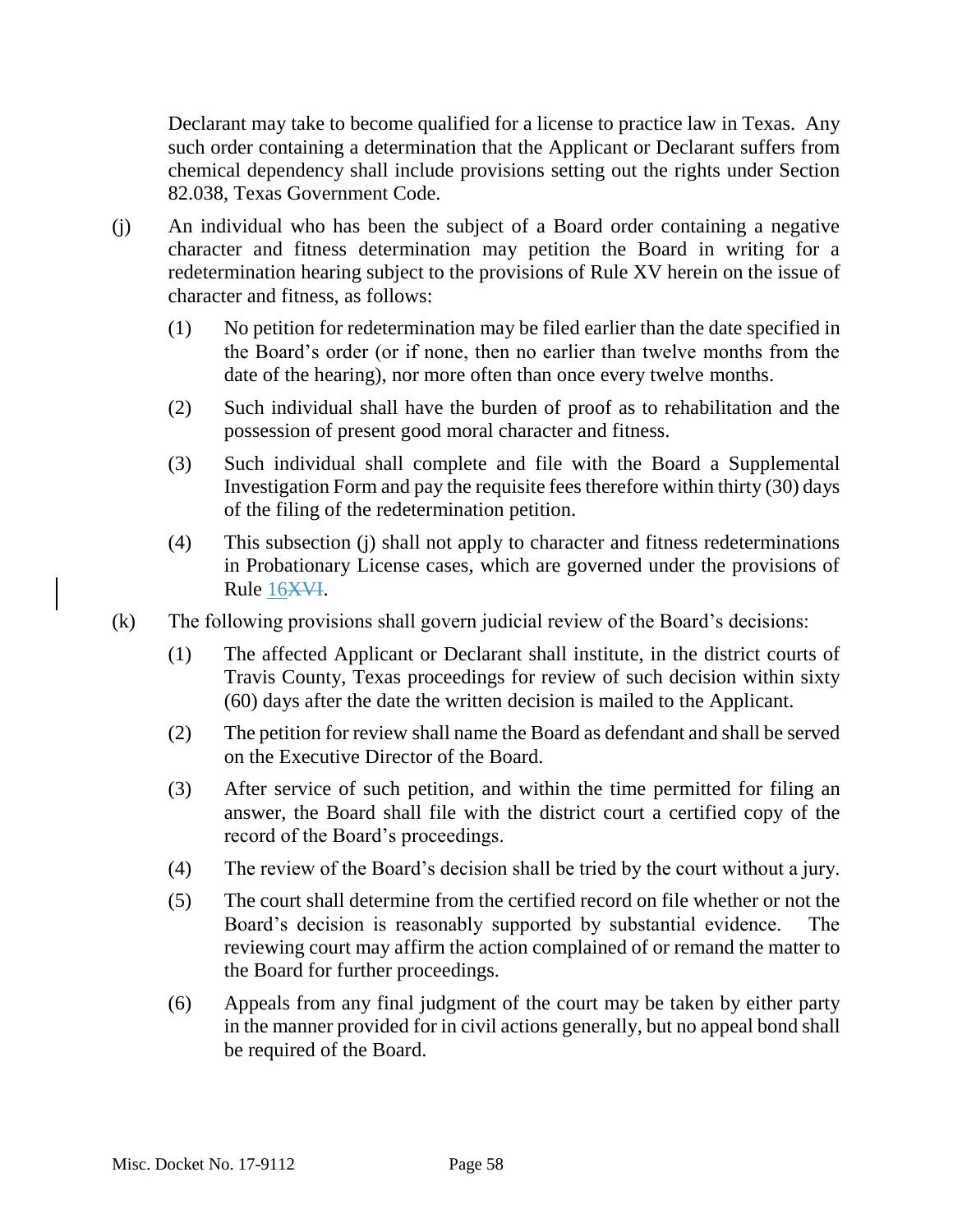- (l) The Board shall have the authority to adopt such other rules of procedure for character and fitness hearings, not inconsistent with these Rules, as the Board deems necessary or appropriate to implement these Rules.
- (m) Decisions of the Board on matters other than character and fitness following a hearing under this Rule shall not be subject to judicial review unless another statute or rule specifically provides to the contrary.
- (n) The Board may assess costs against any Applicant or Declarant who has been sent reasonable notice of a hearing before the Board and who does not appear.

## **Rule 16XVI**

### **Probationary Licenses**

- (a) The Board shall have the authority to grant conditional approval of the present good moral character and fitness of an Applicant and to recommend the granting of a Probationary License, after the Applicant meets all other requirements under these Rules, in the following circumstances:
	- (1) when the Board determines that the Applicant suffers from chemical dependency or has been convicted of, or is on probation for, a first offense of driving while intoxicated under Texas Penal Code §49.04; or
	- (2) in other circumstances in which, on the record before it, the Board determines that the protection of the public requires the temporary monitoring of the Applicant in question.
- (b) The Board shall not have the authority to refuse to recommend the granting of a Probationary License to an Applicant who has passed the applicable bar examination solely because the Applicant suffers from chemical dependency or has been convicted for a first offense for driving while intoxicated under Texas Penal Code §49.04.
- (c) In any order recommending the issuance of a Probationary License to practice law, the Board shall specify the conditions of the license, which may include, but are not limited to, the following:
	- (1) prohibiting the use of alcohol or controlled substances;
	- (2) requiring treatment for chemical dependency;
	- (3) requiring the individual to practice law under the supervision of an attorney admitted to the Texas Bar;
	- (4) requiring submission to periodic, random drug testing;
	- (5) requiring the individual to report periodically to the Board;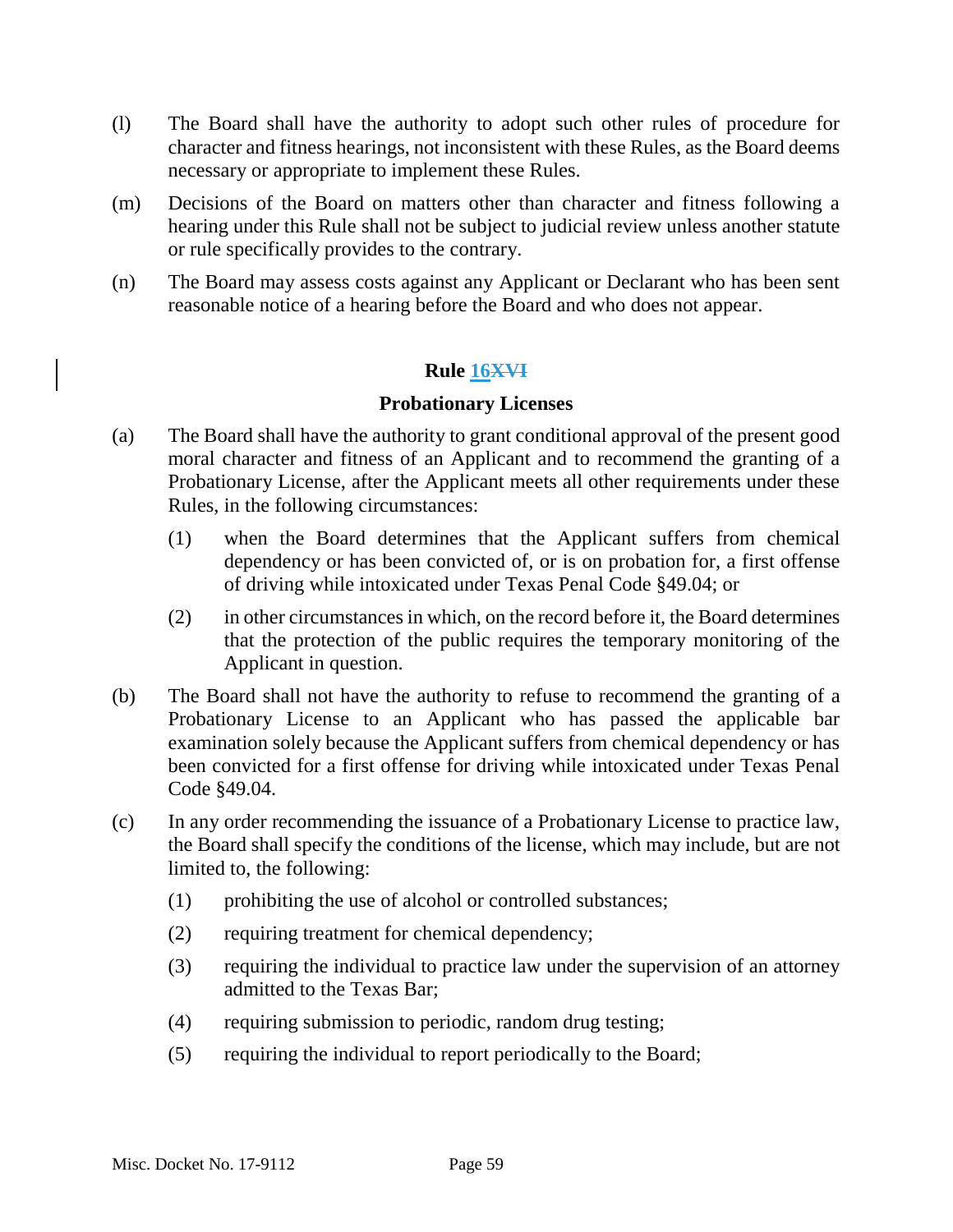- (6) requiring suspension, for any portion of the probationary period, of an activity for which a license to practice law is required;
- (7) requiring the individual to reside continuously in Texas during the period of the Probationary License, unless for good cause shown, the Board waives such requirement; or
- (8) requiring the individual to take specific actions designed to cure or end any deficiencies in his or her moral character and fitness, as determined by the Board.
- (d) Probationary Licenses shall expire as follows:
	- (1) A Probationary License issued solely because of the Board's determination that the individual suffers from chemical dependency shall expire on the second anniversary of the date on which it is issued, unless temporarily extended hereunder.
	- (2) Any other Probationary License shall expire on the date specified by the Board in the Order recommending issuance of the Probationary License, unless temporarily extended hereunder.
	- (3) The term of a Probationary License may be temporarily extended, upon the request of the Probationary Licensee, in the event that the normal expiration date falls before the Board has had the opportunity to make a redetermination as provided hereunder.
- (e) A Probationary Licensee may apply for a renewal of the Probationary License or for a regular license to practice law, by filing a written request and a Supplemental Investigation Form and the requisite fees, at least sixty (60) days prior to the expiration date of the Probationary License.
- (f) The Board shall require any Probationary Licensee issued a Probationary License because of a determination of chemical dependency, prior to the redetermination hearing, to submit to an evaluation, at the sole cost of the Probationary Licensee, by a licensed mental health professional treatment facility designated approved by the Board.
- (g) After a hearing held subject to the provisions of Rule  $15XV$  herein on the redetermination of the character and fitness of a Probationary Licensee, the Board may:
	- (1) recommend, upon a finding of the requisite good moral character and fitness, the issuance of a regular license to practice law in Texas; provided, however, that in any case in which a Probationary License was issued on the basis of chemical dependency, the Board shall not recommend the Probationary Licensee for regular admission until the Board finds that the Probationary Licensee has successfully completed treatment and has been free from chemical dependency for the preceding two years;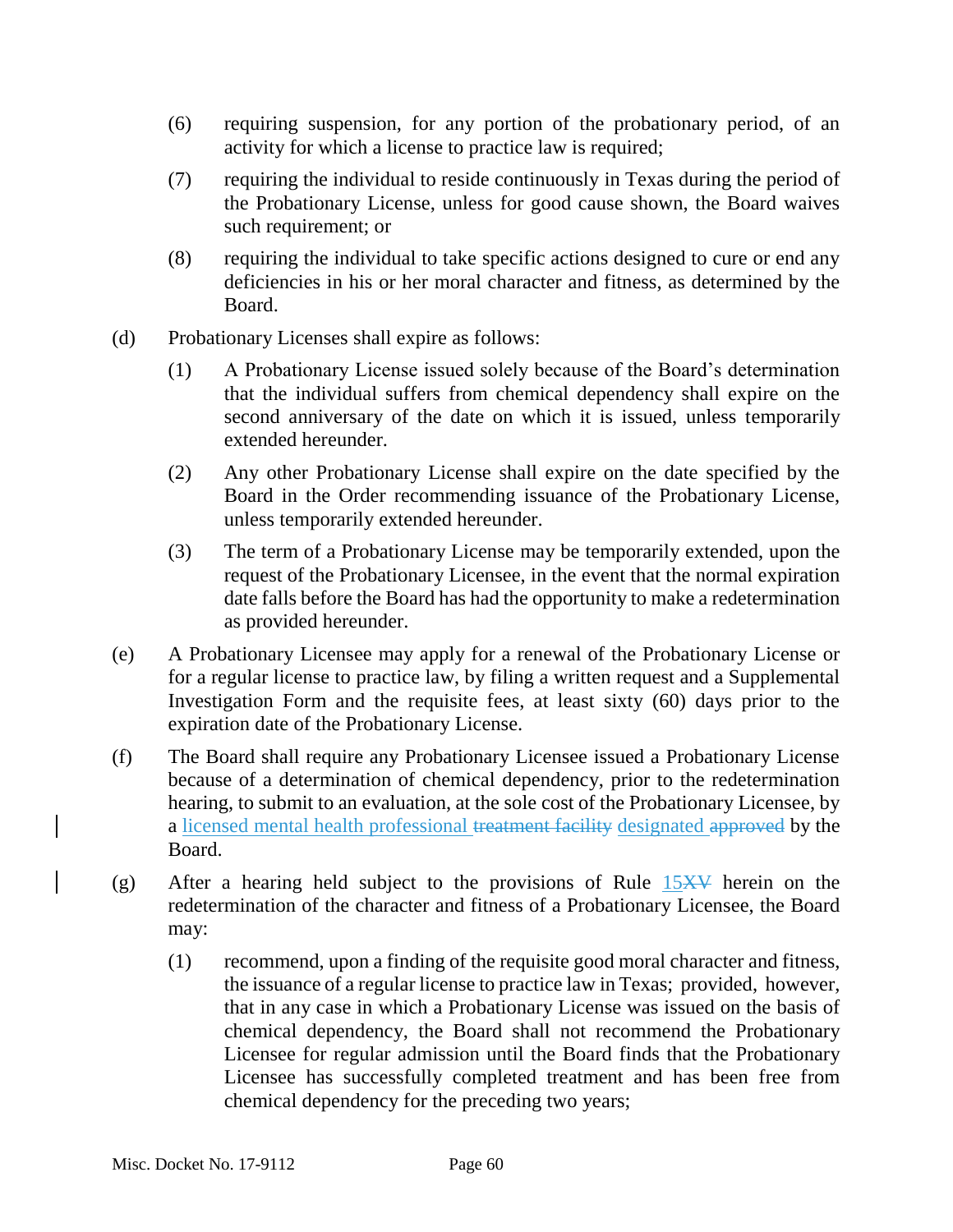- (2) recommend, upon a finding that a condition of the Probationary License has been violated:
	- (A) extension of the Probationary License; or
	- (B) termination or immediate revocation of the Probationary License.
- (h) The Board shall initiate and maintain a working relationship with the Lawyers Assistance Program or similar program of the State Bar of Texas in order to provide for the evaluation and referral to treatment for those persons issued a Probationary License hereunder. The treatment and professional evaluation shall be at the sole expense of the Probationary Licensee.
- (i) The Board shall initiate and maintain a working relationship with the State Bar of Texas to coordinate disclosure of information concerning an individual's status as a Probationary Licensee. On request, the Board, in coordination with the State Bar of Texas, shall inform a member of the public whether a particular individual is a Probationary Licensee. This disclosure may occur via the official website of the State Bar of Texas or other means reasonably available to members of the public. Any information that forms the basis for the issuance of the Probationary License is confidential, as required by statute.
- (j) A person whose Probationary License has been terminated or revoked upon recommendation by the Board must begin the licensure process anew in accordance with the Board order recommending such termination or revocation if the person wishes to attempt re-licensure.

### **Rule 17XVII**

#### **Issuance of License Certificates and Cancellation of License Unlawfully Obtained**

- (a) Upon an Applicant's becoming entitled to a license under these Rules, the Board must certify the Applicant to the Supreme Court, whose Clerk will issue the corresponding license in the form of a written certificate. The license may be issued only in the name shown on a valid, government-issued identification card, except that a given name may be omitted or represented by an initial if the Applicant so requests in writing. No license may be issued using an alias, assumed name, nickname, or abbreviation of a name.
- (b) All law licenses are issued on the condition that the Applicant has faithfully complied with these Rules. If at any time it appears that an Applicant has obtained a license fraudulently or by willful failure to comply with these Rules, after notice and hearing, the Board may recommend to the Supreme Court that the license be withdrawn and canceled, and the name of the license holder stricken from the roll of attorneys.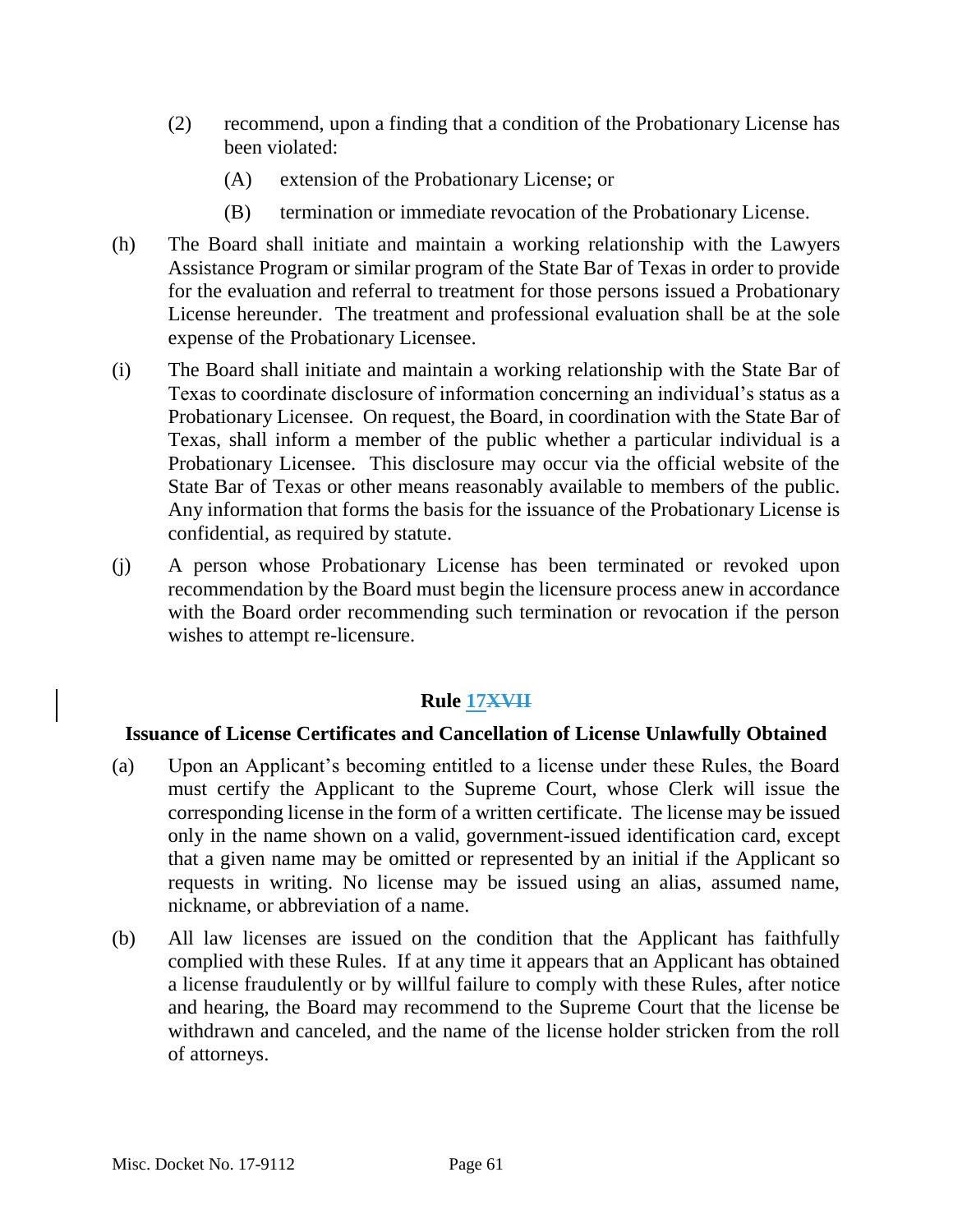- (c) No license issued under this Rule is valid unless the license holder has paid the required fees and has enrolled in the State Bar of Texas in compliance with the State Bar Rules.
- (d) The license certificate belongs to the Supreme Court of Texas and must be surrendered to the Court upon proper demand.

### **Rule 18XVIII**

#### **Fees**

(a) The following provisions shall govern the fees charged by the Board: FEES RELATING TO DECLARATIONS Declaration Investigation Fee .................................................................. \$150 Fingerprint Card Processing Fee .............................................................. \$ 40

|                 | \$190 |
|-----------------|-------|
| Late Filing Fee |       |
|                 |       |

#### FEES RELATING TO ELIGIBILITY & EXAMINATIONS

Texas Law Student:

- \$150 Application Fee
	- 95 Examination Fee
	- 55 Investigation Fee

\$300

Out-of-State Law Student:

- \$150 Application Fee
	- 40 Fingerprint Card Processing Fee
	- 150 Examination Fee
- 150 Investigation Fee

\$490

Attorneys Licensed in another State:

\$700 Application Fee

40 Fingerprint Card Processing Fee

- 150 Examination Fee
- 150 Investigation Fee

$$
\$1,\!040
$$

Attorneys Qualified for Admission Without Examination Under Rule 13XIII:

\$700 Application Fee

- 40 Fingerprint Card Processing Fee
- 150 Investigation Fee

\$890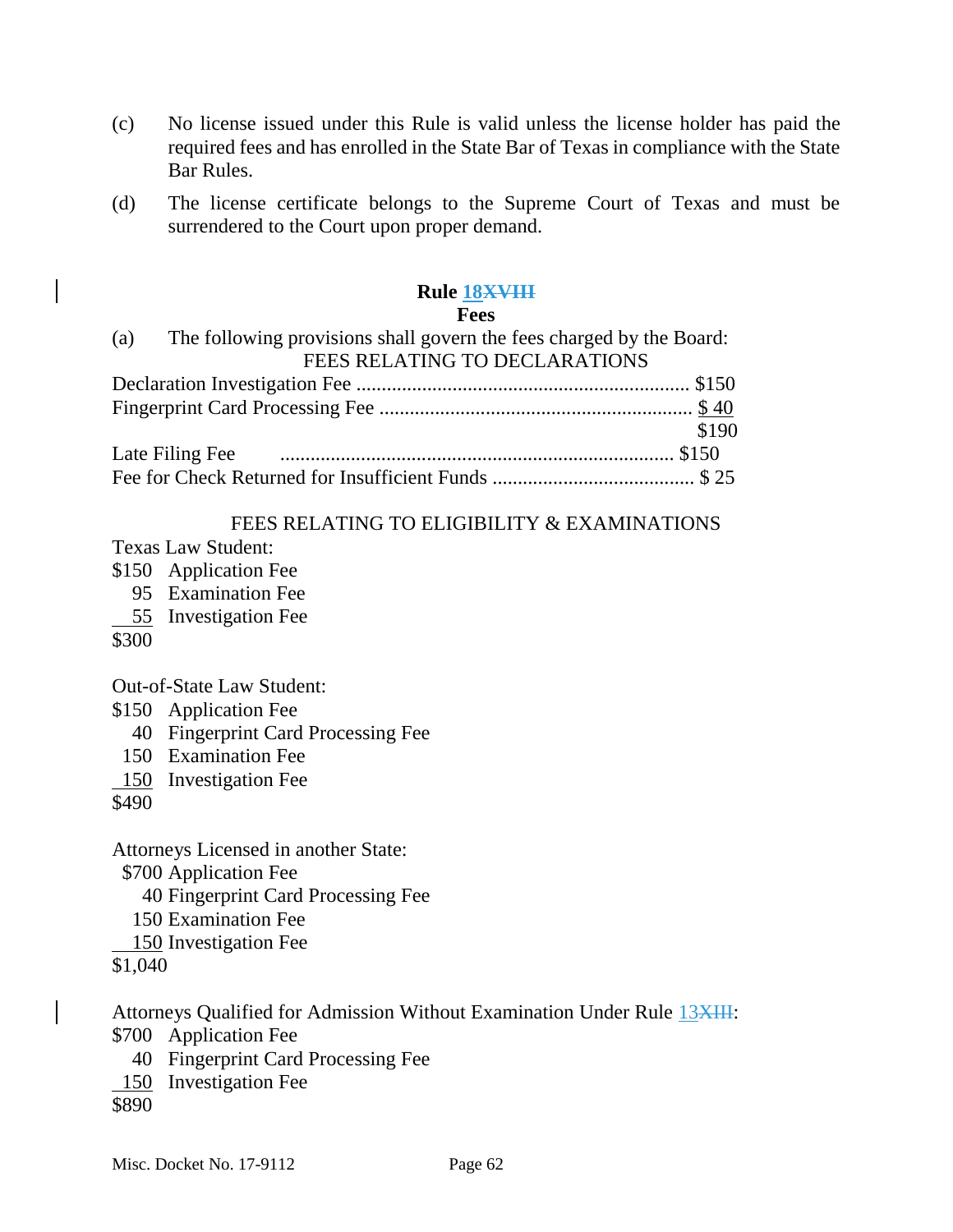Foreign Nation Attorney – Texas Bar Exam Applicant only:

- \$700 Application Fee
	- 40 Fingerprint Card Processing Fee
	- 150 Examination Fee
	- 150 Investigation Fee
- 100 Foreign Nation Inquiry Fee

\$1,140

Foreign Nation Attorney – Concurrent Texas Bar Exam and Foreign Legal Consultant Applications:

- \$700 Application Fee
	- 150 Foreign Legal Consultation Supplemental Processing Fee
	- 40 Fingerprint Card Processing Fee
	- 150 Examination Fee
	- 150 Investigation Fee
- 100 Foreign Nation Inquiry Fee

\$1,290

Re-application for Examination

- \$150 Re-application Fee
	- 95 Examination Fee
	- 75 Investigation Fee on Re-Application

\$320

Foreign Legal Consultant – Application only:

- \$700 Application Fee
	- 40 Fingerprint Card Processing Fee
	- 150 Investigation Fee
- 100 Foreign Nation Inquiry Fee

\$990

Foreign Legal Consultant Re-Application Fee:

- \$150 Re-Application Fee
- 150 Supplemental Investigation Fee (every second renewal year only)
- \$300 (\$150 in alternate years)

| Supplemental Investigation (S.I.) Fee (as required under Rule $9H$ )\$150 |       |
|---------------------------------------------------------------------------|-------|
|                                                                           |       |
|                                                                           | \$190 |
|                                                                           |       |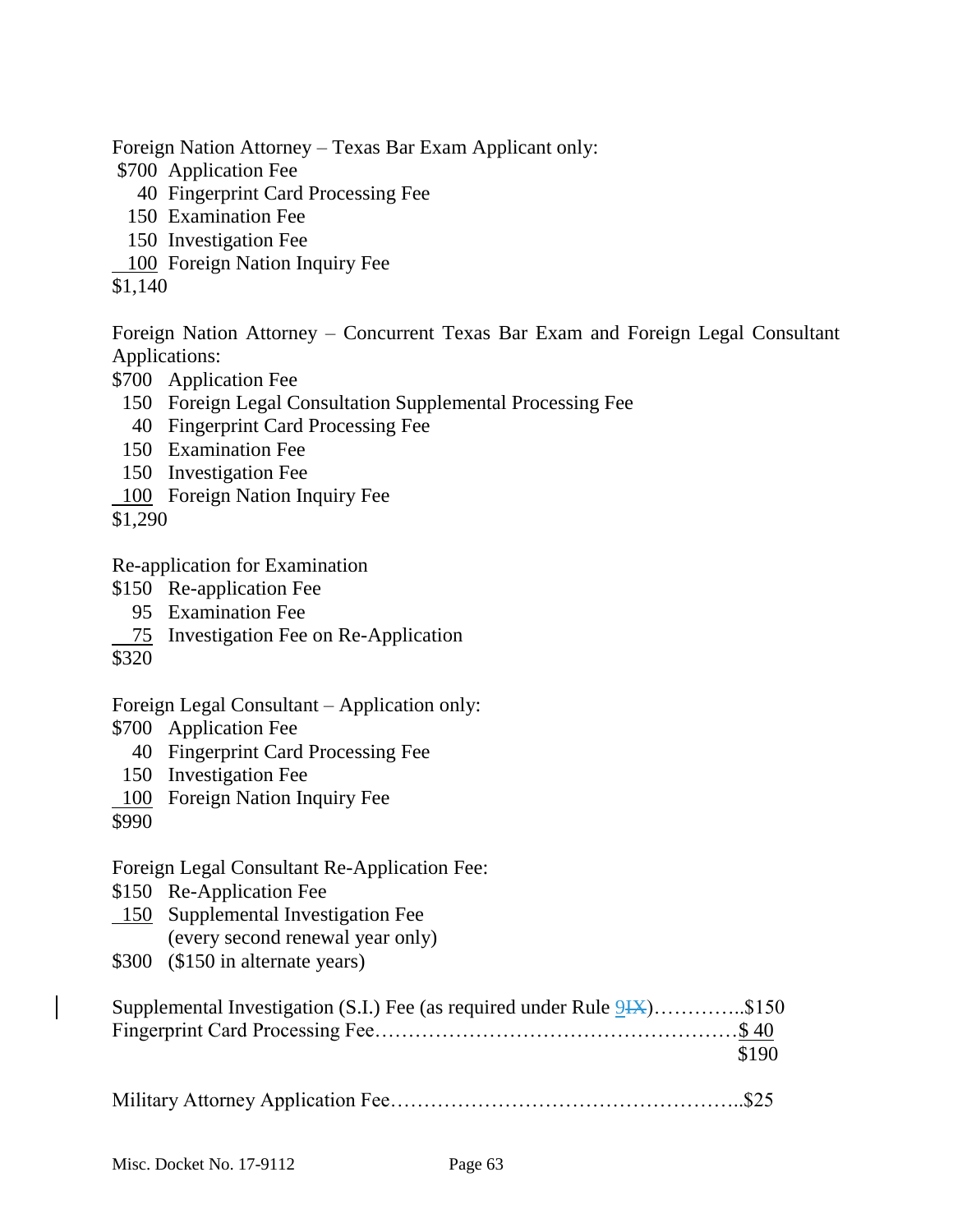| (as required under Rule $22$ XXII) |  |  |
|------------------------------------|--|--|
|                                    |  |  |
| (as required under Rule $22$ XXII) |  |  |
|                                    |  |  |

## Late Filing Fees *February Examination* Applications filed by November 1……………………………………………\$150 Applications filed by December 1……………………………………………\$300

### *July Examination* Applications filed by April 1…………………………………………………..\$150 Applications filed by May 1……………………………………………………\$300

## **Miscellaneous Fees:**

- (b) No refund or transfer of fees will be made in the event of the withdrawal of any Declaration or Application, nor in the event a determination is made by the Board that the Applicant or Declarant does not meet the requirements imposed under these Rules.
- (c) Any fee required under these Rules may be waived or lowered by the Board upon written request and proof of indigence.

# **Rule 19XIX**

# **Requirements for Participation in Texas Proceedings by a Non-Resident Attorney**

(a) A reputable attorney, licensed in another state or in a foreign jurisdiction but not in Texas, who resides outside of Texas may seek permission to participate in the proceedings of any particular cause in a Texas court by complying with the requirements of Texas Government Code Section 82.0361 concerning payment of a

 $\overline{a}$ 

 $2^2$ -One deposit fee shall be credited toward the filing fee if the application is filed within one (1) year of the date the deposit is received.

<sup>&</sup>lt;sup>3</sup> This fee shall be imposed when a document (Declaration, Application, Supplemental investigation, etc.,) is received, for the second and subsequent times, which is determined to be incomplete (e.g., unanswered questions, not signed, not notarized, incorrect fees, etc.).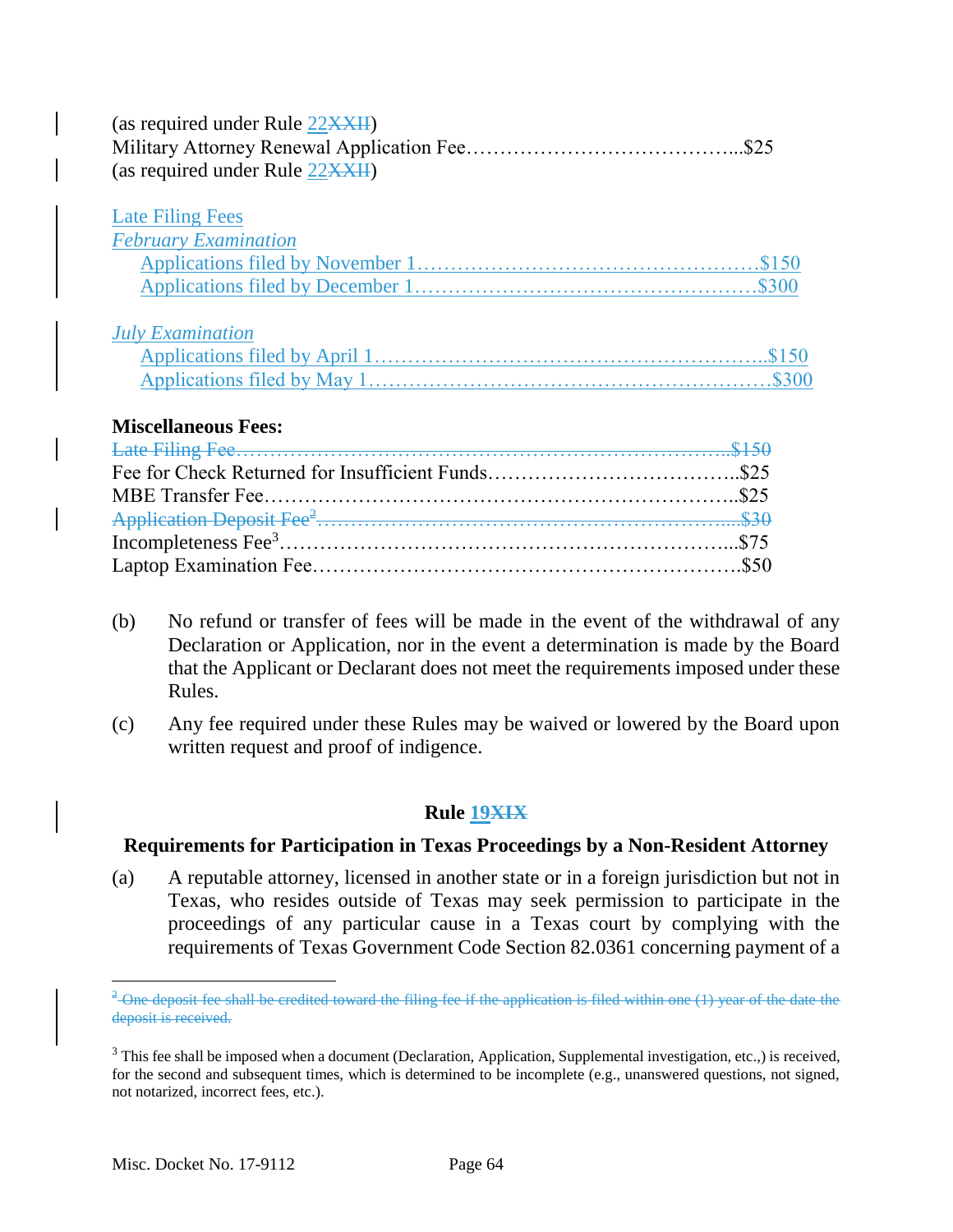non-resident attorney fee to the Board of Law Examiners as a mandatory initial requirement. Upon completion of this requirement and receipt of an acknowledgment issued by the Board of Law Examiners, the non-resident attorney shall file with the applicable Texas court a written, sworn motion requesting permission to participate in a particular cause. The motion shall contain:

- (1) the office address, telephone number, fax number, and email address of the non-resident attorney movant;
- (2) the name and State Bar card number of an attorney licensed in Texas, with whom the non-resident attorney will be associated in the Texas proceedings, and that attorney's office address, telephone number, fax number, and email address;
- (3) a list of all cases and causes, including cause number and caption, in Texas courts in which the non-resident attorney has appeared or sought leave to appear or participate within the past two years;
- (4) a list of jurisdictions in which the non-resident attorney is licensed, including federal courts, and a statement that the non-resident attorney is or is not an active member in good standing in each of those jurisdictions;
- (5) a statement that the non-resident attorney has or has not been the subject of disciplinary action by the Bar or courts of any jurisdiction in which the attorney is licensed within the preceding five years, and a description of any such disciplinary actions;
- (6) a statement that the non-resident attorney has or has not been denied admission to the courts of any State or to any federal court during the preceding five years;
- (7) a statement that the non-resident attorney is familiar with the State Bar Act, the State Bar Rules, and the Texas Disciplinary Rules of Professional Conduct governing the conduct of members of the State Bar of Texas, and will at all times abide by and comply with the same so long as such Texas proceeding is pending and said Applicant has not withdrawn as counsel therein.
- (b) The motion of the non-resident attorney seeking permission to participate in Texas proceedings must be accompanied by motion of the resident practicing Texas attorney with whom the non-resident attorney will be associated in the proceeding of a particular cause. The motion must contain a statement that the resident attorney finds the Applicant to be a reputable attorney and recommends that the Applicant be granted permission to participate in the particular proceeding before the court.
- (c) The motion of the non-resident attorney must also be accompanied by the proof of payment or proof of indigency acknowledgment issued by the Board of Law Examiners.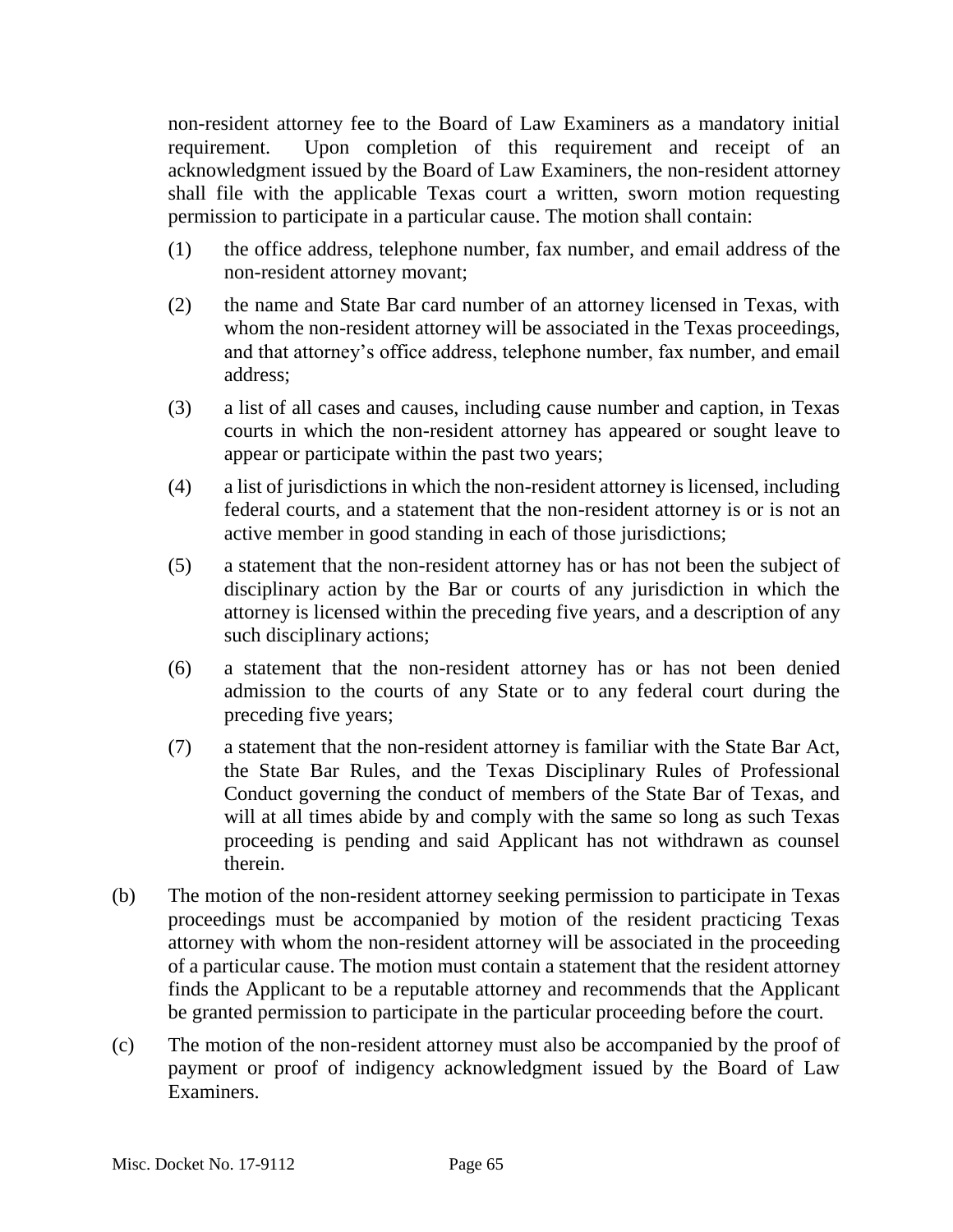- (d) The court may examine the non-resident attorney to determine that the non-resident attorney is aware of and will observe the ethical standards required of attorneys licensed in Texas and to determine whether the non-resident attorney is appearing in courts in Texas on a frequent basis. If the court determines that the non-resident attorney is not a reputable attorney who will observe the ethical standards required of Texas attorneys, that the non-resident attorney has been appearing in courts in Texas on a frequent basis, that the non-resident attorney has been engaging in the unauthorized practice of law in the state of Texas, or that other good cause exists, the court or hearing officer may deny the motion.
- (e) If, after being granted permission to participate in the proceedings of any particular cause in Texas, the non-resident attorney engages in professional misconduct as that term is defined by the State Bar Act, the State Bar Rules, or the Texas Disciplinary Rules of Professional Conduct, the court may revoke the non-resident attorney's permission to participate in the Texas proceedings and may cite the non-resident attorney for contempt. In addition, the court may refer the matter to the Grievance Committee of the Bar District in which the court is located.
- (f) The filing of a motion under this Rule constitutes submission to the jurisdiction of the Grievance Committee for the District in which the court is located. The county in which the court is located is considered the county of residence of the nonresident attorney for purposes of determining venue in any disciplinary action involving the attorney.

# **Rule 20XX**

### **Organizational and Miscellaneous Powers of the Board**

- (a) Upon completion of the tabulation of grades given on an examination and approval of such tabulation by the Chairman, the grades shall be mailed to the examinees at the addresses given on their Applications released to the examinees in the manner directed by the Board. The Deans of the Law Schools in the State of Texas shall be furnished a list of the candidates passing the Bar examination after release of results to the individual candidates. Prior to mailing releasing grades to examinees, no grades shall be given by the Board by telephone to any person, nor shall any Board member or employee of the Board give grades in person to an examinee or anyone inquiring on behalf of an examinee.
- (b) Unless the Court designates the member of the Board who shall serve as Chairman, the Board shall have authority to select a Chairman. The Board shall select other officers from its own membership, assign their respective duties, may delegate power and authority to one or more of its members, and shall have authority to formulate the procedure of the Board.
- (c) The Board shall keep and maintain its files on Declarants and Applicants until such time as their destruction is authorized, as follows: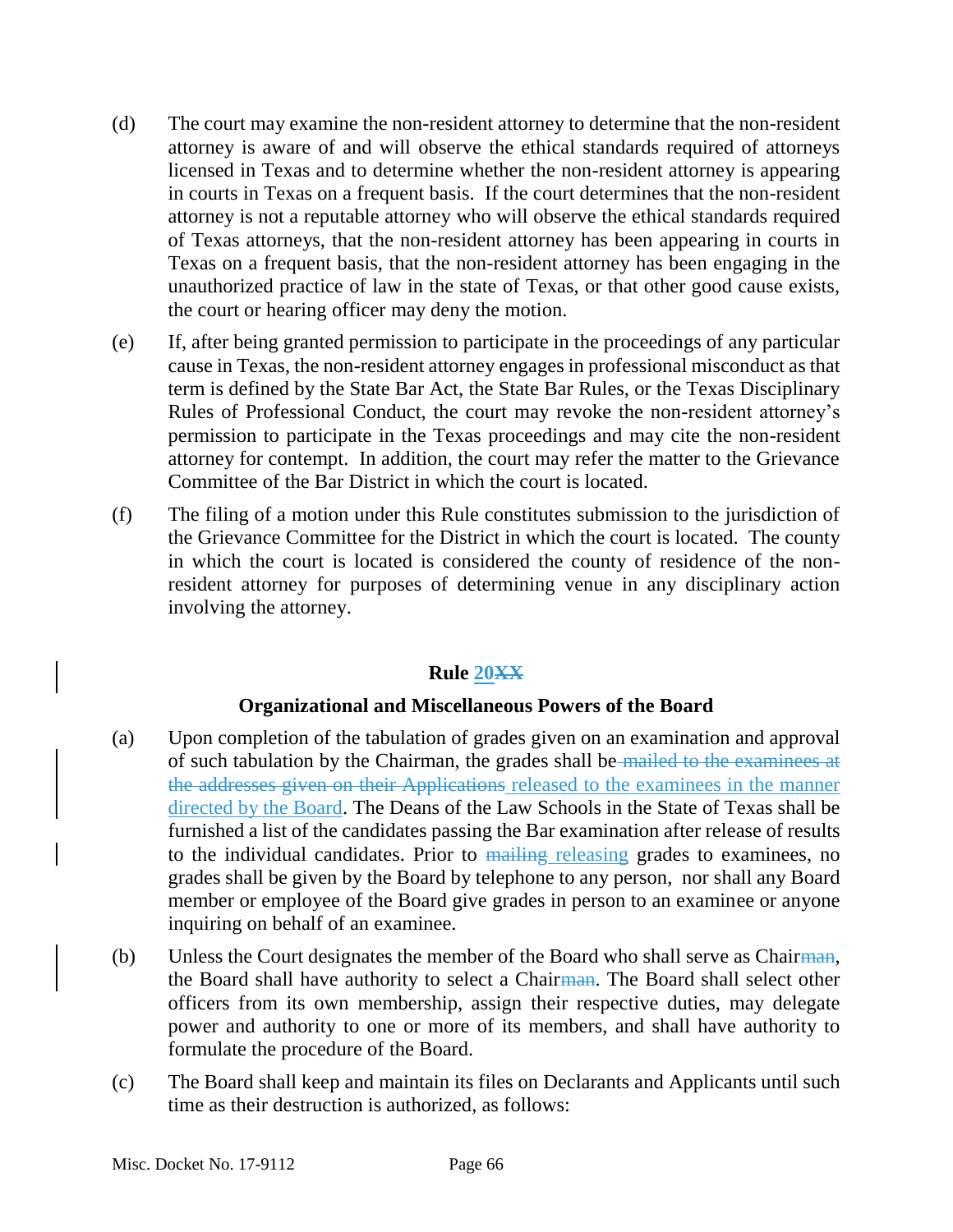- (1) Files in which a regular license has been issued shall be destroyed five (5) years from the date the license was issued.
- (2) Files in which a Probationary License has been issued but no Regular License has been issued shall be destroyed ten (10) years from the date of the last formal activity on the file (i.e., petition for redetermination, hearing, order, expiration of last term of probationary license, issuance of regular license following redetermination hearing, etc.).
- (3) Files in which a Declaration, but not an Application, has been filed shall be destroyed five (5) years from the date the Declaration was filed.
- (4) Files in which an Application has been filed, but no Regular or Probationary License issued, shall be destroyed five (5) years from the date of the last formal activity on the file (i.e., Re-Application, examination, hearing, petition for redetermination, etc.), after inputting into the Board's computer data base pertinent and necessary data contained therein.
- (d) Insofar as may be consistent with these Rules, the Board is authorized to make all reasonable regulations, including written interpretations of general application with respect to these Rules or provisions of general application for relevant subjects not covered by these Rules. The Board may also prescribe forms and certificates to be executed by Applicants for admission to the Texas Bar, whether for a first license to practice law or as a practicing attorney of another jurisdiction, or certificates or other forms to be executed by or on behalf of the Board itself.
- (e) The Board is given discretion in the interpretation and application of these Rules. For good cause shown to the satisfaction of the Board, upon written request, waivers of specific requirements described in these Rules may be granted, unless it appears there from that no exceptions are contemplated by the Supreme Court.
- (f) The Board may, in conjunction with its investigation of moral character and fitness or the administration of the bar examination, require Declarants and Applicants to furnish a complete set of fingerprints.
- (g) The Board may delegate its duties to a panel of the Board or to the staff, as necessary and where not prohibited by law; provided, however, that the Board shall not delegate to staff its authority to make final determinations that an Applicant or Declarant lacks the requisite good moral character and fitness.
- (h) The Supreme Court hereby creates the Board of Law Examiners Fund which shall be comprised of all fees and monies received and interest earned by the Board and shall be used by the Board to administer the functions of the Supreme Court and the Board relating to the licensing of lawyers as directed by the Court. The Fund shall be maintained in one or more financial institutions in Texas, as designated by the Board.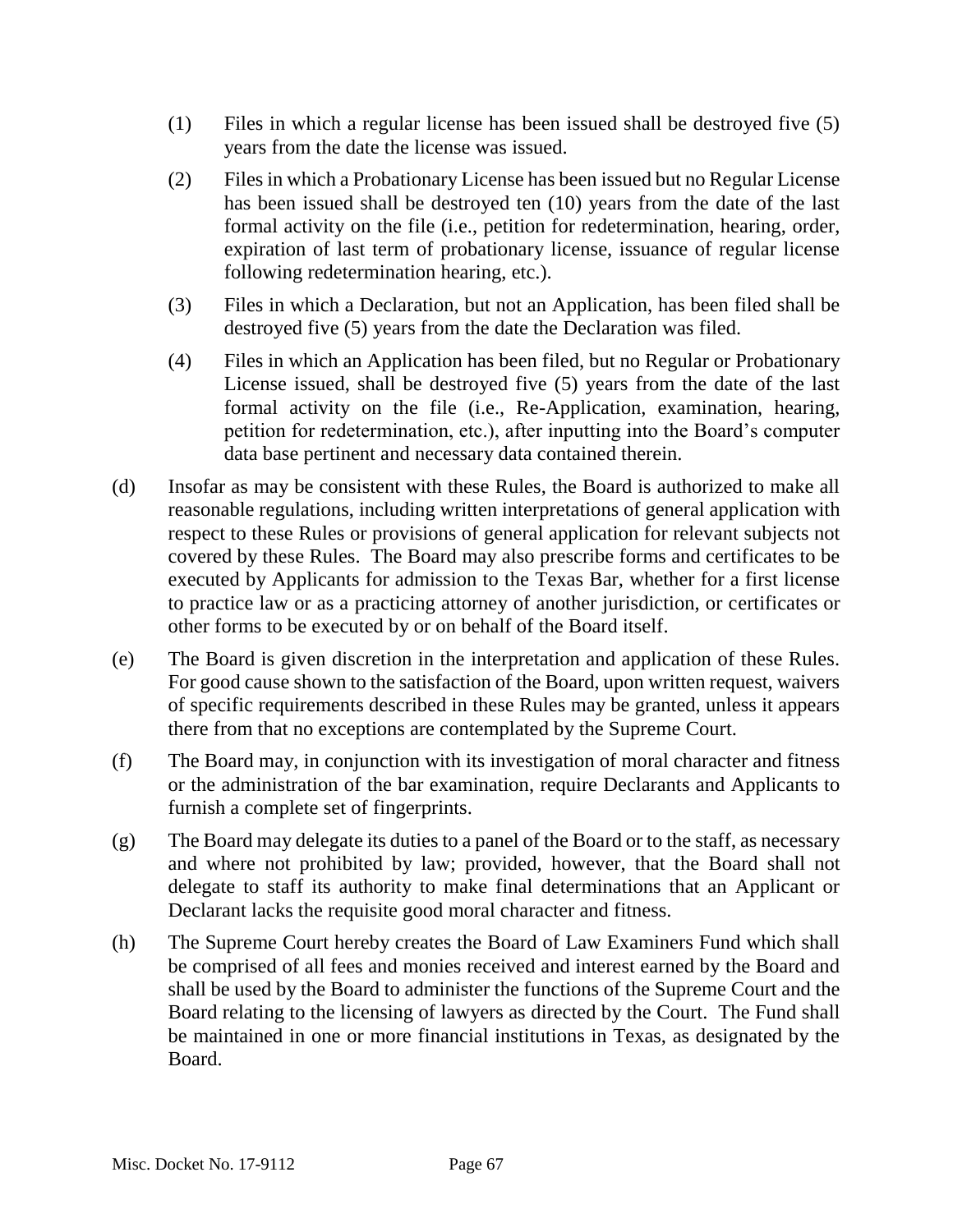- (i) The Board shall have full power to contract for the performance of all of its functions, and any person dealing or contracting with the Board shall be conclusively entitled to rely upon the Board's written determination that the expense thus incurred or contracted is for a proper function of the Board.
- (j) The disbursement of funds shall be according to such rules, regulations and budgets as the Board may adopt. The Board shall keep a full record of such receipts and disbursements.

## **Rule 21XXI**

### **Civil Immunity**

Without limiting, restricting, or waiving any privilege or immunity otherwise available under state or federal law:

- (a) The Board and its members, employees, and agents are immune from all civil liability for damages for conduct and communications occurring in the performance of and within the scope of their official duties relating to the character and fitness qualification, eligibility, examination, monitoring, and licensing of Declarants, Applicants and Probationary Licensees.
- (b) Records, statements of opinion, and other information regarding a Declarant, Applicant, or Probationary Licensee communicated without malice to the Board or to its members, employees, or agents by any person, entity, firm, or institution are privileged, and civil suits for damages predicated thereon are barred.

# **Rule 22XXII**

### **Registration Program for Military Attorneys on Military Assignment in Texas but not Licensed in Texas**

§1 General Requirements for Registration and Limited Permission to Practice Law

Upon the Board's approval, a military attorney who is admitted to practice law in a state other than Texas or in a territory of the United States or the District of Columbia, and who is a full-time, active-duty military officer serving in the office of a Staff Judge Advocate of the United States Air Force, Army, Navy, Marines, or Coast Guard, a Naval Legal Service Office, or a Trial Service Office, located in Texas, may appear as an attorney and practice law before the courts and other tribunals of Texas in any civil proceeding, subject to the conditions and limitations in this rule and applicable law. This rule does not preclude a non-resident military attorney's request under Rule 19XIX to participate in the proceedings of a particular cause in a Texas court.

§2 Specific Requirements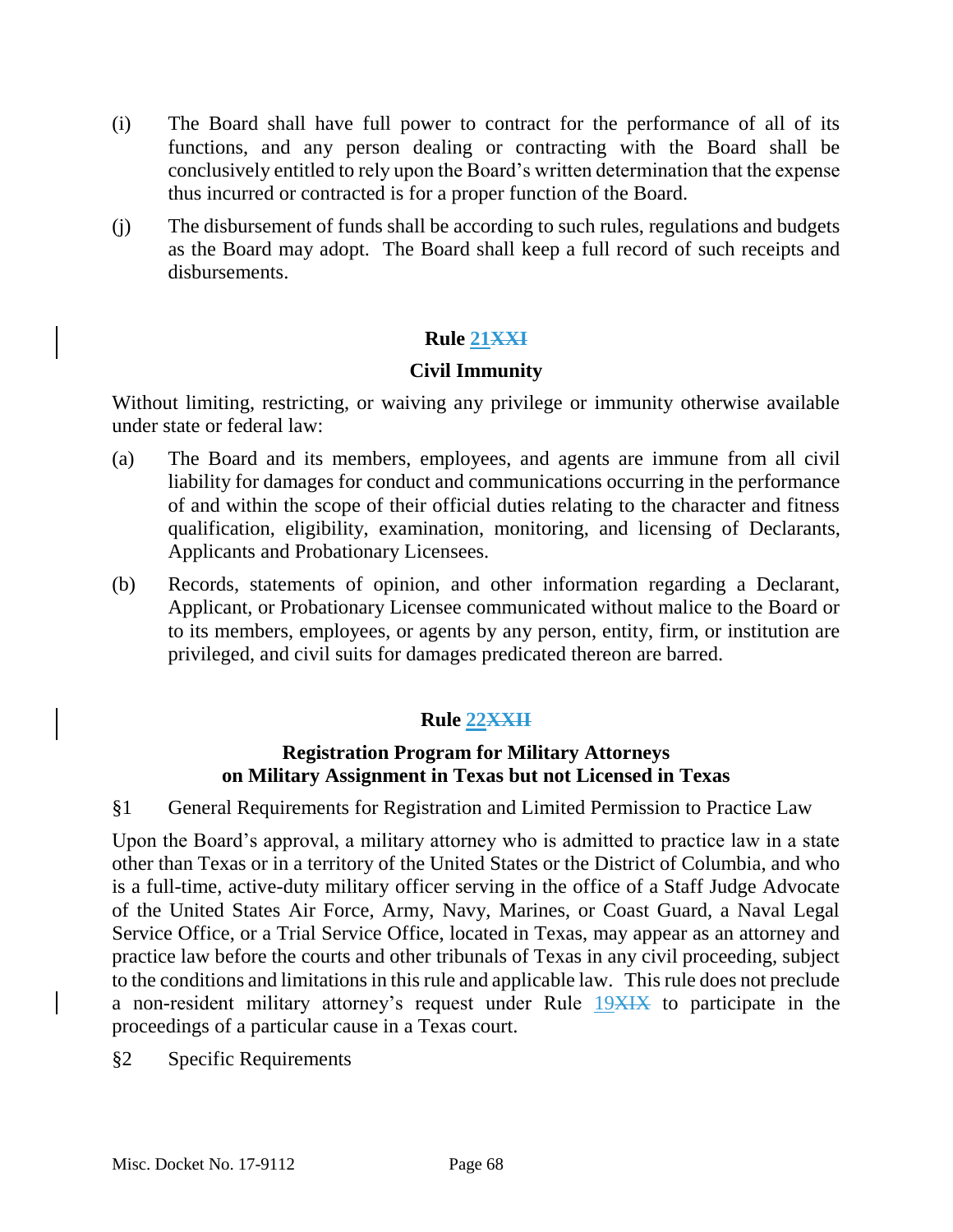The military attorney must be of good moral character and apply for registration annually by:

- (a) filing an application and paying fees in the form and manner that the Board prescribes;
- (b) presenting satisfactory proof of admission to practice law and current good standing as a member of the bar in any state or territory of the United States or the District of Columbia;
- (c) complying with the training requirements in this rule; and
- (d) furnishing any additional information or proof that the Board requires in the course of processing the application.

### §3 Training

Permission to practice law under this rule requires that the military attorney complete at least 15 credit hours of Accredited Continuing Legal Education (CLE) Activity, including a minimum of three hours of legal ethics or professional responsibility, within the first year of registration. The minimum of three hours of legal ethics or professional responsibility must also be completed within each subsequent year of registration. As used in this rule, the term Accredited CLE Activity has the meaning ascribed to it in Article XII of the State Bar Rules.

§4 No State Bar of Texas Membership or Texas Law License Granted

Military attorneys permitted to practice law under this rule are not, and shall not represent themselves to be, members of the State Bar of Texas or licensed to practice law in the State of Texas.

### §5 Termination

The military attorney's privilege to practice law under this rule may be terminated by the Board at any time, with or without cause. In addition, the military attorney's privileges under this rule shall be terminated when the military attorney ends full-time, active-duty military service as described in section 1 of this rule. The military attorney registered under this rule or the military attorney's supervisory Staff Judge Advocate or other supervisory military attorney shall:

- (a) advise the Board as soon as practicable of any change in the military attorney's status that may affect the military attorney's right to practice law under this rule;
- (b) immediately notify each court or tribunal in which the military attorney is involved in a pending civil proceeding when the military attorney is unable to continue to serve as counsel under this rule; and
- (c) immediately obtain substitution of counsel when the military attorney involved in any pending civil proceeding is unable to continue to serve as counsel under this rule.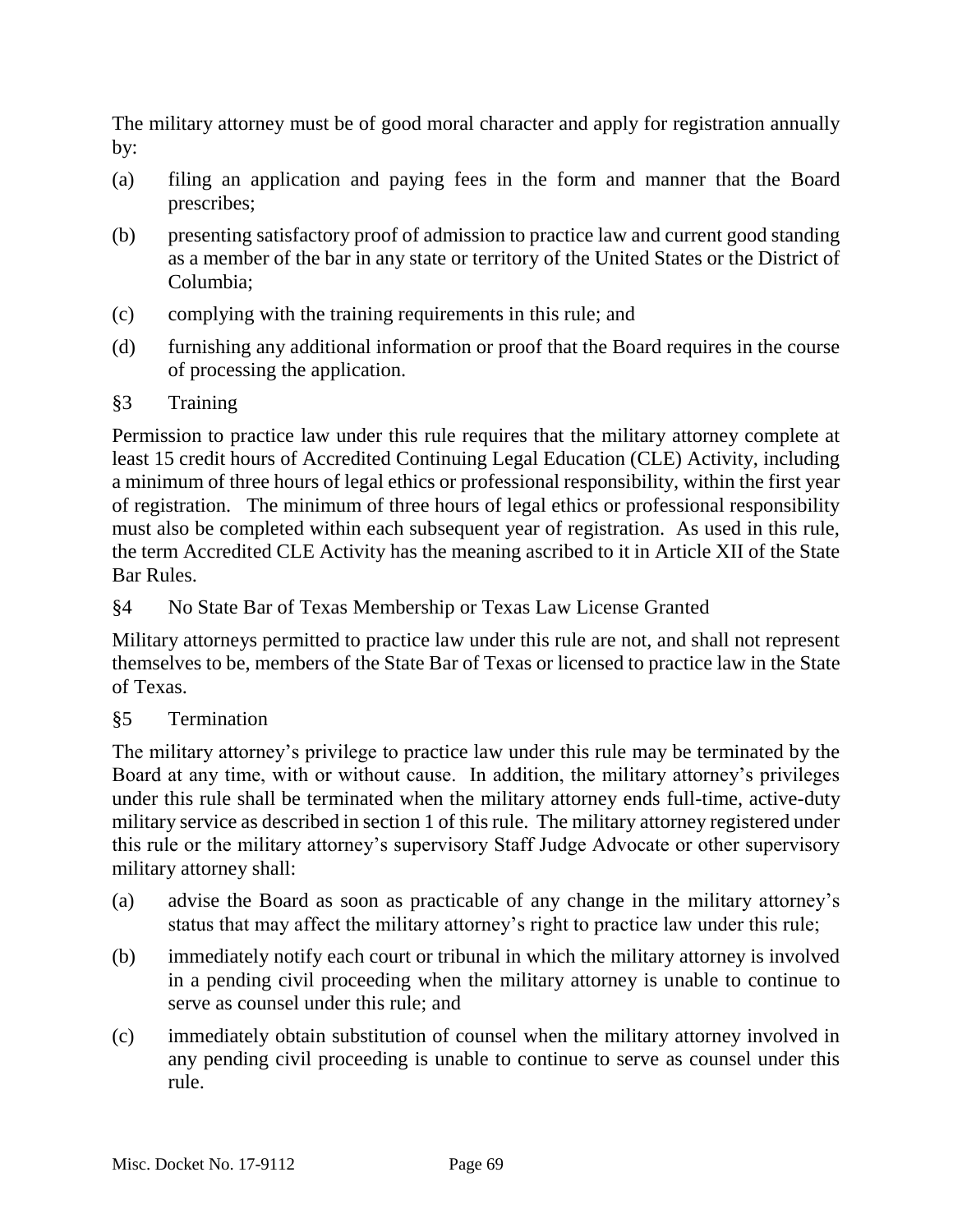§6 Subject Matter Jurisdiction, Authorized Clients, and Pleading Requirements

A military attorney granted limited permission to practice law under this rule may, with approval of the military attorney's supervisory Staff Judge Advocate or other supervisory military attorney, represent:

- (a) enlisted military personnel in grades E-1 through E-4; and
- (b) immediate family members who qualify under armed services regulations as dependents of enlisted military personnel in grades E-1 through E-4 if the military attorney's supervisory Staff Judge Advocate or other supervisory military attorney determines that retaining civilian legal counsel for the matter in controversy would present a substantial financial hardship for the family member involved.

A military attorney granted limited permission to practice law under this rule may represent other military personnel, as well as their immediate family members who qualify under armed services regulations as their dependents, only if the military attorney receives written approval from the Judge Advocate General of the Army, Navy, Coast Guard, or Air Force, or the Staff Judge Advocate to the Commandant of the Marine Corps, as appropriate. The written authorization must include a determination that retaining civilian legal counsel for the matter in controversy would present a substantial financial hardship for the service member or family member involved.

A military attorney granted limited permission to practice law under this rule may not demand or receive any compensation, beyond the military attorney's regular pay and allowances, for the legal services provided under this rule.

The practice of a military attorney under this rule shall be subject to the limitations and restrictions of 10 U.S.C. § 1044 and the regulations of that attorney's military service and shall be further limited to:

- (a) cases arising under all Titles, except Title 3, of the Family Code;
- (b) guardianships;
- (c) landlord-tenant disputes on behalf of tenants;
- (d) consumer-law cases on behalf of consumers;
- (e) garnishment defenses;
- (f) estate planning and probate matters;
- (g) enforcement of rights under the Servicemembers Civil Relief Act;
- (h) enforcement of rights under the Uniformed Services Employment and Reemployment Rights Act; and
- (i) other cases within the discretion of the court or tribunal before which the civil proceeding is pending, provided that written permission of the court or tribunal is obtained in advance of the appearance.